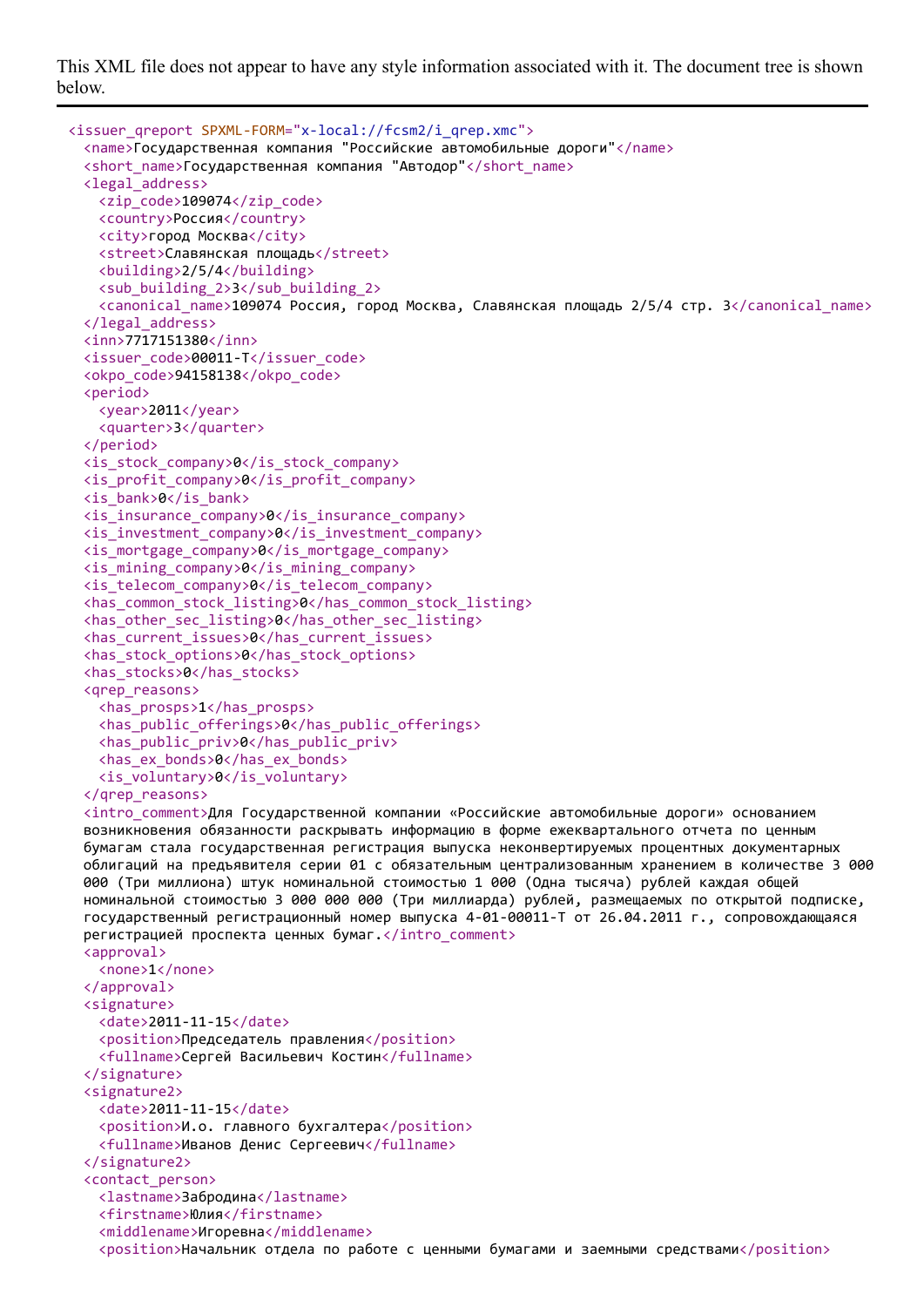```
<phone>(495) 784-6880</phone>
  <fax>(495) 784-6804</fax>
  <email>id@russianhighways.ru</email>
  <email_none>0</email_none>
</contact_person>
<info_web>www.russianhighways.ru</info_web>
<y5q_periods>
  \langle q \rangle3\langle q \rangle</y5q_periods>
<gov_short>
  <hod>
   <members>
     <member>
       <lastname>Иванов</lastname>
       <firstname>Сергей</firstname>
       <middlename>Борисович</middlename>
       <is_head>1</is_head>
       <fullname_head_flag>Иванов Сергей Борисович (председатель)</fullname_head_flag>
       <birth_year>1953</birth_year>
     </member>
     <member>
       <lastname>Левитин</lastname>
       <firstname>Игорь</firstname>
       <middlename>Евгеньевич</middlename>
       <is_head>0</is_head>
       <fullname_head_flag>Левитин Игорь Евгеньевич</fullname_head_flag>
       <birth_year>1952</birth_year>
     </member>
     <member>
       <lastname>Белозеров</lastname>
       <firstname>Олег</firstname>
       <middlename>Валентинович</middlename>
       <is_head>0</is_head>
       <fullname_head_flag>Белозеров Олег Валентинович</fullname_head_flag>
       <birth_year>1969</birth_year>
     </member>
     <member>
       <lastname>Соколов</lastname>
       <firstname>Максим</firstname>
       <middlename>Юрьевич</middlename>
       <is_head>0</is_head>
       <fullname_head_flag>Соколов Максим Юрьевич</fullname_head_flag>
       <birth_year>1968</birth_year>
     </member>
     <member>
       <lastname>Новак</lastname>
       <firstname>Александр</firstname>
       <middlename>Валентинович</middlename>
       <is_head>0</is_head>
       <fullname_head_flag>Новак Александр Валентинович</fullname_head_flag>
       <birth_year>1971</birth_year>
     </member>
     <member>
       <lastname>Савельев</lastname>
       <firstname>Олег</firstname>
       <middlename>Генрихович</middlename>
       <is_head>0</is_head>
       <fullname_head_flag>Савельев Олег Генрихович</fullname_head_flag>
       <birth_year>1965</birth_year>
     </member>
     <member>
       <lastname>Бесхмельницын</lastname>
       <firstname>Михаил</firstname>
       <middlename>Иванович</middlename>
       <is_head>0</is_head>
       <fullname_head_flag>Бесхмельницын Михаил Иванович</fullname_head_flag>
       <birth_year>1956</birth_year>
     </member>
     <member>
```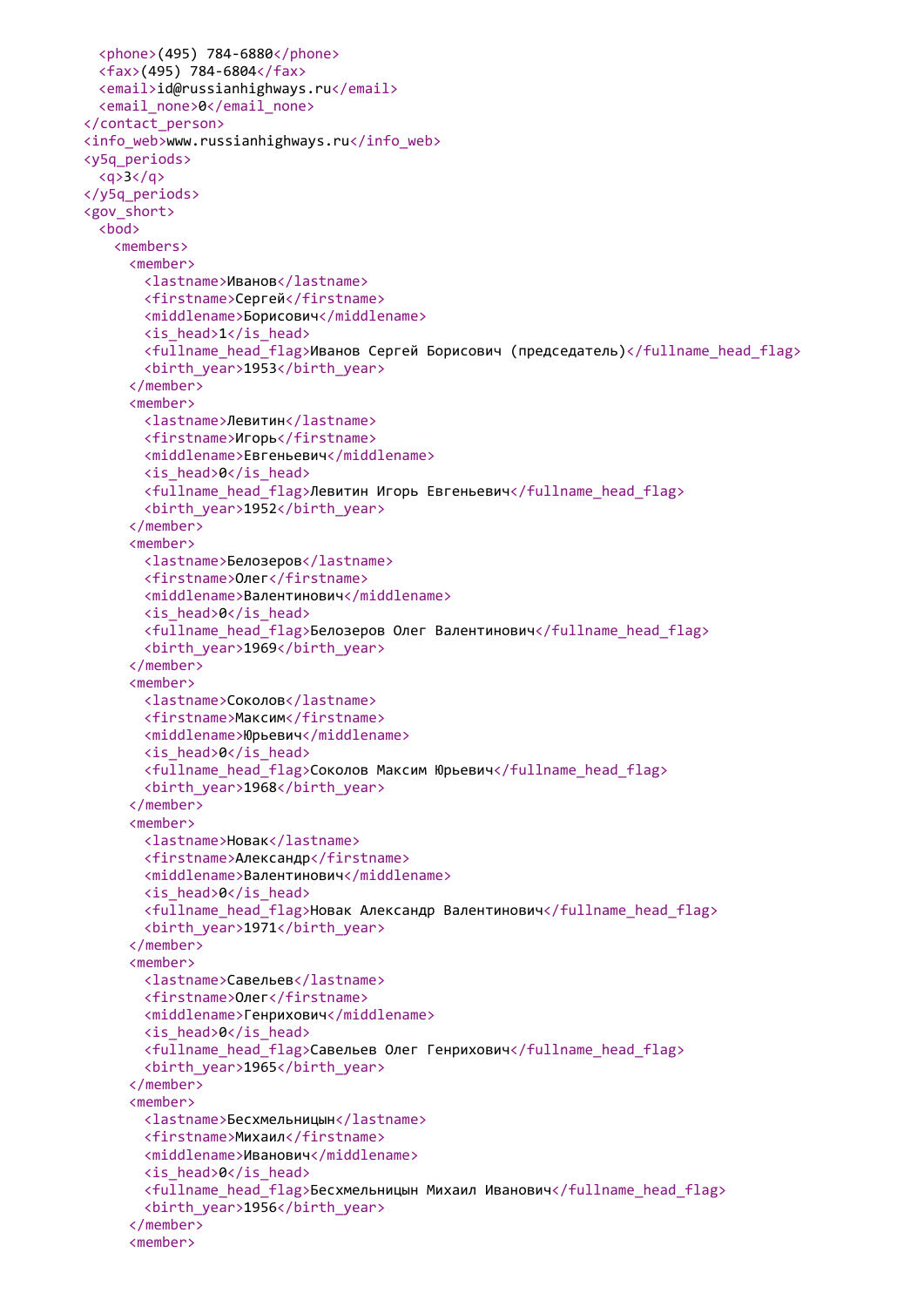```
<lastname>Бушмин</lastname>
     <firstname>Евгений</firstname>
     <middlename>Викторович</middlename>
     <is_head>0</is_head>
     <fullname_head_flag>Бушмин Евгений Викторович</fullname_head_flag>
     <birth_year>1958</birth_year>
   </member>
   <member>
     <lastname>Рыжков</lastname>
     <firstname>Николай</firstname>
     <middlename>Иванович</middlename>
     <is_head>0</is_head>
     <fullname_head_flag>Рыжков Николай Иванович</fullname head flag>
     <birth_year>1929</birth_year>
   </member>
   <member>
     <lastname>Шаккум</lastname>
     <firstname>Мартин</firstname>
     <middlename>Люцианович</middlename>
     <is_head>0</is_head>
     <fullname_head_flag>Шаккум Мартин Люцианович</fullname_head_flag>
     <birth_year>1951</birth_year>
   </member>
   <member>
     <lastname>Шишкарев</lastname>
     <firstname>Сергей</firstname>
     <middlename>Николаевич</middlename>
     <is_head>0</is_head>
     <fullname_head_flag>Шишкарев Сергей Николаевич</fullname_head_flag>
     <birth_year>1968</birth_year>
   </member>
   <member>
     <lastname>Костин</lastname>
     <firstname>Сергей</firstname>
     <middlename>Васильевич</middlename>
     <is_head>0</is_head>
     <fullname_head_flag>Костин Сергей Васильевич</fullname_head_flag>
     <birth_year>1958</birth_year>
   </member>
 </members>
</bod>
<ceo>
 <is_ext_org>0</is_ext_org>
 <is_ext_person>0</is_ext_person>
 <member>
   <lastname>Костин</lastname>
   <firstname>Сергей</firstname>
   <middlename>Васильевич</middlename>
   <fullname>Костин Сергей Васильевич</fullname>
   <birth_year>1958</birth_year>
 </member>
</ceo>
\langlegh\rangle<members>
   <member>
     <lastname>Костин</lastname>
     <firstname>Сергей</firstname>
     <middlename>Васильевич</middlename>
     <is_head>1</is_head>
     <fullname head flag>Костин Сергей Васильевич (председатель)</fullname head flag>
     <birth_year>1958</birth_year>
   </member>
   <member>
     <lastname>Кельбах</lastname>
     <firstname>Сергей</firstname>
     <middlename>Валентинович</middlename>
     <is_head>0</is_head>
     <fullname_head_flag>Кельбах Сергей Валентинович</fullname_head_flag>
     <birth_year>1959</birth_year>
```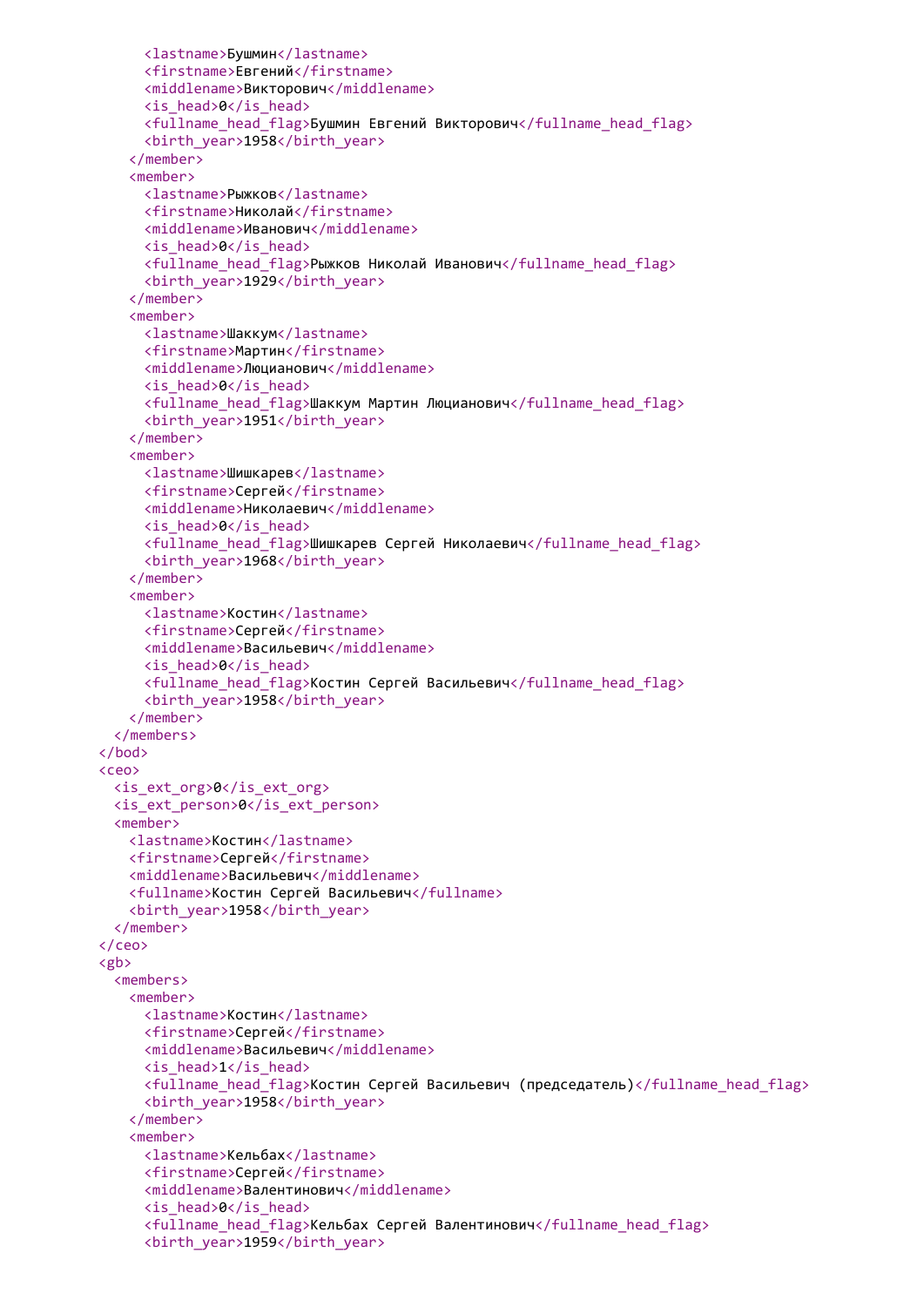```
</member>
     <member>
       <lastname>Урманов</lastname>
       <firstname>Игорь</firstname>
       <middlename>Александрович</middlename>
       <is_head>0</is_head>
       <fullname_head_flag>Урманов Игорь Александрович</fullname_head_flag>
       <birth_year>1955</birth_year>
     </member>
     <member>
       <lastname>Носов</lastname>
       <firstname>Александр</firstname>
       <middlename>Геннадьевич</middlename>
       <is_head>0</is_head>
       <fullname_head_flag>Носов Александр Геннадьевич</fullname_head_flag>
       <birth_year>1970</birth_year>
     </member>
     <member>
       <lastname>Калашников</lastname>
       <firstname>Андрей</firstname>
       <middlename>Юрьевич</middlename>
       <is_head>0</is_head>
       <fullname_head_flag>Калашников Андрей Юрьевич</fullname_head_flag>
       <birth_year>1958</birth_year>
     </member>
     <member>
       <lastname>Елистратов</lastname>
       <firstname>Владимир</firstname>
       <middlename>Анатольевич</middlename>
       <is_head>0</is_head>
       <fullname_head_flag>Елистратов Владимир Анатольевич</fullname_head_flag>
       <birth_year>1955</birth_year>
     </member>
     <member>
       <lastname>Целковнев</lastname>
       <firstname>Александр</firstname>
       <middlename>Иванович</middlename>
       <is_head>0</is_head>
       <fullname_head_flag>Целковнев Александр Иванович</fullname_head_flag>
       <birth_year>1960</birth_year>
     </member>
     <member>
       <lastname>Журавлев</lastname>
       <firstname>Андрей</firstname>
       <middlename>Александрович</middlename>
       <is_head>0</is_head>
       <fullname_head_flag>Журавлев Андрей Александрович</fullname_head_flag>
       <birth_year>1970</birth_year>
     </member>
   </members>
  </gb>
</gov_short>
<bank_accounts>
  <bank_account>
   <bank>
     <name>Акционерный коммерческий Сберегательный банк Российской Федерации (открытое
     акционерное общество),Мещанское отделение №7811</name>
     <short name>Мещанское отделение №7811 Сбербанка России ОАО</short_name>
     <legal_address>107045, г. Москва, ул. Сретенка, 17, стр. 1-2</legal_address>
     <inn>7707083893</inn>
     <bic>044525225</bic>
   </bank>
   <no>40503810638090000002</no>
   <cno>30101810400000000225</cno>
   <type>расчетный счет в валюте РФ</type>
  </bank_account>
</bank_accounts>
<auditors>
  <auditor>
```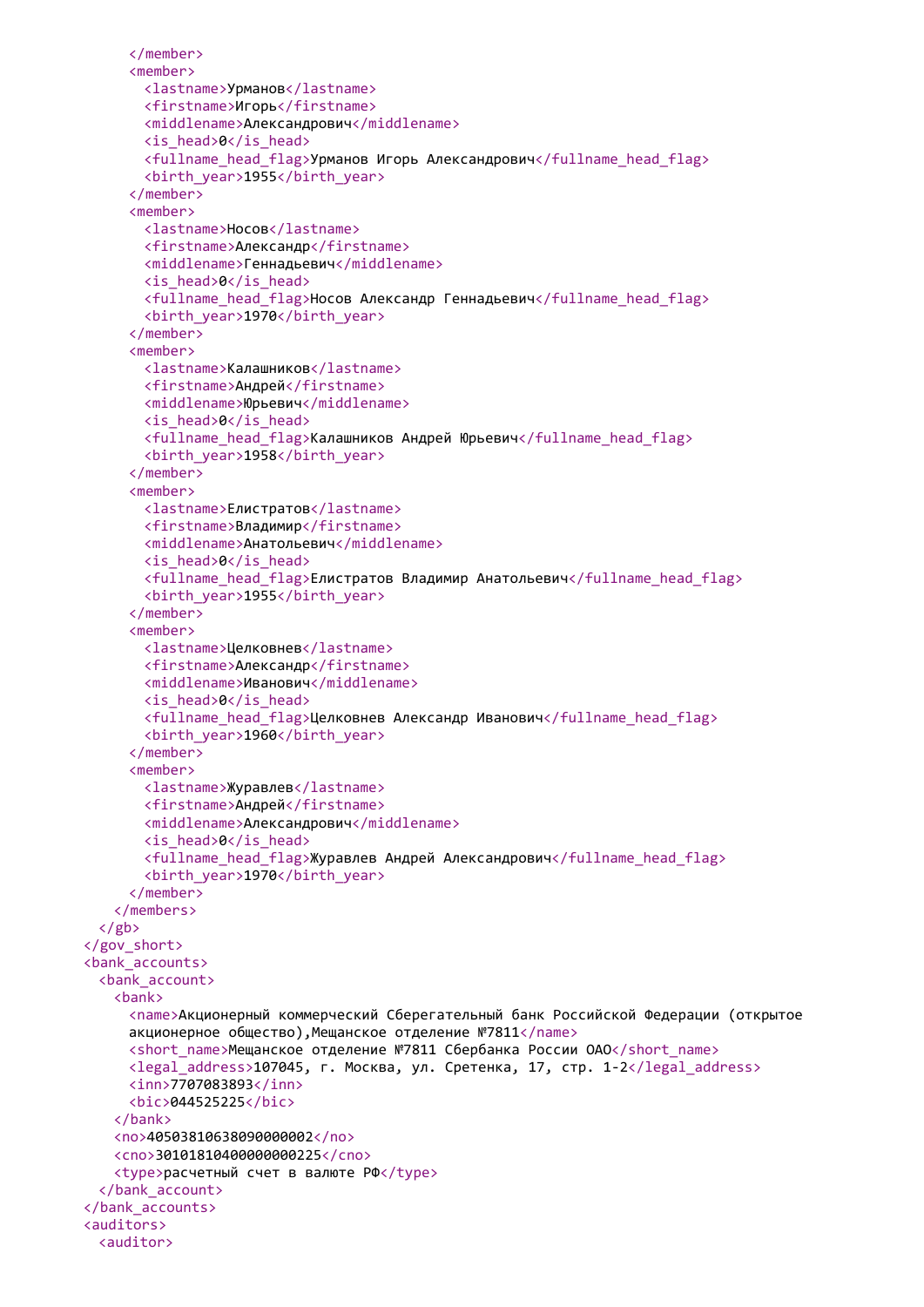```
<entity_type>0</entity_type>
<name>Общество с ограниченной ответственностью «РСМ Топ-Аудит»</name>
<short_name>ООО «РСМ Топ-Аудит»</short_name>
<legal_address>119017, г. Москва, ул. Б. Ордынка, д. 54, стр. 2</legal_address>
<inn>7722020834</inn>
<ogrn>1027700257540</ogrn>
<is_foreign_entity>0</is_foreign_entity>
<phone>(495) 363-2848</phone>
<fax>(495) 981-4121</fax>
<email>mail@top-audit.ru</email>
<email_none>0</email_none>
<license>
 <lic_org>
   <name>Министерство финансов Российской Федерации (приказ №397)</name>
 \langlelic org>
 <no>Е 004827</no>
 <start_date>2008-07-24</start_date>
 <end_date>2013-08-01</end_date>
</license>
<sr_memberships>
 <sr_membership>
   <org>
     <name>Саморегулируемая организация аудиторов Некоммерческое партнерство «Российская
     Коллегия Аудиторов»</name>
     <legal_address>
       <zip_code>107045</zip_code>
       <country>Россия</country>
       <city>город Москва</city>
       <street>Колокольников переулок</street>
       <building>2/6</building>
       <canonical_name>107045 Россия, город Москва, Колокольников переулок
       2/6</canonical_name>
     </legal_address>
   </org>
 </sr_membership>
</sr_memberships>
<periods>
 <period>
   <year>2009</year>
 </period>
 <period>
   <year>2010</year>
 </period>
</periods>
<dep_factors>
 <issuer shares>на дату окончания отчетного периода факты участия Общество с ограниченной
 ответственностью «РСМ Топ-Аудит» (далее – Аудитор) и его должностных лиц в уставном
 капитале Эмитента отсутствуют</issuer_shares>
 <leasing>на дату окончания отчетного квартала заемные средства Аудитору не
 предоставлялись</leasing>
 \zetabusiness rel>на дату окончания отчетного квартала факты финансовой, имущественной,
 родственной или какой-либо иной заинтересованности Аудитора и должностных лиц Аудитора,
 превышающей отношения по договору с Государственной компанией «Автодор» на осуществление
 аудиторских услуг, а также какой-либо зависимости Аудитора от третьей стороны,
 собственников или руководителей Эмитента, иные факторы, которые могут оказать влияние на
 независимость аудитора от Эмитента, отсутствуют</business_rel>
 <common empl>на дату окончания отчетного квартала факты совмещения должностными лицами
 Эмитента деятельности в Аудиторе отсутствуют</common_empl>
 <other>Иных факторов, способных повлиять на независимость аудитора Эмитента, нет.</other>
 <reduce measures>Эмитент при выборе и организации работы с аудитором руководствуется
 действующим законодательством Российской Федерации, которое предусматривает проведение
 комплекса мер, направленных на снижение влияния указанных выше факторов. Общество с
 ограниченной ответственностью «РСМ Топ-Аудит» в части соблюдения статуса независимости
 аудитора руководствуется положениями статьи 8 Федерального закона от 30.12.2008 № 307-ФЗ
 «Об аудиторской деятельности», а также российским и международным кодексами
 профессиональной этики аудиторов.</reduce_measures>
</dep_factors>
```
<selection\_proc>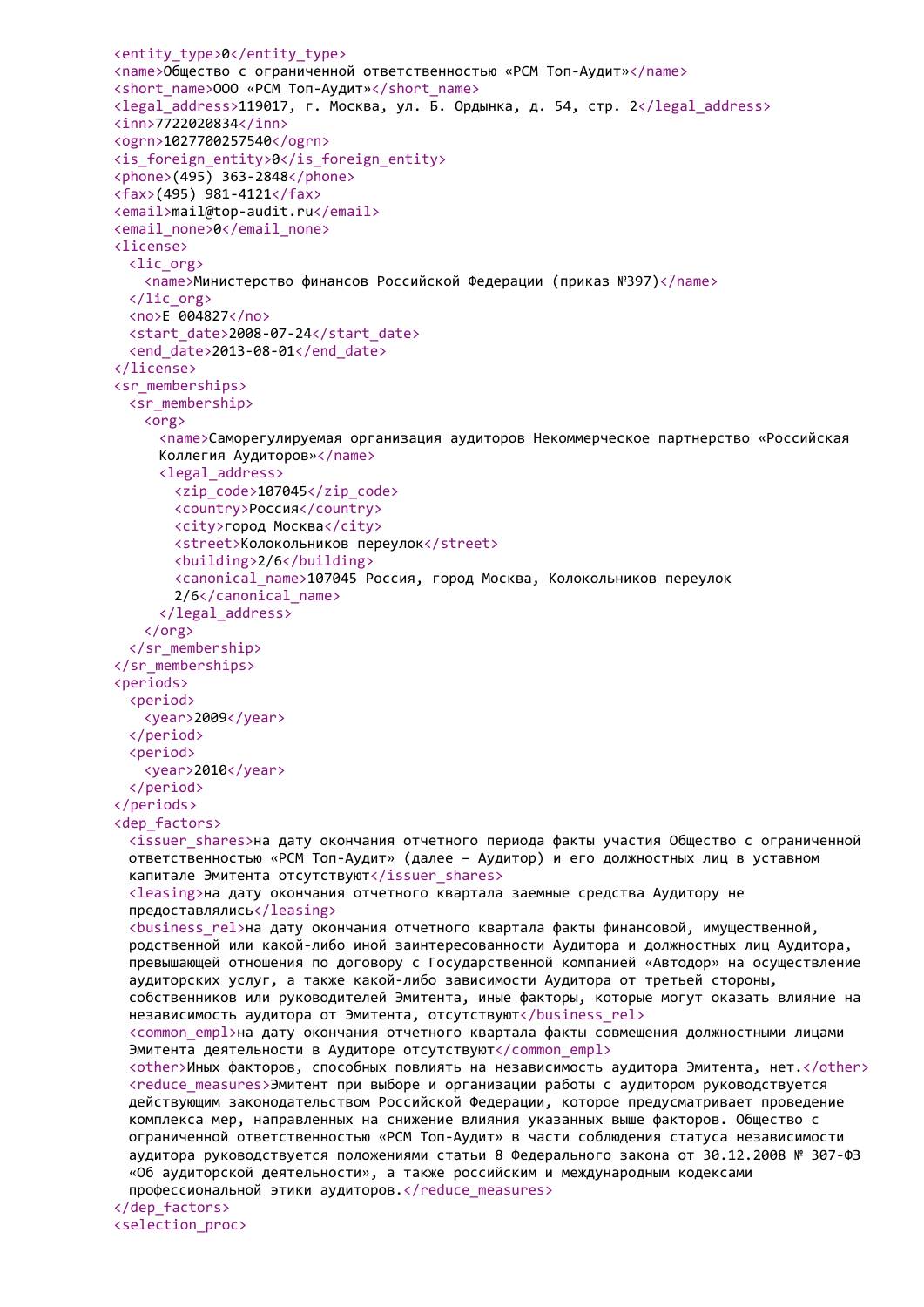<tender>В соответствии с п. 7 ст. 11 Федерального закона от 17.07.2009 N 145-ФЗ "О государственной компании "Российские автомобильные дороги" и о внесении изменений в отдельные законодательные акты Российской Федерации", правление Эмитента осуществляет на конкурсной основе отбор аудиторской организации. Открытый конкурс на право заключить договор на проведение обязательного аудита бухгалтерской (финансовой) отчетности Государственной компании «Российские автомобильные дороги» за 2009, 2010, 2011 годы проведен в соответствии с: - Федеральным законом от 30.12.2008 № 307-ФЗ «Об аудиторской деятельности»; - Федеральным законом от 21.07.2005 № 94-ФЗ «О размещении заказов на поставки товаров, выполнение работ, оказание услуг для государственных и муниципальных нужд»; - Постановлением Правительства РФ от 10.09.2009 № 722 «Об утверждении Правил оценки заявок на участие в конкурсе на право заключить государственный или муниципальный контракт на поставки товаров, выполнение работ, оказание услуг для государственных или муниципальных нужд». Заявки, направленные для участия в конкурсе сопоставлялись в соответствии со следующими критериями: 1) цена договора. 2) качество услуг и квалификация участника конкурса. 3) объем предоставления гарантий качества услуг.</tender> <subm proc>В соответствии с пп. 9 п. 1 ст. 9 Федерального закона от 17.07.2009 N 145-ФЗ "О государственной компании "Российские автомобильные дороги" и о внесении изменений в отдельные законодательные акты Российской Федерации", наблюдательный совет Эмитента утверждает аудиторскую организацию, выбранную на конкурсной основе, для проведения аудита ведения отчетности Эмитента. Победителем конкурса для целей проведения аудита бухгалтерской (финансовой) отчетности Эмитента за 2009, 2010, 2011 годы, признан ООО «РСМ Топ-Аудит». Кандидатура ООО «РСМ Топ-Аудит», утверждена Наблюдательным советом Эмитента (Протокол от «10» декабря 2010 г. № 14). $\langle$ /subm proc> </selection\_proc> <spec\_tasks>Аудитором не проводились работы в рамках специальных аудиторских заданий</spec\_tasks> <revenues>Размер вознаграждения аудитора определяется на основании процедуры тендера проводимой Эмитентом и связанной с выбором аудитора Стоимость работ устанавливается в договоре на оказание услуг по проведению аудита бухгалтерской (финансовой) отчетности Государственной компании "Автодор" в абсолютном выражении, с учетом НДС. Аудитору выплачено вознаграждение за аудит бухгалтерской отчетности в 2009 г., составленной в соответствии с правилами РСБУ, в размере 1 020 000 рублей (включая НДС), а также вознаграждение за аудит бухгалтерской отчетности в 2010 г., составленной в соответствии с правилами РСБУ, в размере 1 500 000 рублей (включая НДС).</revenues> <exp\_payments>Отсроченные и просроченные платежи за оказанные аудитором услуги отсутствуют. </exp\_payments> </auditor> </auditors> <appraisers> <none>1</none> </appraisers> <consultants> <none>1</none> </consultants> <other\_signers> <none>1</none> </other\_signers> <fin\_state> <scale>1000</scale> <net\_assets> <value\_qp>5164788</value\_qp> <value\_q>102465253</value\_q> </net\_assets>  $\langle$ a1> <value\_qp>55563</value\_qp> <value\_q>2.7</value\_q>  $\langle$ /a1>  $2$ <value\_qp>55563</value\_qp> <value\_q>2.7</value\_q>  $\langle$ /a2>  $4$ <value\_qp>0</value\_qp> <value\_q>1.4</value\_q>  $\langle$ /q4>  $\langle q7 \rangle$ <value\_qp>0.004</value\_qp> <value\_q>0.008</value\_q>

 $\langle$ /q7>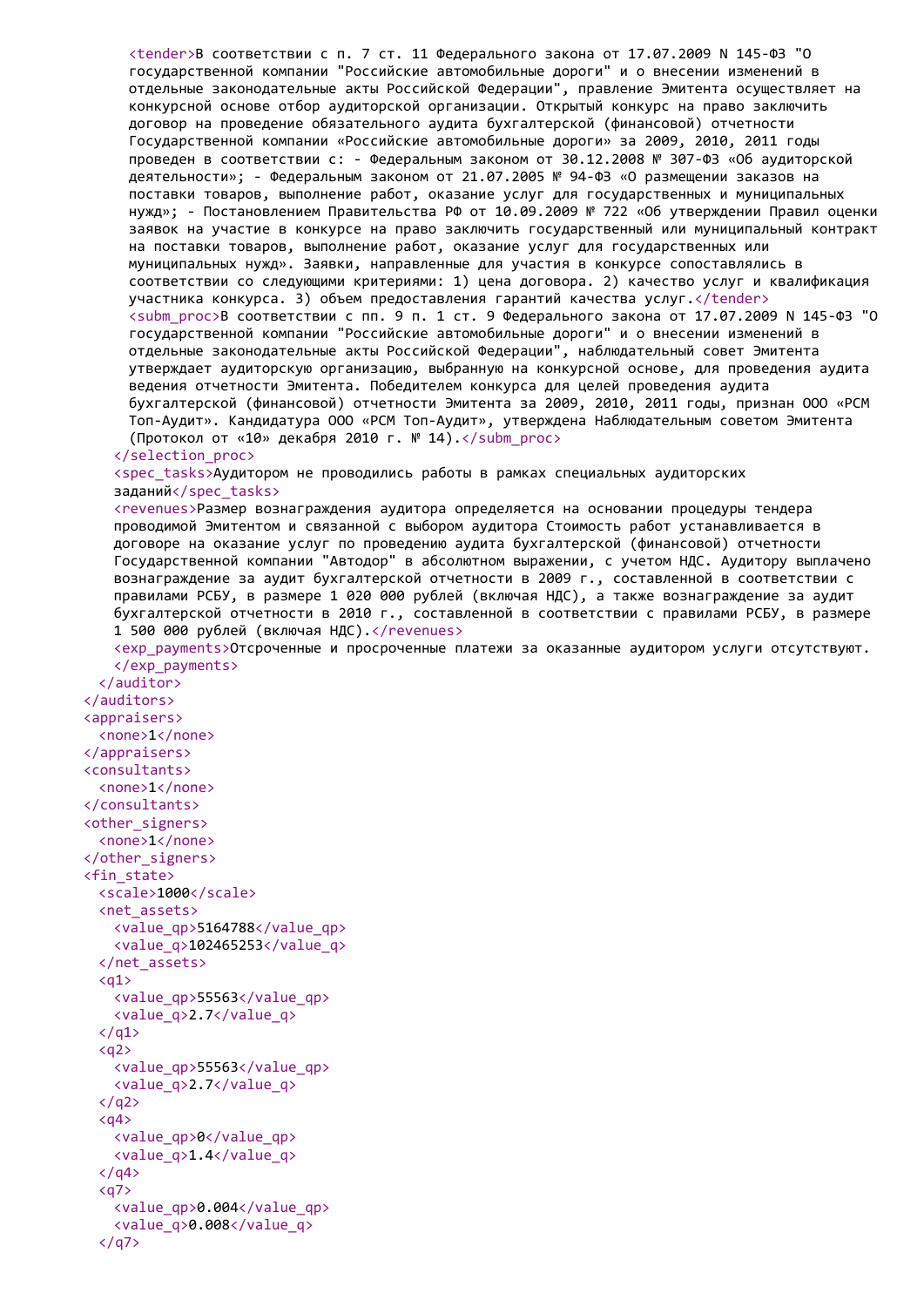```
<sub>q10</sub></sub>
  <value_qp>67.2</value_qp>
  <value_q>194</value_q>
```
</credits\_exp>

<dy>0</dy> <dyy>0</dyy>

<loans>

</loans> <loans\_exp> <dy>0</dy> </loans\_exp> <b\_loans> <dy>0</dy>

## $\langle$ /q10>

```
<desc>Для расчета приведенных показателей использовалась методика, рекомендованная Положением
 о раскрытии информации эмитентами эмиссионных ценных бумаг, утвержденным приказом Федеральной
 службы по финансовым рынкам от 10 октября 2006 г. № 06-117/пз-н. Стоимость чистых активов
 Эмитента по итогам третьего квартала 2011 года увеличилась на 97 300 465 тыс. руб. по
 сравнению с отчетным периодом 2010 года в связи с увеличением размера предоставляемых
 Эмитенту государственных субсидий. Показатели «Отношение суммы привлеченных средств к
 капиталу и резервам», а также «Отношение суммы краткосрочных обязательств к капиталу и
 резервам» уменьшилось с 55 563 % до 2,7 % за счет увеличения размеров государственных
 субсидий, направляемых Эмитенту. Показатель "Покрытие платежей по обслуживанию долгов" не
 рассчитывался Эмитентом, поскольку расчет указанного показателя не имеет математического
 смысла ввиду того, что у Эмитента отсутствуют обязательства, подлежащие к погашению в
 отчетном периоде и проценты, подлежащие уплате в отчетном периоде. Показатель "Уровень
 просроченной задолженности" за отчетный период 2010 года не был рассчитан Эмитентов ввиду
 отсутствия у Эмитента просроченной задолженности. За отчетный период 2011 года указанный
 показатель составил 1,4 % ввиду низкого уровня просроченной задолженности Эмитента по итогам
 третьего квартала 2011 года. Показатель "Доля дивидендов в прибыли" не рассчитывался,
 поскольку Эмитент является некоммерческой организацией и не выплачивает дивиденды.
 Производительность труда увеличилась в связи с увеличением выручки Эмитента. Показатель
 "Амортизация к объему выручки" не был рассчитан Эмитентом в связи с тем, что Эмитент является
 некоммерческой организацией и, в соответствии с п. 17 Положения по бухгалтерскому учету "Учет
 основных средств", утвержденного приказом Минфина России от 30.03.2001 № 26н, по объектам
 основных средств некоммерческих организаций амортизация не начисляется. По итогам третьего
 квартала 2011 г. Государственная компания "Автодор" имеет удовлетворительный уровень
 платежеспособности и финансового состояния.</desc>
</fin_state>
<accp>
 <q>
   <scale>1</scale>
   <sc>
     <dy>2702414235</dy>
     <dyy>600</dyy>
   \langle/sc\rangle<sc_exp>
     <dy>38846917</dy>
   </sc_exp>
   <empl>
     <dy>12209069</dy>
     <dyy>0</dyy>
   </empl>
   <empl_exp>
     <dy>0</dy>
   </empl_exp>
   <state>
     <dy>31372072</dy>
     <dyy>0</dyy>
   </state>
   <state_exp>
     <dy>0</dy>
   </state_exp>
   <credits>
     <dy>0</dy>
     <dyy>0</dyy>
   </credits>
   <credits_exp>
     <dy>0</dy>
```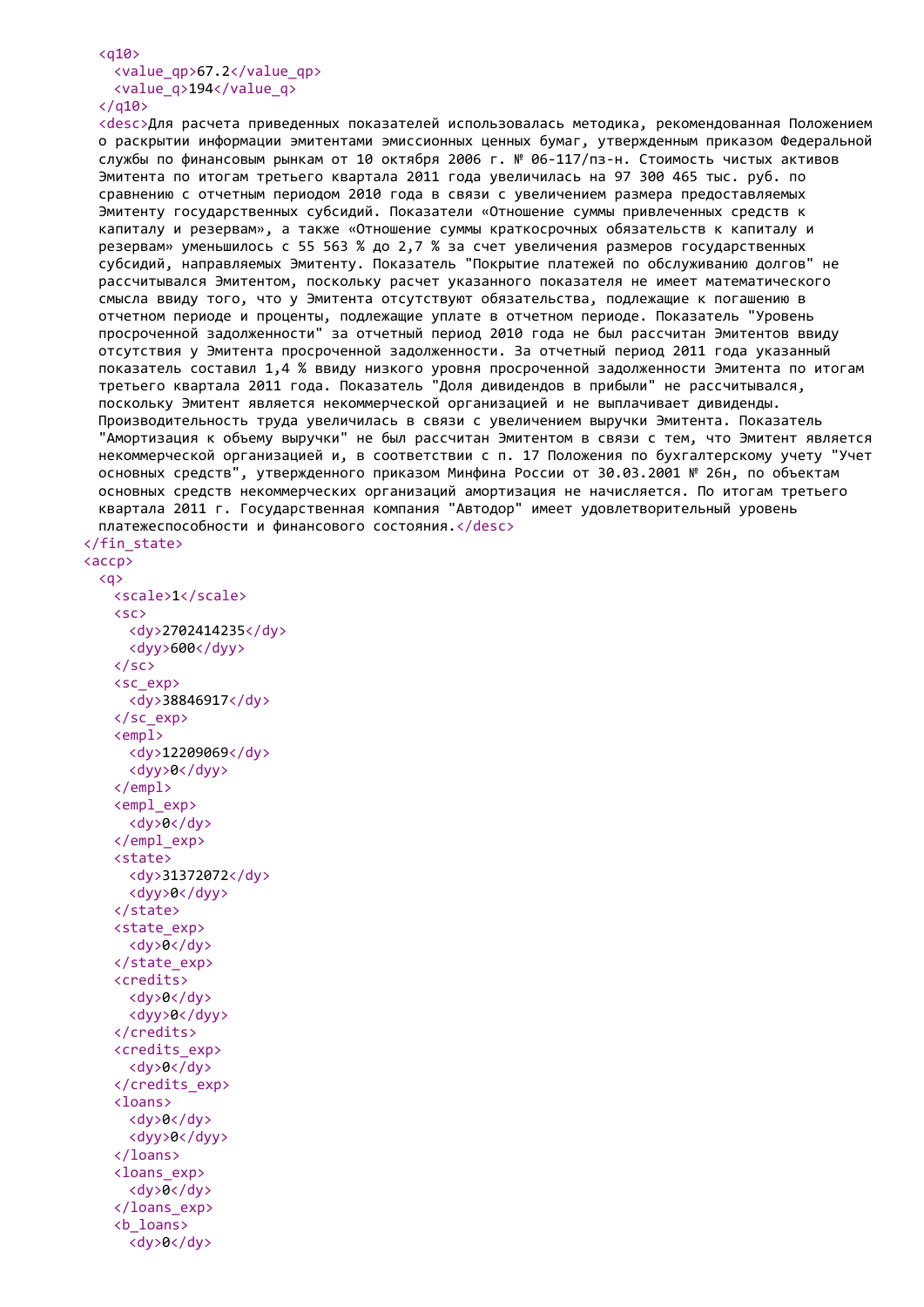```
<dyy>0</dyy>
   </b_loans>
   <b_loans_exp>
     <dy>0</dy>
   </b_loans_exp>
   <misc>
     <dy>10177091</dy>
     <dyy>0</dyy>
   </misc>
   <misc_exp>
     <dy>0</dy>
   </misc_exp>
   <accp>
     <dy>2756172467</dy>
     <dyy>600</dyy>
   </accp>
   <accp_exp>
     <dy>38846917</dy>
   </accp_exp>
   <exp>
     <desc>У Эмитента отсутствует просроченная кредиторская задолженность по кредитным
     договорам или договорам займа, а также по выпущенным эмитентом долговым ценным бумагам
     (облигациям, векселям, другим). </desc>
   </exp>
   <creditors>
     <creditors>
       <entity_type>0</entity_type>
       <name>Открытое акционерное общество «Дорожно-строительная компания «АВТОБАН»</name>
       <short name>ОАО «ДСК «АВТОБАН»</short name>
       <legal_address>119454 г. Москва, ул. Удальцова, д.32, корп.1</legal_address>
       <inn>2348000290</inn>
       <ogrn>1027739058258</ogrn>
       <is_foreign_entity>0</is_foreign_entity>
       <amount>382847440</amount>
       <comment>задолженность не является просроченной</comment>
       <is_aff_entity>0</is_aff_entity>
     </creditors>
     <creditors>
       <entity_type>0</entity_type>
       <name>Открытое акционерное общество «Институт по проектированию и изысканиям
       автомобильных дорог «Союздорпроект»</name>
       <short_name>ОАО «Союздорпроект»</short_name>
       <legal_address>105066, г. Москва, Токмаков пе реулок, д. 9</legal_address>
       <inn>7745000190</inn>
       <ogrn>1047745001083</ogrn>
       <is_foreign_entity>0</is_foreign_entity>
       <amount>355397127</amount>
       <comment>задолженность не является просроченной</comment>
       <is_aff_entity>0</is_aff_entity>
     </creditors>
   </creditors>
 \langle/a>
</accp>
<loans>
 <none>1</none>
</loans>
<mgl>
 <none>1</none>
\langle/mgl\rangle<misc_liabilities>
 <none>1</none>
</misc_liabilities>
<issue_objective>
 <none>1</none>
</issue_objective>
<sec_risks>
  <industry>
   <desc>Внутренний рынок: К отраслевым рискам можно отнести риск вероятного получения дохода
   от объектов, переданных Эмитенту в доверительное управление, в объеме меньше планируемого
```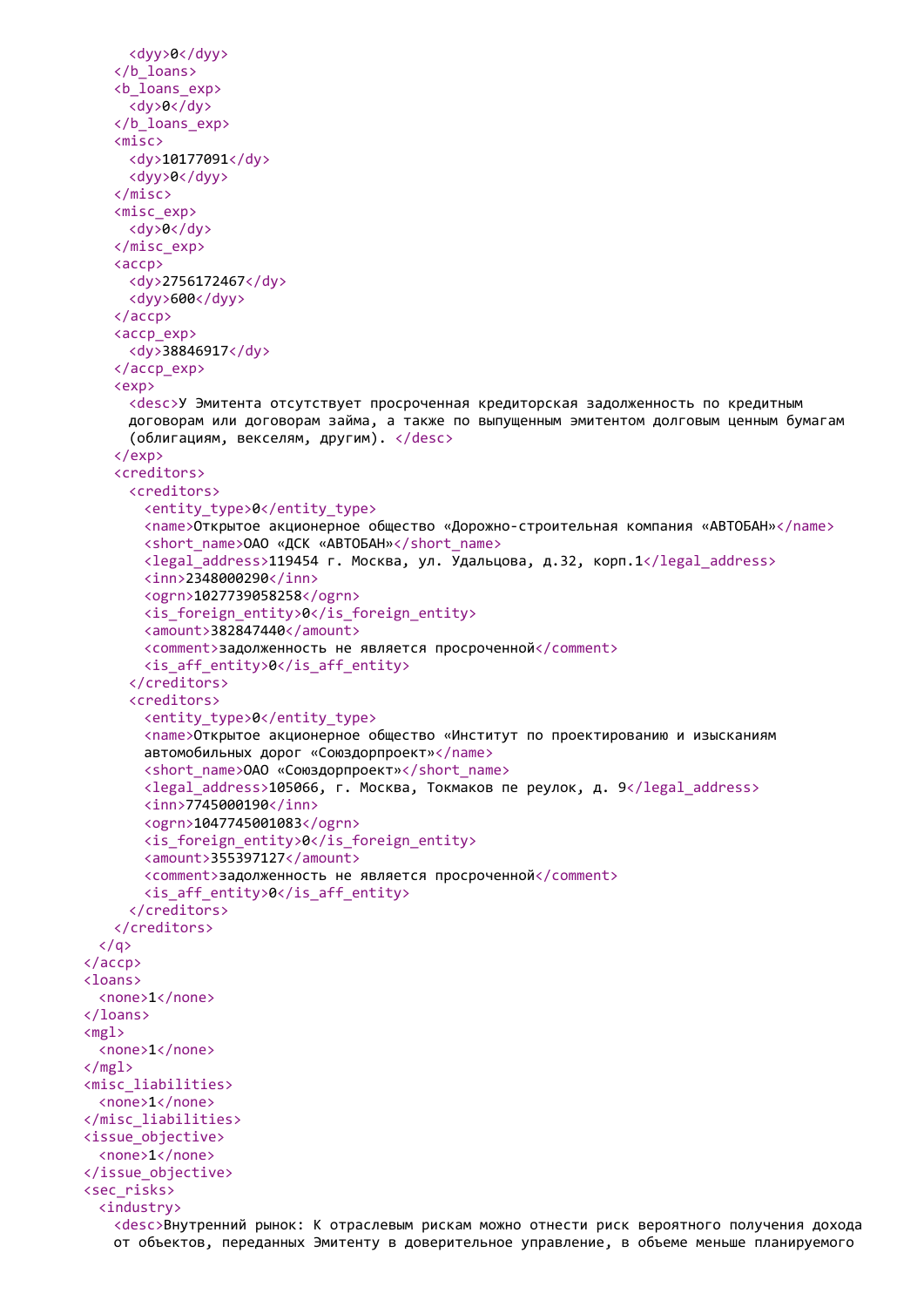вследствие влияния факторов, которые могут негативно сказаться на деятельности Эмитента и его способности исполнять свои обязательства по Облигациям на внутреннем рынке: - рост процентных ставок на финансовых рынках и рынках капитала; - усиление волатильности на российском финансовом рынке; - ухудшение общего инвестиционного климата в Российской Федерации, - изменение законодательства, регулирующего выпуск и обращение ценных бумаг. Рост процентных ставок на финансовых рынках и рынках капитала, усиление волатильности на российских рынках, ухудшение общего инвестиционного климата в Российской Федерации могут негативно сказаться на стоимости заимствования для эмитента и/или сроках таких заимствований, а также на исполнении обязательств по ценным бумагам. Эмитент оценивает вышеуказанные риски как существенные. Следует также учитывать, что данные риски оказывают в большей степени влияние на экономическую ситуацию Российской Федерации в целом и находятся вне контроля эмитента. Что касается риска изменения законодательства, регулирующего выпуск и обращение ценных бумаг, то Эмитент оценивает его как незначительный. Согласно стратегии развития российского финансового рынка, Правительство Российской Федерации проводит политику по либерализации законодательства в области ценных бумаг, увеличению капитализации фондового рынка и расширению круга используемых на нем инструментов. Ухудшение ситуации в отрасли Эмитента возможно в случае общего замедления темпов экономического роста страны. В случае возникновения указанных негативных факторов, а также возможных изменений в отрасли, которые могут повлиять на деятельность Эмитента и исполнение обязательств по облигациям, Эмитент предполагает скорректировать свою долгосрочную программу деятельности. Внешний рынок: Эмитент осуществляет свою деятельность на территории Российской Федерации, не имеет филиалов и представительств на территории иностранных государств, поэтому возможные изменения в отрасли на внешнем рынке не описываются. Риски, связанные с возможным изменением цен на сырье, услуги, используемые Эмитентом в своей деятельности (отдельно на внутреннем и внешнем рынках), и их влияние на деятельность эмитента и исполнение обязательств по ценным бумагам. Внутренний рынок: В целях оказания государственных услуг и выполнения иных полномочий в сфере дорожного хозяйства с использованием федерального имущества на основе доверительного управления, Эмитент осуществляет функции заказчика по договорам строительства, реконструкции, капитального ремонта и ремонта и, следовательно, не осуществляет закупки сырья или материалов. Договоры, составленные Эмитентом в рамках основной деятельности, заключаются с установлением фиксированной цены на осуществление работ/предоставление услуг. В случае изменения цен на основное сырье (материалы) цена таких договоров не будет изменяться. Влияние указанных рисков на деятельность Эмитента и исполнение им обязательств по ценным бумагам оценивается Эмитентом как незначительное. Внешний рынок: Эмитент осуществляет свою деятельность на территории Российской Федерации, не имеет филиалов и представительств на территории иностранных государств, поэтому возможные изменения цен на сырье и услуги на внешнем рынке не описываются. Риски, связанные с возможным изменением цен на продукцию и/или услуги эмитента (отдельно на внутреннем и внешнем рынках), их влияние на деятельность эмитента и исполнение обязательств по ценным бумагам: Внутренний рынок: Эмитент будет осуществлять купонные выплаты, а также выплаты в отношении номинальной стоимости облигаций за счет средств, полученных от сбора платы за проезд по автомобильным дорогам, находящимся в доверительном управлении Эмитента. Стоимость проезда по таким платным участкам тарифицирована и отличается в зависимости от категории транспорта. Таким образом, тариф за один километр проезда по платному участку для легкового автомобиля установлен на более низком уровне по сравнению с тарифами для грузовых автомобилей. Такие тарифы подлежат индексации в соответствии с индексом потребительских цен. Объем выпуска облигаций серии 01 значительно меньше денежных средств, планируемых к получению Эмитентом от сбора платы на автомобильных дорогах Эмитента. В этой связи, влияние указанных рисков на деятельность Эмитента и исполнение им обязательств по ценным бумагам оценивается Эмитентом как незначительное. Внешний рынок: Эмитент осуществляет свою деятельность на территории Российской Федерации и не имеет филиалов и представительств на территории иностранных государств, поэтому не подвержен рискам на внешнем рынке.</desc>

# </industry>

## <regional>

<desc>Страновые риски: К страновым рискам Эмитента относятся политические, экономические и социальные риски, присущие Российской Федерации. Данные риски находятся вне контроля Эмитента. В Российской Федерации в настоящий момент проводятся административные и экономические реформы, направленные на улучшение экономического положения страны, что в свою очередь ведет к улучшению социальной обстановки и политической стабильности. На протяжении последних лет правительство России осуществляло реформы, которые привели к стабилизации макроэкономической ситуации и улучшению инвестиционного климата в стране, однако события, произошедшие в 2008 году отразились негативным образом на экономики Российской Федерации, состоянию финансовых институтов, а также привели к значительному сокращению золотовалютных резервов страны и ослаблению рубля. 12 декабря 2008 Рейтинговое агентство Moody`s изменило прогноз на стабильный с позитивного по страновым потолкам России в иностранной валюте, а также по рейтингам гособлигаций в национальной и иностранной валюте Baa1. Данное решение отражает растущее давление на позиции России по ликвидности на внешнем рынке, что связанно с усугублением мирового кредитного кризиса, а также, в большей степени, данный шаг является отражением неоднозначных мер, принимаемых Россией в связи данным давлением. 20 апреля 2011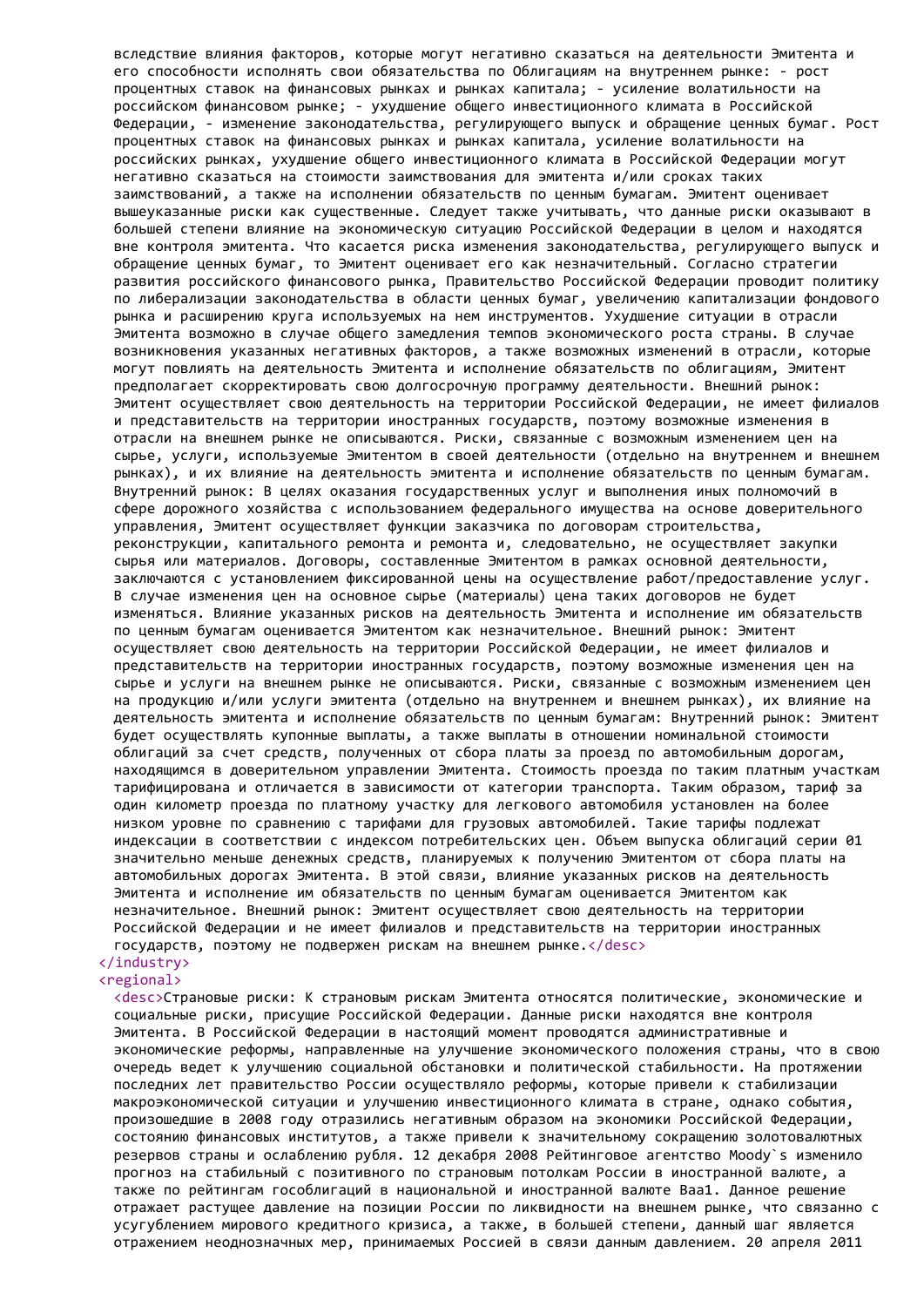г. Служба кредитных рейтингов Standard & Poor's подтвердила прогноз по рейтингам Российской Федерации «Стабильный». В то же время были подтверждены суверенные кредитные рейтинги Российской Федерации: долгосрочный и краткосрочный рейтинги по обязательствам в иностранной валюте — «BBB/A-3», долгосрочный и краткосрочный рейтинги по обязательствам в национальной валюте — «BBB+/A-2». Оценка риска перевода и конвертации валюты для российских несуверенных заемщиков остается на уровне «ВВВ». По оценкам Standard & Poor's, бюджетные показатели, а также показатели баланса активов и обязательств будут постепенно улучшаться в результате стабилизации условий торговли Российской Федерации и возобновившейся приверженности руководства страны снижению дефицита бюджета в ближайшие годы. Прогноз «Стабильный» отражает, с одной стороны, риски для финансов общественного сектора, чувствительного к уровню цен на нефть, необходимость дополнительных вливаний в финансовую систему, с другой консервативную бюджетную политику. Рейтинги могут быть понижены, если руководство страны окажется неспособным ужесточить контроль за расходами в течение следующего бюджетного цикла. И, напротив, большая приверженность проведению структурных экономических реформ, способных стимулировать более значительный приток инвестиций в реальную экономику и, таким образом, обеспечить экономический рост в долгосрочной перспективе, а также другие институциональные реформы, включая те, что связаны с решением демографических проблем, оказывающих значительное давление на финансы общественного сектора, могут оказать позитивное влияние на рейтинги. 4 августа 2009 г. Fitch Ratings подтвердило долгосрочные рейтинги дефолта эмитента («РДЭ») Российской Федерации в иностранной и национальной валюте на уровне «BBB» с «Негативным» прогнозом. Одновременно агентство подтвердило краткосрочный РДЭ в иностранной валюте на уровне «F3» и рейтинг странового потолка «BBB+». После распада Советского Союза в 1991 году в экономике России были периоды существенной нестабильности и значительные спады. В частности, 17 августа 1998 года под угрозой резкого ухудшения экономического положения российское Правительство прекратило выплаты по своим рублёвым ценным бумагам, Центральный банк России перестал поддерживать рубль и был объявлен временный мораторий на некоторые платежи в иностранной валюте. Данные действия привели к немедленной и значительной девальвации рубля, резкому скачку инфляции, значительному падению стоимости российских долговых ценных бумаг и акций и к невозможности для российских эмитентов привлекать кредиты на международных рынках капитала. Данные проблемы усугубились полным кризисом российской банковской системы после событий 17 августа 1998 года, о чём свидетельствует отзыв лицензий у ряда крупнейших российских банков, что ещё больше повлияло на способность банковского сектора выступать в качестве надёжного источника ликвидности российских компаний и в некоторых случаях привело к потере банковских депозитов. Хотя в последние годы в российской экономике наблюдались положительные тенденции, такие как рост ВВП, относительная стабилизация национальной валюты, увеличение внутреннего совокупного спроса, повышение реальной заработной платы, располагаемого дохода, расходов потребителей, эти тенденции частично объяснялись повышением цен на мировых товарных рынках и в настоящее время полностью не сохраняются. Текущий финансовый кризис так же, как и любой возможный спад экономической активности в будущем может привести к снижению спроса на слуги Эмитента, уменьшению доходов населения и отрицательно повлиять на ликвидность Эмитента и способность привлекать заемные средства, что может оказать негативное воздействие на финансовое положение Эмитента. Дальнейшему социально-экономическому развитию Российской Федерации могут препятствовать следующие факторы: - Экономическая нестабильность. - Политическая и государственная нестабильность. - Недостаточная развитость российской банковской системы. - Несоответствие современным требованиям инфраструктуры России. - Колебания в мировой экономике. Экономика России не защищена от рыночных спадов и замедления экономического развития в других странах мира, а также от масштабных экономических кризисов, подобных кризису банковской ликвидности в США. Финансовые проблемы или обостренное восприятие рисков инвестирования в страны с развивающейся экономикой могут снизить объем иностранных инвестиции в Россию и оказать отрицательное воздействие на российскую экономику. Кроме того, поскольку Россия производит и экспортирует большие объемы природного газа и нефти, российская экономика особо уязвима перед изменениями мировых цен на природный газ и нефть, а падение цены природного газа и нефти может замедлить или поколебать развитие российской экономики. В настоящее время остается проблемой и динамика роста цен на потребительскую продукцию в стране. Доля данного риска, по мнению Эмитента, незначительна. Политико-экономические риски. В соответствии с изменениями политической и экономической конъюнктуры, и в целях совершенствования банковской, судебной, налоговой, административной и законодательной систем, Правительство Российской Федерации проводит ряд последовательных реформ, направленных на стабилизацию современной российской экономики и её интеграцию в мировую систему. В течение процесса реформирования деловой и законодательной инфраструктуры сохраняются такие риски, как неконвертируемость национальной валюты за рубежом, низкий уровень ликвидности на рынках долгосрочного кредитования и инвестиций, а также, уровень инфляции, превышающий инфляцию развитых стран. Региональные риски Эмитент зарегистрирован в качестве налогоплательщика в г. Москва. Эмитент оценивает политическую и экономическую ситуацию в Москве и Московской области как стабильную и прогнозируемую. Риск стихийных бедствий, возможного прекращения транспортного сообщения и других региональных факторов минимален. Вероятность военных конфликтов, введения чрезвычайного положения, забастовок, стихийных действий в ближайшее время Эмитентом не прогнозируется. Отрицательных изменений ситуации в регионе, которые могут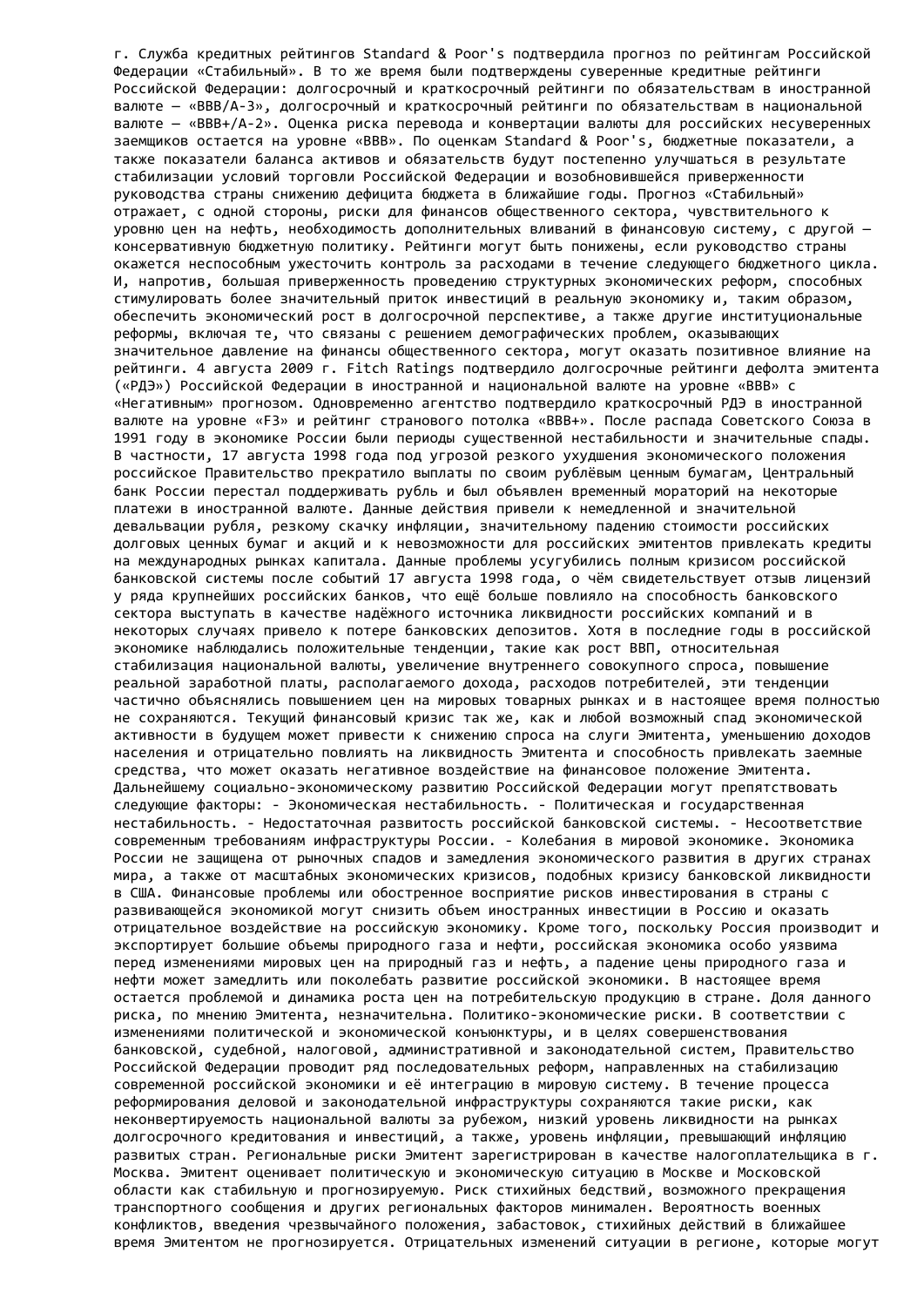негативно повлиять на деятельность и экономическое положение Эмитента, в ближайшее время Эмитентом не прогнозируется. Учитывая все вышеизложенные обстоятельства, можно сделать вывод о том, что макроэкономическая среда Москвы и Московской области благоприятным образом сказывается на деятельности Эмитента и позволяет говорить об отсутствии специфических региональных рисков. Кроме этого, необходимо заметить, что Правительства Москвы и Московской области оказывают влияние на деятельность Эмитента посредством принятия законодательных и регулятивных мер, что может повлиять на финансовое положение и результаты деятельности Эмитента. Предполагаемые действия эмитента на случай отрицательного влияния изменения ситуации в стране (странах) и регионе на его деятельность: В случае возникновения одного или нескольких из перечисленных выше рисков Эмитент предпримет все возможные меры по минимизации негативных последствий. Для нейтрализации части рисков Эмитентом будет предпринят ряд мер защиты, в большей степени связанных с реализацией программы деятельности Эмитента на долгосрочный период, и будут разработаны возможные мероприятия по действиям Эмитента при возникновении того или иного риска. Однако, необходимо отметить, что предварительная разработка адекватных соответствующим событиям мер затруднена неопределенностью развития ситуации, и параметры проводимых мероприятий будут в большей степени зависеть от особенностей создавшейся ситуации в каждом конкретном случае. Параметры проводимых мероприятий, предпринимаемых Эмитентом при неблагоприятных тенденциях будут зависеть от особенностей создавшейся ситуации в каждом конкретном случае. Эмитент не может гарантировать, что действия, направленные на преодоление возникших негативных изменений, смогут привести к исправлению ситуации, поскольку описанные факторы находятся вне контроля Государственной компании. Риски, связанные с возможными военными конфликтами, введением чрезвычайного положения и забастовками в стране (странах) и регионе, в которых Эмитент зарегистрирован в качестве налогоплательщика и/или осуществляет основную деятельность: Отдельные проявления терроризма могут привести к негативным политическим, социальным и экономическим последствиям, в том числе к росту случаев проявления национализма и насилия, и, как следствие, появляется вероятность введения чрезвычайного положения в регионе деятельности Эмитента. Кроме того, в регионе деятельности Эмитента существует возможность возникновения внутреннего конфликта (забастовок и народных волнений) из-за разницы социального уровня и качества жизни населения. Риски военных конфликтов в регионе деятельности Эмитента минимальны. Риски, связанные с географическими особенностями страны (стран) и региона, в которых Эмитент зарегистрирован в качестве налогоплательщика и/или осуществляет основную деятельность, в том числе повышенная опасность стихийных бедствий, возможное прекращение транспортного сообщения в связи с удаленностью и/или труднодоступностью и т.п. Регион деятельности Эмитента характеризуется отсутствием повышенной опасности стихийных бедствий, имеет устойчивый климат и, в основном, не подвержен природным катаклизмам. Однако последствия возможных аварий и катастроф на транспорте и дорожных сетях, в коммунальных системах жизнеобеспечения большого города и существенных объектах экономики может значительно ограничить возможности Эмитента, привести к наступлению форс-мажорных обстоятельств и невыполнению Эмитентом принятых на себя обязательств. Эмитент осуществляет свою деятельность в регионе с достаточно развитой инфраструктурой и минимально подвержен рискам, связанным с прекращением транспортного сообщения в связи с удаленностью и/ или труднодоступностью. </desc>

## </regional>

### <financial>

<desc>Эмитент подвержен влиянию следующих финансовых рисков: риск изменения процентных ставок; валютные риски; риск инфляции; риски ликвидности. Негативные изменения денежнокредитной политики в стране, повышение процентных ставок, а также значительный рост темпов инфляции могут привести к росту затрат Эмитента и, следовательно, отрицательно сказаться на финансовых результатах деятельности Эмитента. Подверженность финансового состояния эмитента, его ликвидности, источников финансирования, результатов деятельности и т.п. изменению валютного курса (валютные риски). Эмитент практически не подвержен рискам неблагоприятного изменения валютных курсов, так как имущество Эмитента, сформированное за счет имущественного взноса Российской Федерации, и основная часть расходов, осуществляемых Эмитентом, номинированы в российских рублях. Таким образом, финансовое состояние Эмитента и его ликвидность практически не зависят от изменения валютных курсов. Помимо этого, тарифы за проезд по платным участкам автомобильных дорог, находящимся в доверительном управлении Эмитента, подлежат индексации в соответствии с индексом потребительских цен. Также необходимо заметить, что источником финансирования Эмитента является имущественный взнос Российской Федерации, государственные субсидии на строительство и доверительное управление автомобильными дорогами Эмитента и доходы от деятельности Эмитента, которые также представлены в российских рублях. Предполагаемые действия эмитента на случай отрицательного влияния изменения валютного курса и процентных ставок на деятельность эмитента. Для уменьшения валютных рисков и рисков изменения процентных ставок, если они возникнут, Эмитент будет осуществлять следующие действия для снижения негативных последствий данного влияния: • оптимизация портфеля заимствований с учетом изменившихся рыночных индикаторов; • увеличение доли инструментов с фиксированной ставкой на уровне, приемлемом для Эмитента; • расширение круга банков-партнеров, прежде всего, за счет институтов, наименее пострадавших от текущего мирового финансового кризиса. Влияние инфляции на выплаты по ценным бумагам, критические, по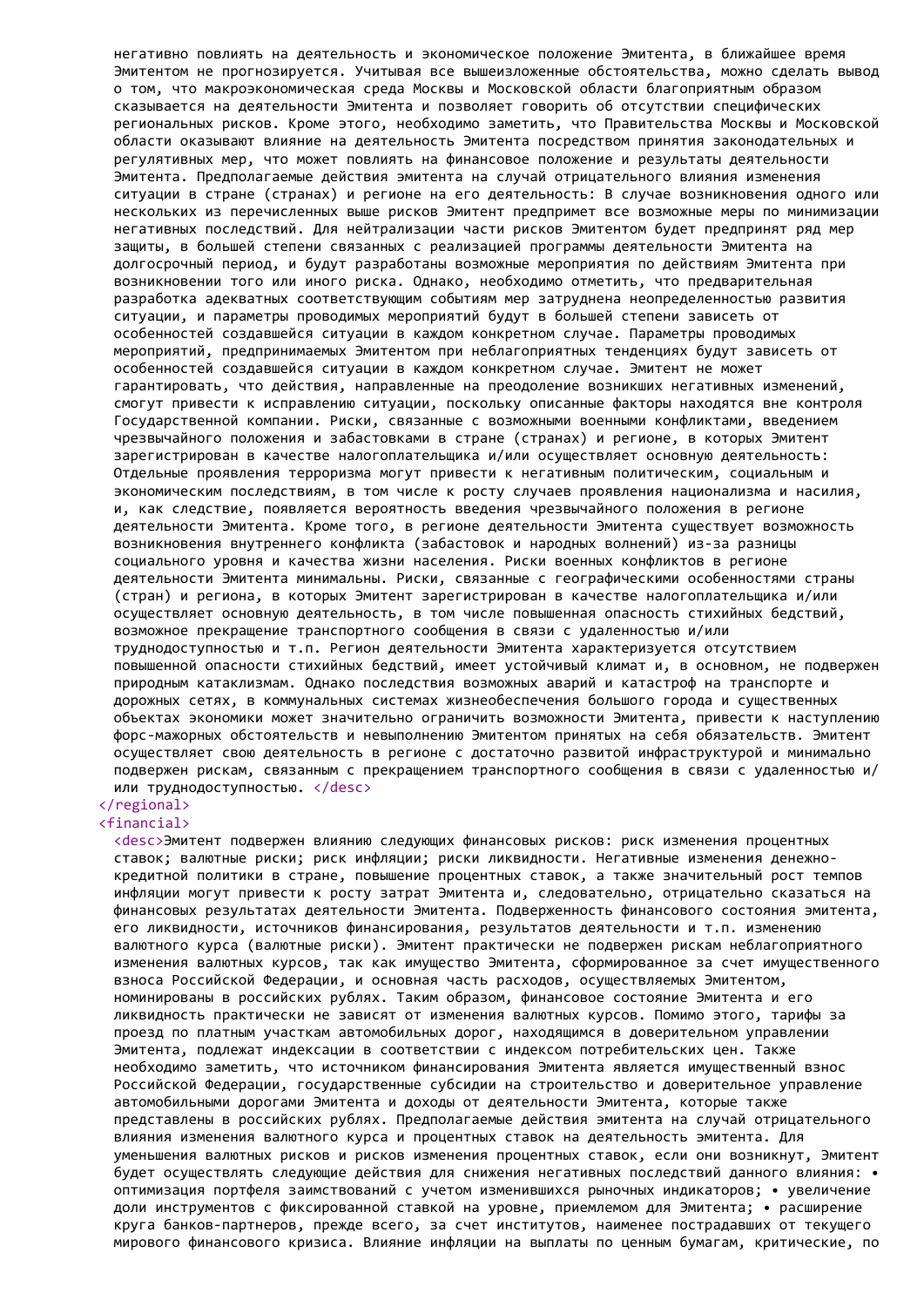мнению Эмитента, значения инфляции, а также предполагаемые действия Эмитента по уменьшению указанного риска: Инфляция в России, по официальным данным, составила по итогам 2006 года – 9%, по итогам 2007 года – 12%, по итогам 2008 года – 13,5%, по итогам 2009 года – 8,8%, по итогам 2010 года – также 8,8%. Эмитент не осуществлял ранее выпуск ценных бумаг, а также не проводил программ заимствования на внутренних и внешних рынках. В связи с этим инфляция не должна оказать влияния на выплаты по ценным бумагам Эмитента. При этом инфляция может оказать несущественное негативное влияние на расходы по операционной деятельности и прочим целевым расходам Эмитента. Принимая во внимание уровень потенциальной доходности деятельности, по мнению Эмитента, критическое значение инфляции, при которой у Эмитента возникнут трудности, составляет не менее 20% годовых. Эмитент при росте инфляции планирует произвести индексацию тарифа, взымаемому за проезд по платному участку автомобильных дорог, переданных Эмитенту в доверительное управление. Указывается, какие из показателей финансовой отчетности эмитента наиболее подвержены изменению в результате влияния указанных финансовых рисков. В том числе указываются риски, вероятность их возникновения и характер изменений в отчетности. Риск Вероятность возникновения Показатели финансовой отчетности, наиболее подверженные изменению в результате влияния указанных финансовых рисков Характер изменений в отчетности Рост ставок по кредитам банков средняя Бухгалтерский баланс (форма 1): Снижение прибыли 1) Кредиторская задолженность (прочие кредиторы) – стр. 625 Отчет о прибылях и убытках (форма 2): 1) Проценты к уплате – стр. 070 2) Чистая прибыль - стр. 190 Валютный риск низкая Бухгалтерский баланс (форма 1): 1) Дебиторская задолженность – стр. 230 и 240 2) Кредиторская задолженность – стр.520 и 620 Рост себестоимости оказываемых услуг, рост затрат на капитальные вложения 3) Денежные средства – стр.260 Отчет о прибылях и убытках (форма 2): 1) Прочие доходы и расходы – стр. 090 и 100 2) Чистая прибыль - стр. 190 Инфляционные риски низкая Отчет о прибылях и убытках (форма2): 1) Прочие расходы – стр. 100 2) Себестоимость проданных товаров, продукции, работ, услуг – стр. 020 Уменьшение прибыли, увеличение кредиторской задолженности. 3) Проценты к уплате – стр. 070 4) Чистая прибыль - стр. 190 Риск ликвидности низкая Бухгалтерский баланс (форма 1): 1) Дебиторская задолженность – стр. 230 и 240 2) Денежные средства – стр.260 Снижение прибыли Отчет о прибылях и убытках (форма 2): 1) Прочие доходы и расходы – стр. 090 и 100 2) Чистая прибыль - стр. 190</desc> </financial>

#### <legal>

<desc>Правовые риски, связанные с деятельностью эмитента для рынка, в том числе: Риски, связанные с изменением валютного регулирования: Внутренний рынок: Валютное регулирование в Российской Федерации осуществляется на основании Федерального закона от 10 декабря 2003 года №173-ФЗ «О валютном регулировании и валютном контроле» (далее - «Закон о валютном регулировании»). Большая часть его положений вступила в силу с 18 июня 2004 года. Некоторые его положения, в частности, касающиеся порядка открытия и использования счетов юридических лиц - резидентов в банках за пределами Российской Федерации, были введены в действие по истечении года со дня вступления в силу нового закона, то есть с 18 июня 2005 года. В то же время указанным законом был установлен ограниченный срок действия ряда его норм, регулирующих порядок ограничения осуществления валютных операций (посредством установления требований о предварительной регистрации, использовании специального счета, осуществлении резервирования и т.п.) и наделяющих соответствующими полномочиями Правительство Российской Федерации и Центральный банк Российской Федерации. Установление временного действия ограничительных норм Закона о валютном регулировании соответствует проводимой в соответствии с международными обязательствами либерализации валютной политики в России. Подтверждением политики либерализации валютного законодательства в Российской Федерации является и Федеральный закон № 131-ФЗ от 26 июля 2006г. «О внесении изменений в Федеральный закон «О валютном регулировании и валютном контроле» (далее – Закон №131-ФЗ). Законом №131-ФЗ сняты ограничения, связанные с установлением Банком России требования о резервировании средств при валютных операциях движения капитала. Отменены обязательные условия по применению специальных счетов при операциях с внутренними ценными бумагами на территории Российской Федерации, также прекращено действие ст. 7 Закона о валютном регулировании, устанавливающей порядок регулирования Правительством Российской Федерации валютных операций движения капитала. Значительная либерализация валютно-правового режима в соответствии с Законом о валютном регулировании осуществлена с 1 января 2007 г. Введены нормы, позволяющие упростить порядок толкования положений валютного законодательства. Устанавливается, что все используемые в законе институты, понятия и термины, не определенные в Законе о валютном регулировании, применяются в том значении, в каком они используются в других отраслях законодательства Российской Федерации. Более того, Законом о валютном регулировании закреплена норма, согласно которой все неустранимые сомнения, противоречия и неясности актов валютного законодательства Российской Федерации, актов органов валютного регулирования и актов органов валютного контроля толкуются в пользу резидентов и нерезидентов. В целом, Закон о валютном регулировании не содержит ухудшающих положение Эмитента факторов, поскольку положения указанного закона являются элементами валютного администрирования в Российской Федерации. Изменение валютного регулирования зависит от состояния внешнего и внутреннего валютных рынков, ситуация на которых позволяет оценить риск изменения валютного регулирования как незначительный. Отсутствие у Эмитента обязательств в иностранной валюте позволяют оценивать риски, связанные с изменением валютного регулирования, как крайне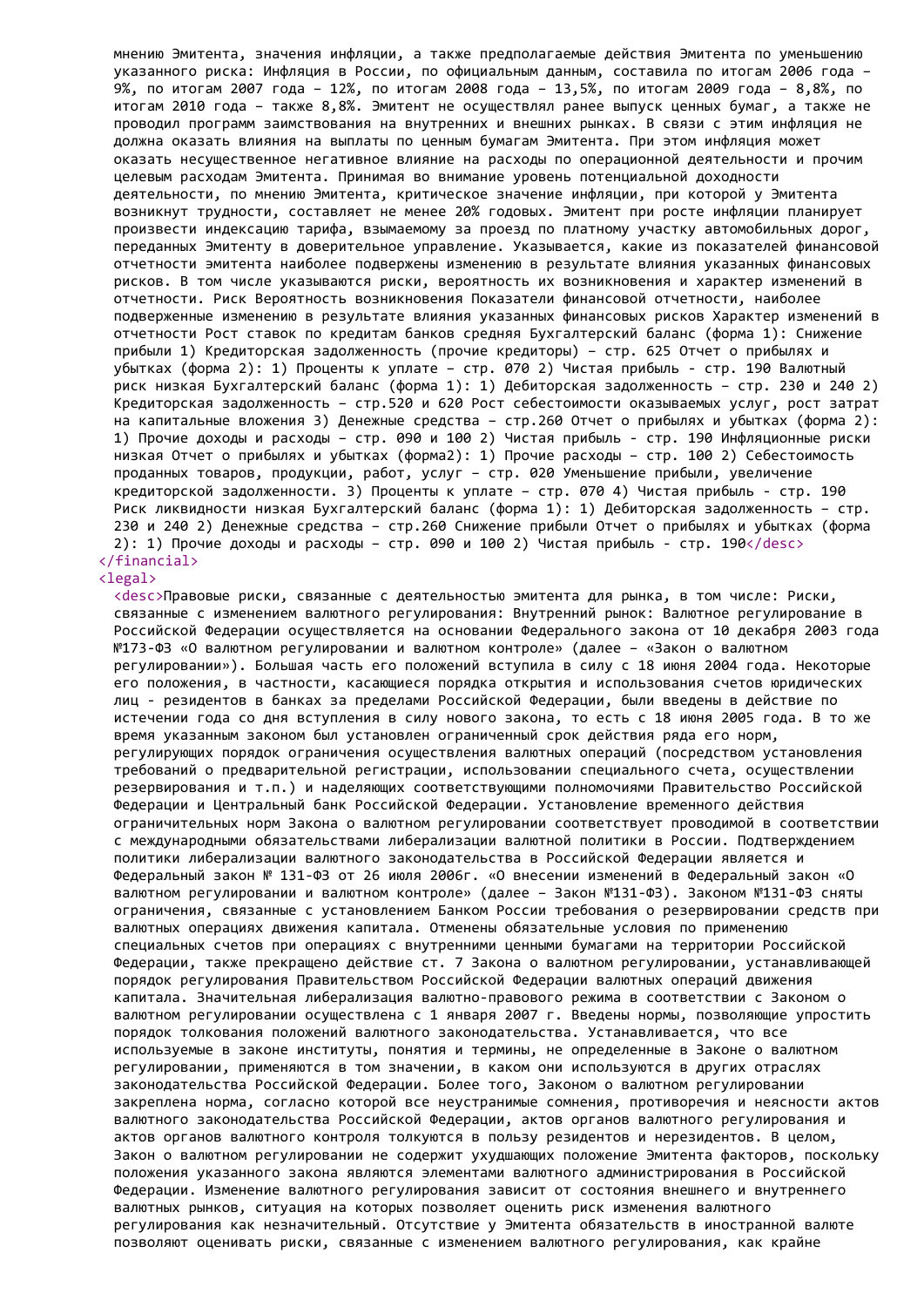незначительные. Внешний рынок: Эмитент не является участником внешнеэкономической деятельности и не осуществляет экспорт продукции, работ и услуг. Соответственно, отсутствуют риски правового характера в отношении операций, связанных с такой деятельностью. Риски, связанные с изменением налогового законодательства: Внутренний рынок: Российское налоговое законодательство имеет не такую долгую историю существования по сравнению с налоговым законодательством стран с более развитой рыночной экономикой, поэтому практика применения налогового законодательства государством бывает нередко неясна и противоречива. Это приводит к наличию в России более существенных налоговых рисков, чем в какой-либо стране с более развитой системой налогообложения. В настоящее время процесс реформирования российского налогового права можно считать завершающимся. Законодательный массив кодифицирован. Общей частью Налогового кодекса, действующей с 1999 года, закреплены основные принципы налогообложения и введения новых налогов, действие этих принципов и направленность на защиту имущественных интересов налогоплательщиков реализовано в правоприменительной практике. Особенной частью Налогового кодекса установлены налоги, формирующие налоговое бремя Эмитента, определены элементы налогообложения. За последние 10 лет на 2 % снижена ставка по налогу на добавленную стоимость, с 2002 года на 11% ставка по налогу на прибыль, а с начала 2009 года налоговая ставка налога на прибыль составляет 20%. Кроме того, с 01.01.2009 года законами субъектов РФ может быть предусмотрено понижение ставки налога на прибыль, подлежащего перечислению в бюджеты субъектов РФ, для отдельных категорий налогоплательщиков, но не ниже чем 13,5 % (в соответствии с пунктом 23 статьи 2 Федерального закона от 26.11.2008 г. № 224-ФЗ "О внесении изменений в часть первую, часть вторую Налогового кодекса Российской Федерации и отдельные законодательные акты Российской Федерации" и Федеральным законом от 30.12.2008 г. № 305-ФЗ "О внесении изменений в статью 284 части второй Налогового кодекса Российской Федерации"). Единый социальный налог заменен на уплату страховых взносов, отменен налог с продаж, налог на рекламу, налог на пользователей автомобильных дорог с владельцев транспортных средств и другие обязательные платежи. Результаты налоговой реформы можно оценивать позитивно: система налогообложения структурирована, механизмы и правила взимания налогов упрощены, налоговые ставки снижены. Также с 1 января 2010 года в Налоговый кодекс РФ был внесен ряд поправок, уточняющих порядок налогообложения организаций, значительная часть которых касается порядка расчета налога на прибыль. Изменения Налогового кодекса РФ, вступившие в силу 29 января 2010 года, не оказывают существенного влияния на Эмитента. Практика рассмотрения дел в Конституционном Суде РФ показывает, что положения основного закона влияют на налоговые права хозяйствующих субъектов и защищают налогоплательщиков от необоснованного и внезапного утяжеления налогового бремени. Упомянутые факторы позволяют заключить, что налоговая система РФ становится более стабильной, деятельность хозяйствующих субъектов в РФ с точки зрения налоговых последствий - более предсказуемой. Вместе с тем, нельзя исключать возможности увеличения государством налоговой нагрузки плательщиков, вызванной изменением отдельных элементов налогообложения, отменой налоговых льгот, повышением пошлин и др. Эмитентом в полной мере соблюдается действующее российское налоговое законодательство, и руководство Эмитента считает вероятность возникновения у Эмитента непредвиденных налоговых и иных обязательств (в том числе по начислению соответствующих штрафов и пеней) в будущем, незначительной. Эмитент осуществляет постоянный мониторинг изменений, вносимых в налоговое законодательство, оценивает и прогнозирует степень возможного влияния таких изменений на его деятельность и учитывает их в своей деятельности. Внешний рынок: Эмитент не является участником внешнеэкономической деятельности и не осуществляет экспорт продукции, работ и услуг. Соответственно, отсутствуют риски правового характера в отношении операций, связанных с такой деятельностью. Риски, связанные с изменением правил таможенного контроля и пошлин: Внутренний рынок: Эмитент осуществляет свою деятельность на территории Российской Федерации. Таким образом, риск, связанный с изменением правил таможенного контроля и пошлин на внешнем и внутреннем рынках, не распространяется на Эмитента. Внешний рынок: Эмитент не является участником внешнеэкономической деятельности и не осуществляет экспорт продукции, работ и услуг. Соответственно, отсутствуют риски правового характера в отношении операций, связанных с такой деятельностью. Риски, связанные с изменением требований по лицензированию основной деятельности эмитента либо лицензированию прав пользования объектами, нахождение которых в обороте ограничено (включая природные ресурсы): Внутренний рынок: Основная деятельность Эмитента не подлежит лицензированию. Эмитент не осуществляет каких-либо видов деятельности, подлежащих лицензированию, и не использует в своей деятельности объекты, оборот которых ограничен. Соответственно рискам, связанным с лицензированием основной деятельности, Эмитент не подвержен. В случае изменения требований по лицензированию деятельности Эмитента либо лицензированию прав пользования объектами, нахождение которых в обороте ограничено, Эмитент примет необходимые меры для получения соответствующих лицензий и разрешений. Внешний рынок: Эмитент не является участником внешнеэкономической деятельности и не осуществляет экспорт продукции, работ и услуг. Соответственно, отсутствуют риски правового характера в отношении операций, связанных с такой деятельностью. Риски, связанные с изменением судебной практики по вопросам, связанным с деятельностью Эмитента (в том числе по вопросам лицензирования), которые могут негативно сказаться на результатах его деятельности, а также на результаты текущих судебных процессов, в которых участвует Эмитент: Внутренний рынок: Эмитент не участвовал и в настоящее время не участвует в судебных процессах, которые могут существенным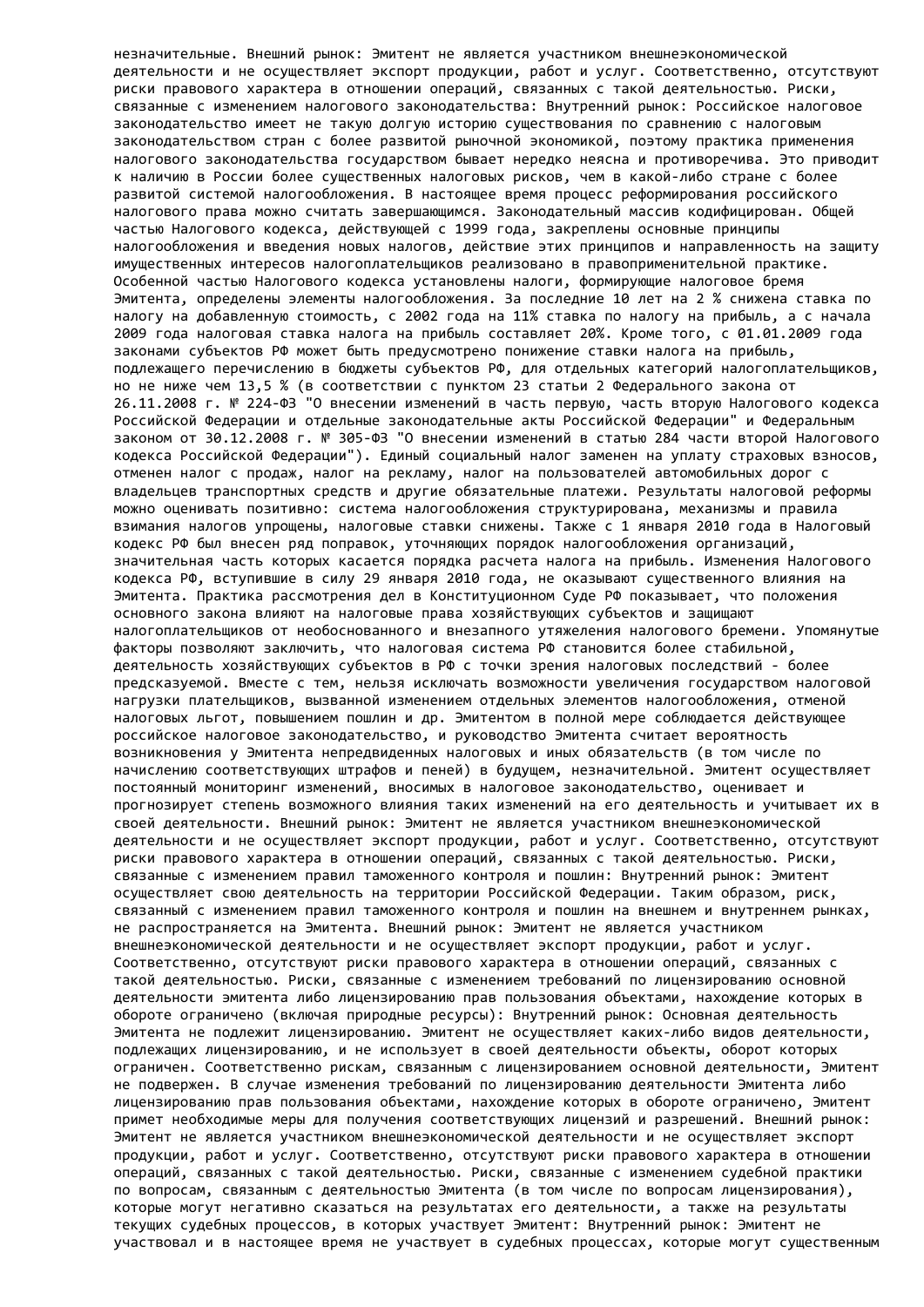образом отразиться на его финансово-хозяйственной деятельности. Возможность изменения судебной практики, связанной с деятельностью Эмитента, рассматривается как незначительная и не окажет существенного влияния на его деятельность. В случае изменения судебной практики по вопросам, связанным с деятельностью Эмитента, Эмитент намерен планировать свою финансовохозяйственную деятельность с учетом этих изменений. Для надлежащего правового обеспечения деятельности Эмитента и минимизации правовых рисков осуществляется постоянный мониторинг нормативных актов, регулирующих деятельность эмитента, а также судебной практики, касающейся толкования и применения данных актов при рассмотрении конкретных споров или обобщении правоприменительной практики. При этом мониторинг проводится не только по уже вступившим в силу нормативным актам, но и по проектам нормативных актов, которые будут приняты в будущем. По результатам такого мониторинга могут быть приняты меры для снижения негативных последствий вступления в силу того или иного нормативного акта. Внешний рынок: Эмитент не является участником внешнеэкономической деятельности и не осуществляет экспорт продукции, работ и услуг. Соответственно, отсутствуют риски правового характера в отношении операций, связанных с такой деятельностью.</desc>

## </legal>

#### <activity>

<desc>Риски, свойственные исключительно Эмитенту, в том числе: Риски, связанные с текущими судебными процессами, в которых участвует Эмитент: В настоящее время Эмитент не участвует в текущих судебных процессах, которые могут существенным образом отразиться на его финансовохозяйственной деятельности. Риски, связанные с отсутствием возможности продлить действие лицензии Эмитента на ведение определенного вида деятельности либо на использование объектов, нахождение которых в обороте ограничено (включая природные ресурсы): Основная деятельность Эмитента не подлежит лицензированию. Эмитент не осуществляет каких-либо видов деятельности, подлежащих лицензированию, и не использует в своей деятельности объекты, оборот которых ограничен. Соответственно рискам, связанным с лицензированием основной деятельности, Эмитент не подвержен. Риски, связанные с возможной ответственностью Эмитента по долгам третьих лиц, в том числе дочерних обществ Эмитента: Риски, связанные с возможной ответственностью Эмитента по долгам третьих лиц, в том числе дочерних обществ Эмитента, оцениваются как незначительные. Риски, связанные с возможностью потери потребителей, на оборот с которыми приходится не менее чем 10 процентов общей выручки от продажи продукции (работ, услуг) Эмитента: Эмитент получает доход от управления имуществом, переданным ему в доверительное управление. Риски, связанные с возможностью потери потребителей, на оборот с которыми приходится не менее чем 10 процентов общей выручки от продажи продукции (работ, услуг) Эмитента, отсутствуют.</desc>

# </activity>

</sec\_risks> <name\_info>

## <has\_similar\_org>1</has\_similar\_org> <similar\_org>

<name>Название Адрес Регион ЗАО "АВТОДОР" 398027, г. Липецк, ул.Ковалева, 119 Г Липецкая область ЗАО "АВТОДОР" 305025, г.Курск, проезд Магистральный, 34 А Курская область ОАО "Автодор" 167023,г Сыктывкар, ул. Морозова, д 115 Коми (республика) ООО "АВТОДОР" 194354, г. Санкт-Петербург, ул. Сикейроса, 12 Санкт-Петербург</name>

<comment>Для избежания смешения указанных наименований необходимо обращать внимание на организационно-правовую форму и полное и сокращенное наименование юридического лица, в том числе, на использование заглавных и прописных букв, а также на место нахождения, ИНН и ОГРН. Для собственной идентификации Эмитент в официальных документах использует ИНН, ОГРН и место нахождения.</comment>

```
</similar_org>
  <is_trade_mark>0</is_trade_mark>
  <prev_names>
   <none>1</none>
  </prev_names>
</name_info>
<reg>
  <has_old>0</has_old>
  <no>1097799013652</no>
  <date>2009-08-14</date>
  <org>Управление Федеральной налоговой службы по г. Москве.</org>
\langle/reg\rangle<history>
  <existence terms>2 года 3 месяца Эмитент создан на неопределенный срок</existence_terms>
```
<history>Краткое описание истории создания и развития Эмитента: Государственная компания "Российские автомобильные дороги" создана в виде некоммерческой организации. Государственная компания "Российские автомобильные дороги" создана и действует в целях оказания государственных услуг и выполнения иных полномочий в сфере дорожного хозяйства с использованием федерального имущества на основе доверительного управления, а также в целях поддержания в надлежащем состоянии и развития сети автомобильных дорог Государственной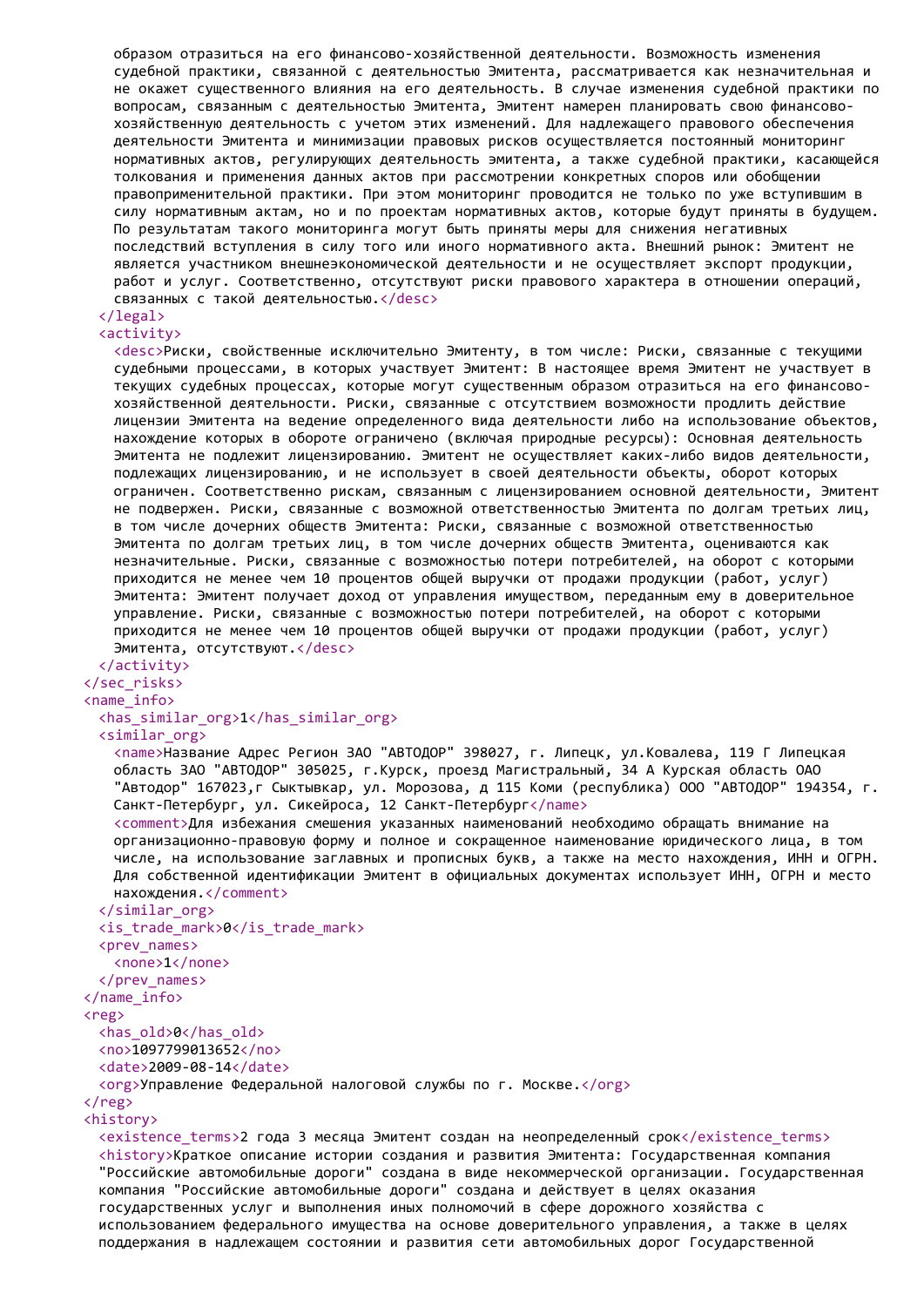компании, увеличения их пропускной способности, обеспечения движения по ним, повышения качества услуг, оказываемых пользователям автомобильными дорогами Государственной компании, развития объектов дорожного сервиса, размещаемых в границах полос отвода и придорожных полос автомобильных дорог Государственной компании. Федеральный закон N 145-ФЗ "О государственной компании "Российские автомобильные дороги" и о внесении изменений в отдельные законодательные акты Российской Федерации", был подписан 17.07.2009 года. Принятие Федерального закона "О Государственной компании "Российские автомобильные дороги" и о внесении изменений в отдельные законодательные акты Российской Федерации" было вызвано необходимостью создания эффективного инструмента для достижения следующих целей: формирование опорной сети скоростных автомобильных дорог федерального значения с высоким транспортно-эксплуатационным состоянием и высоким уровнем безопасности и экологичности; решение задач, связанных с гармонизацией инвестиционных циклов за счет привлечения частных инвестиций ввиду невозможности обеспечения в рамках существующего бюджетного процесса ритмичного исполнения инвестиционных обязательств государства; формирование рыночно ориентированной системы управления дорожным хозяйством, направленной на привлечение частного капитала, а также на создание финансовых инструментов по мобилизации инвестиционных средств (размещение облигационных займов, привлечение частных кредитов, предоставление долгосрочных гарантий возврата капитала и др.); извлечение дополнительных доходов от эксплуатации и использования имущества дорог с целью направления их на повышение уровня содержания дорог и реализацию дорожных проектов; повышение качества услуг, предоставляемых пользователям автомобильных дорог федерального значения, в том числе за счет улучшения технических характеристик дорог, увеличения их пропускной способности, а также за счет повышения уровня безопасности движения и качества сервисного обслуживания на дорогах; повышение эффективности управления дорожным хозяйством и улучшение результативности работы дорожных предприятий, в том числе путем стимулирования внедрения новых материалов, оборудования и передовых технологий для снижения удельных затрат выполнения дорожных работ, улучшения их качества и роста производительности труда; переход к этапу динамичного развития сети автомобильных дорог, отвечающему потребностям экономики и населения страны, в том числе за счет формирования национальной сети автомагистралей и скоростных автомобильных дорог, связывающих основные хозяйственные центры страны. Распоряжением Правительства РФ от 31 декабря 2009 г. N 2146-р, утверждена Программа деятельности Государственной компании "Российские автомобильные дороги" на долгосрочный период (2010 - 2015 годы) (Далее – Программа). Основные цели Программы соответствуют целевым ориентирам, установленным в Транспортной стратегии Российской Федерации на период до 2030 года и федеральной целевой программе "Развитие транспортной системы России (2010 – 2015 годы)" (в редакции Постановления Правительства Российской Федерации от 12 октября 2010 г. N 828), с учетом целей и задач, предусмотренных Федеральным законом "О Государственной компании "Российские автомобильные дороги" и о внесении изменений в отдельные законодательные акты Российской Федерации". Реализация Программы предполагает достижение следующих основных целей: - повышение конкурентоспособности транспортной системы России и реализация транзитного потенциала страны; - развитие современной и эффективной транспортной инфраструктуры, обеспечивающей ускорение товародвижения и снижение транспортных издержек в экономике; - повышение доступности и качества услуг транспортного комплекса для населения и хозяйствующих субъектов; - повышение комплексной безопасности и устойчивости транспортной системы. В настоящее время Эмитент динамично развивается в рамках осуществления поставленных перед ним задач и планомерно реализует инвестиционные проекты, определенные Программой деятельности на долгосрочный период. Кроме того, Эмитентом разрабатывается и будет в ближайшее время утверждена обновленная программа деятельности на долгосрочный период до 2019 года. Цели создания эмитента: В соответствии со ст. 4 Федерального закона "О Государственной компании "Российские автомобильные дороги" и о внесении изменений в отдельные законодательные акты Российской Федерации": 1. Государственная компания создается и действует в целях оказания государственных услуг и выполнения иных полномочий в сфере дорожного хозяйства с использованием федерального имущества на основе доверительного управления, а также в целях поддержания в надлежащем состоянии и развития сети автомобильных дорог Государственной компании, увеличения их пропускной способности, обеспечения движения по ним, повышения качества услуг, оказываемых пользователям автомобильными дорогами Государственной компании, развития объектов дорожного сервиса, размещаемых в границах полос отвода и придорожных полос автомобильных дорог Государственной компании. 2. Выполнение целей деятельности Государственной компании обеспечивается путем осуществления видов деятельности, предусмотренных настоящим Федеральным законом, и достижения целевых показателей программы деятельности Государственной компании на долгосрочный период, установленных в порядке, предусмотренном настоящим Федеральным законом. Миссия эмитента: 1) Формирование инфраструктурной базы модернизации экономики и перехода к инновационной (постиндустриальной) модели развития общества 2) Обеспечение сокращения бюджетных расходов за счет повышения эффективности дорожной деятельности и формирования внебюджетной базы финансирования отрасли 3) Обеспечение комплексной структурной реформы дорожной отрасли и российской экономики в целом через повышение эффективности управления, формирование новых рынков и форм экономической деятельности, Иная информация о деятельности эмитента, имеющая значение для принятия решения о приобретении ценных бумаг эмитента: отсутствует</history> </history>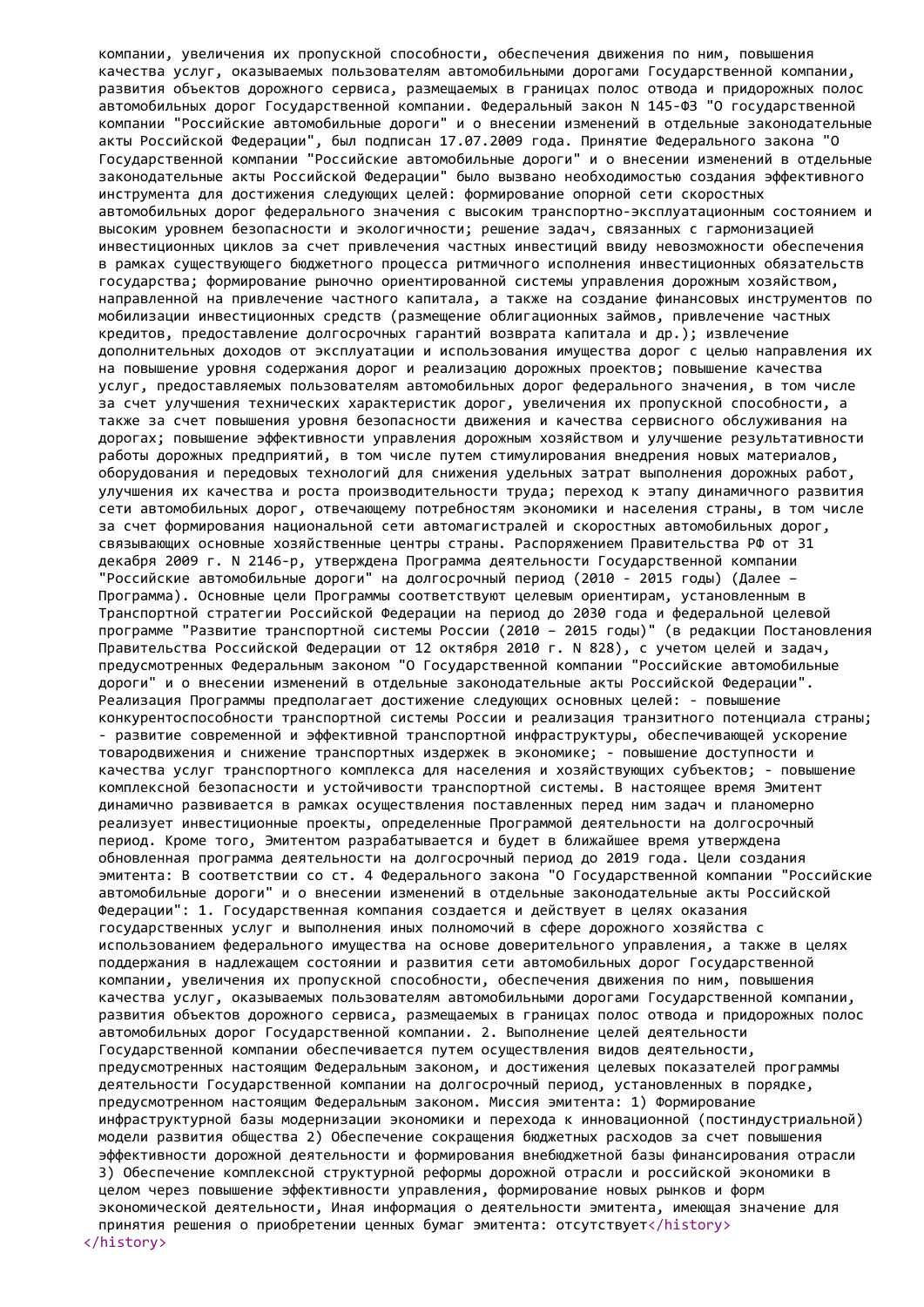```
<ceo_address>
  <zip_code>109074</zip_code>
  <country>Россия</country>
  <city>город Москва</city>
  <street>Славянская площадь</street>
  <building>2/5/4</building>
  <sub_building_2>3</sub_building_2>
  <canonical_name>109074 Россия, город Москва, Славянская площадь 2/5/4 стр. 3</canonical_name>
</ceo_address>
<postal_address>
 <zip_code>109074</zip_code>
  <country>Россия</country>
  <city>город Москва</city>
  <street>Славянская площадь</street>
  <building>2/5/4</building>
  <sub_building_2>3</sub_building_2>
  <canonical_name>109074 Россия, город Москва, Славянская площадь 2/5/4 стр. 3</canonical_name>
</postal_address>
<phone>(495) 784-68-80</phone>
<fax>(495) 784-68-04</fax>
<email>id@russianhighways.ru</email>
<email_none>0</email_none>
<web>www.russianhighways.ru</web>
<has_inv_division>0</has_inv_division>
<sep_offices_changes>
  <changes_none>1</changes_none>
</sep_offices_changes>
<okvd_codes>
  <okvd_code>
   <value>75.11.8</value>
  </okvd_code>
</okvd_codes>
<main_activity>
  <products>
   <scale>1</scale>
   <product>
     <name>Выдача технических условий</name>
     <sales_revenue>
       <value_qp>0</value_qp>
       <value_q>9808212.09</value_q>
     </sales_revenue>
     <sales_percent>
       <value_qp>0</value_qp>
       <value_q>12.7</value_q>
     </sales_percent>
     <revenue_changes>
       <desc>Изменение размера выручки по сравнению с соответствующим отчетным периодом
       предшествующего года связано с реализацией Государственной компанией прав, установленных
       ст. 5 Федерального закона от 17.07.2009 № 145-ФЗ "О Государственной компании "Российские
       автомобильные дороги" и о внесении изменений в отдельные законодательные акты Российской
       Федерации".</desc>
     </revenue_changes>
   </product>
   <product>
     <name>Размещение рекламных конструкциях на автомобильных дорогах, находящихся в
     доверительном управлении Государственной компании</name>
     <sales_revenue>
       <value_qp>0</value_qp>
       <value_q>33830886.11</value_q>
     </sales_revenue>
     <sales_percent>
       <value_qp>0</value_qp>
       <value_q>43.7</value_q>
     </sales_percent>
     <revenue_changes>
       <desc>Изменение размера выручки по сравнению с соответствующим отчетным периодом
       предшествующего года связано с реализацией Государственной компанией прав, установленных
       ст. 5 Федерального закона от 17.07.2009 № 145-ФЗ "О Государственной компании "Российские
```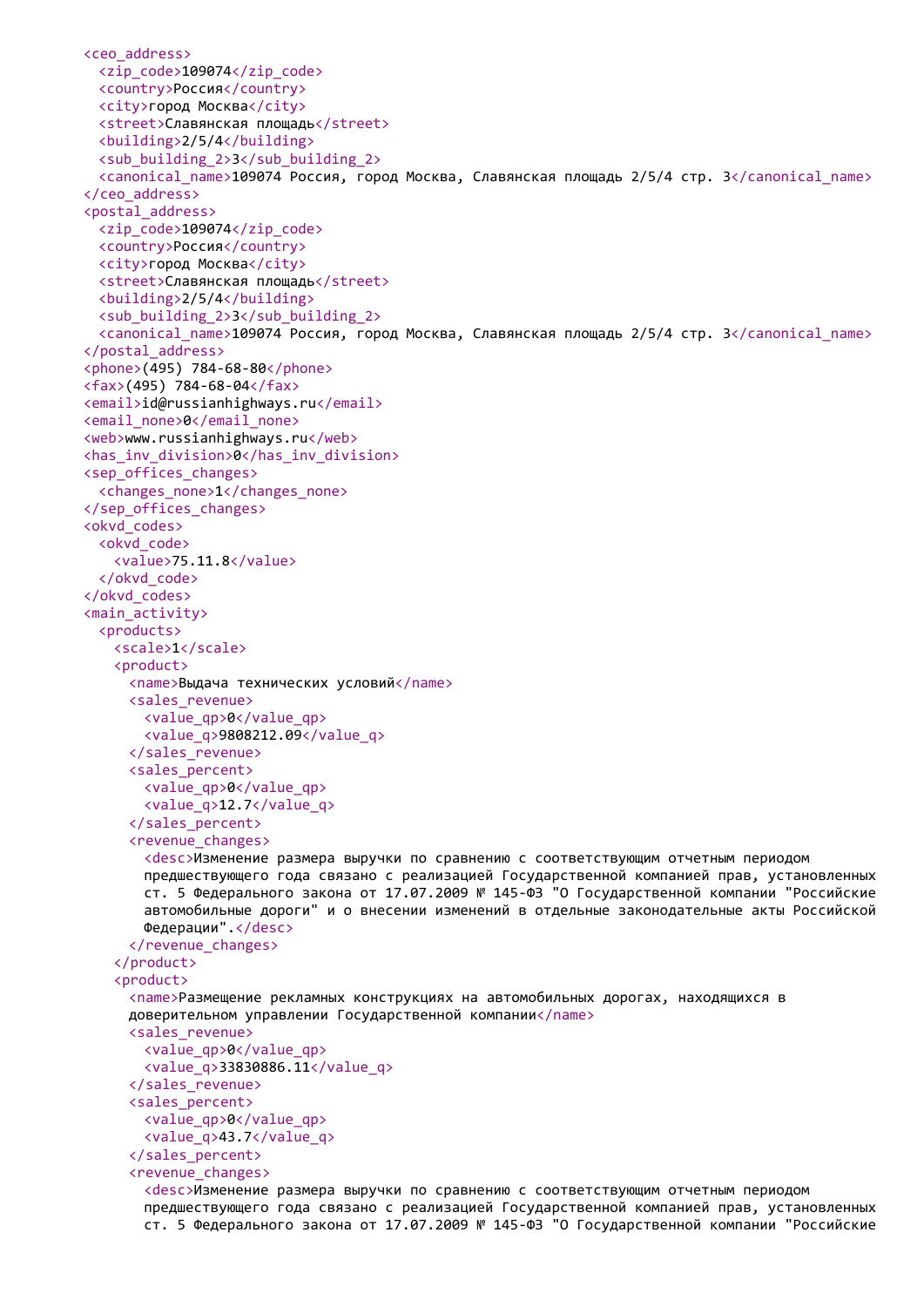```
автомобильные дороги" и о внесении изменений в отдельные законодательные акты Российской
       Федерации"</desc>
     </revenue_changes>
   </product>
   <product>
     <name>Предоставление права заключения инвестиционного доховора на создание
     многофункциональной зоны сервиса</name>
     <sales_revenue>
       <value_qp>0</value_qp>
       <value_q>27423118.64</value_q>
     </sales_revenue>
     <sales_percent>
       <value_qp>0</value_qp>
       <value_q>35.4</value_q>
     </sales_percent>
     <revenue_changes>
       <desc>Изменение размера выручки по сравнению с соответствующим отчетным периодом
       предшествующего года связано с реализацией Государственной компанией прав, установленных
       ст. 5 Федерального закона от 17.07.2009 № 145-ФЗ "О Государственной компании "Российские
       автомобильные дороги" и о внесении изменений в отдельные законодательные акты Российской
       Федерации"</desc>
     </revenue_changes>
   </product>
 </products>
 <comment>Основным источником получения Эмитентом денежных средств является сбор платы с
 пользователей автомобильными дорогами, в отношении которых Эмитент осуществляет функции
 доверительного управляющего. В настоящее время Эмитент получает денежные средства с платного
 участка федеральной автомобильной дороги общего пользования М-4 «Дон» км 414,7 – км 464,3, от
 начала обхода г. Задонска до конца обхода села Хлевное, Липецкая область. Указанные денежные
 средства учитываются в разделе "Целевое финансирование" бухгалтерсокй отчетности
 Государственной компании, а не в отчете оп рибылях и убытках Государственной компании. В этой
 связи размер субсидий, предоставляемых Государственной компании на осуществление деятельности
 по доверительному управлению, уменьшается на сумму денежных средств, полученных
 Государственной компанией с пользователей платным участком Государственной компании.
 </comment>
 <has_abroad_areas>0</has_abroad_areas>
 <season_factors>
   <none>1</none>
 </season_factors>
 <new_products>
   <none>1</none>
 </new_products>
 <calc desc>Бухгалтерская отчетность Государственной компании «Автодор» составлена исходя из
 действующих в Российской Федерации правил бухгалтерского учета и отчетности, в частности,
 Федерального закона «О бухгалтерском учете» от 21 ноября 1996 г. № 129-ФЗ и Положения по
 ведению бухгалтерского учета и бухгалтерской отчетности в Российской Федерации, утвержденного
 приказом Министерства финансов Российской Федерации от 29 июля 1998 г. № 34н, а также иных
 нормативных актов, входящих в систему регулирования бухгалтерского учета и отчетности
 организаций в Российской Федерации.</calc_desc>
</main_activity>
<suppliers>
 \langle a \rangle<none>0</none>
   <price_changes>
     <none>1</none>
   </price_changes>
   <import>
     <none>1</none>
   </import>
   <supplier>
     <name>Общество с ограниченной ответственностью "Вилтрон"</name>
     <legal_address>111141, г.Москва, Кусковская ул., д.20а, оф.504 В</legal_address>
     <inn>7720574499</inn>
     <ogrn>1025003217425</ogrn>
     <is_foreign_entity>0</is_foreign_entity>
     <share>47.5</share>
   </supplier>
   <supplier>
     <name>Общество с ограниченной ответственностью "Бинэк-Оптим"</name>
```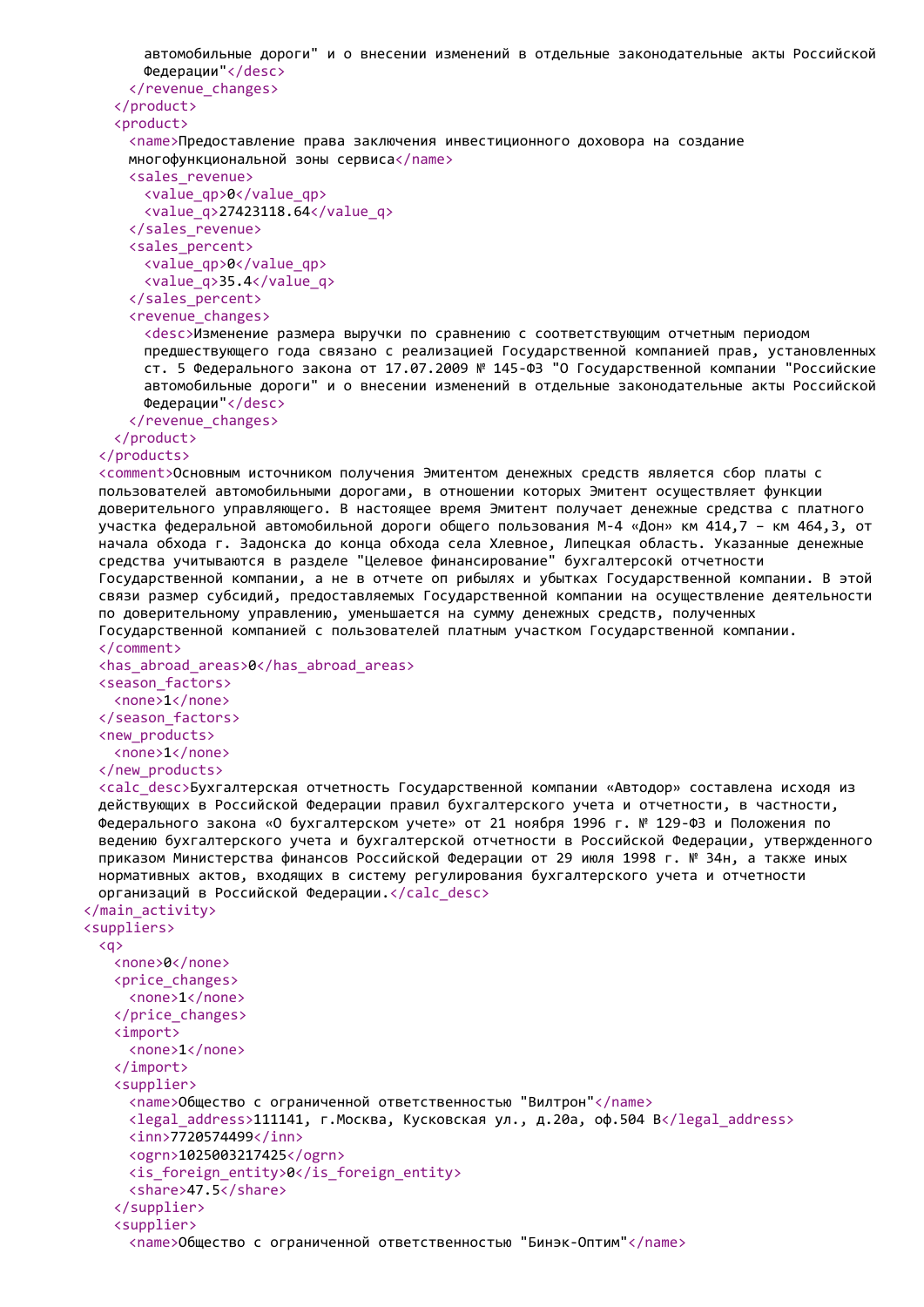```
<legal_address>129515, г. Москва, улица Акадкмика Королёва д. 13, стр. 1</legal_address>
   <inn>7707290579</inn>
   <ogrn>1037739628190</ogrn>
   <is_foreign_entity>0</is_foreign_entity>
   <share>21.8</share>
 </supplier>
\langle/q>
```
### </suppliers> <markets>

<desc>В целях реализации своих основных функций Эмитент выделяет рынок платной дорожной инфраструктуры. Государственно-частное партнерство в области дорожной инфраструктуры в настоящее время динамично развивается во многих странах мира. В ряде стран большая часть магистральных автомобильных дорог эксплуатируются на платной основе. В настоящее время наибольшую протяженность сети платных автомобильных дорог имеют Китайская Народная Республика, Германия, Франция, Япония, Мексика и Италия. Доходы от сбора платы за проезд по платным автомобильным дорогам достигли в 2007 году во Франции 7,4 млрд. евро, в Италии - 4,5 млрд. евро, в Германии - 3,4 млрд. евро, в Испании - 2 млрд. евро. Наиболее высокими темпами развивается сеть платных автомобильных дорог в Китайской Народной Республике, протяженность которых достигла 133 тыс. км (60 тыс. км приходится на скоростные автомобильные дороги). Многие новые не скоростные, но достаточно важные для провинций Китайской Народной Республики национальные автомобильные дороги, также строятся как платные дороги. В настоящее время в этом государстве вводится 6 - 8 тыс. км. платных скоростных автомагистралей в год, а объем инвестиций в их строительство ежегодно составляет 17 - 18 млрд. долларов США. Потребность в создании автомагистралей и скоростных автомобильных дорог в Российской Федерации уже сейчас составляет свыше 9 тыс. км. Согласно Транспортной стратегии Российской Федерации на период до 2030 года к 2020 году планируется построить в Российской Федерации только 3 тыс. км платных скоростных автомобильных дорог, а к 2030 году - 9 тыс. км таких дорог. Опыт развития сети платных автомобильных дорог в других странах показал их важное значение для социальноэкономического развития и повышения инвестиционной активности. Строительство платных автомобильных дорог позволило привлечь существенные объемы частных инвестиций в дорожное хозяйство, создать транспортную инфраструктуру, обеспечивающую высокое качество услуг пользователям автомобильных дорог, существенно снизить затраты времени на передвижения, транспортные расходы и ущерб от дорожно-транспортных происшествий. Со строительством платных автомобильных дорог значительное развитие получили территории, находящиеся в зоне их тяготения, существенно возросла ценность земельных участков, имеющих удобный выход на сеть автомагистралей. За счет развития придорожного сервиса и создания новых предприятий повысился уровень занятости населения, проживающего на таких территориях, и возросли налоговые поступления в бюджетную систему страны. Эмитент планирует также работать в области привлечения финансовых ресурсов на российском финансовом рынке.</desc> <neg\_factors>Описываются возможные факторы, которые могут негативно повлиять на сбыт эмитентом его продукции (работ, услуг), и возможные действия эмитента по уменьшению такого влияния: - общая экономическая ситуация в России; - увеличение процентных ставок на долговом рынке, вызванное финансовым кризисом; - уменьшение сроков заимствований на долговом рынке, вызванное финансовым кризисом. Эмитент планирует провести анализ факторов и принять соответствующие меры в каждом конкретном случае для совершения действий, способствующих

уменьшению их влияния.</neg\_factors> </markets>

<licenses> <none>1</none> </licenses> <joint\_activity> <none>1</none> </joint\_activity> <activity\_plans>

<desc>Программой деятельности на долгосрочный период Государственной компании «Автодор» предусмотрена реализация ряда крупных инфраструктурных проектов в дорожной отрасли с применением механизмов государственно-частного партнерства. В качестве приоритетных инвестиционных проектов, реализуемых Государственной компанией на принципах государственночастного партнерства можно выделить следующие проекты: 1) Строительство скоростной автомобильной дороги М-11 «Москва – Санкт-Петербург». Длина трассы после окончания строительства составит 669 км., сроки реализации проекта – 2010 – 2019 гг. Наименование участка автомобильной дороги Длина, км Вид концессии Сроки строительства Стоимость строительства, млрд. руб. Доля частного капитала км 15 – км 58 43,1 Direct toll 2010 – 2012 59,6 61,4 % км 58 – км 149 91 Direct toll 2014 – 2017 54,5 40 % км 258 – км 334 (обход г. Вышний Волочек) 76 Комплексный долгосрочный контракт 2013 – 2016 44,0 10 % с инвестиционными обязательствами подрядчика км 646 – км 684 38 Availability payments 2014 – 2017 27,3 30% 2) Реконструкция федеральной автомобильной дороги М-4 «Дон» общей протяженностью 1571 км; сроки реализации инвестиционных проектов – 2010 – 2016 гг. Платные участки км 633 – км 715, а также км 1411 – км 1416 будут реконструированы с применением контрактов жизненного цикла (далее –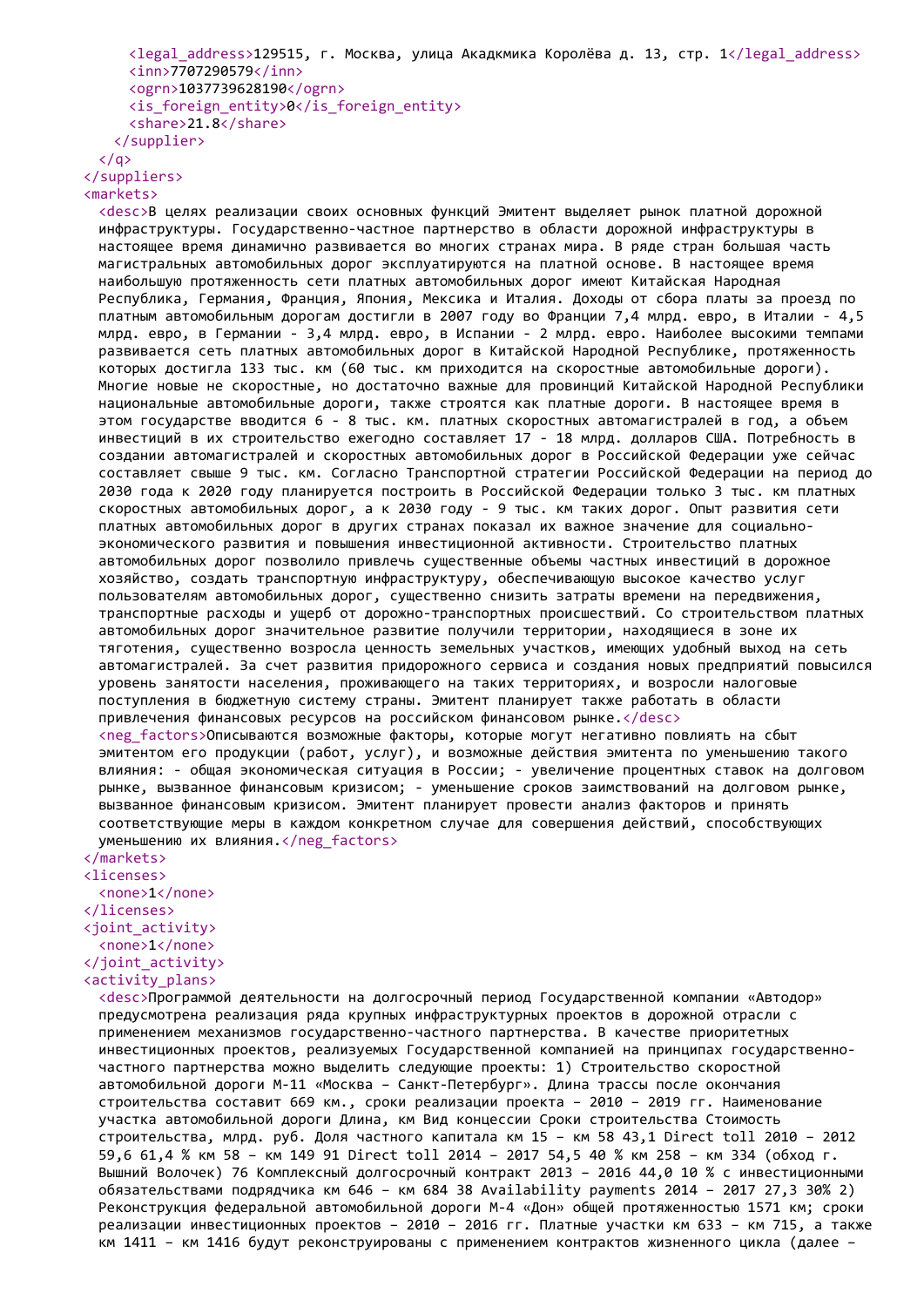КЖЦ). КЖЦ подразумевает собой осуществление работ по проектированию, реконструкции и содержанию платных участков автомобильной дороги за счет собственных средств инвестора. Кроме того, Государственная компания планирует осуществлять работы по содержанию, ремонту и осуществлению эксплуатации на платной основе участков автодороги М-4 «Дон» путем заключения соответствующих операторских контрактов. Основными целями заключения операторских контрактов для Государственной компании является обеспечение высокого эксплуатационно-технического состояния автомобильной дороги, организация сбора платы за проезд с пользователей на платных участках, внедрение современных эффективных технологий управления дорожным движением (интеллектуальных транспортных систем) с использованием передового зарубежного и отечественного опыта и последних научно-технических разработок в данной области. Операторские контракты, заключаемые Государственной компанией «Автодор»: № Платные участки Сроки заключения операторских контрактов Длина, км. Автомобильный трафик в день Операторский контракт, секция 1 1 км 25 – км 48 2012 23,5 38 300 2 км 48 – км 71 2011 23 35 300 3 км 71 – км 117 2012 45,8 24 200 4 км 117 – км 211 2012 94 11 200 5 км 211 – км 225 2013 14 14 700 Операторский контракт, секция 2 6 км 225 – км 260 2011 35,5 13 000 7 км 287 – км 321 2011 27,1 12 700 8 км 330 - км 355 2011 26,7 13 800 9 км 355 - км 414 2011 56,1 14 800 10 км 414 – км 464 2010 52,9 17 000 11 км 492 – км 517 2014 26,3 28 000 12 км 544 – км 633 2012 88,3 12 500 Операторский контракт, секция 3 13 км 877 – км 892 2013 15,5 10 000 14 км 948 – км 1024 2014 76,5 18 300 15 км 1091 – км 1119 2014 27,9 18 000 16 км 1119 – км 1195 2012 75,5 17 300 Одним из приоритетных инвестиционных проектов, реализуемых на автомобильной дороге М-4 «Дон» является строительство тоннеля на участке км 1404 – км 1424. Указанный проект стоимостью 33,7 млрд. руб. будет реализован в 2015 – 2017 гг. на основе концессии по схеме Availability payments. Доля частного капитала в проекте составит 25 – 30%. 3) Реконструкция федеральной автомобильной дороги М-1 «Беларусь» общей протяженностью 449,9 км; срок реализации инвестиционного проекта – 2010 – 2019 гг. Участок автомобильной дороги Длина, км Вид ГЧП Сроки проведения конкурса Сроки осуществления работ Стоимость работ, млрд. руб. Доля частного капитала км 33 – км 449 426 Availability payments 2012 – 2013 гг. 2014 – 2019 гг. 105 25 – 30 % Реконструкция и эксплуатация федеральной автомобильной дороги М-1 «Беларусь» будет осуществляться с использованием КЖЦ на основе концессии по схеме Availability payments. Использование данной схемы предусматривает обеспечение концессионером проектирования, строительства и эксплуатации объектов концессионного соглашения. Возврат инвестиций концессионера обеспечивается за счёт платежей концедента на этапе эксплуатации объекта. 4) Строительство нового выхода с МКАД на федеральную автомобильную дорогу М-7 «Волга» (обход г. Ногинск) – головной части скоростной автомобильной дороги Москва – Казань – Челябинск протяженностью 50 км; срок реализации инвестиционного проекта – 2015 – 2017 гг. Указанный проект будет реализован с применением классической концессии direct toll, заключаемой сроком на 30 лет. 5) Создание международного транспортного маршрута «Европа - Западный Китай», имеющего стратегическое значение для интеграции национальных транспортных сетей, развития международного товарообмена и регионального сотрудничества. Перспективные характеристики объекта к 2022 г.: - протяженность - 2200 км; - категория - 1Б; - число полос движения – 4-6; - максимальная скорость движения - 120 км/час.</desc> </activity\_plans> <base\_groups> <none>1</none> </base\_groups> <sub\_orgs> <sub\_org> <name>Общество с ограниченной ответственностью «Автодор - Платежные Системы»</name> <short name>ООО «Автодор - ПС»</short name> <legal\_address> <zip\_code>109012</zip\_code> <country>Россия</country> <city>город Москва</city> <street>Новая площадь</street> <building>10</building> <appt>32</appt> <canonical\_name>109012 Россия, город Москва, Новая площадь 10 оф. 32</canonical\_name> </legal\_address> <inn>7709874971</inn> <ogrn>1117746252227</ogrn> <is\_explicit>1</is\_explicit> <is\_implicit>0</is\_implicit> <reason>Стопроцентная доля участия Эмитента в уставном капитале лица</reason> <issuer\_share>100</issuer\_share> <share>0</share> <desc>Описание основного вида деятельности общества: Предметом уставной деятельности Общества является: 1.сбор платы за проезд по платным автомобильным дорогам (участкам автомобильных дорог); 2.оптовая/розничная торговля электронными приборами (средствами оплаты

проезда); 3.обслуживание систем взимания платы за проезд по платным автомобильным дорогам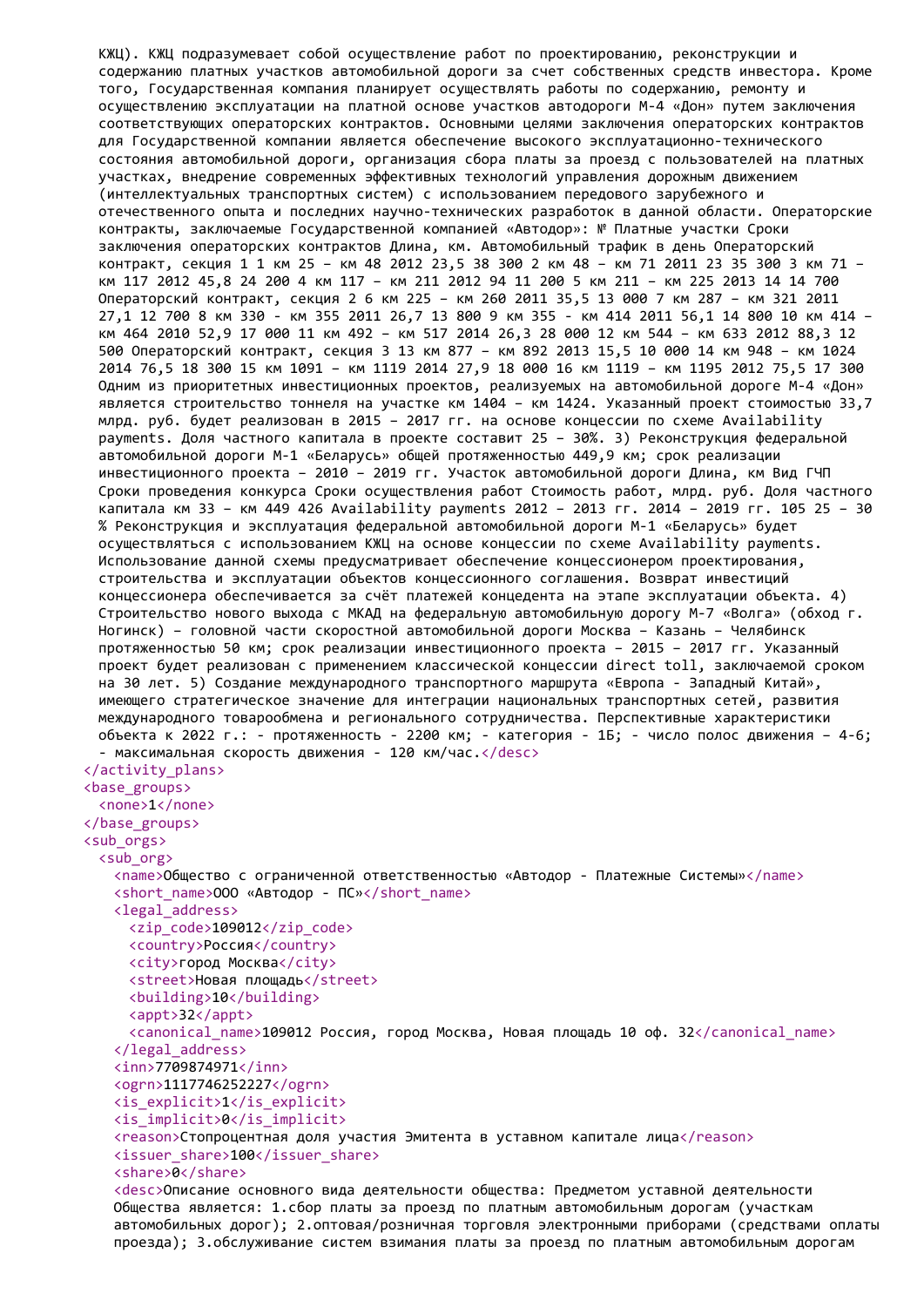```
(участкам автомобильных дорог); 4.деятельность по разработке, созданию, облуживанию и
   управлению интеллектуальными транспортными системами (ИТС); 5.инвестиционная деятельность в
   целях реализации целей деятельности Общества; 6.деятельность по определению взаимных
   обязательств (клиринг); 7.иная деятельность в соответствии с видами деятельности
   Государственной компании «Российские автомобильные дороги», установленными ФЗ-145; Описание
   значения такого общества для деятельности Эмитента: В 1 полугодии 2011 года основным видом
   деятельности ООО «Автодор – ПС» являлось оказание следующих услуг и выполнение следующих
   работ: 1. выполнение функций агента по взиманию платы за проезд транспортных средств по
   платному участку автомобильной дороги М-4 «Дон» км 414,7 – км 464,3 от имени и в пользу
   Государственной компании (далее – «Платный участок») в порядке, предусмотренном Правилами
   оказания услуг по организации проезда транспортных средств по платным автомобильным дорогам
   общего пользования федерального значения находящихся в доверительном управление у
   Государственной компании, платным участкам таких дорог, утвержденными постановлением
   Правительства РФ от 19.01.2010 № 18; 2. обеспечение инкассации денежных средств от сбора
   платы за проезд; 3. выполнение комплекса работ и услуг по обслуживанию зданий и сооружений
   системы взимания платы, техническому обслуживанию и ремонту оборудования на Платном участке
   согласно Техническому заданию на проведение работ по техническому обслуживанию и ремонту.
   </desc>
   <bod>
     <none>1</none>
   </bod>
   <ceo>
     <is_ext_org>0</is_ext_org>
     <member>
       <lastname>Антонов</lastname>
       <firstname>Валерий</firstname>
       <middlename>Юрьевич</middlename>
       <fullname>Антонов Валерий Юрьевич</fullname>
       <birth_year>1970</birth_year>
       <share>0</share>
       <share common>0</share common>
     </member>
   </ceo>
   <gb>
     <not_ready>1</not_ready>
   </gb>
 </sub_org>
</sub_orgs>
<fixed_assets>
 <q>
   <scale>1</scale>
   <items>
     <depr desc>В соответствии с п. 17 Положения по бухгалтерскому учету "Учет основных
     средств", утвержденного приказом Минфина России от 30.03.2001 № 26н , по объектам основных
     средств некоммерческих организаций амортизация не начисляется.</depr_desc>
     <item>
       <group>Здания</group>
       <base_value>663543514.88</base_value>
       <amortization>158074580.21</amortization>
     </item>
     <item>
       <group>Сооружения</group>
       <base_value>181492159127</base_value>
       <amortization>65142153477</amortization>
     </item>
     <item>
       <group>Машины и оборудование (кроме офисного)</group>
       <base_value>1147572233.69</base_value>
       <amortization>623841354.91</amortization>
     </item>
     <item>
       <group>Офисное оборудование</group>
       <base_value>31514282.99</base_value>
       <amortization>6351125.33</amortization>
     </item>
     <item>
       <group>Производственный и хозяйственный инвентарь</group>
       <base_value>505445.74</base_value>
       <amortization>35746.58</amortization>
```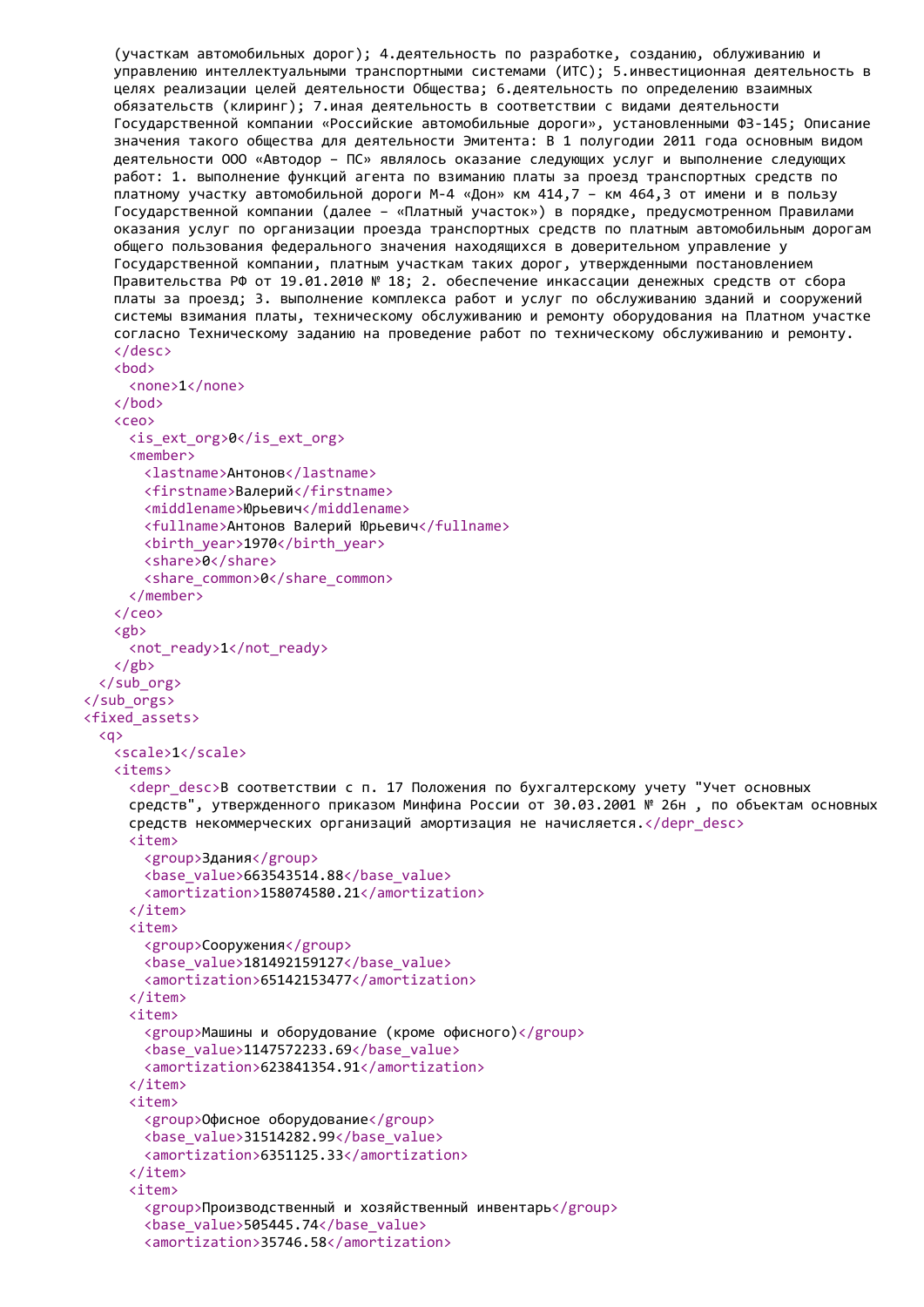```
</item>
   </items>
   <date>2011-09-30</date>
 \langle/a>
 <appraise_none>1</appraise_none>
 <desc>До конца 2011 г. ожидается передача Государственной компании "Автодор" в доверительное
 управление федеральной автомобильной дороги М-3 "Украина" от Москвы через Калугу, Брянск до
 границы с Украиной (на Киев), балансовая стоимость которой составит более 10% стоимости
 основных средств эмитента, находящихся в довертительном управлении эмитента.</desc>
</fixed_assets>
<income_state>
 <scale>1</scale>
 <sales>
   <value_qp>8530</value_qp>
   <value_q>77402</value_q>
 </sales>
 <gross_margin>
   <value_qp>8530</value_qp>
   <value_q>77402</value_q>
 </gross_margin>
 <net_income>
   <value_qp>8525</value_qp>
   <value_q>93064</value_q>
 </net_income>
 <equity_efficiency>
   <value_qp>0.165</value_qp>
   <value_q>0.3</value_q>
 </equity_efficiency>
 <assets_efficiency>
   <value_qp>0.1</value_qp>
   <value_q>0.09</value_q>
 </assets_efficiency>
 <qnr>
   <value_qp>99.9</value_qp>
   <value_q>120.2</value_q>
 </qnr>
 <sales_efficiency>
   <value_qp>100</value_qp>
   <value_q>100</value_q>
 </sales_efficiency>
 <eq>
   <value_qp>0.002</value_qp>
   <value_q>0.001</value_q>
 </eq>
 <net_loss>
   <value_qp>0</value_qp>
   <value_q>0</value_q>
 </net_loss>
 <rel_net_loss>
   <value_qp>0</value_qp>
   <value_q>0</value_q>
 </rel_net_loss>
 <use_custom_calc>0</use_custom_calc>
 <desc>Для расчета приведенных показателей использовалась методика, рекомендованная Положением
 о раскрытии информации эмитентами эмиссионных ценных бумаг, утвержденным приказом Федеральной
 службы по финансовым рынкам от 10 октября 2006 г. № 06-117/пз-н. Анализ прибыльности/
 убыточности Эмитента исходя из динамики приведенных показателей не имеет экономического
 смысла, поскольку основные доходы, получаемые Эмитентом путем взимания платы с пользователей
 автомобильными дорогами, переданными Эмитенту в доверительное управление, не учитываются
 Эмитентом как прибыль и включаются в раздел баланса "Целевое финансирование". В соответствии
 с п.п. 6 п. 2 ст. 6 Федерального закона от 17.07.2009 № 145-ФЗ "О Государственной компании
 "Российские автомобильные дороги" и о внесении изменений в отдельные законодательные акты
 Российской Федерации" взимание платы за проезд транспортных средств по автомобильным дорогам
```
Государственной компании с пользователей такими автомобильными дорогами относится к деятельности по доверительному управлению автомобильными дорогами Государственной компании. В соответствии с п. 6 ст. 22 Федерального закона от 17.07.2009 № 145-ФЗ "О Государственной компании "Российские автомобильные дороги" и о внесении изменений в отдельные законодательные акты Российской Федерации" размер государственных субсидий, направляемых на доверительное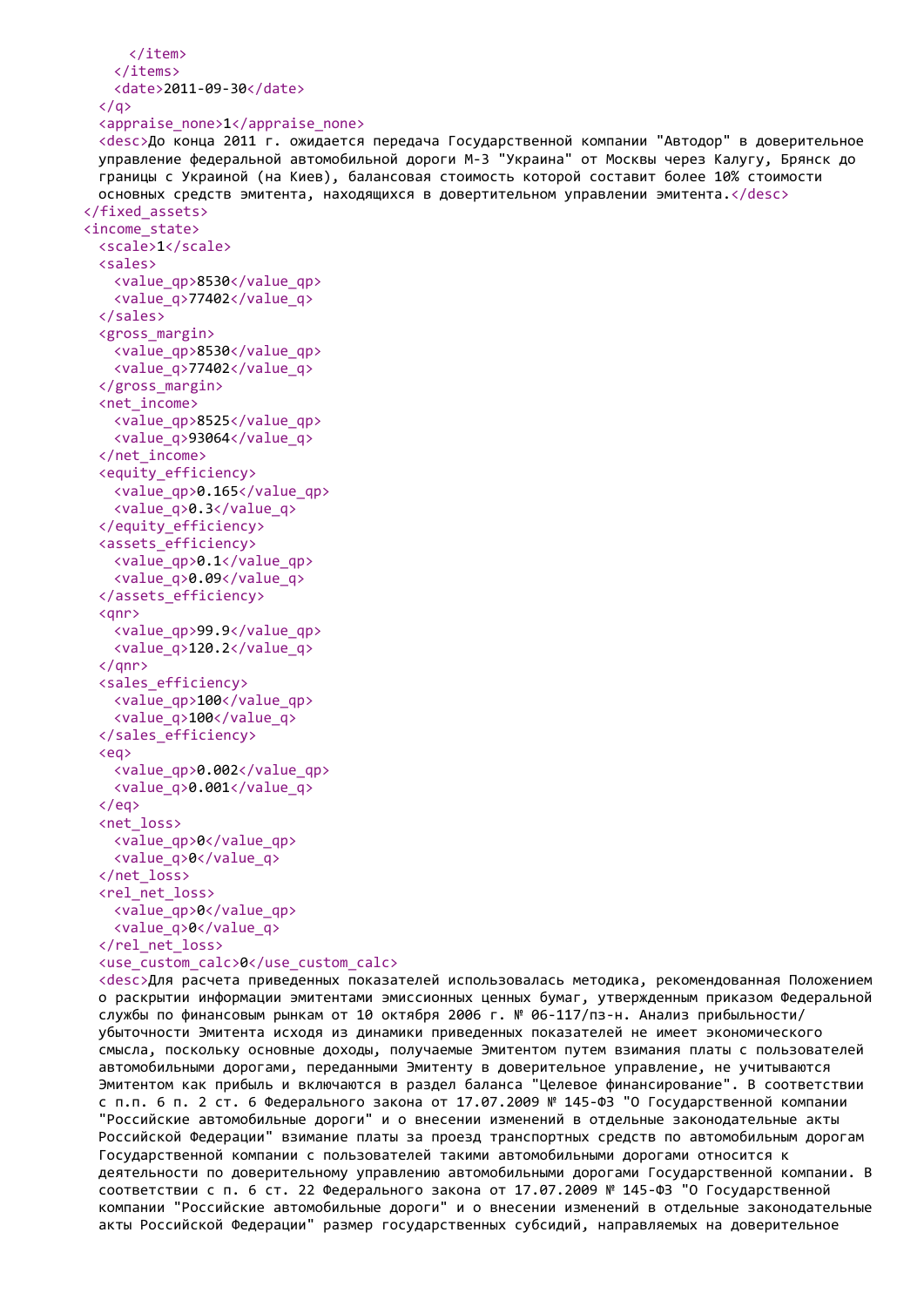управление рассчитывается с учетом планируемых доходов Государственной компании от деятельности по доверительному управлению.</desc>

# </income\_state>

## <sales\_factors>

<desc>Основным фактором оказывающим влияние на изменение показателей финансово – хозяйственной деятельности Эмитента, является принятие решений Правительством Российской Федерации о предоставлении целевого финансирования Эмитенту и/или об изъятии денежных средств из имущественного взноса Учредителя Эмитента. На дату утверждения ежеквартального отчета Эмитент регулярно получал правительственные субсидии на осуществление основной деятельности. Мнения органов управления Эмитента относительно упомянутых причин и/или степени их влияния на показатели финансово – хозяйственной деятельности Эмитента совпадают.</desc>

# </sales\_factors>

```
<liquidity>
  <scale>1</scale>
  \langleoi\rangle<value_qp>2817982</value_qp>
    <value_q>163896</value_q>
  \langle/oi>
  <sub>q4></sub></sub>
    <value_qp>0.45</value_qp>
    <value_q>0.99</value_q>
  \langle/q4>
  <cla><value_qp>1.8</value_qp>
    <value_q>27.6</value_q>
  \langle/clg\rangle<qlq>
    <value_qp>1.7</value_qp>
    <value_q>27.6</value_q>
  \langle/glg\rangle<a<sub>2</sub><value_qp>0.6</value_qp>
    <value_q>0.28</value_q>
  \langle/q2>
```
#### <use\_custom\_calc>0</use\_custom\_calc>

<desc>Для расчета приведенных показателей использовалась методика, рекомендованная «Положением о раскрытии информации эмитентами эмиссионных ценных бумаг», утвержденным приказом Федеральной службы по финансовым рынкам от 10 октября 2006 г. № 06-117/пз-н. Экономический анализ ликвидности и платежеспособности эмитента, достаточности собственного капитала эмитента для исполнения краткосрочных обязательств и покрытия текущих операционных расходов Эмитента выполнен на основе экономического анализа динамики приведенных показателей. Финансирование текущей деятельности Эмитента осуществляется за счет предоставления Эмитенту имущественного взноса. В соответствии с п. 4 ст. 2 Федерального закона «О Государственной компании «Российские автомобильные дороги» и о внесении изменений в отдельные законодательные акты Российской Федерации» от 17.07.2009 № 145-ФЗ имущество, полученное Эмитентом в качестве имущественных взносов, является собственностью Эмитента. Таким образом, целевое финансирование Эмитента по итогам 3 квартала 2011 г. составило 73 095 499 тыс. руб. Показатель «Собственные оборотные средства» отражает размер субсидий, предоставленных Эмитенту на финансирование текущей деятельности в качестве имущественного взноса. Индекс постоянного актива показывает размер доли собственных средств, направляемых на покрытие внеоборотных активов. За отчетный период 2011 года указанный индекс равен 0,99. Коэффициенты текущей и быстрой ликвидности имеют в 2011 году одинаковое значение и составляют 27,6. В третьем квартале 2010 года значение указанных индексов составило 1,8 и 1,7, соответственно. Коэффициент автономии собственных средств показывает долю собственного капитала в активах Эмитента. В связи с увеличением размера государственных субсидий, предоставляемых Эмитенту, указанный показатель уменьшился до 0.28 по сравнению с отчетным периодом 2010 года. Мнения органов управления Эмитента относительно упомянутых факторов и/или степени их влияния на показатели финансово-хозяйственной деятельности Эмитента совпадают. Члены наблюдательного совета Эмитента особого мнения относительно упомянутых факторов и/или степени их влияния на показатели финансово-хозяйственной деятельности Эмитента не имеют.</desc>

#### </liquidity>

```
<equity_state>
  <scale>1000</scale>
  <charter_capital>
    <value_q>0</value_q>
  </charter_capital>
  \langlea1>
    <value_q>0</value_q>
  \langle/q1>
```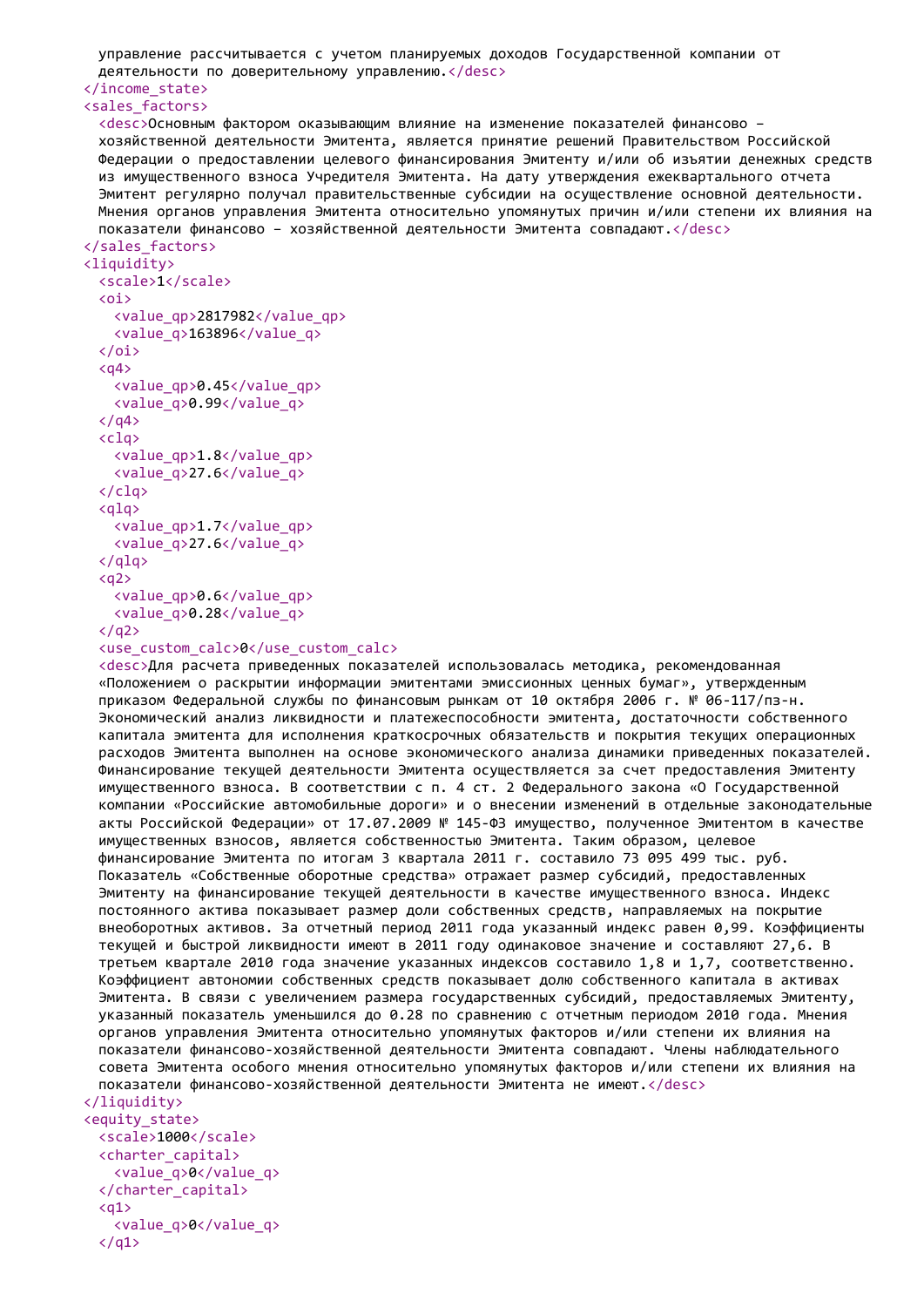```
<sub>q2</sub></sub>
   <value_q>0</value_q>
  \langle/q2>
  <q3>
   <value_q>0</value_q>
  \langle/q3>
  <sub>q4</sub></sub>
   <value_q>29270284</value_q>
  \langle/q4>
  <sub>q6</sub></sub>
   <value_q>99470</value_q>
  \langle/q6>
  <equity>
   <value_q>29369754</value_q>
  </equity>
  <has_charter_capital_mismatch>0</has_charter_capital_mismatch>
  <op_assets>
   <elem>
     <title>Запасы</title>
     <value_q>26484</value_q>
    \langle/elem>
    <elem>
     <title>Налог на добавленную стоимость по приобретенным ценностям</title>
     <value_q>0</value_q>
   </elem>
    <elem>
     <title>Дебиторская задолженность (платежи по которой ожидаются более чем через 12 месяцев
     после отчетной даты)</title>
     \langlevalue q>10460.7\langle/value q>
    </elem>
    <elem>
     <title>Дебиторская задолженность (платежи по которой ожидаются в течение 12 месяцев после
     отчетной даты)</title>
     <value_q>10069445.3</value_q>
    </elem>
    <elem>
     <title>Краткосрочные финансовые вложения</title>
     <value_q>0</value_q>
   </elem>
    <elem>
     <title>Денежные средства</title>
     <value_q>65872640</value_q>
   </elem>
    <elem>
     <title>Прочие оборотные активы</title>
     <value_q>36537</value_q>
   </elem>
  </op_assets>
  <fin_sources>Основным источником финансирования оборотных средств Эмитента являются субсидии
 Российской Федерации.</fin_sources>
  <desc>Политика Эмитента по финансированию оборотных средств заключается в их финансировании
  за счёт собственных средств Эмитента. В будущем Эмитент планирует финансирование оборотных
  средств за счет привлеченных средств, в частности, за счет средств от размещения Облигаций, а
  также привлечения банковских кредитов. Иные изменения в политике финансирования оборотных
  средств не планируются. Фактором, который может повлечь изменение в политике финансирования
  оборотных средств, является возникновение кассовых разрывов в связи с опережающим планом
  финансирования инвестиционных проектов Эмитента. Вероятность этого Эмитент оценивает как
 низкую, поскольку может самостоятельно определять сроки финансирования проектов.</desc>
  <comment>В соответствии с информацией Министерства финансов Российской Федерации от
 24.12.2007 «Об особенностях формирования бухгалтерской отчетности некоммерческих организаций»
 Эмитент отображает раздел баланса «Добавочный капитал» как «Фонд недвижимого и особо ценного
 движимого имущества».</comment>
</equity_state>
<intangible_assets>
  \langle a \rangle<scale>1</scale>
    <has_capital_payment>0</has_capital_payment>
```

```
<has_free_acquisition>0</has_free_acquisition>
```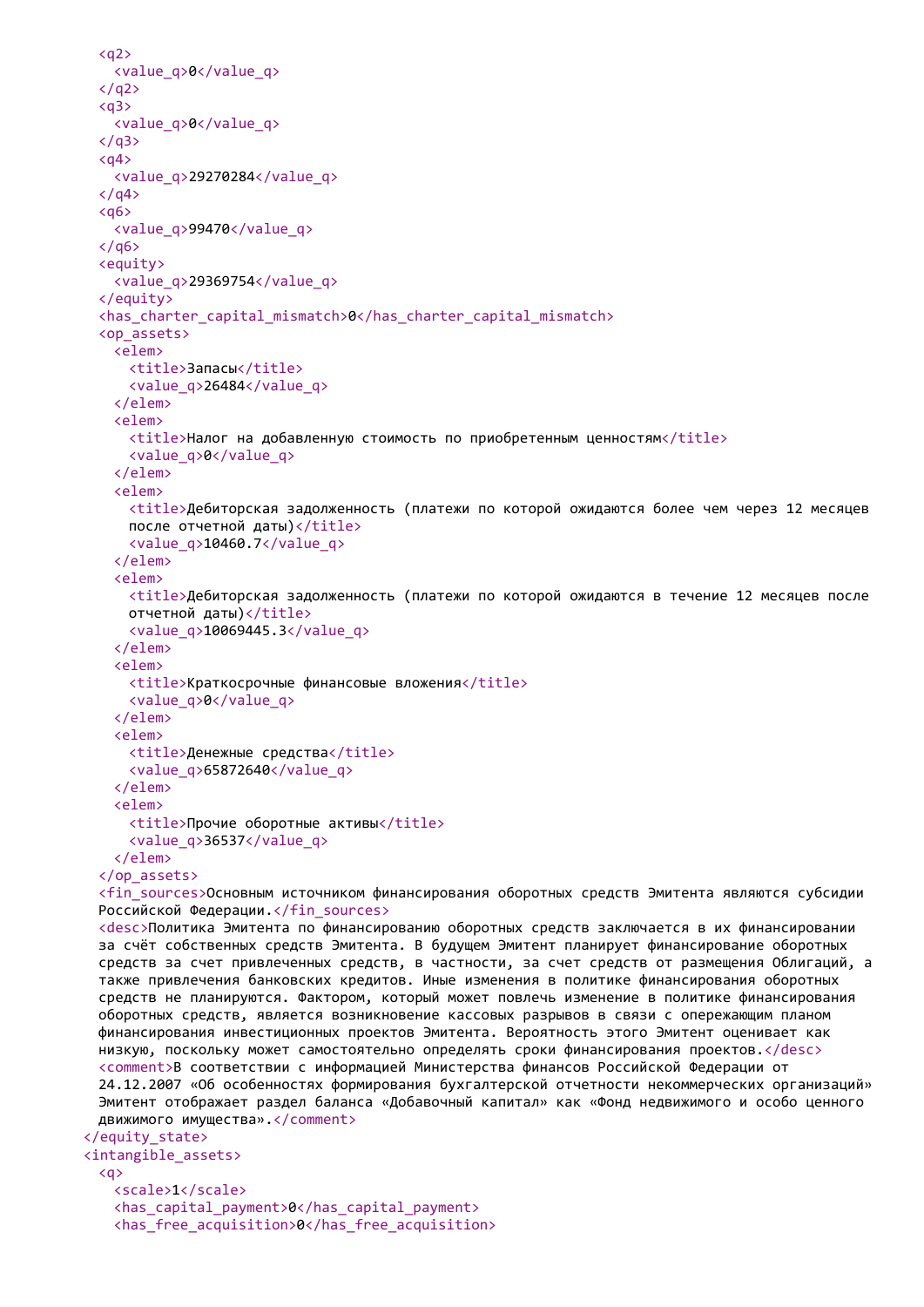<acnt\_standards>Учет нематериальных активов Эмитент осуществляет в соответствии с положением по бухгалтерскому учету ПБУ14/2007 «Учет нематериальных активов», утвержденным Приказом Минфина России от 27.12.2007 №153н.</acnt\_standards>

```
<intangible_asset>
```
<name>Вэб-сайт "Сайт Экологического комитета Государственной компании "Российские автомобильные дороги"</name> <base>441700</base> <amortization>0</amortization> </intangible\_asset>  $\langle$ /q>

### </intangible\_assets> <scientific\_research>

<desc>Политика эмитента в области научно-технического развития. Политика в области научнотехнического развития Государственной компании «Российские автомобильные дороги» реализуется в соответствии с Программой инновационного развития Государственной компании «Автодор» на 2011-2015 годы, разработанной и одобренной Наблюдательным советом в 2011 г. Основными целями Программы инновационного развития являются: - создание организационно-правовых и экономических условий эффективного механизма внедрения инноваций в практику проектирования, строительства, реконструкции, ремонта и содержания автомобильных дорог Государственной компании; - существенное повышение технологического уровня производства работ подрядными дорожными организациями, широкое применение прогрессивных дорожно-строительных материалов, новой техники и оборудования, повышение уровня услуг пользователям автомобильных дорог благодаря оснащению автомобильных дорог современными системами автоматизации управления дорожного движения и другими элементами ИТС. В рамках Программы инновационного развития предусмотрены мероприятия, направленные на стимулирование внедрения инноваций на объектах Государственной компании, создание специализированного центра инновационного развития и уникального испытательного полигона. Реализация Программы осуществляется по 3 основным направлениям: 1. Комплексная гармонизация норм технического регулирования в области деятельности Государственной компании с европейскими нормами путем совершенствования существующих и разработки новых документов технического регулирования в виде стандартов организации, в том числе: - разработан и проходит процедуру утверждения стандарт Государственной компании на битумы нефтяные дорожные улучшенные, в котором предъявляются новые требования к битумам, применяемым в процессе производства работ на дорогах Государственной компании; - разрабатывается СТО «Система качества Государственной компании «Российские автомобильные дороги», который будет определять организационные и функциональные аспекты, а также структуру системы требований к качеству при оценке результатов проектирования, строительства, реконструкции, капитального ремонта, ремонта и содержания объектов Государственной компании; - разрабатывается стандарт организации на объекты Государственной компании, обеспечивающий экологическую безопасность и социальную эффективность объектов Государственной компании, гармонизированный с Системой добровольной сертификации объектов недвижимости – «Зеленые стандарты». 2. Финансирование научных исследований в части реализации плана НИОКР Государственной компании в области усовершенствования существующих и разработки новых технологий, направленных на увеличение межремонтных сроков автомобильных дорог и искусственных сооружений за счет разработки и внедрения: - дорожных конструкций, устойчивых к накоплению остаточных деформаций, в т.ч. колееобразованию, образованию усталостных трещин; - новых дорожно-строительных материалов; совершенствованию методов проектирования и производства работ на объектах Государственной компании. Расходы на НИОКР в 2011 г. из собственных средств запланированы в размере 49 847 тыс. руб. 3. Создание системы мониторинга инноваций на объектах Государственной компании, диагностики и контроля качества с использованием современного оборудования. В 2011 году закуплено и поставлено в филиалы компании измерительное оборудование и приборы на сумму 923 879,46 руб. С октября 2011 г. введена в действие передвижная диагностическая лаборатория стоимостью 10 000 тыс. руб. В 2012 году запланирована закупка 4-х лабораторий для мониторинга новых технологий: лаборатория по контролю качества дорожной разметки, лаборатория геосканирования и 2 дорожные мобильные лаборатории для осуществления строительного контроля на общую сумму 30 103 тыс. руб. В результате комплексной деятельности, в том числе в рамках сотрудничества с ОАО «Роснано» по реализации технологической платформы «Применение инновационных технологий для повышения эффективности строительства, содержания и безопасности автомобильных и железных дорог», в 2011 г. на объектах строительства, реконструкции, капитального ремонта, ремонта и содержания автомобильных дорог Государственной компании внедрено 26 современных технологий. Наличие лицензий и патентов: 28.06.2011 г. подана заявка <sup>№</sup> 201112635/28(038952) на патент на полезную модель «Устройство для определения деформаций динамической ползучести дорожно-строительных материалов». Письмом от 29.08.2011 г. получено положительное решение о выдаче патента на полезную модель по результатам экспертизы Роспатента. Срок действия патента – 10 лет. Риски, связанные с возможностью истечения сроков действия патентов, эмитент оценивает как незначительные.</desc> </scientific\_research>

<activity\_prospect>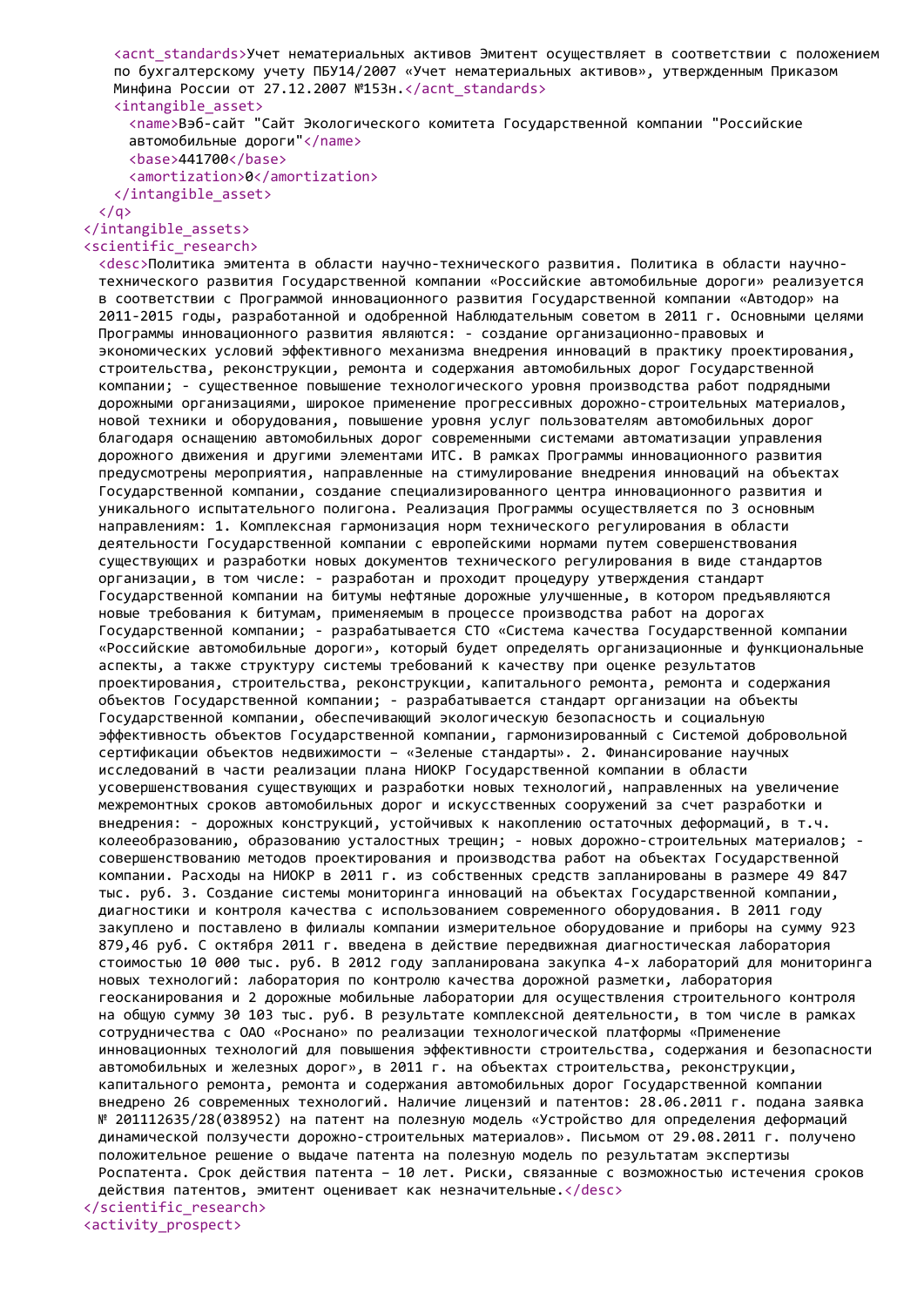<desc>Основные тенденции развития отрасли экономики, в которой эмитент осуществляет основную деятельность, за 5 последних завершенных финансовых лет либо за каждый завершенный финансовый год, если эмитент осуществляет свою деятельность менее 5 лет, а также основные факторы, оказывающие влияние на состояние отрасли. По итогам 2010 года совокупная протяженность сети федеральных автомобильных дорог в России составила 50,1 тыс. км или 6% от всей протяженности дорожной сети РФ. По федеральным магистральным трассам осуществляется до 40% общего объема автоперевозок в России, при этом более трети протяженности федеральных дорог в России требуют реконструкции и модернизации. За всё время реформ 2008 год для дорожной отрасли был наиболее удачным. В том числе было построено 2,3 тыс. км автомобильных дорог, из которых 560 км — это дороги федерального значения, а 1722 км — региональные автотрассы. Также был проведён капитальный ремонт 5055 км федеральных дорог, что на 46 процентов больше, чем годом ранее. Общий же объём субсидий, предоставленных субъектам РФ на дорожное хозяйство, в 2008 году составил 102,3 миллиарда рублей, из которых почти половина (63,64 миллиарда) была потрачена на строительство и реконструкцию автодорог в рамках реализации федеральных целевых программ. В 2009 г. в России на автомобильных дорогах федерального и регионального значения было введено в эксплуатацию в общей сложности 3004 км новых дорожных участков, что более чем в 1,4 раза превысило объемы строительства и реконструкции дорог в 2008 г. В 2009 году на автомобильных дорогах федерального значения после ремонта (в т.ч. капитального) введены в эксплуатацию участки общей протяженностью 4550 км, что на 22% больше задания подпрограммы. Завершены капитальный ремонт и ремонт искусственных сооружений на федеральных дорогах общей длиной 17962,7 м, что на 44% больше, чем в 2008 г. Объем ассигнований из федерального бюджета на дорожное хозяйство в 2009 г. составил 342,9 млрд. руб., из которых 104,3 млрд. руб. субсидии, выделенные для дорожных нужд бюджетам субъектов Российской Федерации. Хотя спад в экономике вносит серьёзные коррективы, проблемы, стоящие перед отраслью, в любом случае требуют своего разрешения. Одной из наиболее болезненных тем, затрагивающей очень многих россиян, является то, что наиболее загруженные федеральные автодороги на значительном протяжении проходят по территории городов и других населённых пунктов. Это вызывает проблемы не только со скоростью доставки грузов, но и с экологией, безопасностью жизни населения. В Московском и Санкт-Петербургском транспортных узлах, в других крупных городах эти проблемы привели транспортные системы на грань остановки. В Сибирском, Дальневосточном, в значительной части Северо-Западного, Приволжского и Уральского федеральных округов низкий уровень обеспеченности автомобильными дорогами уже явно сдерживает социально-экономическое развитие. Велика и степень износа дорожных конструкций. Свыше трети протяжённости федеральных дорог требует восстановления и увеличения прочности проезжей части. Каждое пятое искусственное сооружение на федеральных дорогах находится в неудовлетворительном состоянии. Основным инструментом решения поставленных задач является подпрограмма «Автомобильные дороги» Федеральной целевой программы «Развитие транспортной системы России (2010-2015 годы)». На решение этих задач направлены также ещё девять федеральных целевых программ и подпрограмм. В их числе — ФЦП «Экономическое и социальное развитие Дальнего Востока и Забайкалья на период до 2013 года», ФЦП «Юг России (2008—2012 годы)», программа строительства олимпийских объектов и развития города Сочи как горноклиматического курорта, ФЦП «Повышение безопасности дорожного движения в 2006—2012 гг.» и другие. Расходы федерального бюджета в части строительства и ремонта автодорог будут снижены примерно на 15 процентов. Ещё более заметно уменьшится вклад в строительство дорог региональных бюджетов. За счёт определённого снижения собственной рентабельности и некоторого понижения цен на строительные материалы дорожные строители обязуются выполнить тот объём работ, который был определён в договорах ещё до того, как Правительство РФ пошло на уменьшение расходных статей бюджета. В результате принятия Федерального закона от 17.07.2009 № 145-ФЗ «О государственной компании "Российские автомобильные дороги" и о внесении изменений в отдельные законодательные акты Российской Федерации» создана государственная компания «Российские автомобильные дороги». Применение указанного Закона и функционирование Государственной компании позволит создать более совершенную систему управления дорожным хозяйством. Государственная компания создана в форме специального вида некоммерческой организации. Сферой её деятельности - доверительное управление автомобильными дорогами федерального значения, включая земельные участки в границах полос отвода и придорожных полос. При этом имеются механизмы привлечения внебюджетных средств, в том числе на основе концессионных соглашений. Платные дороги также окажутся в доверительном управлении Государственной компании. Основные факторы, оказывающие влияние на состояние отрасли: • развитие конкурентного рынка транспортных услуг; • доступность транспортных услуг для населения; • увеличение удельного веса внутрироссийских перевозок и перевозок готовой продукции в общем транспортном балансе страны; • расширение номенклатуры и повышение качества транспортных услуг на основе применения современных транспортных, логистических и инфокоммуникационных технологий, развитие новых форм организации транспортного процесса и взаимодействия между видами транспорта; • кратное повышение производительности труда и энергоэффективности на транспорте; • активизация деятельности отечественных организаций транспорта на мировом рынке транспортных услуг, транснационализация их деятельности, превращение России в крупнейшего экспортера транспортных услуг; • интеграция транспортной системы России в евразийское транспортное пространство, развитие многовекторных транспортных связей с мировыми экономическими центрами; • транспортное обеспечение новых центров социально-экономического развития страны; • высокая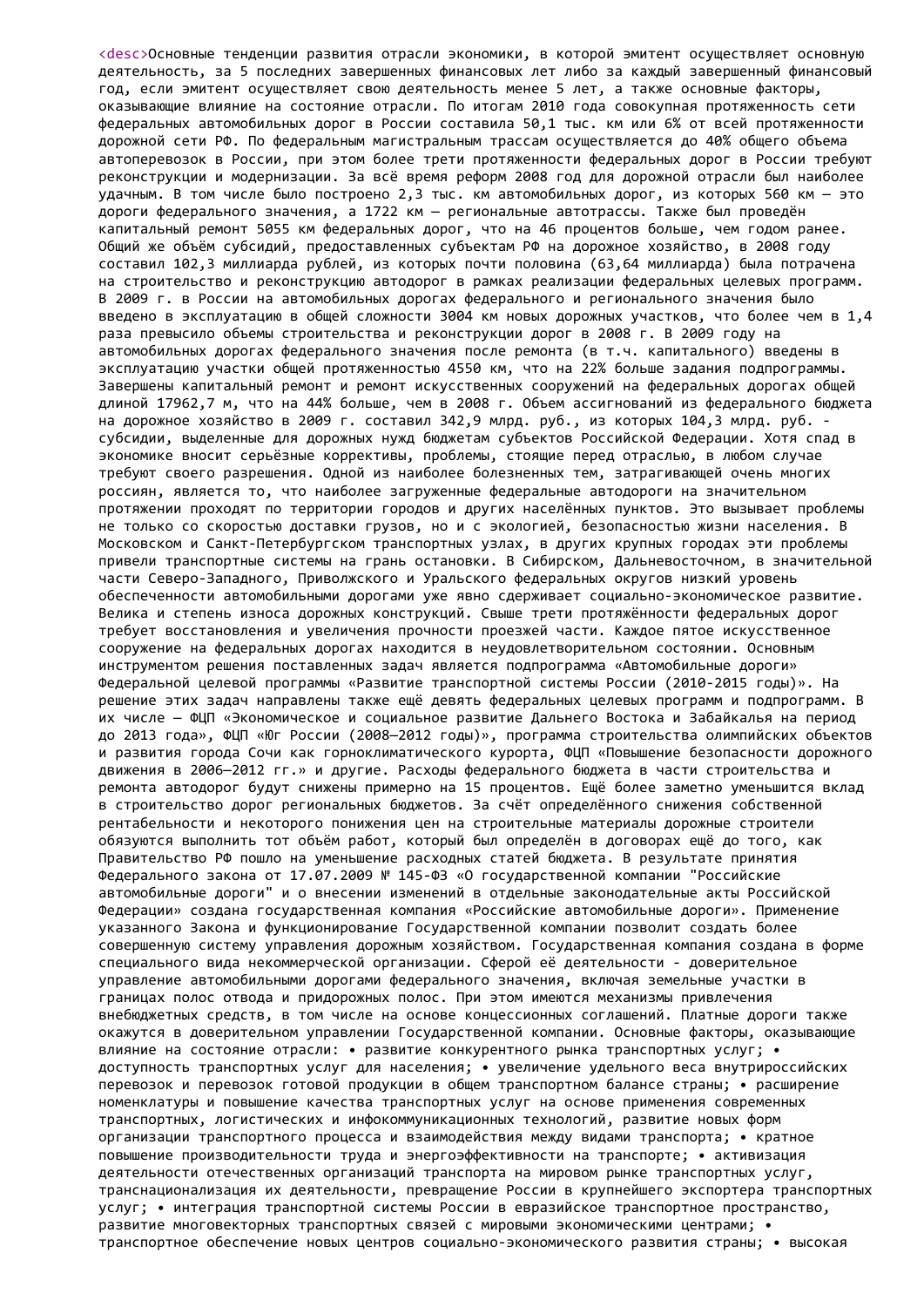территориальную мобильность населения; • повышение инновационной активности транспортных компаний, кардинальное обновление транспортных и технических средств с учетом развития отечественного транспортного машиностроения, усиление роли научно-технического обеспечения в развитии транспортной отрасли; • рост уровня профессиональной подготовки и квалификации работников транспорта, улучшение их материального и социального обеспечения, создание безопасных условий труда; • обеспечение надежности и безопасности функционирования транспортной системы, в том числе в сфере экологии, снижение количества аварий и катастроф, травматизма и смертности в транспортных происшествиях; • разработка и применение эффективных механизмов государственного регулирования функционирования и развития транспорта; • улучшение инвестиционного климата в транспортной отрасли. Общая оценка результатов деятельности эмитента в данной отрасли. Оценка соответствия результатов деятельности эмитента тенденциям развития отрасли. Причины, обосновывающие полученные результаты деятельности (удовлетворительные и неудовлетворительные, по мнению эмитента, результаты). Основной целью Эмитента является привлечение российских и зарубежных партнеров для реализации инвестиционных проектов на основе механизмов государственно-частного партнерства. Реализация данной стратегической цели ведется по следующим направлениям: Приведение дорог Государственной компании в соответствие с современными международными требованиями к автомагистралям и скоростным автомобильным дорогам с учетом существующей и прогнозируемой интенсивности движения, а также осуществление новых проектов в дорожном строительстве будет, в конечном итоге, способствовать увеличению скорости пассажирских и грузовых перевозок, а также снижению транспортных издержек в экономике страны. Повышение качества услуг, предоставляемых пользователям автомобильных дорог путем создания многофункциональных зон придорожного сервиса также является одной из сфер деятельности Государственной компании. Государственной компанией ведется работа в сфере обустройства дорожного сервиса для грузовиков, водителейдальнобойщиков (охраняемые стоянки для грузовиков на ночь, места отдыха через каждые 3-4,5 часа работы/пути на дороге, душ и пр.), а также в сфере обустройства дорожного сервиса для пассажирских автобусов (стоянки с парковыми зонами отдых, пунктами питания, утепленными и освещенными туалетами и пр. через каждые 3-4,5 часа пути на дороге). Разработана концепция создания сети многофункциональных зон дорожного сервиса, разработаны схемы размещения и варианты обустройства таких зон. В рамках реализации транзитного потенциала страны Государственной компанией осуществляется проект строительства и реконструкции с последующей эксплуатацией на платной основе федеральной автомобильной магистрали Санкт-Петербург – Вологда – Казань – Оренбург – граница Казахстана, которая будет являться частью международного транспортного коридора «Европа – Западный Китай». Реализация указанного проекта позволит обеспечить скоростное автомобильное сообщение Северо-Западного, Приволжского, Центрального и Уральского федеральных округов со странами Средней Азии и Китаем и повысить транспортную доступность и инвестиционную привлекательность данных территорий. Повышение безопасности дорожного движения достигается непрерывной эффективной работой по содержанию, ремонту и капитальному ремонту автомобильных дорог Государственной компании и находящихся на них искусственных сооружений, включая разметку проезжей части, установку дорожных ограждений современных типов, устройство освещения участков дорог повышенной опасности, устройство пешеходных переходов в разных уровнях и др. Второй стратегической целью и результатом деятельности Государственной компании является снижение нагрузки на федеральный бюджет и привлечение дополнительных инвестиционных ресурсов в дорожную отрасль на основе механизмов государственно-частного партнерства (далее - ГЧП), в том числе, путем: 1. Заключения и реализации концессионных соглашений. В 2010 году Государственная компания «Автодор» заключила 2 концессионных соглашения, в т.ч. на строительство головного участка скоростной платной автомобильной дороги Москва - Санкт-Петербург протяженностью 43 км и строительство нового выхода на Московскую кольцевую автомобильную дорогу с автомобильной дороги М-1 «Беларусь» протяженностью 18 км. В апреле 2011 года Государственная компания «Автодор» подписала меморандум о партнерстве с государственной компанией TEO S.A. (крупнейший оператор сети платных дорог в Греции) с целью установления стратегического делового партнерства в области обмена информацией по вопросам развития и применения механизмов государственно-частного партнерства в области проектирования и строительства автомобильных дорог и других крупных инфраструктурных объектов, а также разработки современных систем взимания платы. 2.Использования долгосрочных договоров по схеме контрактов жизненного цикла. Данный способ реализации проектов является инновационным в Российской Федерации инвестиционным инструментом и, в настоящее время, реализуется в проекте реконструкции автомобильной дороги М-1 «Беларусь», включающим проектирование, реконструкцию и эксплуатацию автомобильной дороги исполнителем контракта в течение всего периода амортизации объекта (20- 30 лет). 3. Развития и внедрения систем взимания платы на автомобильных дорогах, находящихся в доверительном управлении Государственной компании. В 2011 году запланировано введение в эксплуатацию 4 платных участков автомобильных дорог. Отдельным направлением деятельности Государственной компании является повышение уровня качества выполнения строительных работ российскими строительными компаниями. Повышение качества строительства достигается при возложении финансовой ответственности за результат работ на строительные компании (при использовании долгосрочных форм контрактных отношений в строительстве и создании системы мотивации по обеспечению высоких эксплуатационных характеристик объектов на протяжении всего их жизненного цикла, а также срока действия долгосрочных (20-30 лет) договорных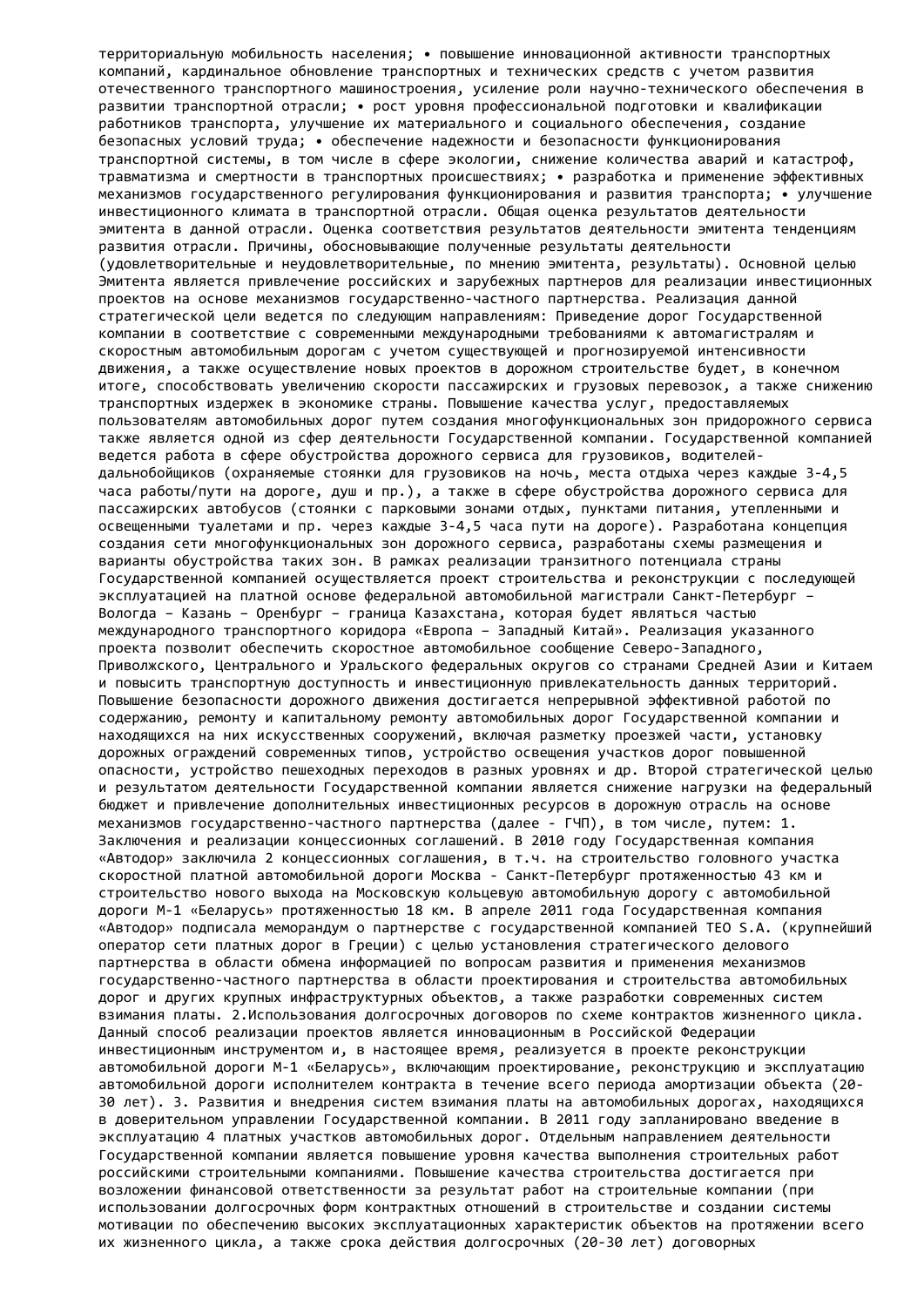обязательств). Приводится оценка соответствия результатов деятельности эмитента тенденциям развития отрасли. Деятельность Эмитента способствует достижению следующих результатов и системных эффектов в экономике: • повышению занятости и созданию новых рабочих мест в экономике; • в области развития финансовых рынков – внедрению долгосрочных инструментов кредитования, созданию эффективных финансовых механизмов вложения средств пенсионных фондов и свободных средств в экономике через размещение облигационных займов и развитие иных финансовых инструментов; • в области страхования – развитию новых сегментов рынков страхования, в том числе, рынка страхования рисков по концессионным проектам, страховых услуг, связанных с обеспечением долгосрочных контрактов и т.д.; • в промышленном секторе созданию дополнительного спроса на производство стройматериалов, продукции металлургической отрасли, транспортного машиностроения и т.д.; • в области лизинговой деятельности – созданию дополнительного спроса на строительную и дорожную технику, предлагаемой лизинговыми компаниями, в том числе, за счет перехода к долгосрочным формам контрактных отношений, позволяющих строительным и дорожным организациям осуществлять долгосрочное планирование своей деятельности и расширять объемы инвестиций в приобретение (лизинг) дорожной техники и оборудования; • инновационному развитию российской экономики, в том числе, за счет внедрения сложных интеллектуальных транспортных систем на автомобильных дорогах Эмитента, автоматических систем управления дорожным движением, спутниковой системы ГЛОНАСС, создания системы мотивационных стимулов для применения инновационных разработок в дорожном строительстве при реализации долгосрочных форм контрактов и концессионных соглашений; • в области развития малого бизнеса – созданию дополнительного спроса на услуги компаний малого и среднего бизнеса, в том числе, при реализации программы по развитию услуг дорожного сервиса, выполнении консультационных и научно-исследовательских работ, отдельных видов дорожностроительных работ и т.д.; • в области привлечения иностранных инвестиций в экономику России - восстановлению доверия иностранных инвесторов к российскому рынку при успешной совместной реализации концессионных соглашений и иных проектов ГЧП; • в области экологии - усилению значимости экологической составляющей в дорожной отрасли (проведение экологических экспертиз реализуемых проектов, внедрение новых экологических стандартов и др.). Указываются причины, обосновывающие полученные результаты деятельности (удовлетворительные и неудовлетворительные, по мнению эмитента, результаты). Достижение поставленных перед Государственной компанией целей сдерживается несовершенством ряда норм действующего российского законодательства, в том числе, в области земельного, бюджетного и градостроительного законодательства, не всегда в достаточной степени учитывающего специфику проектов государственно-частного партнерства. Развитие института государственно-частного партнерства требует создания и закрепления механизмов долгосрочного бюджетного планирования с горизонтами, соответствующими срокам реализации долгосрочных инвестиционных проектов, а именно 25 – 30 лет. Предлагаемым механизмом могли бы стать долгосрочные целевые программы (например, долгосрочная целевая программа Государственной компании), закрепляющая соответствующие планируемые расходные обязательства бюджета, снабженные необходимыми гарантиями для инвесторов, участвующих в реализации таких долгосрочных инвестиционных проектов. Внедрение этого механизма требует локальных, точечных изменений концессионного законодательства. По мнению Эмитента, его результаты деятельности удовлетворительные. Мнение каждого из органов управления эмитента относительно упомянутых причин и/или степени их влияния на показатели финансово-хозяйственной деятельности эмитента и аргументация, объясняющая их позицию. Мнения органов управления Эмитента относительно упомянутых причин и/или степени их влияния на показатели финансовохозяйственной деятельности Эмитента совпадают. Особое мнение члена совета директоров (наблюдательного совета) эмитента или члена коллегиального исполнительного органа эмитента относительно упомянутых причин и/или степени их влияния на показатели финансово-хозяйственной деятельности эмитента, отраженное в протоколе собрания (заседания) совета директоров (наблюдательного совета) эмитента или коллегиального исполнительного органа, на котором рассматривались соответствующие вопросы, и аргументация, объясняющая его позицию. Члены наблюдательного совета и коллегиального исполнительного органа Эмитента имеют одинаковое мнение относительно упомянутых причин и/или степени их влияния на показатели финансовохозяйственной деятельности Эмитента.</desc>

<conditions>

<desc>Указываются факторы и условия, влияющие на деятельность эмитента и результаты такой деятельности. Дается прогноз в отношении продолжительности действия указанных факторов и условий. На деятельность Эмитента будут оказывать влияние следующие факторы: - Рост количества автомобилей, грузопотоков - Изменения стоимости бензина - Рост народонаселения - Развитие прилегающих к автодороге территорий - Рост благосостояния населения Приведенные выше факторы будут оказывать действие в течение срока (сроков) обращения облигаций и/или иных обязательств Эмитента. Действия, предпринимаемые эмитентом, и действия, которые эмитент планирует предпринять в будущем для эффективного использования данных факторов и условий. Для эффективного использования данных факторов Эмитентом будет проводиться взвешенная политика, позволяющая максимизировать доход, получаемый от доверительного управления имуществом. Способы, применяемые эмитентом, и способы, которые эмитент планирует использовать в будущем для снижения негативного эффекта факторов и условий, влияющих на деятельность эмитента. Эмитент не имеет возможности влияния на указанные факторы, однако, Эмитент в любое время может пересмотреть политику, позволяющую максимизировать доход,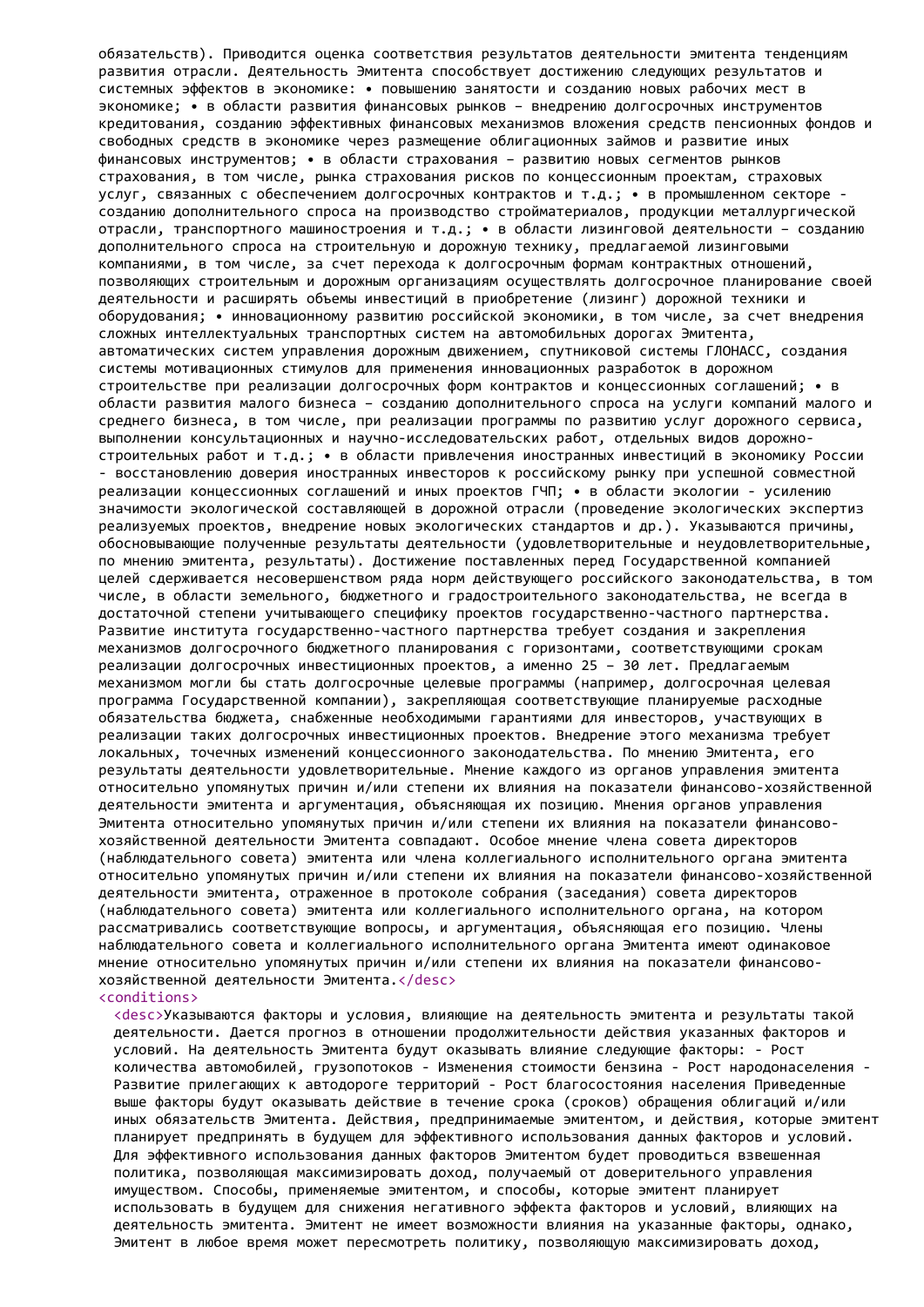получаемый от доверительного управления имуществом. Существенные события/факторы, которые могут в наибольшей степени негативно повлиять на возможность получения эмитентом в будущем таких же или более высоких результатов, по сравнению с результатами, полученными за последний отчетный период. Вероятность наступления таких событий (возникновения факторов). Резкое снижение доходов населения (вероятность низкая в ближайшие пять – семь лет); строительство новых бесплатных автомобильных дорог (вероятность низкая в ближайшие пять – семь лет); изменение законодательства в области платных дорог, которые могут привести к ограничению доходов. Существенные события/факторы, которые могут улучшить результаты деятельности эмитента, и вероятность их наступления, а также продолжительность их действия. Рост ВВП Российской Федерации выше прогнозов МЭР (вероятность средняя). Рост трафика выше плановых показателей (вероятность высокая). Приведенные выше события/факторы будут оказывать действие в течение срока (сроков) обращения облигаций и/или иных обязательств Эмитента. </desc>

#### </conditions>

#### <competitors>

<desc>Эмитент на дату утверждения ежеквартального отчета не имеет явных конкурентов на территории РФ. Деятельность за пределами РФ не осуществляется. Перечень факторов конкурентоспособности Эмитента не описывается по вышеуказанным причинам.</desc> </competitors>

# </activity\_prospect>

## <gov\_structure>

<desc>Органами управления Эмитента в соответствии с п. 1 ст. 7 Федерального закона "О государственной компании "Российские автомобильные дороги" и о внесении изменений в отдельные законодательные акты Российской Федерации" от 17.07.2009 N 145-ФЗ являются: - наблюдательный совет Эмитента, - правление Эмитента и - председатель правления Эмитента. Наблюдательный совет Эмитента В соответствии со ст.9 Федерального закона от 17.07.2009 N 145-ФЗ "О государственной компании "Российские автомобильные дороги" и о внесении изменений в отдельные законодательные акты Российской Федерации": 1) одобряет проект программы деятельности Государственной компании на долгосрочный период для представления в Правительство Российской Федерации для утверждения; 2) утверждает финансовый план Государственной компании, разработанный в соответствии с программой деятельности Государственной компании на долгосрочный период; 3) утверждает порядок использования средств, связанных с доверительным управлением; 4) утверждает порядок использования средств, связанных с собственной деятельностью Государственной компании; 5) утверждает порядок использования привлеченного финансирования; 5.1) принимает решения о размещении эмиссионных ценных бумаг Государственной компании и утверждает решения об их выпуске (дополнительном выпуске); 6) утверждает размер поступления средств в фонд Государственной компании, направления и порядок их использования; 7) представляет Регламент Государственной компании в Правительство Российской Федерации для утверждения; 8) одобряет годовой отчет о выполнении программы деятельности Государственной компании на долгосрочный период и направляет его в федеральный орган исполнительной власти, осуществляющий функции по выработке государственной политики и нормативно-правовому регулированию в сфере транспорта, для представления в Правительство Российской Федерации для утверждения; 9) утверждает аудиторскую организацию, отобранную на конкурсной основе, для проведения аудита отчетности Государственной компании; 10) утверждает положение о ревизионной комиссии Государственной компании, принимает решения о назначении на должность и о досрочном освобождении от должности членов ревизионной комиссии и ее председателя; 11) принимает решения об участии Государственной компании в российских организациях, в том числе в уставных капиталах хозяйственных обществ и других организаций, и определяет условия такого участия, а также принимает решения о создании Государственной компанией коммерческих и некоммерческих организаций; 12) принимает решения о заключении сделки или нескольких взаимосвязанных сделок, связанных с приобретением, отчуждением либо возможностью отчуждения Государственной компанией объектов недвижимого имущества, а также одобряет совершение крупных сделок и сделок, в совершении которых имеется заинтересованность; 13) определяет порядок осуществления Государственной компанией инвестиций в иностранные организации; 14) назначает на должность и освобождает от должности по представлению председателя правления Государственной компании членов правления Государственной компании; 15) утверждает положение о правлении Государственной компании; 16) заключает трудовой договор с председателем правления Государственной компании; 17) утверждает порядок назначения членов научно-технического совета Государственной компании; 18) осуществляет иные предусмотренные настоящим Федеральным законом и Федеральным законом от 12 января 1996 года N 7-ФЗ «О некоммерческих организациях» полномочия. Правление Эмитента В соответствии со ст. 11Федерального закона от 17.07.2009 N 145-ФЗ "О государственной компании "Российские автомобильные дороги" и о внесении изменений в отдельные законодательные акты Российской Федерации": 1) представляет для утверждения в наблюдательный совет Государственной компании предложения об основных направлениях деятельности Государственной компании на очередной год и о финансово-экономических показателях такой деятельности; 2) определяет позицию акционера - Государственной компании по вопросам деятельности акционерных обществ, акции которых находятся в собственности Государственной компании, за исключением позиции по вопросам, относящимся к компетенции наблюдательного совета Государственной компании; 3) разрабатывает проект программы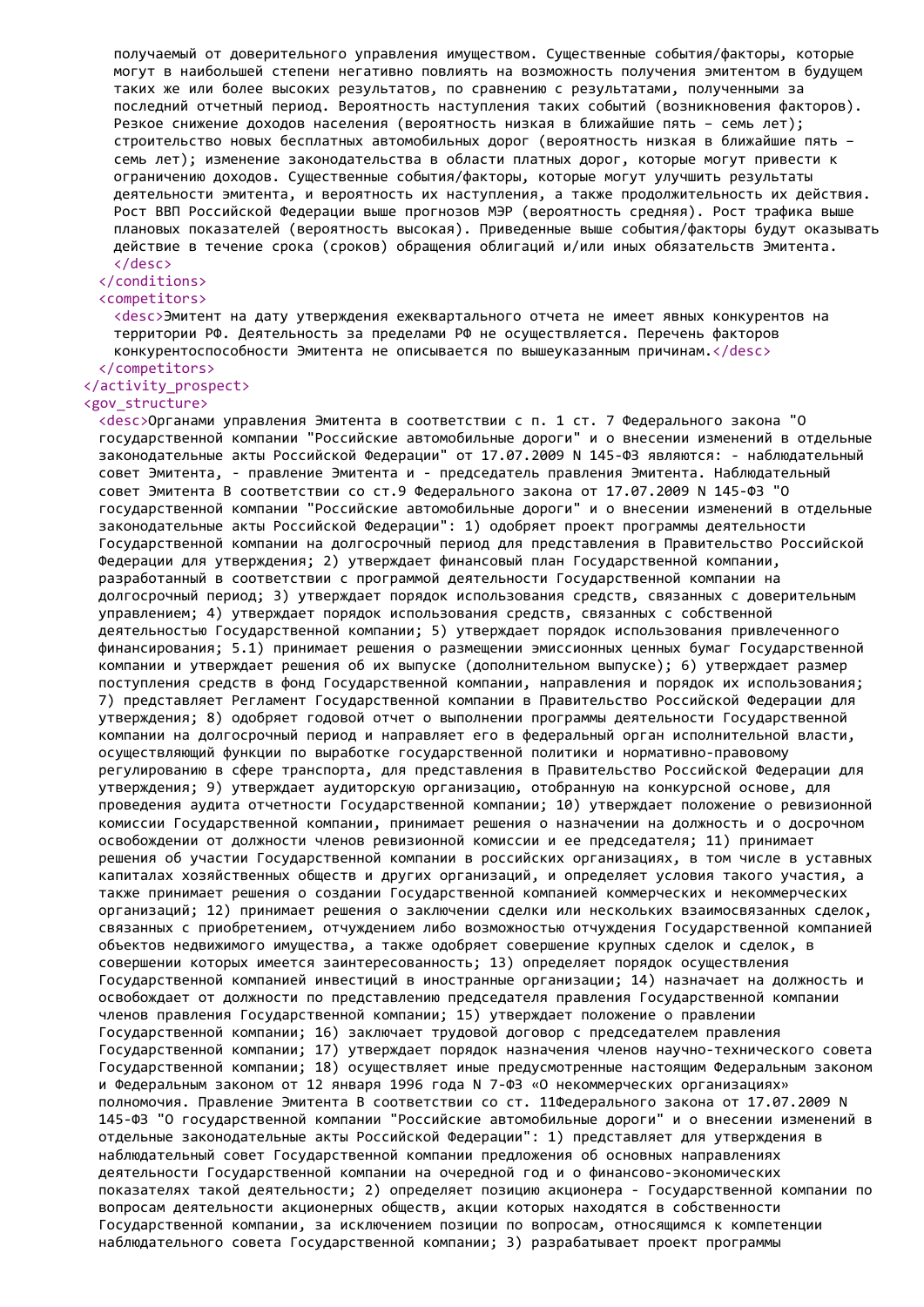деятельности Государственной компании на долгосрочный период и проект финансового плана Государственной компании и представляет их для одобрения в наблюдательный совет Государственной компании; 3.1) утверждает проспект ценных бумаг Государственной компании; 4) подготавливает предложения о создании филиалов Государственной компании, об открытии ее представительств и о создании Государственной компанией коммерческих и некоммерческих организаций; 5) осуществляет подготовку годового отчета о выполнении программы деятельности Государственной компании на долгосрочный период и представляет его для одобрения в наблюдательный совет Государственной компании; 6) утверждает годовую бухгалтерскую отчетность организаций, созданных Государственной компанией; 7) осуществляет на конкурсной основе отбор аудиторской организации; 8) осуществляет иные возложенные на правление Государственной компании решениями наблюдательного совета Государственной компании полномочия. Председатель Правления Эмитента В соответствии со ст.13Федерального закона от 17.07.2009 N 145-ФЗ "О государственной компании "Российские автомобильные дороги" и о внесении изменений в отдельные законодательные акты Российской Федерации": 1) действует от имени Государственной компании и представляет без доверенности ее интересы в отношениях с федеральными органами государственной власти, органами государственной власти субъектов Российской Федерации, органами местного самоуправления, российскими, иностранными, международными организациями; 2) возглавляет правление Государственной компании и организует реализацию решений наблюдательного совета Государственной компании, решений правления Государственной компании; 3) издает приказы, распоряжения, правила, инструкции и положения по вопросам деятельности Государственной компании; 4) представляет финансовый план Государственной компании в наблюдательный совет Государственной компании для утверждения; 4.1) представляет предложения о размещении эмиссионных ценных бумаг Государственной компании и проект решения об их выпуске (дополнительном выпуске) в наблюдательный совет Государственной компании; 4.2) подписывает решения о выпуске (дополнительном выпуске) эмиссионных ценных бумаг Государственной компании, проспекты ценных бумаг Государственной компании на основании решений наблюдательного совета Государственной компании и отчеты (уведомления) об итогах их эмиссии; 5) утверждает директивы представителям Государственной компании в советах директоров (наблюдательных советах) акционерных обществ, акции которых находятся в собственности Государственной компании; 6) назначает на должность и освобождает от должности своих заместителей, которые работают в Государственной компании на постоянной основе и могут являться членами правления Государственной компании; 7) распределяет обязанности между своими заместителями; 8) утверждает штатное расписание Государственной компании, определяет правила внутреннего трудового распорядка (права и обязанности работников Государственной компании, размер и форму оплаты их труда в соответствии с системой оплаты труда, утвержденной наблюдательным советом Государственной компании); 9) утверждает организационную структуру Государственной компании; 10) представляет в наблюдательный совет Государственной компании предложения о назначении на должность и об освобождении от должности членов правления Государственной компании; 11) назначает на должность и освобождает от должности работников Государственной компании в соответствии с трудовым законодательством; 12) выдает доверенности, открывает лицевые счета в Федеральном казначействе, иные счета в банках и других кредитных организациях в порядке, установленном законодательством Российской Федерации; 13) утверждает положение о научнотехническом совете Государственной компании и его персональный состав; 14) принимает решения о создании филиалов Государственной компании, об открытии ее представительств и утверждает положения об указанных филиалах, представительствах; 15) представляет в наблюдательный совет Государственной компании годовой отчет о выполнении программы деятельности Государственной компании на долгосрочный период; 16) принимает решения по иным вопросам деятельности Государственной компании, за исключением вопросов, отнесенных к полномочиям наблюдательного совета Государственной компании, полномочиям правления Государственной компании. Указываются сведения о наличии внутренних документов эмитента, регулирующих деятельность его органов: 1. Положение о наблюдательном совете Государственной компании «Российские автомобильные дороги», утверждено решением наблюдательного совета (протокол заседания наблюдательного совета от 25.11.2009 № 2). 2. Положение о правлении Государственной компании «Российские автомобильные дороги», утверждено решением наблюдательного совета (протокол заседания наблюдательного совета от 29.12.2009 № 4). 3. Положение о ревизионной комиссии Государственной компании «Российские автомобильные дороги», утверждено решением наблюдательного совета (протокол заседания наблюдательного совета от 29.12.2009 № 4).</desc> <has\_corp\_code>0</has\_corp\_code> <has\_charter\_changes>0</has\_charter\_changes> <web>www.russianhighways.ru</web> </gov\_structure> <bod> <members> <member> <lastname>Иванов</lastname> <firstname>Сергей</firstname> <middlename>Борисович</middlename> <is\_head>1</is\_head>

```
<birth_year>1953</birth_year>
```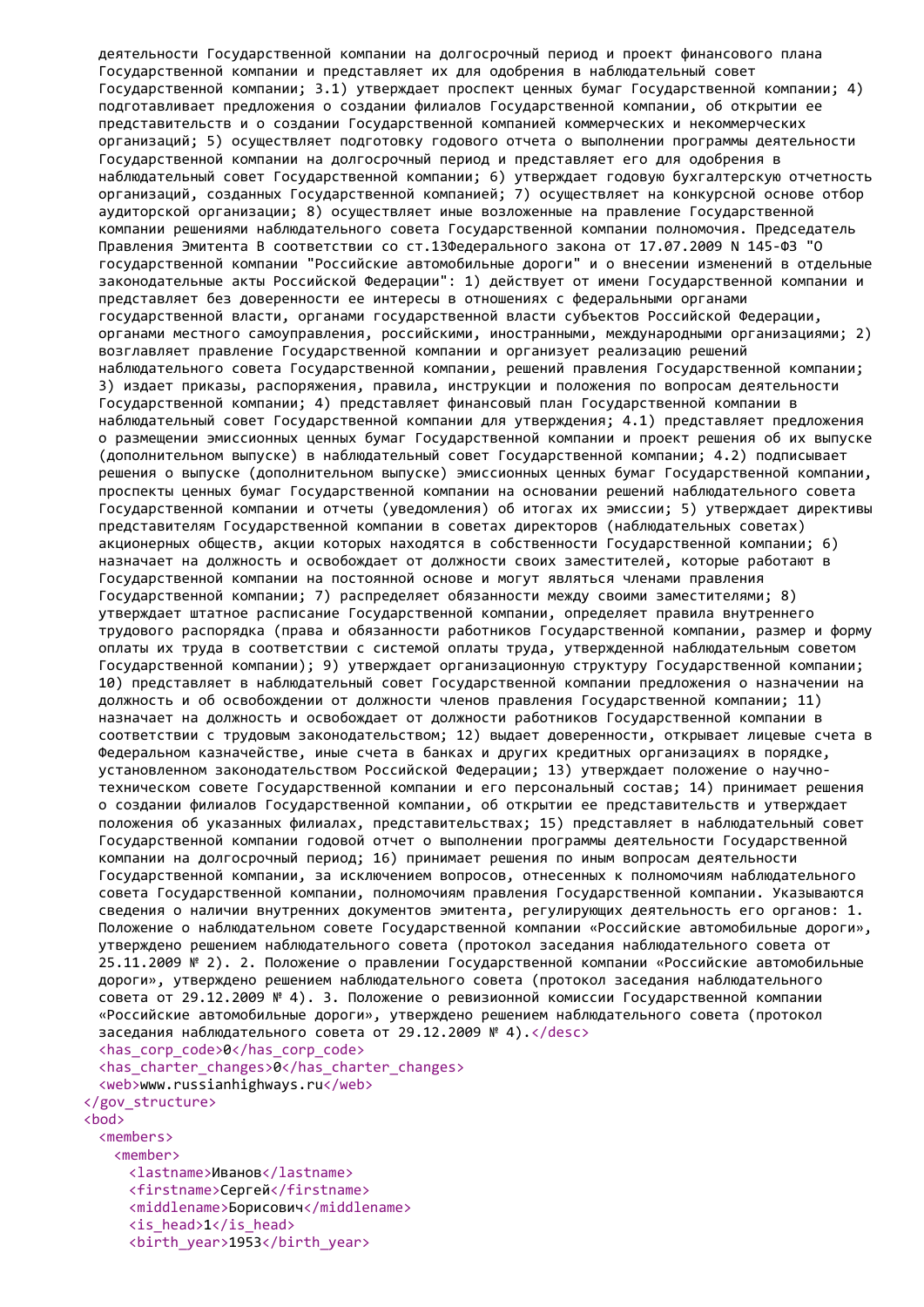```
<education>Высшее</education>
<share_none>1</share_none>
<share_stock_options_none>эмитент не выпускал опционов</share_stock_options_none>
<aff_shares>
 <none>1</none>
</aff_shares>
<relations>
 <none>1</none>
</relations>
<legal_resp>
 <none>1</none>
</legal_resp>
<fault_orgs>
 <none>1</none>
</fault_orgs>
<prev_job>
 <start_date>03.2001</start_date>
 <end_date>02.2007</end_date>
 <org>
   <name>Министерство обороны Российской Федерации</name>
 </org>
  <position>Министр обороны Российской Федерации</position>
</prev_job>
<prev_job>
 <start_date>05.2004</start_date>
  <end date>н.в.</end date>
 <org>
   <name>Военно-промышленная комиссия при Правительстве Российской Федерации</name>
 </org>
  <position>Председатель Комиссии</position>
</prev_job>
<prev_job>
 <start_date>04.2005</start_date>
  <end date>н.в.</end date>
 <org>
   <name>Комиссия по экспортному контролю Российской Федерации</name>
 </org>
  <position>Председатель Комиссии</position>
</prev_job>
<prev_job>
 <start_date>11.2005</start_date>
 <end_date>02.2007</end_date>
 <org>
   <name>Правительство Российской Федерации</name>
 \langle/org\rangle<position>Заместитель Председателя Правительства Российской Федерации</position>
</prev_job>
<prev_job>
 <start_date>12.2005</start_date>
 <end date>н.в.</end date>
 <org>
   <name>Морская коллегия при Правительстве Российской Федерации</name>
 \langle/org\rangle<position>Председатель Морской коллегии при Правительстве Российской
 Федерации</position>
</prev_job>
<prev_iob>
 <start_date>12.2006</start_date>
 <end date>н.в.</end date>
 <org>
   <name>ОАО «Объединенная авиастроительная корпорация»</name>
 </org>
  <position>Председатель Совета Директоров</position>
</prev_job>
<prev_job>
  <start_date>02.2007</start_date>
  <end_date>05.2008</end_date>
  <org>
   <name>Правительство Российской Федерации</name>
```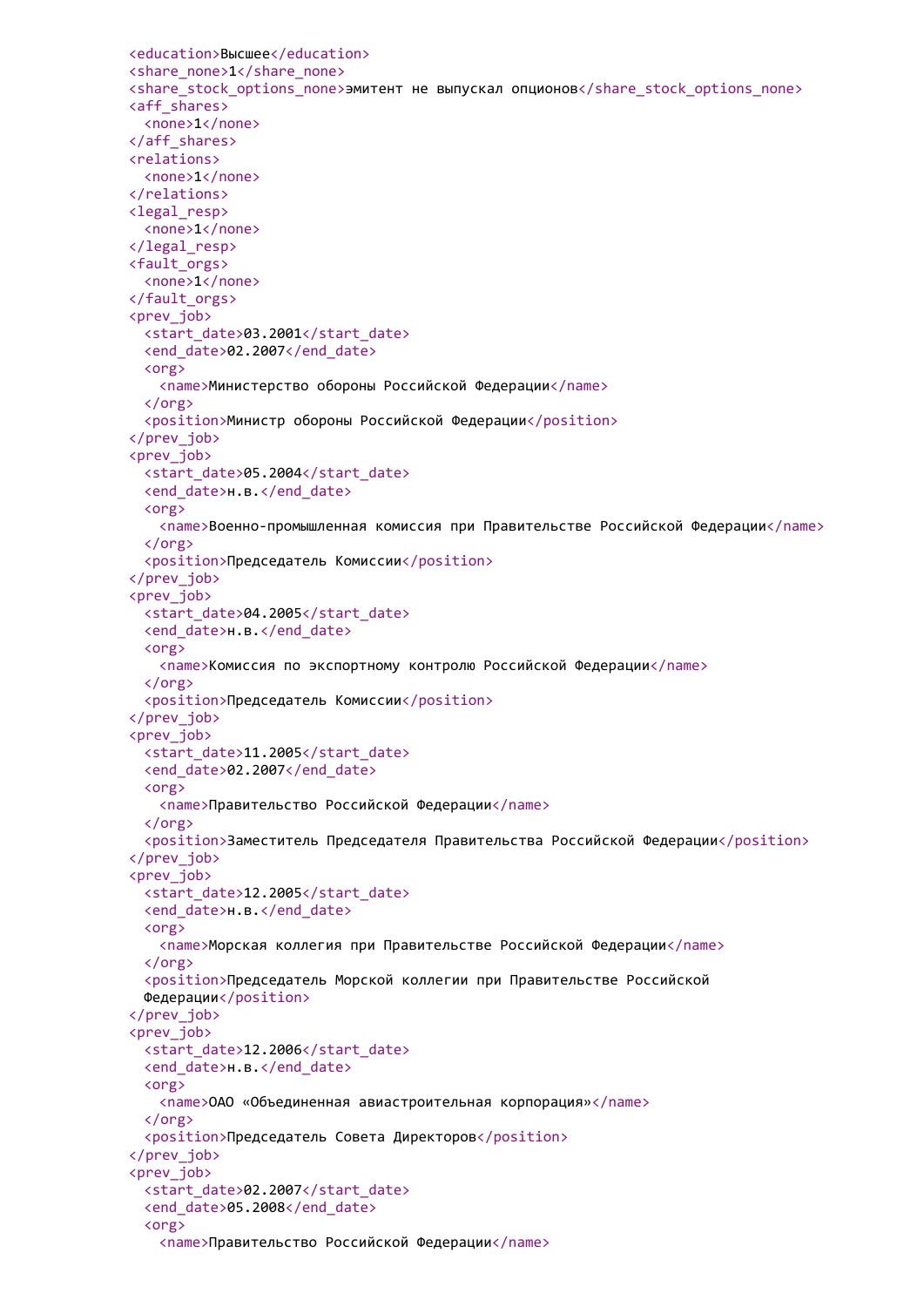```
</org>
   <position>Первый заместитель Председателя Правительства Российской Федерации</position>
 </prev_job>
 <prev_job>
   <start_date>05.2008</start_date>
   <end_date>н.в.</end_date>
   <org>
     <name>Правительство Российской Федерации</name>
   </org>
   <position>Заместитель Председателя Правительства Российской Федерации</position>
 </prev_job>
 <prev_job>
   <start_date>01.2011</start_date>
   <end date>н.в.</end date>
   <org>
     <name>Государственная компания «Российские автомобильные дороги»</name>
   </org>
   <position>Председатель Наблюдательного совета</position>
 </prev_job>
</member>
<member>
 <lastname>Левитин</lastname>
 <firstname>Игорь</firstname>
 <middlename>Евгеньевич</middlename>
 <is_head>0</is_head>
 <birth_year>1952</birth_year>
 <education>Высшее</education>
 <share_none>1</share_none>
 <share stock options none>эмитент не выпускал опционов</share stock options none>
 <aff_shares>
   <none>1</none>
 </aff_shares>
 <relations>
   <none>1</none>
 </relations>
 <legal_resp>
   <none>1</none>
 </legal_resp>
 <fault_orgs>
   <none>1</none>
 </fault_orgs>
 <prev_job>
   <start_date>05.2004</start_date>
   <end date>н.в.</end date>
   <org>
     <name>Министерство транспорта Российской Федерации</name>
   \langle/org\rangle<position>Министр транспорта</position>
 </prev_job>
 <prev_iob>
   <start_date>07.2004</start_date>
   <end_date>10.2008</end_date>
   <org>
     <name>ОАО «Аэрофлот»</name>
   </org>
   <position>Член Совета директоров</position>
 </prev_job>
 <prev_iob>
   <start_date>10.2008</start_date>
   <end date>06.2011</end date>
   <org>
     <name>ОАО «Аэрофлот»</name>
   </org>
   <position>Председатель Совета директоров</position>
 </prev_job>
 <prev_job>
   <start_date>06.2007</start_date>
   <end_date>н.в.</end_date>
   <org>
```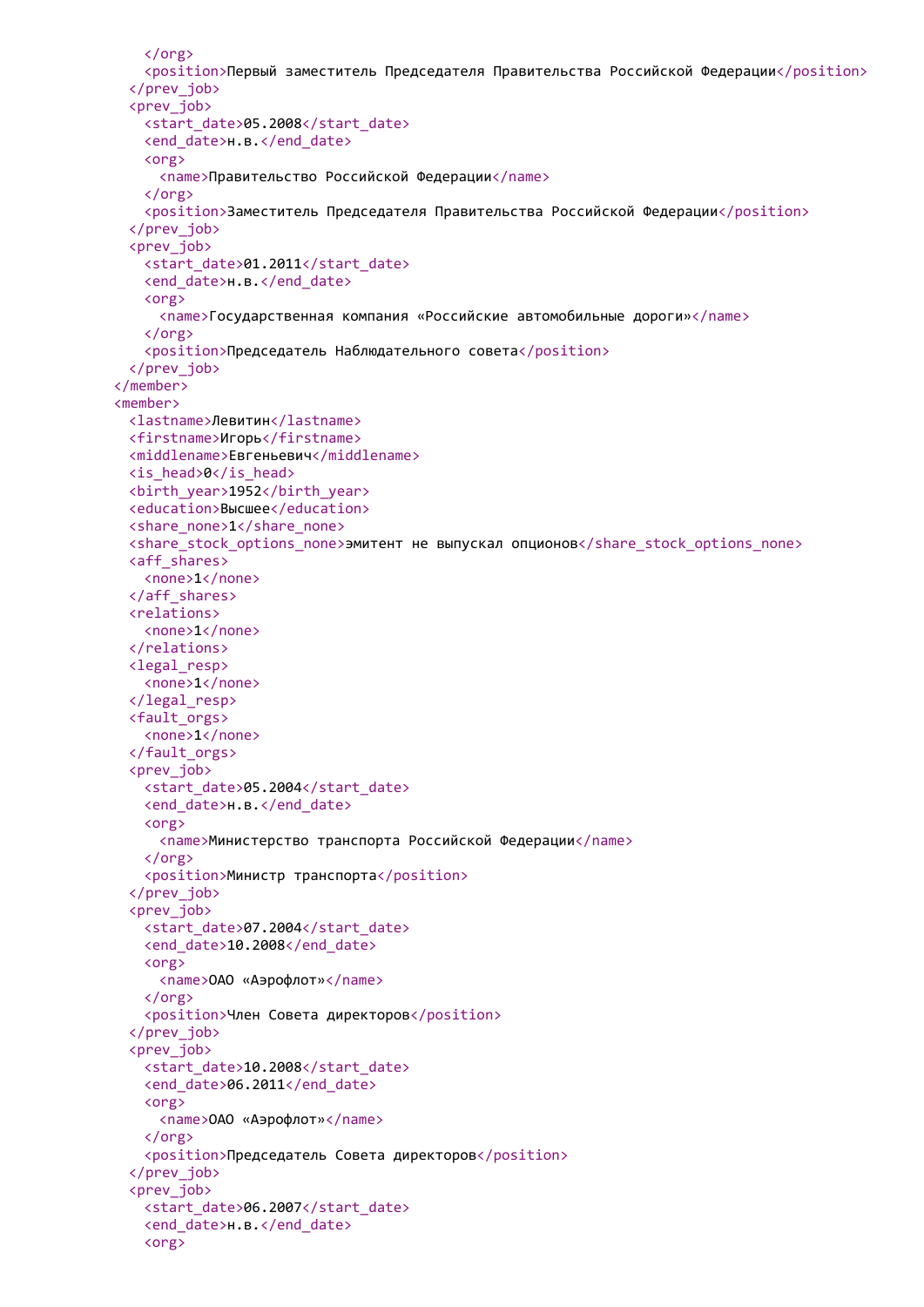```
<name>Государственная корпорация «Банк развития и внешнеэкономической деятельности
     (ВНЕШЭКОНОМБАНК)</name>
   </org>
   <position>Член Наблюдательного совета</position>
 </prev_job>
 <prev_job>
   <start_date>11.2006</start_date>
   <end date>06.2010</end date>
   <org>
     <name>«Объединенная авиастроительная корпорация» (ОАО «ОАК»)</name>
   </org>
   <position>Член Совета директоров</position>
 </prev_job>
 <prev_iob>
   <start_date>09.2004</start_date>
   <end date>н.в.</end date>
   <org>
     <name>ОАО «Международный аэропорт Шереметьево»</name>
   </org>
   <position>Председатель Совета директоров</position>
 </prev_job>
 <prev_job>
   <start_date>10.2009</start_date>
   <end date>н.в.</end date>
   <org>
     <name>Государственная компания «Российские автомобильные дороги»</name>
   </org>
   <position>Член Наблюдательного совета</position>
 </prev_job>
</member>
<member>
 <lastname>Белозеров</lastname>
 <firstname>Олег</firstname>
 <middlename>Валентинович</middlename>
 <is_head>0</is_head>
 <birth_year>1969</birth_year>
 <education>Высшее Санкт-Петербургский государственный университет экономики и финансов,
 экономист, 1992 г.; Российская академия государственной службы при Президенте Российской
 Федерации, экономист, 2005 г. Кандидат экономических наук.</education>
 <share_none>1</share_none>
 <share stock options none>эмитент не выпускал опционов</share stock options none>
 <aff_shares>
   <none>1</none>
 </aff_shares>
 <relations>
   <none>1</none>
 </relations>
 <legal_resp>
   <none>1</none>
 </legal_resp>
 <fault_orgs>
   <none>1</none>
 </fault_orgs>
 <prev_job>
   <start_date>2004</start_date>
   <end_date>2009</end_date>
   <org>
     <name>Федеральное дорожное агентство</name>
   </org>
   <position>Руководитель</position>
 </prev_job>
 <prev_iob>
   <start_date>2009</start_date>
   <end_date>н.в.</end_date>
   <org>
     <name>Министерство транспорта Российской Федерации</name>
   </org>
   <position>Заместитель Министра транспорта Российской Федерации</position>
 </prev_job>
```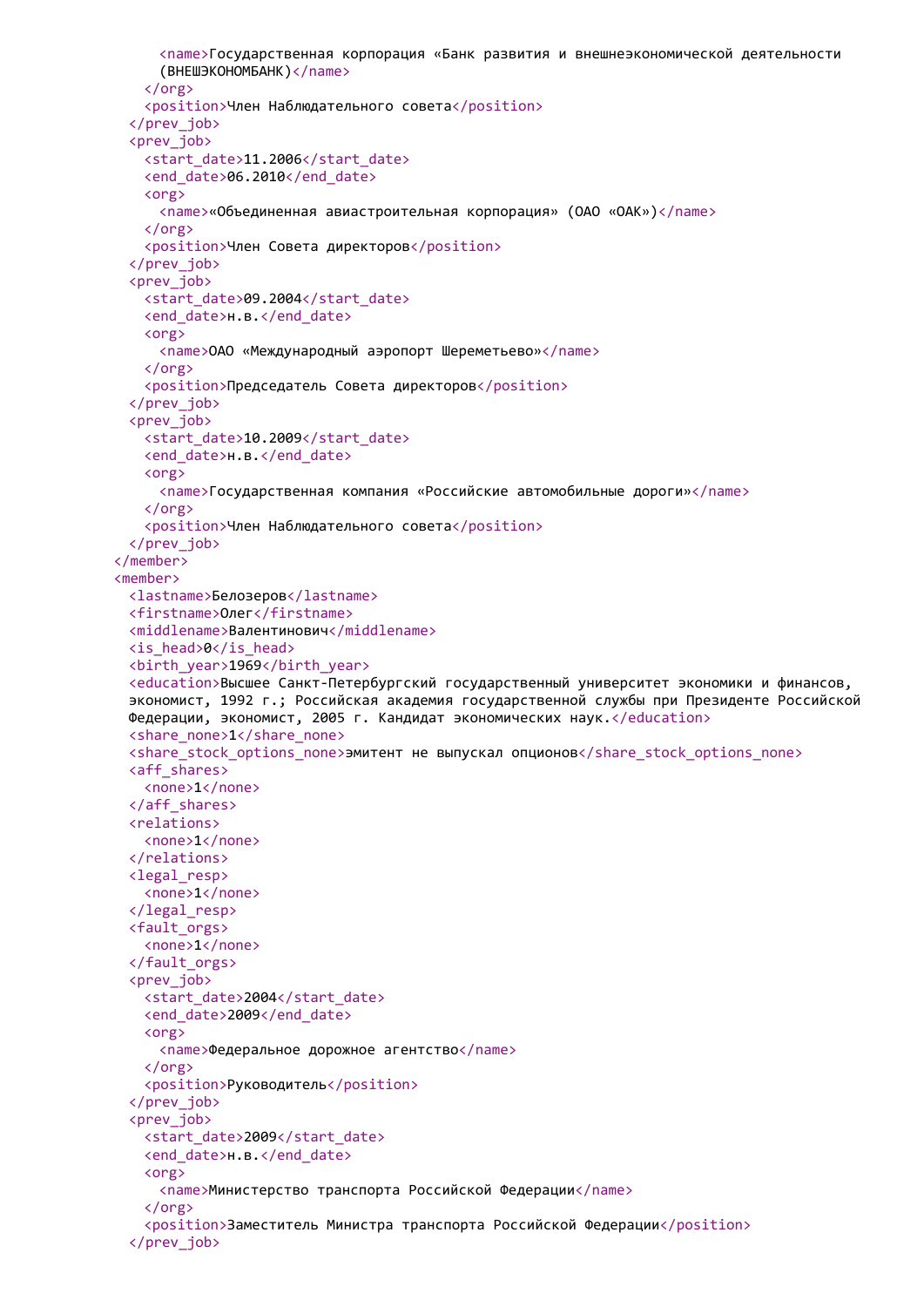```
<prev_job>
   <start_date>10.2009</start_date>
   <end_date>н.в.</end_date>
   <org>
     <name>Государственная компания «Российские автомобильные дороги»</name>
   </org>
   <position>Член Наблюдательного совета</position>
 </prev_job>
</member>
<member>
 <lastname>Соколов</lastname>
 <firstname>Максим</firstname>
 <middlename>Юрьевич</middlename>
 <is_head>0</is_head>
 <birth_year>1968</birth_year>
 <education>Высшее. Санкт-Петербургский государственный университет, 1991 г.</education>
 <share_none>1</share_none>
 <share_stock_options_none>эмитент не выпускал опционов</share stock options none>
 <aff_shares>
   <none>1</none>
 </aff_shares>
 <relations>
   <none>1</none>
 </relations>
 <legal_resp>
   <none>1</none>
 </legal_resp>
 <fault_orgs>
   <none>1</none>
 </fault_orgs>
 <prev_job>
   <start_date>01.2004</start_date>
   <end_date>10.2009</end_date>
   <org>
     <name>Правительство Санкт-Петербурга</name>
   </org>
   <position>Председатель Комитета по инвестициям и стратегическим проектам</position>
 </prev_job>
 <prev_job>
   <start_date>10.2009</start_date>
   <end date>12.2009</end date>
   <org>
     <name>Правительство Санкт-Петербурга</name>
   </org>
   <position>Председатель Комитета экономического развития, промышленной политики и
   торговли</position>
 </prev_job>
 <prev_job>
   <start_date>12.2009</start_date>
   <end date>н.в.</end date>
   <org>
     <name>Правительство Российской Федерации</name>
   \langle/org\rangle<position>Директор Департамента промышленности и инфраструктуры</position>
 </prev_job>
 <prev_iob>
   <start_date>02.2010</start_date>
   <end date>н.в.</end date>
   <org>
     <name>Государственная корпорация «Олимпстрой»</name>
   </org>
   <position>Член Наблюдательного совета</position>
 </prev_job>
 <prev_job>
   <start_date>01.2011</start_date>
   <end_date>н.в.</end_date>
   <org>
     <name>Государственная компания «Российские автомобильные дороги»</name>
   </org>
```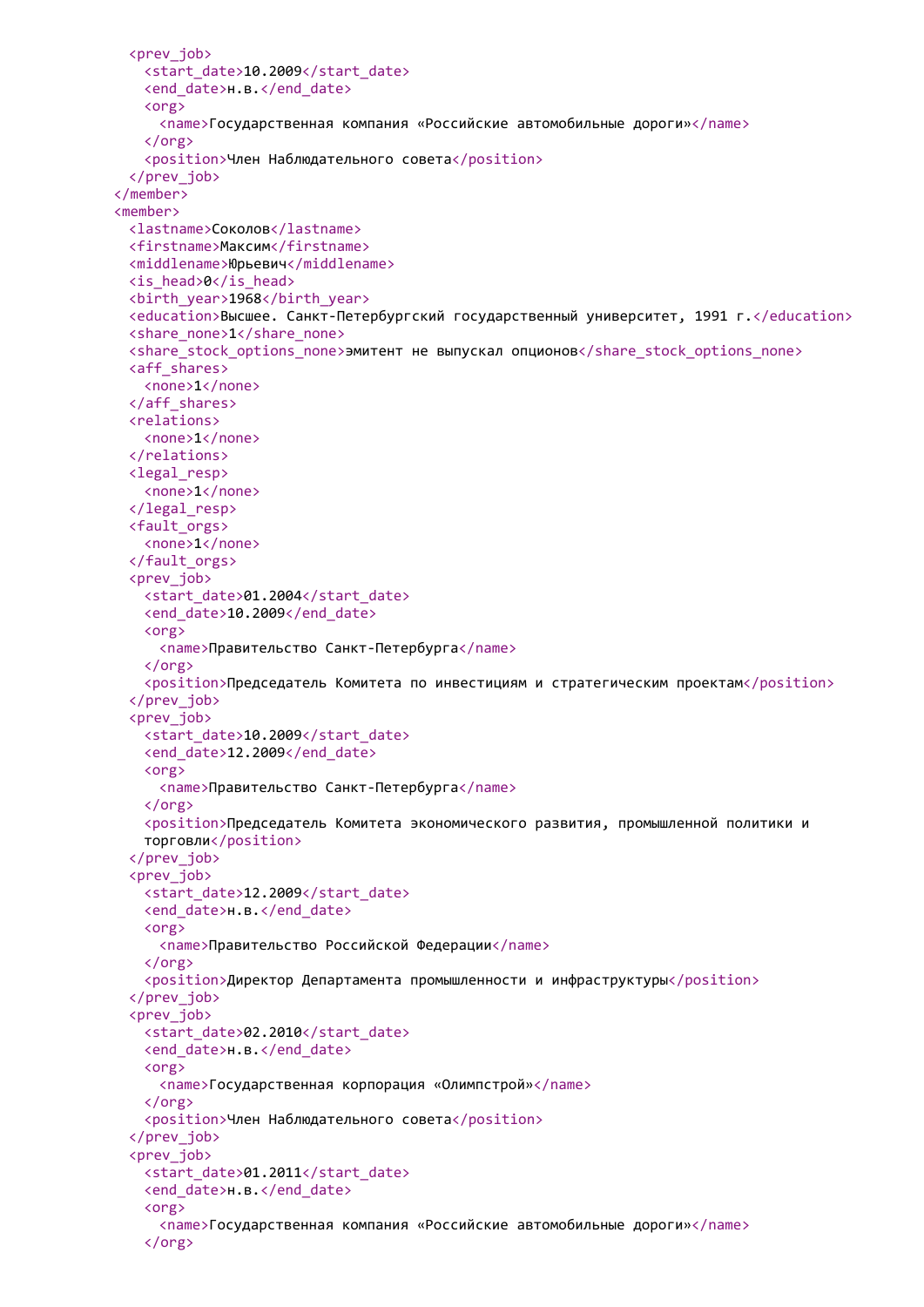```
<position>Член Наблюдательного совета</position>
 </prev_job>
</member>
<member>
 <lastname>Новак</lastname>
 <firstname>Александр</firstname>
 <middlename>Валентинович</middlename>
 <is_head>0</is_head>
 <birth_year>1971</birth_year>
 <education>Высшее. Норильский индустриальный институт, 1993 г.</education>
 <share_none>1</share_none>
 <share_stock_options_none>эмитент не выпускал опционов</share stock options none>
 <aff_shares>
   <none>1</none>
 </aff_shares>
 <relations>
   <none>1</none>
 </relations>
 <legal_resp>
   <none>1</none>
 </legal_resp>
 <fault_orgs>
   <none>1</none>
 </fault_orgs>
 <prev_job>
   <start_date>10.2002</start_date>
   <end_date>07.2007</end_date>
   <org>
     <name>Администрация Красноярского края, г. Красноярск</name>
   </org>
   <position>И.о. начальника главного финансового управления, заместитель Губернатора края,
   начальник главного финансового управления</position>
 </prev_job>
 <prev_job>
   <start_date>07.2007</start_date>
   <end_date>07.2008</end_date>
   <org>
     <name>Совет администрации, г. Красноярск</name>
   </org>
   <position>Первый заместитель Губернатора Красноярского края</position>
 </prev_job>
 <prev_job>
   <start_date>07.2008</start_date>
   <end date>09.2008</end date>
   <org>
     <name>Правительство Красноярского края, г. Красноярск</name>
   \langle/org\rangle<position>Первый заместитель Губернатора Красноярского края – Председатель Правительства
   Красноярского края</position>
 </prev_job>
 <prev_iob>
   <start_date>09.2008</start_date>
   <end date>н.в.</end date>
   <org>
     <name>Министерство финансов Российской Федерации</name>
   </org>
   <position>Заместитель Министра финансов Российской Федерации</position>
 </prev_job>
 <prev_job>
   <start_date>10.2008</start_date>
   <end date>н.в.</end date>
   <org>
     <name>Министерство финансов Российской Федерации</name>
   </org>
   <position>Член коллегии Минфина России</position>
 </prev_job>
 <prev_job>
   <start_date>01.2009</start_date>
   <end_date>н.в.</end_date>
```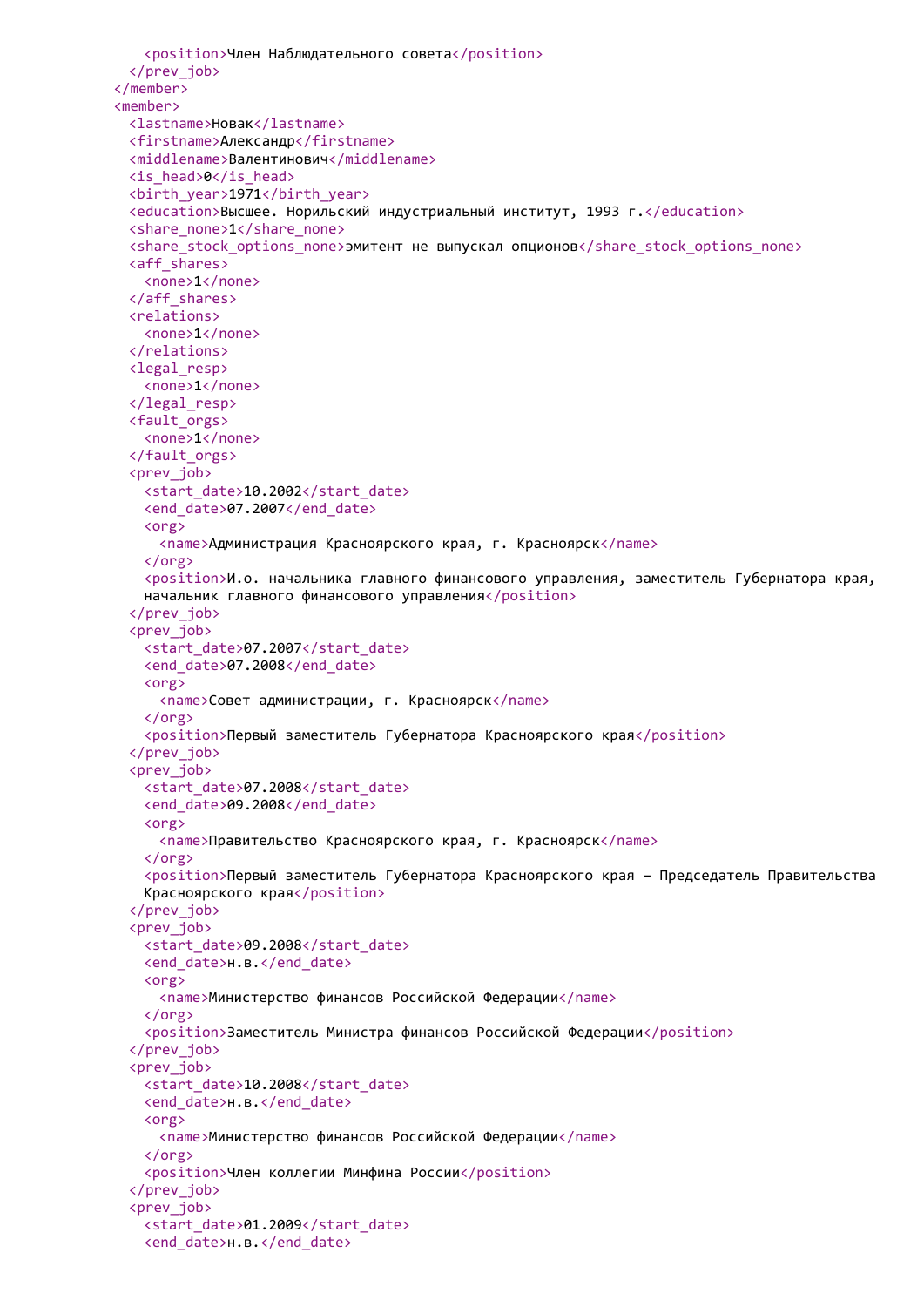```
<org>
     <name>Государственная корпорация «Олимпстрой»</name>
   </org>
   <position>Член Наблюдательного совета</position>
 </prev_job>
 <prev_job>
   <start_date>06.2010</start_date>
   <end_date>н.в.</end_date>
   <org>
     <name>«Объединенная авиастроительная корпорация» (ОАО «ОАК»)</name>
   </org>
   <position>Член Совета директоров</position>
 </prev_job>
 <prev_iob>
   <start_date>10.2009</start_date>
   <end date>н.в.</end date>
   <org>
     <name>Государственная компания «Российские автомобильные дороги»</name>
   </org>
   <position>Член Наблюдательного совета</position>
 </prev_job>
</member>
<member>
 <lastname>Савельев</lastname>
 <firstname>Олег</firstname>
 <middlename>Генрихович</middlename>
 <is_head>0</is_head>
 <birth_year>1965</birth_year>
 <education>Высшее. Ленинградский политехнический институт, 1988 г.</education>
 <share_none>1</share_none>
 <share stock options none>эмитент не выпускал опционов</share stock options none>
 <aff_shares>
   <none>1</none>
 </aff_shares>
 <relations>
   <none>1</none>
 </relations>
 <legal_resp>
   <none>1</none>
 </legal_resp>
 <fault_orgs>
   <none>1</none>
 </fault_orgs>
 <prev_job>
   <start_date>05.2005</start_date>
   <end date>08.2008</end date>
   <org>
     <name>Фонд «Центр стратегических разработок»</name>
   \langle/org\rangle<position>Руководитель исследовательской группы</position>
 </prev_job>
 <prev_iob>
   <start_date>08.2008</start_date>
   <end date>н.в.</end date>
   <org>
     <name>Министерство экономического развития Российской Федерации</name>
   </org>
   <position>Директор департамента промышленности и инфраструктуры</position>
 </prev_job>
 <prev_iob>
   <start_date>10.2009</start_date>
   <end date>н.в.</end date>
   <org>
     <name>Государственная компания «Российские автомобильные дороги»</name>
   </org>
   <position>Член Наблюдательного совета</position>
 </prev_job>
</member>
<member>
```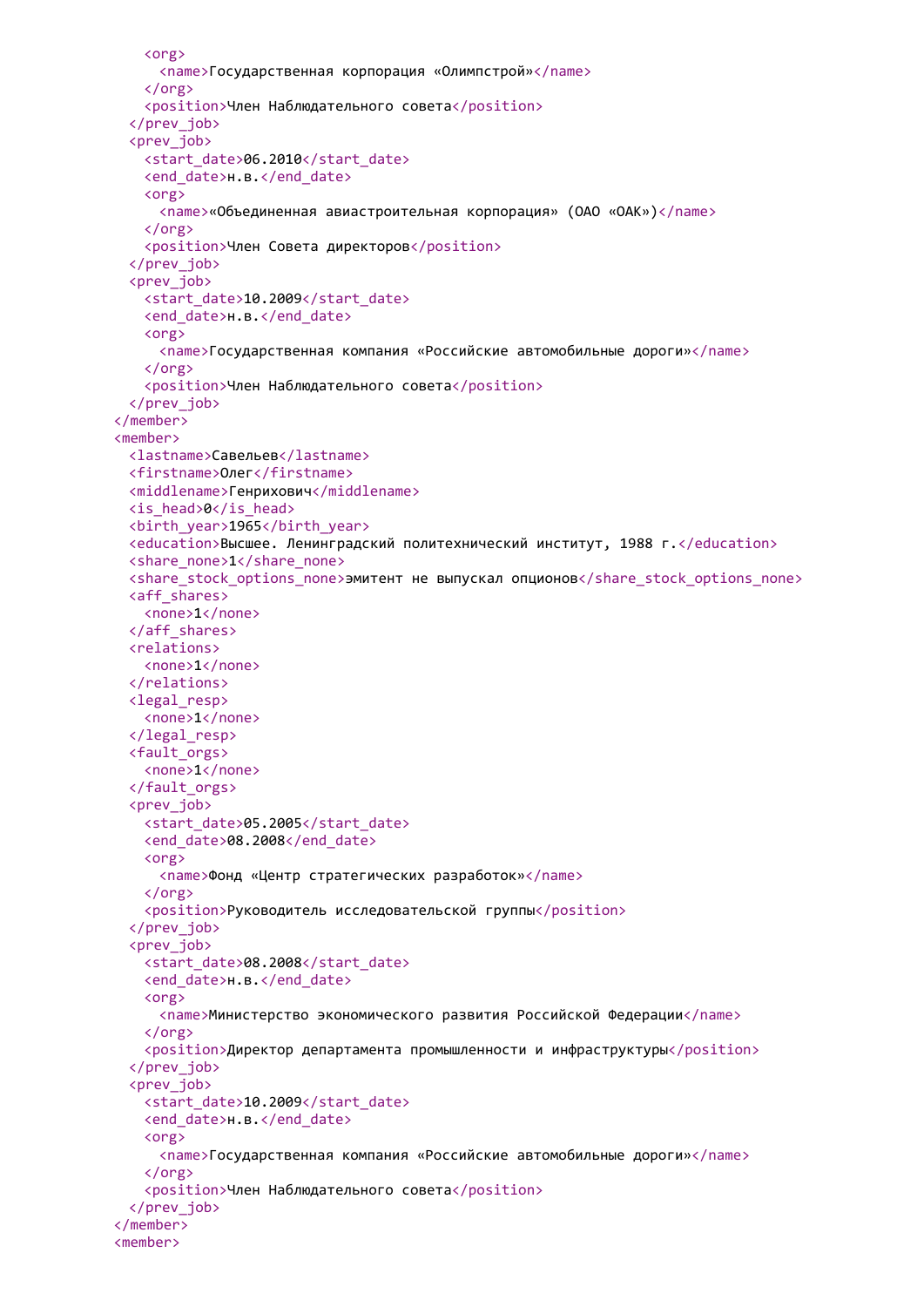```
<lastname>Бесхмельницын</lastname>
 <firstname>Михаил</firstname>
 <middlename>Иванович</middlename>
 <is_head>0</is_head>
 <birth_year>1956</birth_year>
 <education>Высшее. Воронежский сельскохозяйственный институт им. К.Д. Глинки, 1980 г.;
 Академия общественных наук при ЦК КПСС, 1988 г.; Академия права и управления, 2004 г.;
 Кандидат экономических наук. Заслуженный экономист Российской Федерации.</education>
 <share_none>1</share_none>
 <share stock options none>эмитент не выпускал опционов</share stock options none>
 <aff_shares>
   <none>1</none>
 </aff_shares>
 <relations>
   <none>1</none>
 </relations>
 <legal_resp>
   <none>1</none>
 </legal_resp>
 <fault_orgs>
   <none>1</none>
 </fault_orgs>
 <prev_job>
   <start_date>04.1995</start_date>
   <end_date>н.в.</end_date>
   <org>
     <name>Счетная палата Российской Федерации</name>
   </org>
   <position>Аудитор Счетной палаты Российской Федерации</position>
 </prev_job>
 <prev_job>
   <start_date>06.1998</start_date>
   <end date>н.в.</end date>
   <org>
     <name>Межведомственный совет по координации деятельности в области дорожного
     хозяйства</name>
   </org>
   <position>Член Совета</position>
 </prev_job>
 <prev_job>
   <start_date>2008</start_date>
   <end_date>н.в.</end_date>
   <org>
     <name>Государственная корпорация «Олимпстрой»</name>
   \langle/org\rangle<position>Руководитель ревизионной комиссии</position>
 </prev_job>
 <prev_job>
   <start_date>02.2009</start_date>
   <end date>н.в.</end date>
   <org>
     <name>Контрольное управление Президента Российской Федерации</name>
   \langle/org\rangle<position>Член рабочей группы по контролю за строительством олимпийских объектов при
   Контрольном управлении Президента Российской Федерации</position>
 </prev_job>
 <prev_iob>
   <start_date>10.2009</start_date>
   <end date>н.в.</end date>
   <org>
     <name>Государственная компания «Российские автомобильные дороги»</name>
   \zeta/org\zeta<position>Член Наблюдательного совета</position>
 </prev_job>
</member>
<member>
 <lastname>Бушмин</lastname>
 <firstname>Евгений</firstname>
 <middlename>Викторович</middlename>
```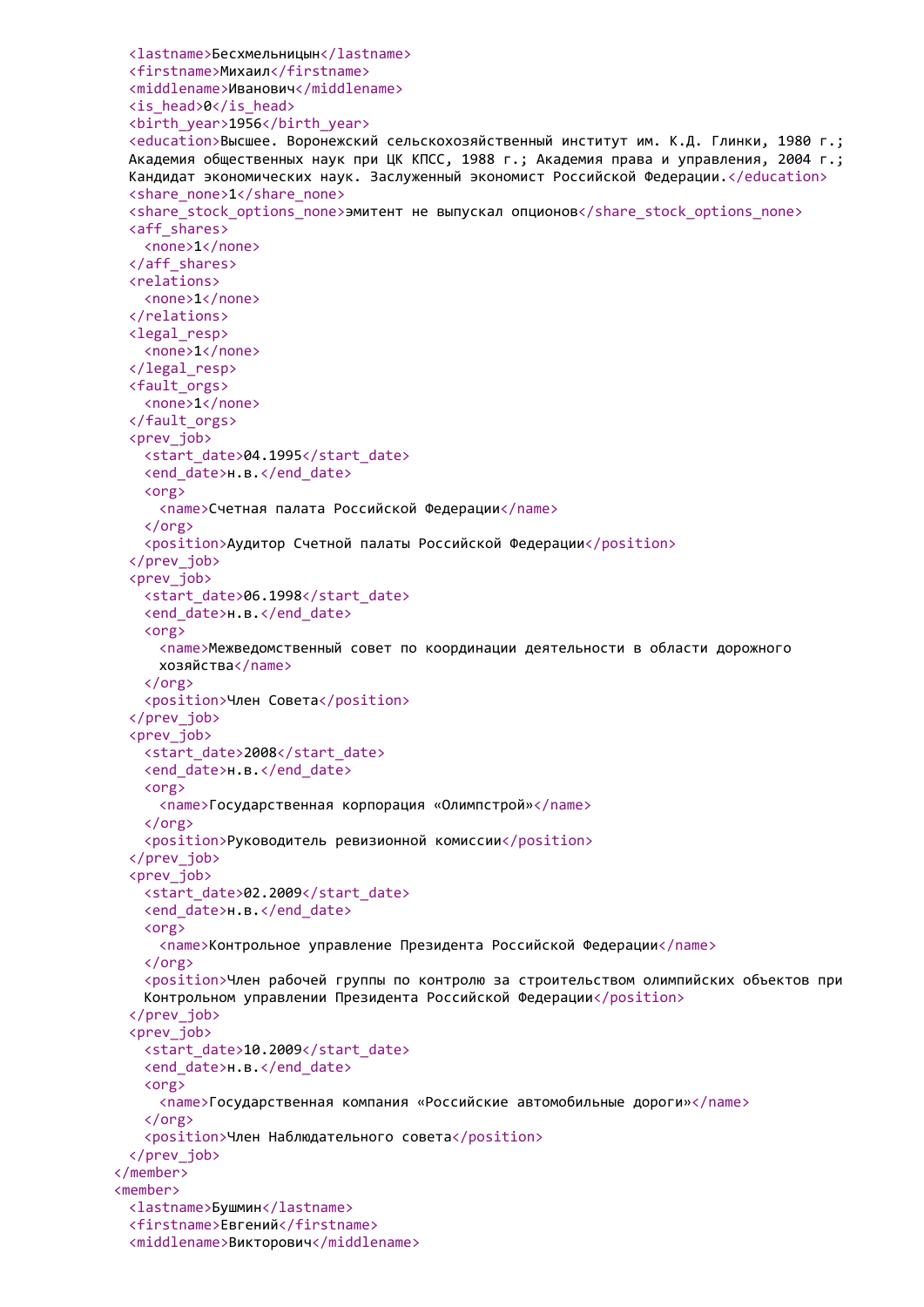```
<is_head>0</is_head>
<birth_year>1958</birth_year>
<education>Высшее профессиональное, Горьковский государственный университет им.Н.И.
Лобачевского, 1980 г. Кандидат экономических наук</education>
<share_none>1</share_none>
<share stock options none>эмитент не выпускал опционов</share stock options none>
<aff_shares>
 <none>1</none>
</aff_shares>
<relations>
 <none>1</none>
</relations>
<legal_resp>
 <none>1</none>
</legal_resp>
<fault_orgs>
 <none>1</none>
</fault_orgs>
<prev_job>
  <start_date>2001</start_date>
  <end date>н.в.</end date>
  <org>
    <name>Совет Федерации Федерального Собрания Российской Федерации</name>
  </org>
  <position>Член Совета Федерации Федерального Собрания Российской Федерации</position>
</prev_job>
<prev_job>
  <start_date>2002</start_date>
  <end date>н.в.</end date>
  <org>
    <name>Совет Федерации Федерального Собрания Российской Федерации</name>
  </org>
  <position>Председатель комитета Совета Федерации Федерального Собрания Российской
  Федерации по бюджету</position>
</prev_job>
<prev_job>
  <start_date>2003</start_date>
  <end date>н.в.</end date>
 <org>
   <name>Совет Федерации Федерального Собрания Российской Федерации</name>
  </org>
  <position>Член комиссии Совета Федерации Федерального Собрания Российской Федерации по
  вопросам развития институтов гражданского общества</position>
</prev_job>
<prev_job>
  <start_date>2003</start_date>
  <end date>н.в.</end date>
  <org>
   <name>Правительство Российской Федерации</name>
  \langle/org\rangle<position>Член Правительственной комиссии по бюджетным проектировкам на очередной
  финансовый год и плановый период</position>
</prev_job>
<prev_job>
  <start_date>2003</start_date>
  <end date>н.в.</end date>
  <org>
   <name>Правительство Российской Федерации</name>
  \zeta/org\zeta<position>Член Правительственной комиссии по эффективности расходования бюджетных
  средств</position>
</prev_job>
<prev_iob>
  <start_date>2003</start_date>
  <end_date>н.в.</end_date>
  <org>
   <name>Министерство финансов Российской Федерации</name>
  </org>
  <position>Член коллегии Министерства финансов Российской Федерации</position>
```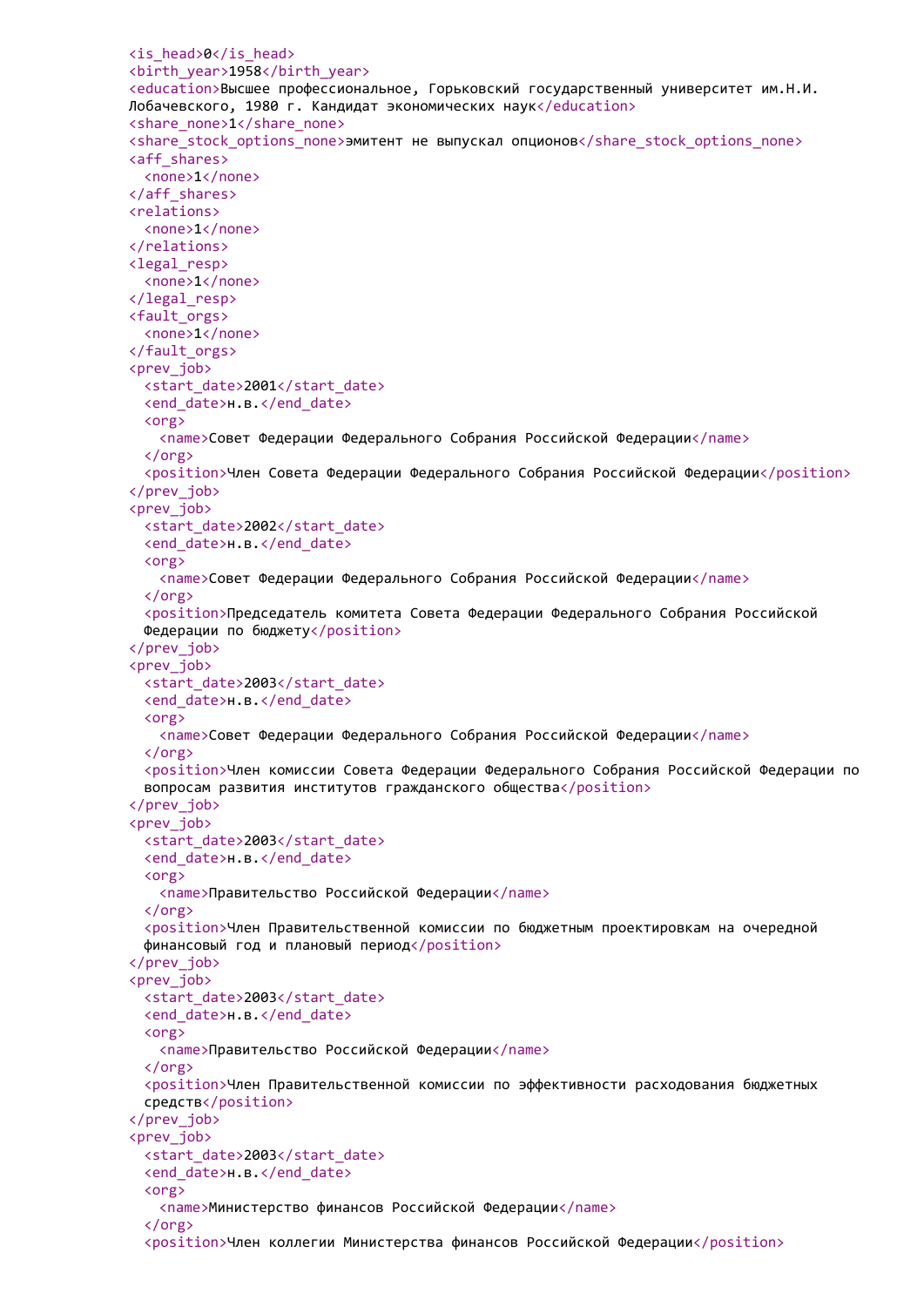```
</prev_job>
 <prev_job>
   <start_date>2009</start_date>
   <end_date>н.в.</end_date>
   <org>
     <name>Государственная компания «Российские автомобильные дороги»</name>
   </org>
   <position>Член Наблюдательного совета</position>
 </prev_job>
</member>
<member>
 <lastname>Рыжков</lastname>
 <firstname>Николай</firstname>
 <middlename>Иванович</middlename>
 <is_head>0</is_head>
 <birth_year>1929</birth_year>
 <education>Высшее. Уральский политехнический институт им. С.М. Кирова, инженер-механик,
 1959 г.</education>
 <share_none>1</share_none>
 <share stock options none>эмитент не выпускал опционов</share stock options none>
 <aff_shares>
   <none>1</none>
 </aff_shares>
 <relations>
   <none>1</none>
 </relations>
 <legal_resp>
   <none>1</none>
 </legal_resp>
 <fault_orgs>
   <none>1</none>
 </fault_orgs>
 <prev_job>
   <start_date>09.2003</start_date>
   <end date>н.в.</end date>
   <org>
     <name>Совет Федерации Федерального Собрания Российской Федерации</name>
   </org>
   <position>Член Совета Федерации Федерального Собрания Российской Федерации, член
   Комитета Совета Федерации по вопросам местного самоуправления</position>
 </prev_job>
 <prev_job>
   <start_date>12.2006</start_date>
   <end date>н.в.</end date>
   <org>
     <name>Совет Федерации Федерального Собрания Российской Федерации</name>
   \langle/org\rangle<position>Председатель Комиссии Совета Федерации по естественным монополиям</position>
 </prev_job>
 <prev_iob>
   <start_date>06.2010</start_date>
   <end date>н.в.</end date>
   <org>
     <name>Общероссийское объединение работодателей нефтяной и газовой
     промышленности</name>
   </org>
   <position>Член Наблюдательного совета</position>
 </prev_job>
 <prev_iob>
   <start_date>10.2009</start_date>
   <end date>н.в.</end date>
   <org>
     <name>Государственная компания «Российские автомобильные дороги»</name>
   </org>
   <position>Член Наблюдательного совета</position>
 </prev_job>
</member>
<member>
 <lastname>Шаккум</lastname>
```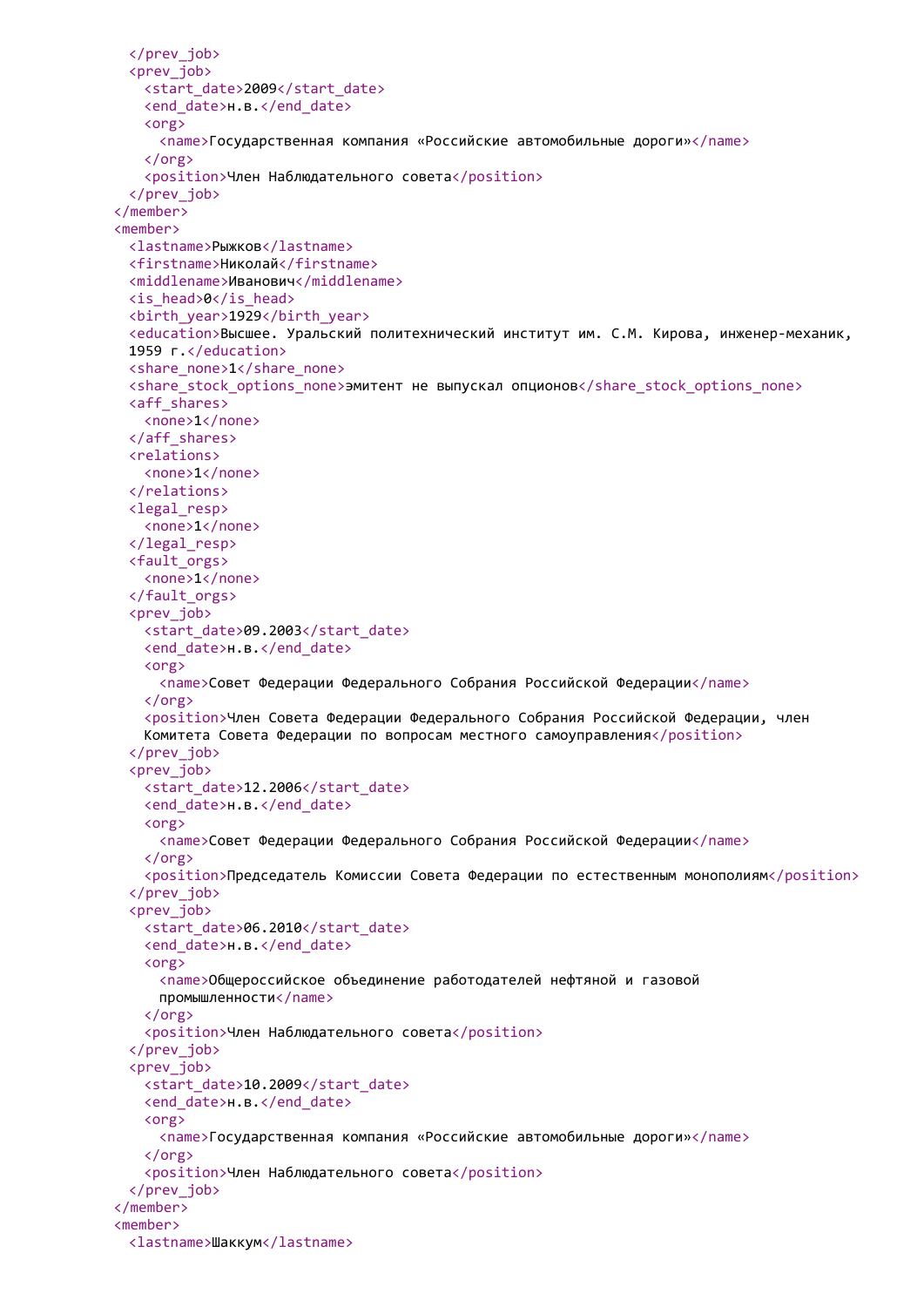```
<firstname>Мартин</firstname>
 <middlename>Люцианович</middlename>
 <is_head>0</is_head>
 <birth_year>1951</birth_year>
 <education>Высшее. Калининградское высшее военно-инженерное училище; Всесоюзный заочный
 инженерно-строительный институт. Кандидат психологических наук. Доктор экономических наук.
 </education>
 <share_none>1</share_none>
 <share_stock_options_none>эмитент не выпускал опционов</share_stock_options_none>
 <aff_shares>
   <none>1</none>
 </aff_shares>
 <relations>
   <none>1</none>
 </relations>
 <legal_resp>
   <none>1</none>
 </legal_resp>
 <fault_orgs>
   <none>1</none>
 </fault_orgs>
 <prev_job>
   <start_date>04.2002</start_date>
   <end_date>12.2007</end_date>
   <org>
     <name>Государственная Дума Федерального Собрания Российской Федерации</name>
   </org>
   <position>Председатель Комитета по промышленности, строительству и наукоемким
   технологиям</position>
 </prev_job>
 <prev_job>
   <start_date>10.2007</start_date>
   <end date>н.в.</end date>
   <org>
     <name>Государственная корпорация «Фонд содействия реформированию жилищно-коммунального
     хозяйства»</name>
   </org>
   <position>Член Наблюдательного совета</position>
 </prev_job>
 <prev_job>
   <start_date>12.2007</start_date>
   <end_date>н.в.</end_date>
   <org>
     <name>Государственная Дума Федерального Собрания Российской Федерации</name>
   \langle/org\rangle<position>Председатель Комитета по строительству и земельным отношениям</position>
 </prev_job>
 <prev_job>
   <start_date>08.2008</start_date>
   <end date>н.в.</end date>
   <org>
     <name>Федеральный фонд содействия развитию жилищного строительства</name>
   \langle/org\rangle<position>Член Попечительского совета</position>
 </prev_job>
 <prev_iob>
   <start_date>10.2009</start_date>
   <end date>н.в.</end date>
   <org>
     <name>Государственная компания «Российские автомобильные дороги»</name>
   </org>
   <position>Член Наблюдательного совета</position>
 </prev_job>
</member>
<member>
 <lastname>Шишкарев</lastname>
 <firstname>Сергей</firstname>
 <middlename>Николаевич</middlename>
 <is_head>0</is_head>
```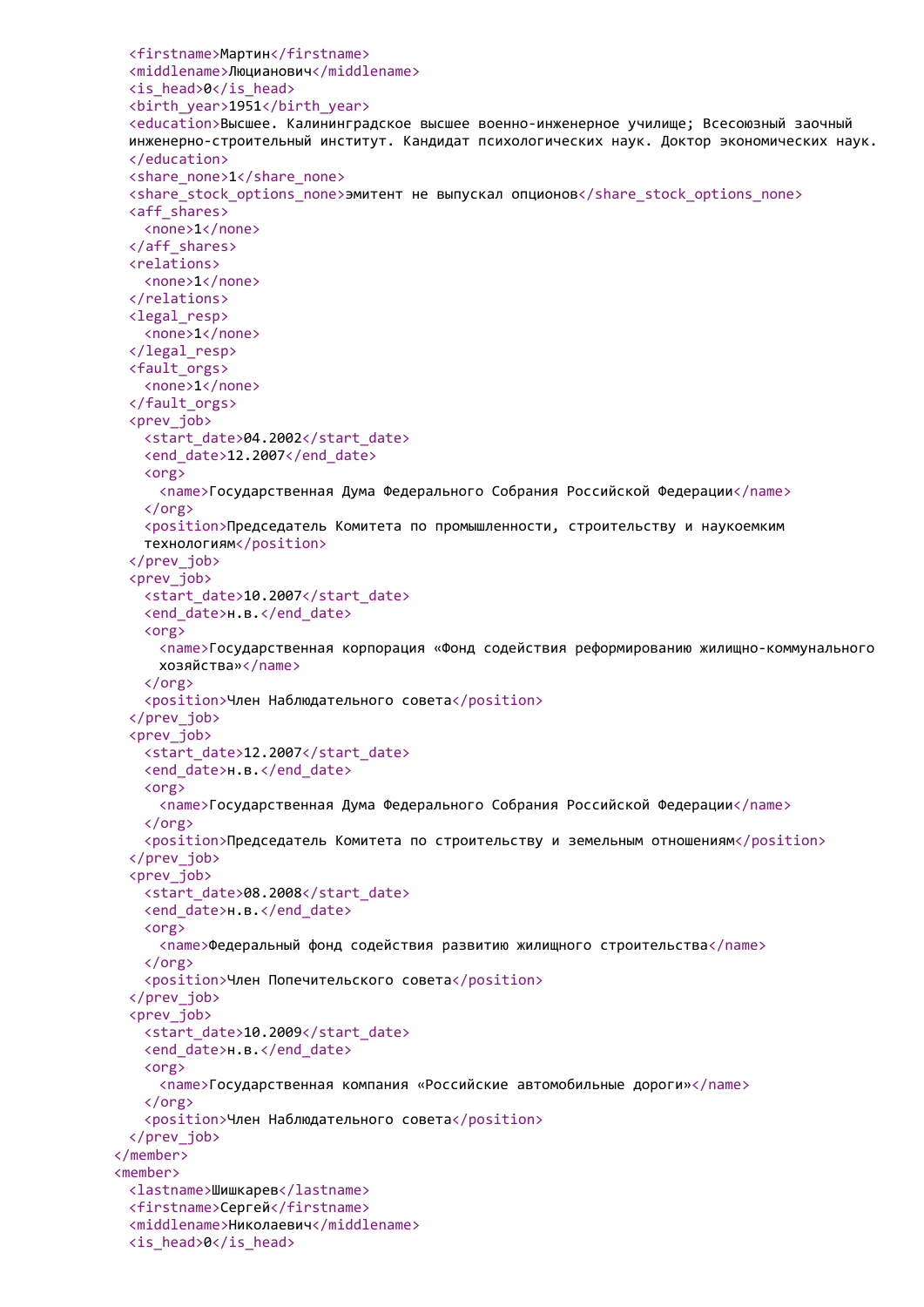```
<birth_year>1968</birth_year>
 <education>Высшее. Военный Краснознаменный институт, 1992 г.; Российская академия
 государственной службы при Президенте Российской Федерации, 2003 г.; Кандидат юридических
 наук.</education>
 <share_none>1</share_none>
 <share stock options none>эмитент не выпускал опционов</share stock options none>
 <aff_shares>
   <none>1</none>
 </aff_shares>
 <relations>
   <none>1</none>
 </relations>
 <legal_resp>
   <none>1</none>
 </legal_resp>
 <fault_orgs>
   <none>1</none>
 </fault_orgs>
 <prev_job>
   <start_date>2003</start_date>
   <end_date>2007</end_date>
   <org>
     <name>Государственная Дума Федерального Собрания Российской Федерации</name>
   </org>
   <position>Заместитель председателя Комитета по энергетике, транспорту и связи</position>
 </prev_job>
 <prev_job>
   <start_date>2007</start_date>
   <end date>н.в.</end date>
   <org>
     <name>Государственная Дума Федерального Собрания Российской Федерации</name>
   </org>
   <position>Председатель Комитета по транспорту</position>
 </prev_job>
 <prev_job>
   <start_date>10.2009</start_date>
   <end_date>н.в.</end_date>
   <org>
     <name>Государственная компания «Российские автомобильные дороги»</name>
   </org>
   <position>Член Наблюдательного совета</position>
 </prev_job>
</member>
<member>
 <lastname>Костин</lastname>
 <firstname>Сергей</firstname>
 <middlename>Васильевич</middlename>
 <is_head>0</is_head>
 <birth_year>1958</birth_year>
 <education>Высшее. Новосибирский институт инженеров железнодорожного транспорта, инженер
 путей сообщения-строитель, 1981 г.; Российская академия государственной службы при
 Президенте Российской Федерации, менеджер, 1999 г.</education>
 <share_none>1</share_none>
 <share stock options none>эмитент не выпускал опционов</share stock options none>
 <aff_shares>
   <none>1</none>
 </aff_shares>
 <relations>
   <none>1</none>
 </relations>
 <legal_resp>
   <none>1</none>
 </legal_resp>
 <fault_orgs>
   <none>1</none>
 </fault_orgs>
 <prev_job>
   <start_date>08.2004</start_date>
   <end_date>05.2009</end_date>
```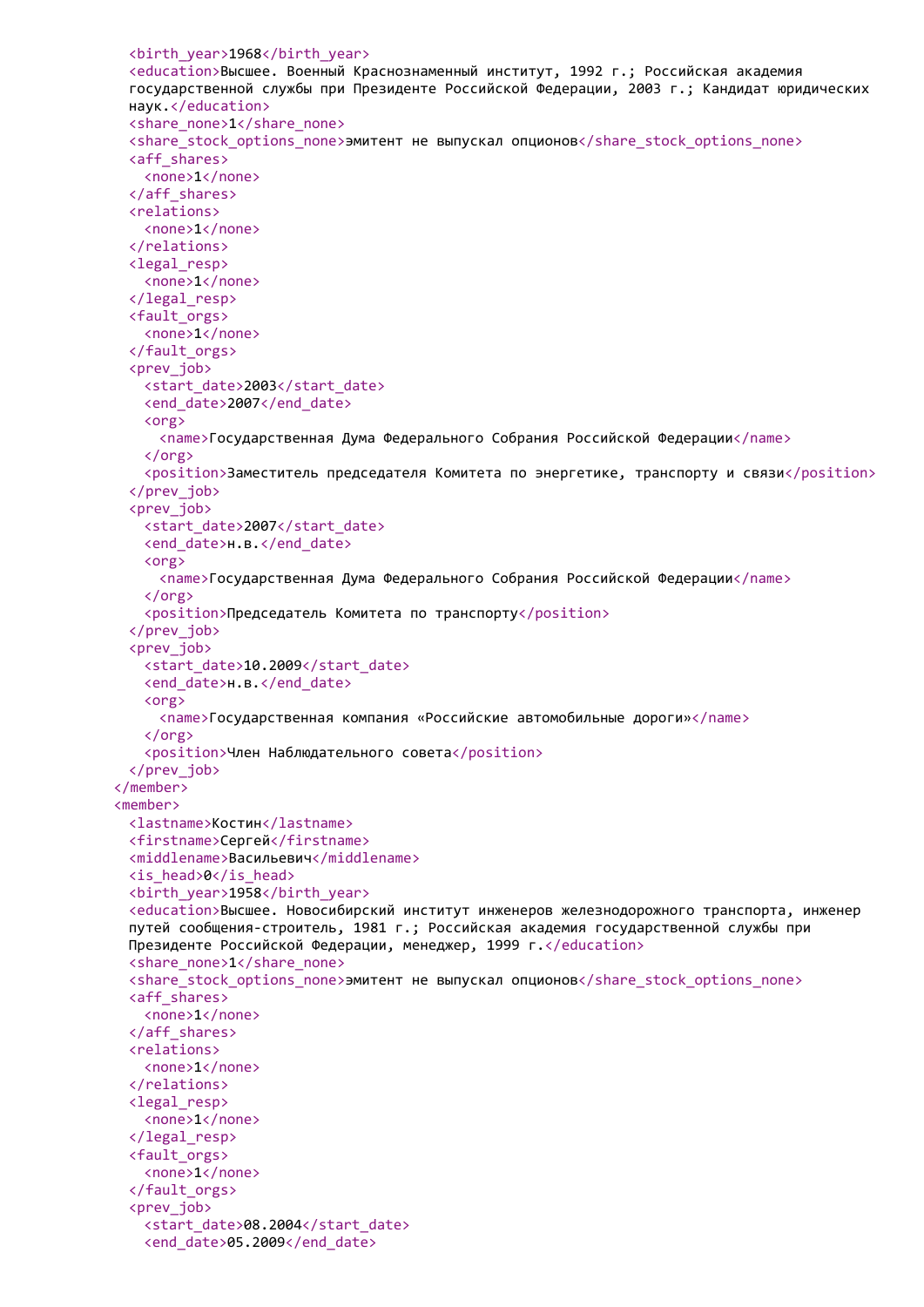```
<org>
         <name>Федеральное дорожное агентство</name>
       </org>
       <position>Начальник Управления эксплуатации и сохранности автомобильных дорог</position>
     </prev_job>
     <prev_job>
       <start_date>05.2009</start_date>
       <end_date>12.2009</end_date>
       <org>
         <name>Министерство транспорта Российской Федерации</name>
       </org>
       <position>Директор Департамента государственной политики в области дорожного
       хозяйства</position>
     </prev_job>
     <prev_job>
       <start_date>12.2009</start_date>
       <end date>н.в.</end date>
       <org>
         <name>Государственная компания «Российские автомобильные дороги»</name>
       </org>
       <position>Член Наблюдательного совета; Председатель Правления</position>
     </prev_job>
   </member>
  </members>
</bod>
<ceo>
  <is_ext_org>0</is_ext_org>
  <is_ext_person>0</is_ext_person>
  <lastname>Костин</lastname>
  <firstname>Сергей</firstname>
  <middlename>Васильевич</middlename>
  <birth_year>1958</birth_year>
  <education>Высшее. Новосибирский институт инженеров железнодорожного транспорта, инженер
 путей сообщения-строитель, 1981 г.; Российская академия государственной службы при Президенте
 Российской Федерации, менеджер, 1999 г.</education>
  <share_none>1</share_none>
  <share_stock_options_none>эмитент не выпускал опционов</share_stock_options_none>
  <aff_shares>
   <none>1</none>
  </aff_shares>
  <relations>
   <none>1</none>
  </relations>
  <legal_resp>
   <none>1</none>
  </legal_resp>
  <fault_orgs>
   <none>1</none>
  </fault_orgs>
  <prev_iob>
   <start_date>08.2004</start_date>
   <end_date>05.2009</end_date>
   <org>
     <name>Федеральное дорожное агентство</name>
   </org>
   <position>Начальник Управления эксплуатации и сохранности автомобильных дорог</position>
  </prev_job>
  <prev_iob>
   <start_date>05.2009</start_date>
   <end_date>12.2009</end_date>
   <org>
     <name>Министерство транспорта Российской Федерации</name>
   \langle/org\rangle<position>Директор Департамента государственной политики в области дорожного
   хозяйства</position>
  </prev_job>
  <prev_job>
   <start_date>12.2009</start_date>
   <end_date>н.в.</end_date>
```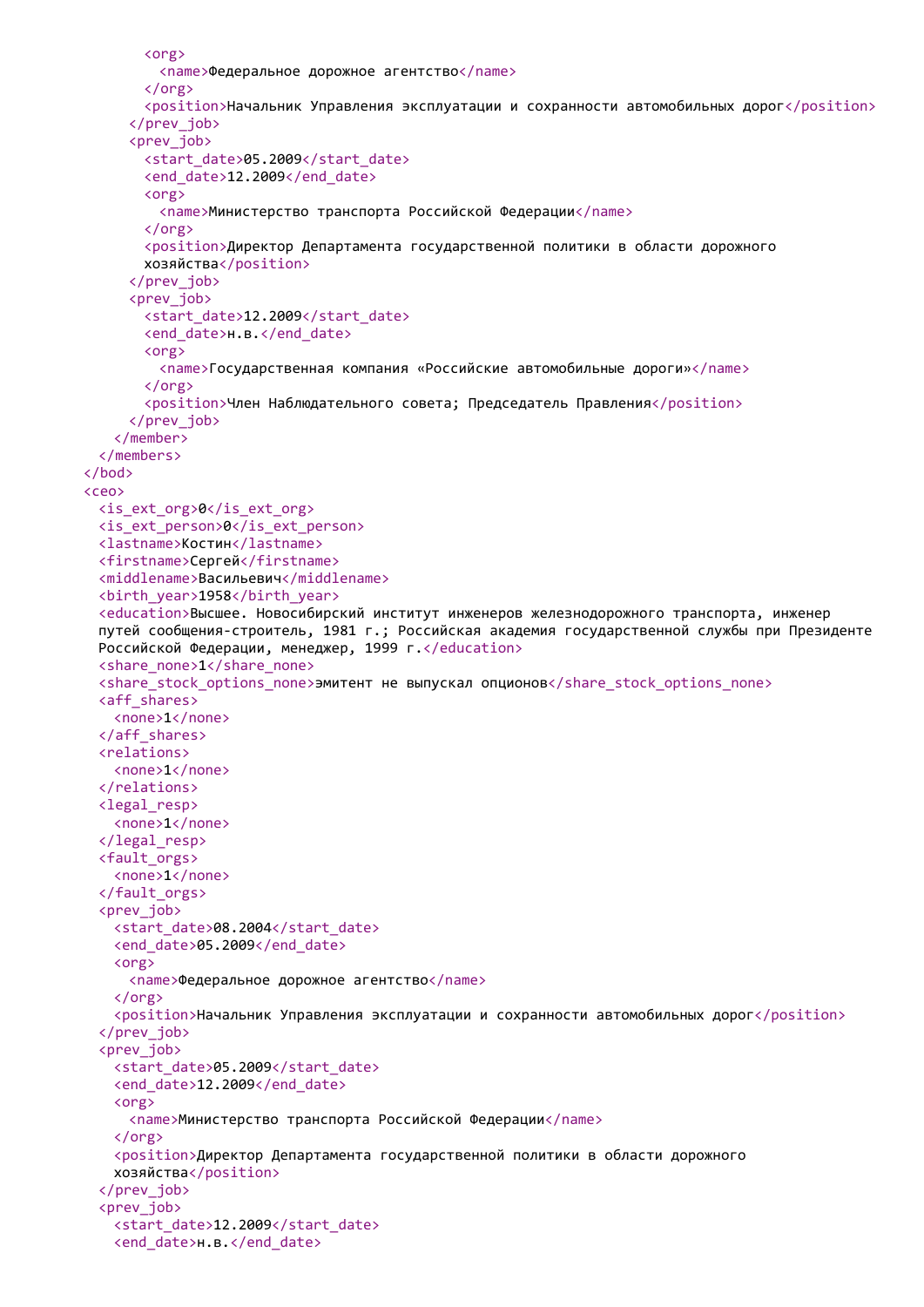```
<org>
     <name>Государственная компания «Российские автомобильные дороги»</name>
   </org>
   <position>Член Наблюдательного совета; Председатель Правления</position>
  </prev_job>
</ceo>
<gb>
  <members>
   <member>
     <lastname>Костин</lastname>
     <firstname>Сергей</firstname>
     <middlename>Васильевич</middlename>
     <is_head>1</is_head>
     <birth_year>1958</birth_year>
     <education>Высшее. Новосибирский институт инженеров железнодорожного транспорта, инженер
     путей сообщения-строитель, 1981 г.; Российская академия государственной службы при
     Президенте Российской Федерации, менеджер, 1999 г.</education>
     <share_none>1</share_none>
     <share_stock_options_none>эмитент не выпускал опционов</share_stock_options_none>
     <aff_shares>
       <none>1</none>
     </aff_shares>
     <relations>
       <none>1</none>
     </relations>
     <legal_resp>
       <none>1</none>
     </legal_resp>
     <fault_orgs>
       <none>1</none>
     </fault_orgs>
     <prev_job>
       <start_date>08.2004</start_date>
       <end_date>05.2009</end_date>
       <org>
         <name>Федеральное дорожное агентство</name>
       </org>
       <position>Начальник Управления эксплуатации и сохранности автомобильных дорог</position>
     </prev_job>
     <prev_job>
       <start_date>05.2009</start_date>
       <end_date>12.2009</end_date>
       <org>
         <name>Министерство транспорта Российской Федерации</name>
       \langle/org\rangle<position>Директор Департамента государственной политики в области дорожного
       хозяйства</position>
     </prev_job>
     <prev_job>
       <start_date>12.2009</start_date>
       <end date>н.в.</end date>
       <org>
         <name>Государственная компания «Российские автомобильные дороги»</name>
       \zeta/org\zeta<position>Член Наблюдательного совета; Председатель Правления</position>
     </prev_job>
   </member>
   <member>
     <lastname>Кельбах</lastname>
     <firstname>Сергей</firstname>
     <middlename>Валентинович</middlename>
     <is_head>0</is_head>
     <birth_year>1959</birth_year>
     <education>Высшее. Ленинградский инженерно-строительный институт, инженер-строитель, 1985
     г.; Академия народного хозяйства при Правительстве Российской Федерации, Российско-
     немецкая высшая школа управления, магистр управления, 1994 г.</education>
     <share_none>1</share_none>
     <share_stock_options_none>эмитент не выпускал опционов</share_stock_options_none>
     <aff_shares>
```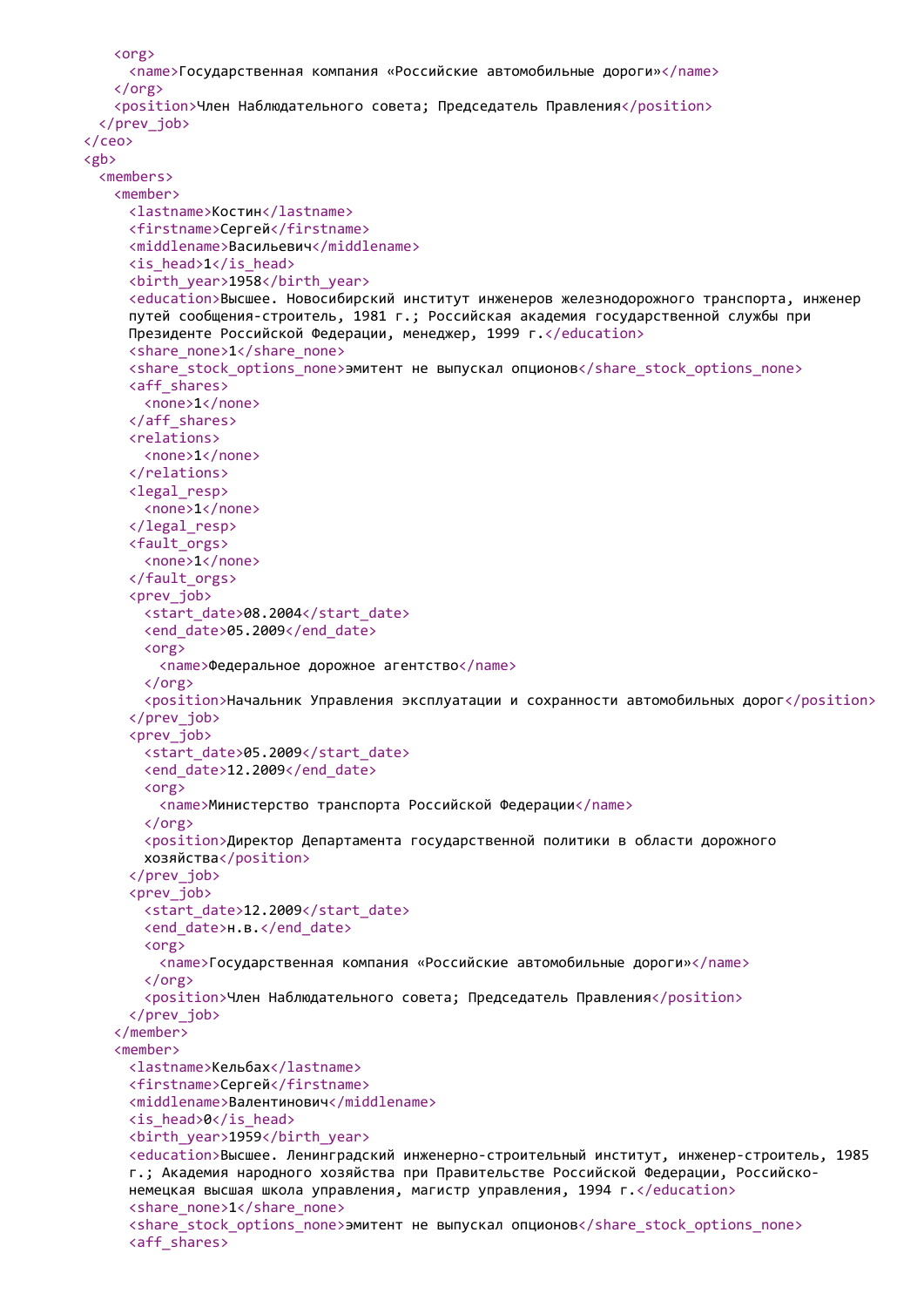```
<none>1</none>
 </aff_shares>
 <relations>
   <none>1</none>
 </relations>
 <legal_resp>
   <none>1</none>
 </legal_resp>
 <fault_orgs>
   <none>1</none>
 </fault_orgs>
 <prev_job>
   <start_date>04.1996</start_date>
   <end_date>04.2007</end_date>
   <org>
     <name>ООО «Агентство территориального развития Нойдорф-Стрельна»</name>
   </org>
   <position>Генеральный директор</position>
 </prev_job>
 <prev_job>
   <start_date>05.2007</start_date>
   <end date>12.2008</end date>
   <org>
     <name>Комитет по благоустройству и дорожному хозяйству, г. Санкт-Петербург</name>
   </org>
   <position>Советник председателя комитета, заместитель председателя комитета по
   благоустройству и дорожному хозяйству</position>
 </prev_job>
 <prev_job>
   <start_date>12.2008</start_date>
   <end_date>12.2009</end_date>
   <org>
     <name>Федеральное дорожное агентство ФГУ «Дороги России»</name>
   </org>
   <position>Генеральный директор</position>
 </prev_job>
 <prev_job>
   <start_date>01.2010</start_date>
   <end date>н.в.</end date>
   <org>
     <name>Государственная компания «Российские автомобильные дороги»</name>
   </org>
   <position>Член правления – первый заместитель председателя правления по инвестиционно-
   финансовым вопросам.</position>
 </prev_job>
</member>
<member>
 <lastname>Урманов</lastname>
 <firstname>Игорь</firstname>
 <middlename>Александрович</middlename>
 <is_head>0</is_head>
 <birth_year>1955</birth_year>
 <education>Высшее. Томский инженерно-строительный институт, инженер путей сообщения, 1977
 г.</education>
 <share_none>1</share_none>
 <share_stock_options_none>эмитент не выпускал опционов</share_stock_options_none>
 <aff_shares>
   <none>1</none>
 </aff_shares>
 <relations>
   <none>1</none>
 </relations>
 <legal_resp>
   <none>1</none>
 </legal_resp>
 <fault_orgs>
   <none>1</none>
 </fault_orgs>
 <prev_job>
```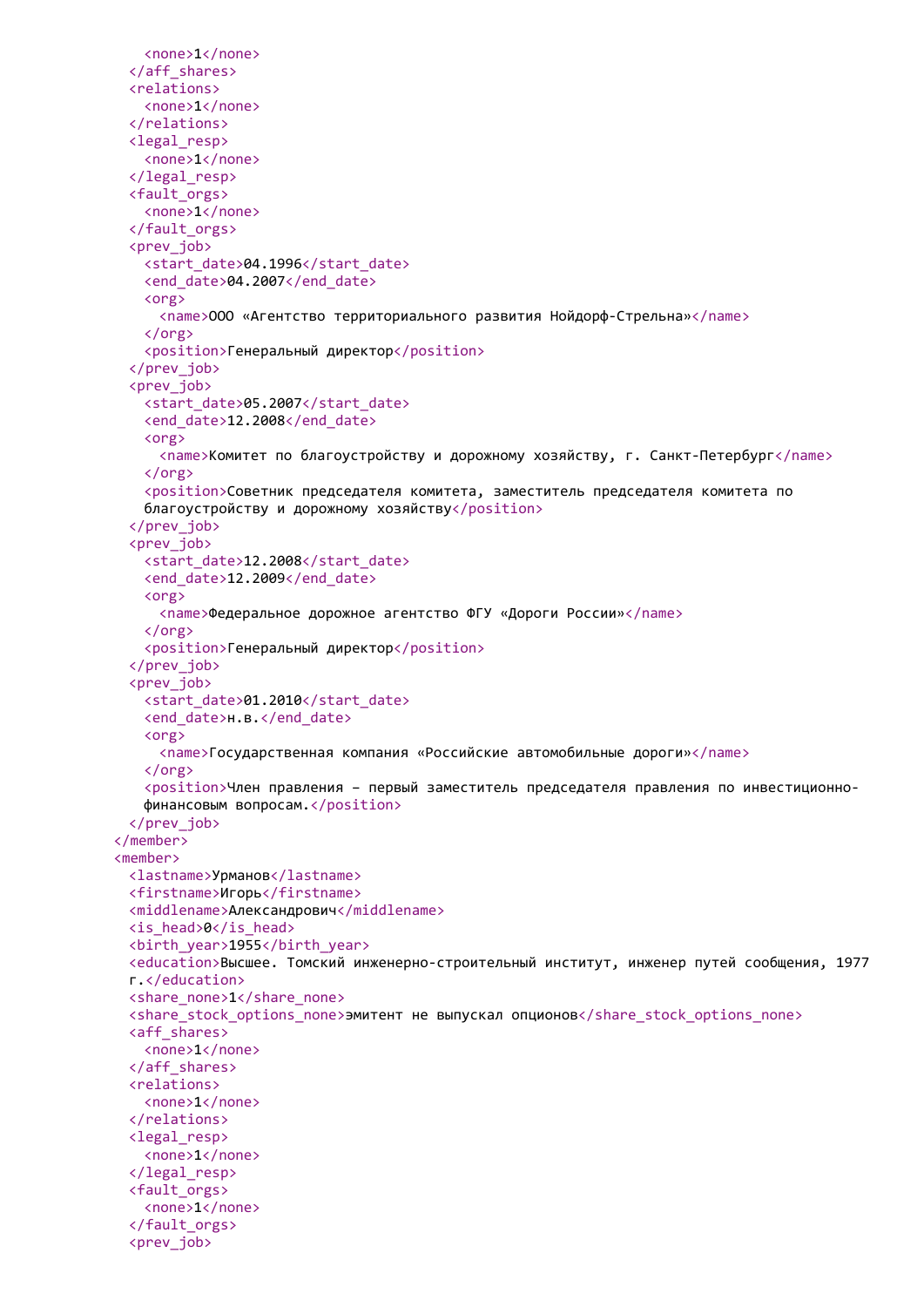```
<start_date>07.2004</start_date>
   <end_date>10.2006</end_date>
   <org>
     <name>ГУП г. Москвы по техническому обеспечению дорожного хозяйства и благоустройства
     «ДОРИНВЕСТ»</name>
   </org>
   <position>Генеральный директор</position>
 </prev_job>
 <prev_job>
   <start_date>10.2006</start_date>
   <end_date>12.2009</end_date>
   <org>
     <name>ОАО «МОСТОТРЕСТ»</name>
   </org>
   <position>Заместитель генерального директора по маркетингу</position>
 </prev_job>
 <prev_job>
   <start_date>12.2009</start_date>
   <end_date>12.2009</end_date>
   <org>
     <name>Государственная компания «Российские автомобильные дороги»</name>
   </org>
   <position>Первый заместитель председателя Правления</position>
 </prev_job>
 <prev_job>
   <start_date>01.2010</start_date>
   <end date>н.в.</end date>
   <org>
     <name>Государственная компания «Российские автомобильные дороги»</name>
   </org>
   <position>Член Правления – первый заместитель председателя правления по производственно-
   техническим вопросам.</position>
 </prev_job>
</member>
<member>
 <lastname>Носов</lastname>
 <firstname>Александр</firstname>
 <middlename>Геннадьевич</middlename>
 <is_head>0</is_head>
 <birth_year>1970</birth_year>
 <education>Высшее. Московский государственный университет им. М.В. Ломоносова, философский
 факультет, 1993</education>
 <share_none>1</share_none>
 <share stock options none>эмитент не выпускал опционов</share stock options none>
 <aff_shares>
   <none>1</none>
 </aff_shares>
 <relations>
   <none>1</none>
 </relations>
 <legal_resp>
   <none>1</none>
 </legal_resp>
 <fault_orgs>
   <none>1</none>
 </fault_orgs>
 <prev_iob>
   <start_date>08.2005</start_date>
   <end date>03.2010</end date>
   <org>
     <name>Федеральное дорожное агентство ФГУ «Дороги России»</name>
   </org>
   <position>Первый заместитель генерального директора</position>
 </prev_job>
 <prev_job>
   <start_date>03.2010</start_date>
   <end_date>н.в.</end_date>
   <org>
     <name>Государственная компания «Российские автомобильные дороги»</name>
```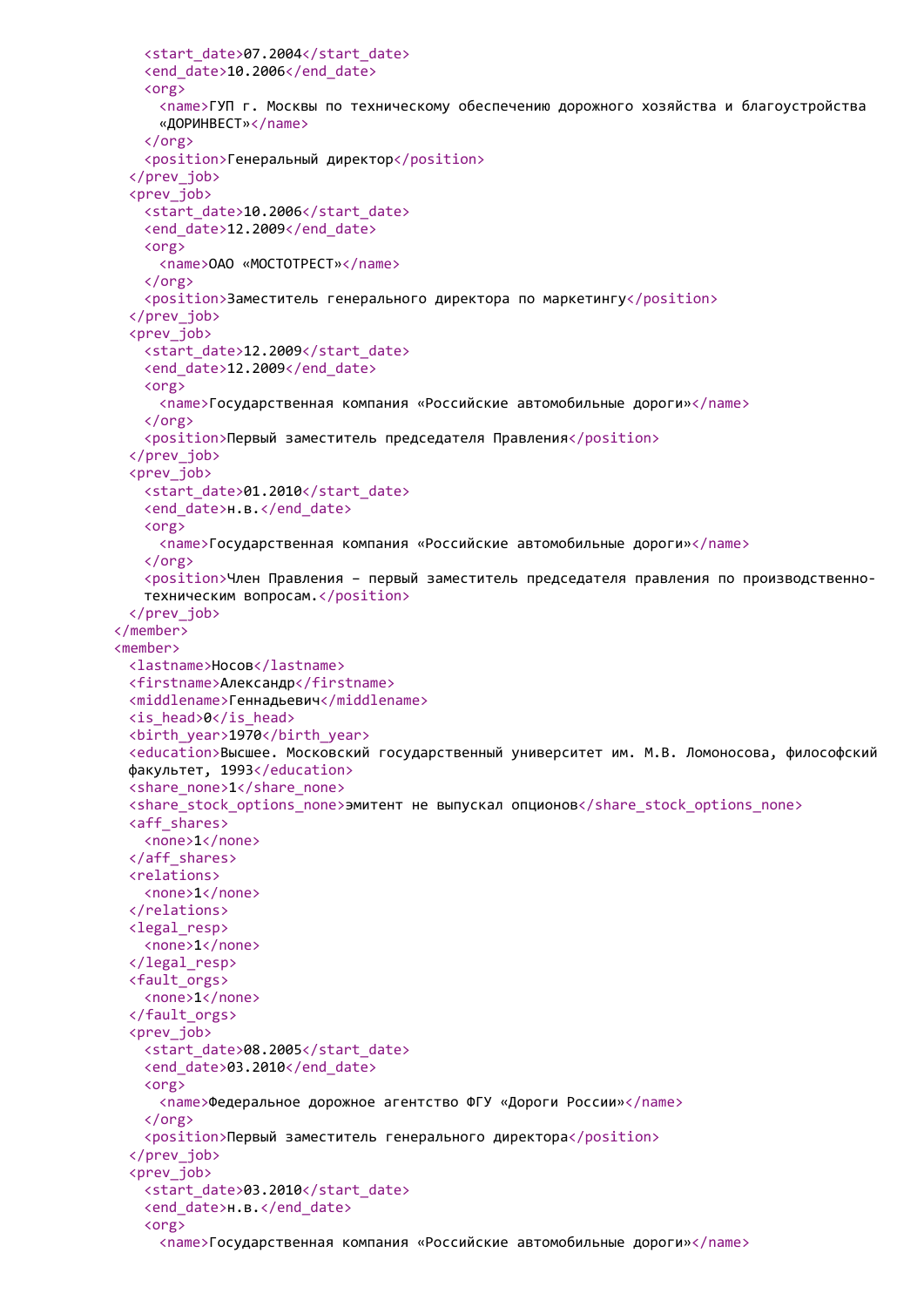```
</org>
   <position>Член Правления – заместитель председателя правления по инвестиционной
   политике</position>
 </prev_job>
</member>
<member>
 <lastname>Калашников</lastname>
 <firstname>Андрей</firstname>
 <middlename>Юрьевич</middlename>
 <is_head>0</is_head>
 <birth_year>1958</birth_year>
 <education>Высшее Московский институт управления им. Орджоникидзе, инженер-экономист по
 организации управления, 1981 г.</education>
 <share_none>1</share_none>
 <share_stock_options_none>эмитент не выпускал опционов</share_stock_options_none>
 <aff_shares>
   <none>1</none>
 </aff_shares>
 <relations>
   <none>1</none>
 </relations>
 <legal_resp>
   <none>1</none>
 </legal_resp>
 <fault_orgs>
   <none>1</none>
 </fault_orgs>
 <prev_job>
   <start_date>02.2006</start_date>
   <end_date>12.2006</end_date>
   <org>
     <name>«Ренова оргсинтез лимитед»</name>
   </org>
   <position>Финансовый директор</position>
 </prev_job>
 <prev_job>
   <start_date>01.2007</start_date>
   <end_date>02.2009</end_date>
   <org>
     <name>ООО «Группа Валка»</name>
   </org>
   <position>Заместитель генерального директора</position>
 </prev_job>
 <prev_job>
   <start_date>02.2009</start_date>
   <end date>12.2009</end date>
   <org>
     <name>ОАО «Атомный энергопромышленный комплекс»</name>
   \langle/org\rangle<position>Заместитель директора департамента инвестиционной политики, заместитель
   директора департамента экономического прогнозирования, ценообразования и бюджетного
   планирования</position>
 </prev_job>
 <prev_job>
   <start_date>01.2010</start_date>
   <end date>н.в.</end date>
   <org>
     <name>Государственная компания «Российские автомобильные дороги»</name>
   \zeta/org\zeta<position>Член Правления – заместитель председателя правления по экономике и
   финансам</position>
 </prev_job>
 <prev_iob>
   <start_date>02.2010</start_date>
   <end_date>02.2010</end_date>
   <org>
     <name>Государственная компания «Российские автомобильные дороги»</name>
   </org>
   <position>Директор Департамента экономики и финансов.</position>
```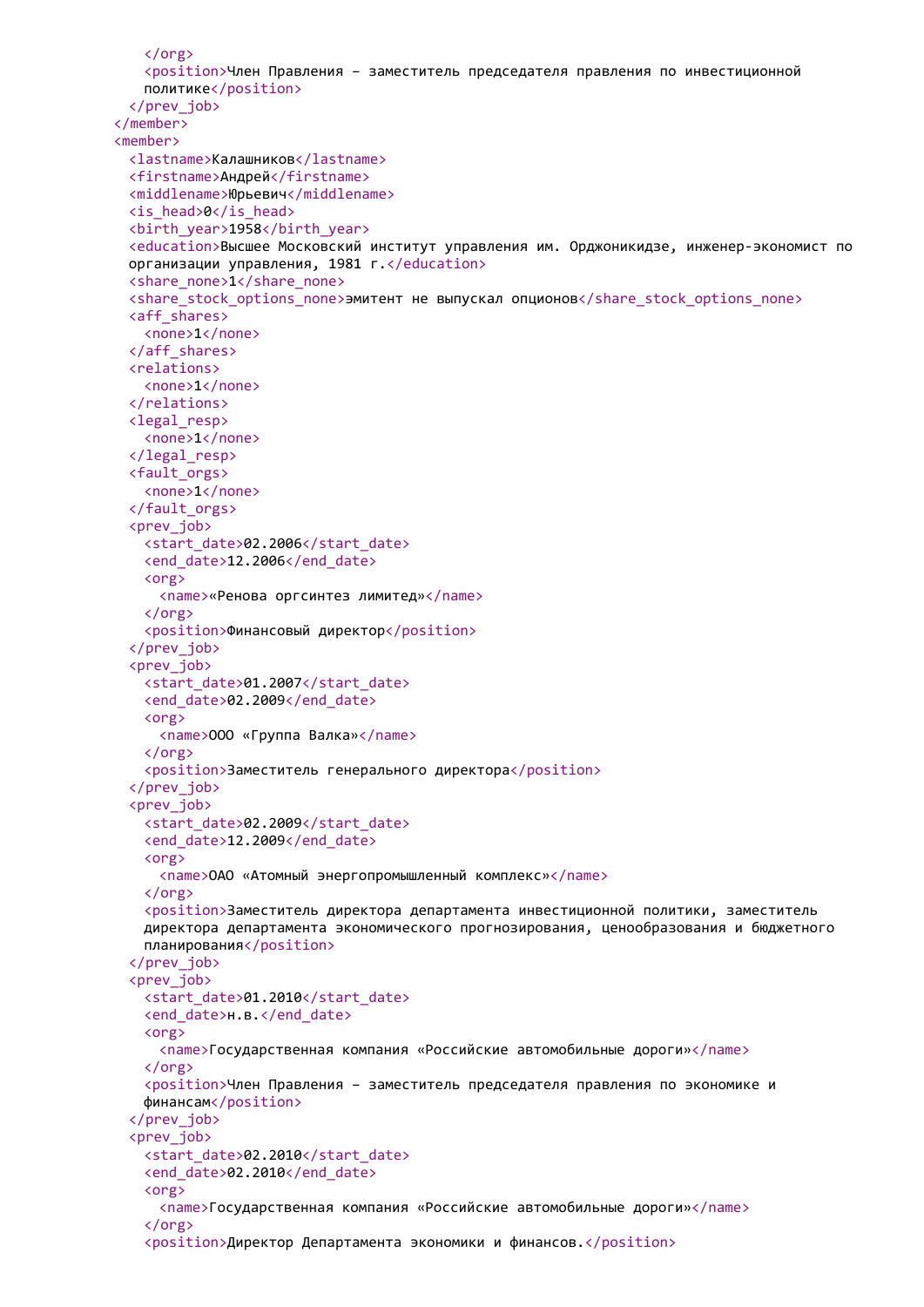```
</prev_job>
</member>
<member>
 <lastname>Елистратов</lastname>
 <firstname>Владимир</firstname>
 <middlename>Анатольевич</middlename>
 <is_head>0</is_head>
 <birth_year>1955</birth_year>
 <education>Высшее Краснодарский политехнический институт им. Орджоникидзе, инженер-
 строитель, 1978 г.; Российская академия государственной службы при Президенте Российской
 Федерации, менеджер, 2002 г.; Всероссийский заочный финансово-экономический институт,
 кандидат экономических наук, 2004 г.</education>
 <share_none>1</share_none>
 <share stock options none>эмитент не выпускал опционов</share stock options none>
 <aff_shares>
   <none>1</none>
 </aff_shares>
 <relations>
   <none>1</none>
 </relations>
 <legal_resp>
   <none>1</none>
 </legal_resp>
 <fault_orgs>
   <none>1</none>
 </fault_orgs>
 <prev_job>
   <start_date>04.2001</start_date>
   <end_date>04.2006</end_date>
   <org>
     <name>Министерство промышленности транспорта и связи Ставропольского края</name>
   </org>
   <position>Заместитель министра промышленности, транспорта и связи</position>
 </prev_job>
 <prev_job>
   <start_date>04.2006</start_date>
   <end_date>10.2008</end_date>
   <org>
     <name>ЗАО «Механизация МСМ -1»</name>
   </org>
   <position>Первый заместитель генерального директора, генеральный директор</position>
 </prev_job>
 <prev_job>
   <start_date>11.2008</start_date>
   <end date>04.2009</end date>
   <org>
     <name>ОАО «Стройтрансгаз»</name>
   \langle/org\rangle<position>Вице-президент-заместитель начальника департамента дорожного строительства и
   транспортной инфраструктуры-начальник управления подготовки и реализации
   проектов</position>
 </prev_job>
 <prev_iob>
   <start_date>10.2009</start_date>
   <end_date>01.2010</end_date>
   <org>
     <name>Федеральное казенное предприятие «Управление заказчика капитального
     строительства Минобороны России»</name>
   \zeta/org\zeta<position>Заместитель начальника управления по производству</position>
 </prev_job>
 <prev_iob>
   <start_date>02.2010</start_date>
   <end date>н.в.</end date>
   <org>
     <name>Государственная компания «Российские автомобильные дороги»</name>
   </org>
   <position>Член Правления – заместитель председателя правления по строительству; директор
   департамента строительства</position>
```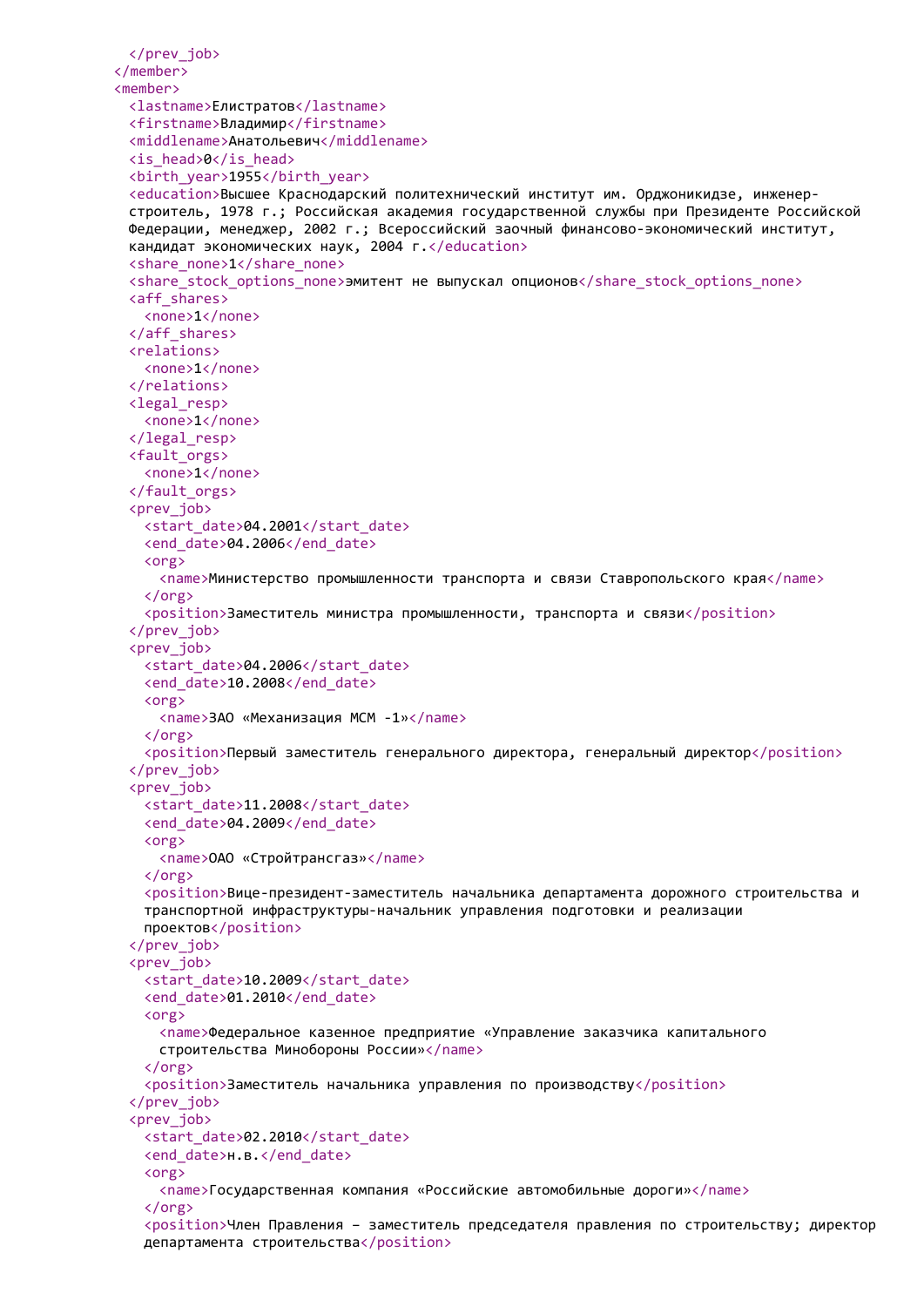```
</prev_job>
</member>
<member>
 <lastname>Целковнев</lastname>
 <firstname>Александр</firstname>
 <middlename>Иванович</middlename>
 <is_head>0</is_head>
 <birth_year>1960</birth_year>
 <education>Высшее Воронежский инженерно-строительный институт, инженер-строитель, 1987 г.
 </education>
 <share_none>1</share_none>
 <share_stock_options_none>эмитент не выпускал опционов</share_stock_options_none>
 <aff_shares>
   <none>1</none>
 </aff_shares>
 <relations>
   <none>1</none>
 </relations>
 <legal_resp>
   <none>1</none>
 </legal_resp>
 <fault_orgs>
   <none>1</none>
 </fault_orgs>
 <prev_job>
   <start_date>01.2005</start_date>
   <end date>02.2010</end date>
   <org>
     <name>ФГУ «Федеральное управление автомобильных дорог «Черноземье»</name>
   </org>
   <position>Заместитель начальника управления –начальник отдела эксплуатации и сохранности
   автомобильных дорог, главный инженер</position>
 </prev_job>
 <prev_job>
   <start_date>02.2010</start_date>
   <end_date>н.в.</end_date>
   <org>
     <name>Государственная компания «Российские автомобильные дороги»</name>
   </org>
   <position>Член правления – заместитель председателя правления по доверительному
   управлению; директор департамента эксплуатации и безопасности дорожного
   движения</position>
 </prev_job>
</member>
<member>
 <lastname>Журавлев</lastname>
 <firstname>Андрей</firstname>
 <middlename>Александрович</middlename>
 <is_head>0</is_head>
 <birth_year>1970</birth_year>
 <education>Высшее Московский государственный университет экономики, статистики и
 информатики, экономист, 1998 г.</education>
 <share_none>1</share_none>
 <share stock options none>эмитент не выпускал опционов</share stock options none>
 <aff_shares>
   <none>1</none>
 </aff_shares>
 <relations>
   <none>1</none>
 </relations>
 <legal_resp>
   <none>1</none>
 </legal_resp>
 <fault_orgs>
   <none>1</none>
 </fault_orgs>
 <prev_job>
   <start_date>12.2005</start_date>
   <end_date>12.2010</end_date>
```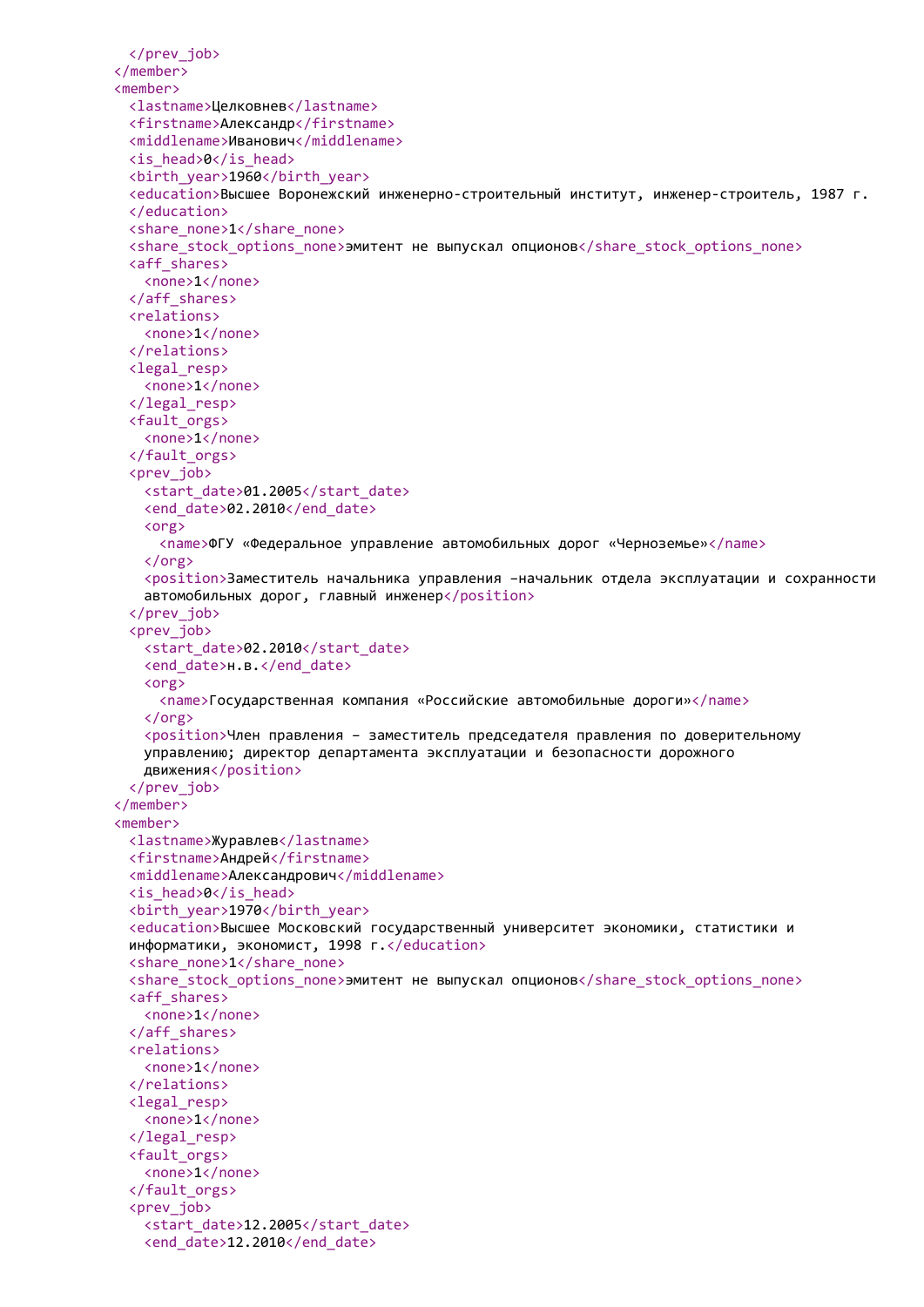```
<org>
         <name>Федеральное дорожное агентство ФГУ «Дороги России»</name>
       </org>
       <position>Заместитель генерального директора, первый заместитель генерального директора,
       и.о. генерального директора</position>
     </prev_job>
     <prev_job>
       <start_date>08.2010</start_date>
       <end_date>н.в.</end_date>
       <org>
         <name>Государственная компания «Российские автомобильные дороги»</name>
       </org>
       <position>Член правления – заместитель председателя правления по имущественно-земельным
       вопросам; исполняющий обязанности директора департамента имущественных и земельных
       отношений</position>
     </prev_job>
   </member>
 </members>
\langle/gb>
<gov_wages>
 <scale>1</scale>
  <bod_wages>
   <wages>
     <value>0</value>
   </wages>
   <salary>
     <value>0</value>
   </salary>
   <bonus>
     <value>0</value>
   </bonus>
   <commission>
     <value>0</value>
   </commission>
   <benefits>
     <value>0</value>
   </benefits>
   <compensations>
     <value>0</value>
   </compensations>
   <other_prop>
     <value>0</value>
   </other_prop>
   <other>
     <value>0</value>
   </other>
   <total>
     <value>0</value>
   </total>
   <cur_agr>Такие соглашения отсутствуют.</cur_agr>
   <has_unpaid_amount>
     <none>1</none>
   </has_unpaid_amount>
  </bod_wages>
  <gb_wages>
   <wages>
     <value>0</value>
   </wages>
   <salary>
     <value>20107.08</value>
   </salary>
   <bonus>
     <value>0</value>
   </bonus>
   <commission>
     <value>0</value>
   </commission>
   <benefits>
     <value>0</value>
```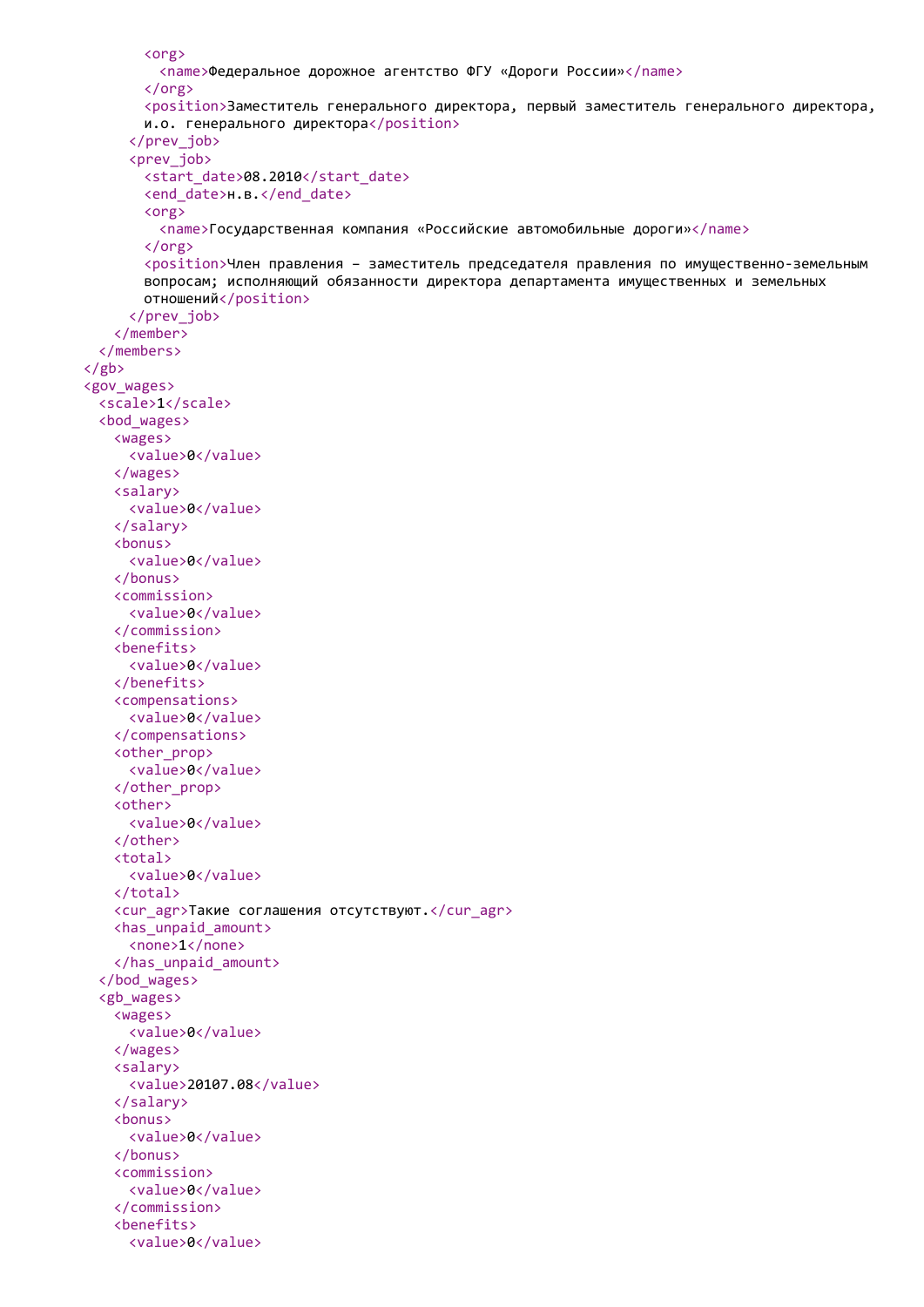```
</benefits>
<compensations>
 <value>0</value>
</compensations>
<other_prop>
 <value>0</value>
</other_prop>
<other>
 <value>0</value>
</other>
<total>
 <value>20107.08</value>
</total>
```
<cur\_agr>Членам Правления Эмитента вознаграждения и компенсации не устанавливались, а оплата их труда производится по занимаемым должностям в соответствии с трудовыми договорами. Эмитент не является акционерным инвестиционным фондом.</cur\_agr>

<has\_unpaid\_amount> <none>1</none> </has\_unpaid\_amount> </gb\_wages>

### </gov\_wages>

#### <controlling\_unit\_structure>

<desc>Органом внутреннего финансового контроля является ревизионная комиссия Эмитента. В соответствии со ст. 18 Федерального закона от 17.07.2009 N 145-ФЗ "О государственной компании "Российские автомобильные дороги" и о внесении изменений в отдельные законодательные акты Российской Федерации": 1) подтверждение достоверности данных, содержащихся в годовом отчете о выполнении программы деятельности Государственной компании на долгосрочный период; 2) проверка эффективности использования бюджетных средств, предоставленных Государственной компании; 3) проверка эффективности использования имущества Государственной компании, выявление причин непроизводственных расходов и потерь; 4) проверка выполнения мероприятий по устранению нарушений и недостатков, ранее выявленных ревизионной комиссией Государственной компании; 5) проверка соответствия решений по вопросам финансово-хозяйственной деятельности Государственной компании, принимаемых наблюдательным советом Государственной компании, председателем правления Государственной компании, правлением Государственной компании, настоящему Федеральному закону и иным нормативным правовым актам Российской Федерации; 6) контроль за эффективностью использования средств Государственной компании; 7) контроль за целевым использованием средств фонда Государственной компании; 8) подготовка рекомендаций наблюдательному совету Государственной компании и правлению Государственной компании по разработке финансового плана Государственной компании и его изменению; 9) иные отнесенные к компетенции ревизионной комиссии Государственной компании положением о ревизионной комиссии Государственной компании вопросы.</desc>

# <has\_int\_audit>1</has\_int\_audit>

## <int\_audit>

<desc>В соответствии со ст. 20 Федерального закона от 17.07.2009 N 145-ФЗ "О государственной компании "Российские автомобильные дороги" и о внесении изменений в отдельные законодательные акты Российской Федерации" для осуществления внутреннего контроля в Эмитентом создается структурное подразделение внутреннего аудита. С 23.09.2010 функционирует Отдел внутреннего контроля и аудита. С 23.09.2010 по дату утверждения ежеквартального отчета, срок работы отдела внутреннего контроля и аудита составляет 1 год. Ключевым сотрудником отдела внутреннего контроля и аудита является начальник отдела внутреннего контроля и аудита - Фомичева Ирина Владимировна.</desc>

<functions>К компетенции структурного подразделения внутреннего аудита относится проведение проверок: 1) финансово-хозяйственной деятельности Государственной компании; 2) соблюдения установленного порядка ведения бухгалтерского учета и составления бухгалтерской отчетности в Государственной компании; 3) законности совершаемых Государственной компанией сделок; 4) эффективности использования имущества Государственной компании; 5) целевого использования средств фонда Государственной компании. Подотчетность службы внутреннего аудита: Служба внутреннего аудита подотчетна Председателю Правления Эмитента. Взаимодействие с исполнительными органами управления эмитента и советом директоров (наблюдательным советом) эмитента: По состоянию на дату утверждения ежеквартального отчета, такое взаимодействие не регламентировано.</functions>

<ext\_comm>Взаимодействие службы внутреннего аудита и внешнего аудитора Эмитента не оговорены и юридически не закреплены. </ext comm>

## </int\_audit> <has\_cl\_doc>0</has\_cl\_doc> </controlling\_unit\_structure> <controlling\_units> <controlling\_unit>

<name>Ревизионная комиссия</name>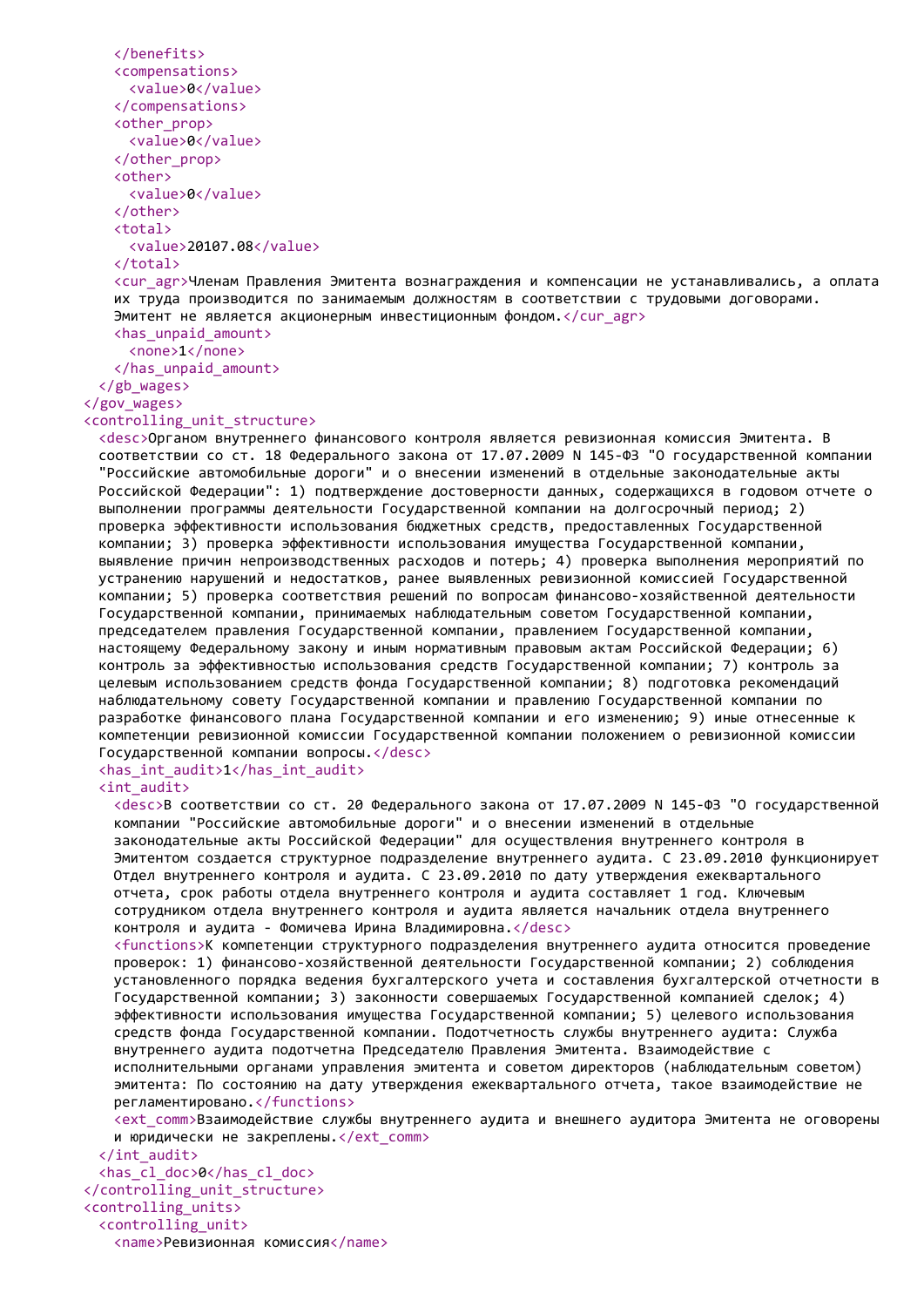```
<members>
 <member>
   <lastname>Кузин</lastname>
   <firstname>Игорь</firstname>
   <middlename>Робертович</middlename>
   <is_head>1</is_head>
   <birth_year>1966</birth_year>
   <education>Высшее Воронежский государственный университет, экономист, 1988 г.
   </education>
   <share_none>1</share_none>
   <share stock options none>эмитент не выпускал опционов</share stock options none>
   <aff_shares>
     <none>1</none>
   </aff_shares>
   <relations>
     <none>1</none>
   </relations>
   <legal_resp>
     <none>1</none>
   </legal_resp>
   <fault_orgs>
     <none>1</none>
   </fault_orgs>
   <prev_job>
     <start_date>04.2003</start_date>
     <end date>12.2008</end date>
     <org>
       <name>Постоянное Представительство Совета администрации Красноярского края при
       Правительстве Российской Федерации</name>
     </org>
     <position>Заместитель руководителя Представительства, руководитель
     Представительства</position>
   </prev_job>
   <prev_job>
     <start_date>12.2008</start_date>
     <end_date>01.2011</end_date>
     <org>
       <name>Министерство финансов Российской Федерации</name>
     </org>
     <position>Заместитель директора департамента, директор департамента бюджетной политики
     в отраслях экономики</position>
   </prev_job>
   <prev_job>
     <start_date>01.2011</start_date>
     <end date>н.в.</end date>
     <org>
       <name>Министерство финансов Российской Федерации</name>
     \langle/org\rangle<position>Директор Департамента бюджетной политики в сфере транспорта, дорожного
     хозяйства, природопользования и агропромышленного комплекса</position>
   </prev_job>
   <prev_iob>
     <start_date>03.2009</start_date>
     <end date>н.в.</end date>
     <org>
       <name>Правительственная комиссия по федеральной связи и информационным
       технологиям</name>
     </org>
     <position>Член Комиссии</position>
   </prev_job>
   <prev_iob>
     <start_date>06.2009</start_date>
     <end date>н.в.</end date>
     <org>
       <name>Инвестиционная комиссия по проведению отбора инвестиционных проектов,
       претендующих на предоставление государственной поддержки за счет средств
       Инвестиционного фонда Российской Федерации</name>
     </org>
     <position>Член Комиссии</position>
```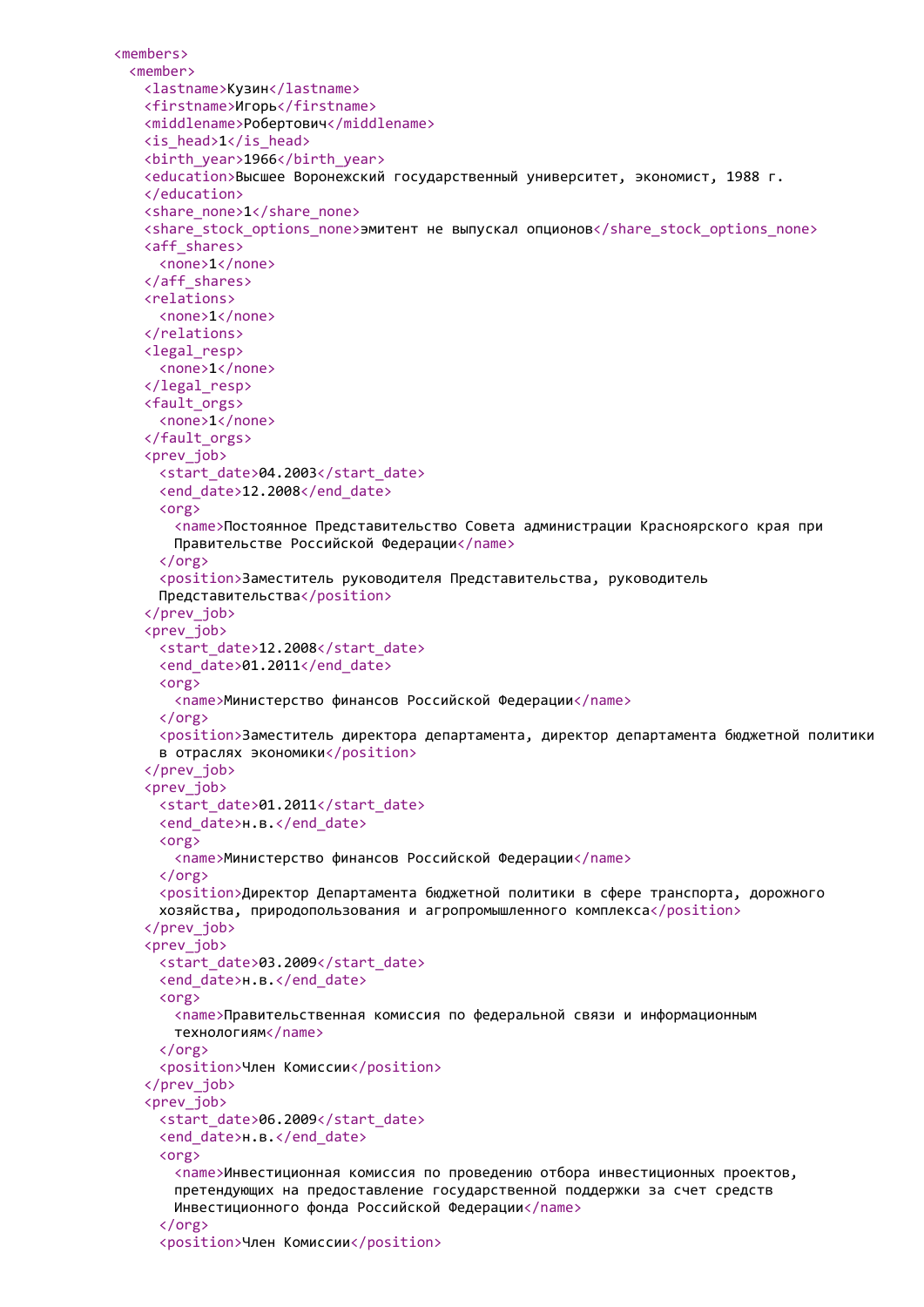```
</prev_job>
 <prev_job>
   <start_date>07.2009</start_date>
   <end_date>н.в.</end_date>
   <org>
     <name>НП «СФР» Сообщество финансистов России</name>
   </org>
   <position>Член НП «СФР»</position>
 </prev_job>
 <prev_job>
   <start_date>08.2009</start_date>
   <end_date>н.в.</end_date>
   <org>
     <name>Попечительский совет Федерального фонда содействия жилищного
     строительства</name>
   </org>
   <position>Член Попечительского совета</position>
 </prev_job>
 <prev_job>
   <start_date>12.2009</start_date>
   <end date>н.в.</end date>
   <org>
     <name>Межведомственная группа по проверке обоснованности увеличения стоимости и
     сроков строительства завода по производству препаратов крови ФГУ «Приволжский
     окружной медицинский центр экспертизы качества препаратов крови и исследования
     фракционирования донорской плазмы Федеральной службы по надзору в сфере
     здравоохранения и социального развития»</name>
   </org>
   <position>Член Межведомственной группы</position>
 </prev_job>
 <prev_job>
   <start_date>04.2010</start_date>
   <end date>н.в.</end date>
   <org>
     <name>Правительственная комиссия по обеспечению российского присутствия на
     архипелаге Шпицберген</name>
   </org>
   <position>Член Правительственной комиссии</position>
 </prev_job>
 <prev_job>
   <start_date>05.2010</start_date>
   <end_date>н.в.</end_date>
   <org>
     <name>Организационный комитет по проведению мероприятий, посвященных 75-летию
     беспосадочного перелета В.П. Чкалова</name>
   </org>
   <position>Член Организационного комитета</position>
 </prev_job>
 <prev_iob>
   <start_date>03.2010</start_date>
   <end_date>04.2010</end_date>
   <org>
     <name>Государственная компания «Российские автомобильные дороги»</name>
   \zeta/org\zeta<position>Член ревизионной комиссии</position>
 </prev_job>
 <prev_iob>
   <start_date>04.2010</start_date>
   <end date>н.в.</end date>
   <org>
     <name>Государственная компания «Российские автомобильные дороги»</name>
   \zeta/org\zeta<position>Председатель ревизионной комиссии</position>
 </prev_job>
</member>
<member>
 <lastname>Алафинов</lastname>
 <firstname>Иннокентий</firstname>
 <middlename>Сергеевич</middlename>
```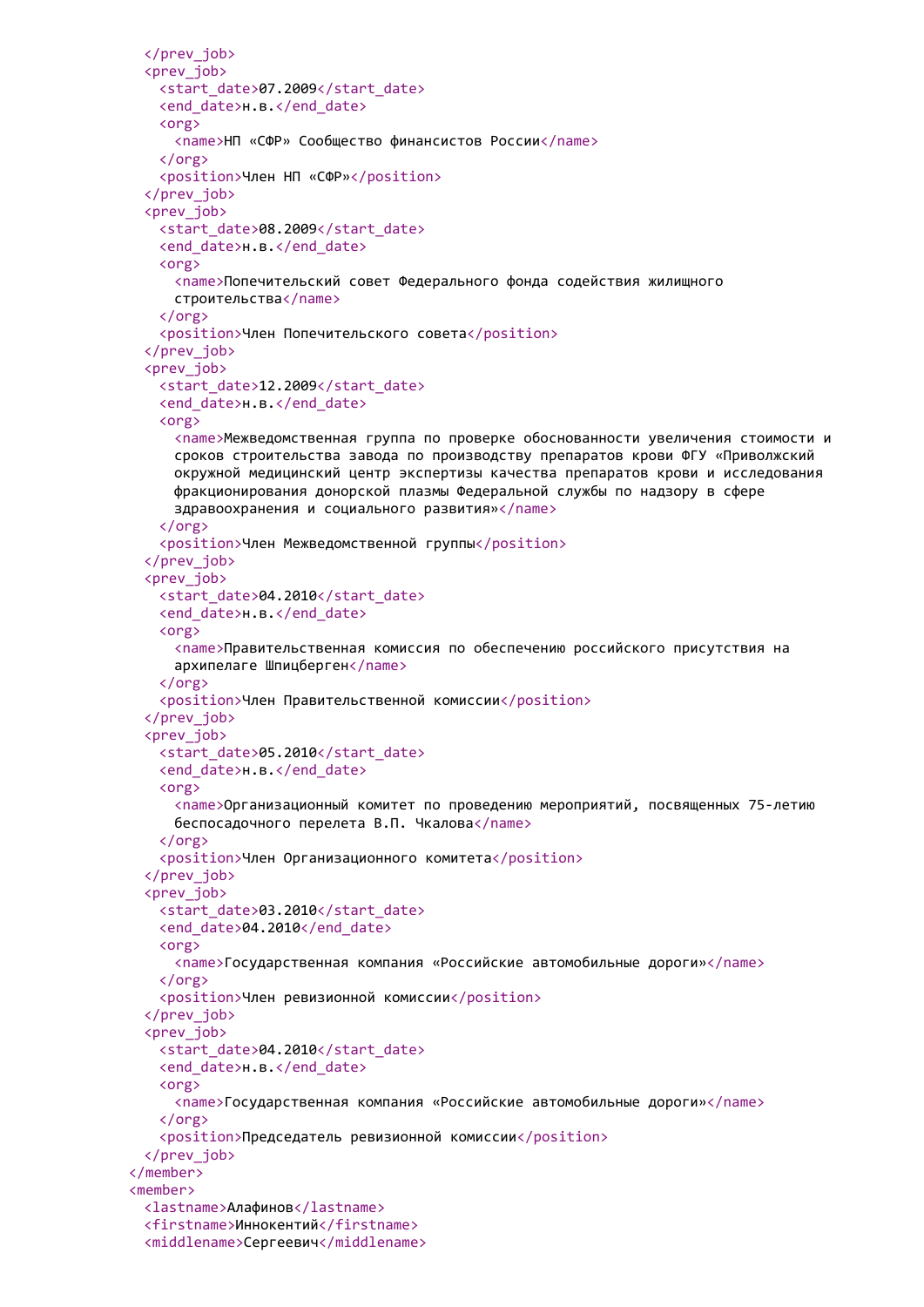```
<is_head>0</is_head>
 <birth_year>1976</birth_year>
 <education>Высшее. Российская экономическая академия им. Г.В. Плеханова, экономист, 1998
 г.; City University of New York, MS in finance, 1999 г.; Кандидат экономических наук.
 </education>
 <share_none>1</share_none>
 <share_stock_options_none>эмитент не выпускал опционов</share_stock_options_none>
 <aff_shares>
   <none>1</none>
 </aff_shares>
 <relations>
   <none>1</none>
 </relations>
 <legal_resp>
   <none>1</none>
 </legal_resp>
 <fault_orgs>
   <none>1</none>
 </fault_orgs>
 <prev_job>
   <start_date>01.2005</start_date>
   <end_date>11.2007</end_date>
   <org>
     <name>Министерство финансов Российской Федерации</name>
   </org>
   <position>Начальник отдела бюджетной политики в области транспорта, дорожного
   хозяйства и связи Департамента бюджетной политики в отраслях экономики</position>
 </prev_job>
 <prev_job>
   <start_date>12.2007</start_date>
   <end_date>04.2009</end_date>
   <org>
     <name>Министерство финансов Российской Федерации</name>
   </org>
   <position>Заместитель директора Департамента бюджетной политики в отраслях
   экономики</position>
 </prev_job>
 <prev_job>
   <start_date>04.2009</start_date>
   <end date>н.в.</end date>
   <org>
     <name>Федеральное дорожное агентство</name>
   </org>
   <position>Заместитель руководителя</position>
 </prev_job>
 <prev_job>
   <start_date>03.2010</start_date>
   <end date>н.в.</end date>
   <org>
     <name>Государственная компания «Российские автомобильные дороги»</name>
   </org>
   <position>Член ревизионной комиссии</position>
 </prev_job>
</member>
<member>
 <lastname>Мандрон</lastname>
 <firstname>Ярослав</firstname>
 <middlename>Владимирович</middlename>
 <is_head>0</is_head>
 <birth_year>1983</birth_year>
 <education>Высшее. Государственный Университет Управления, 2005</education>
 <share_none>1</share_none>
 <share stock options none>эмитент не выпускал опционов</share stock options none>
 <aff_shares>
   <none>1</none>
 </aff_shares>
 <relations>
   <none>1</none>
 </relations>
```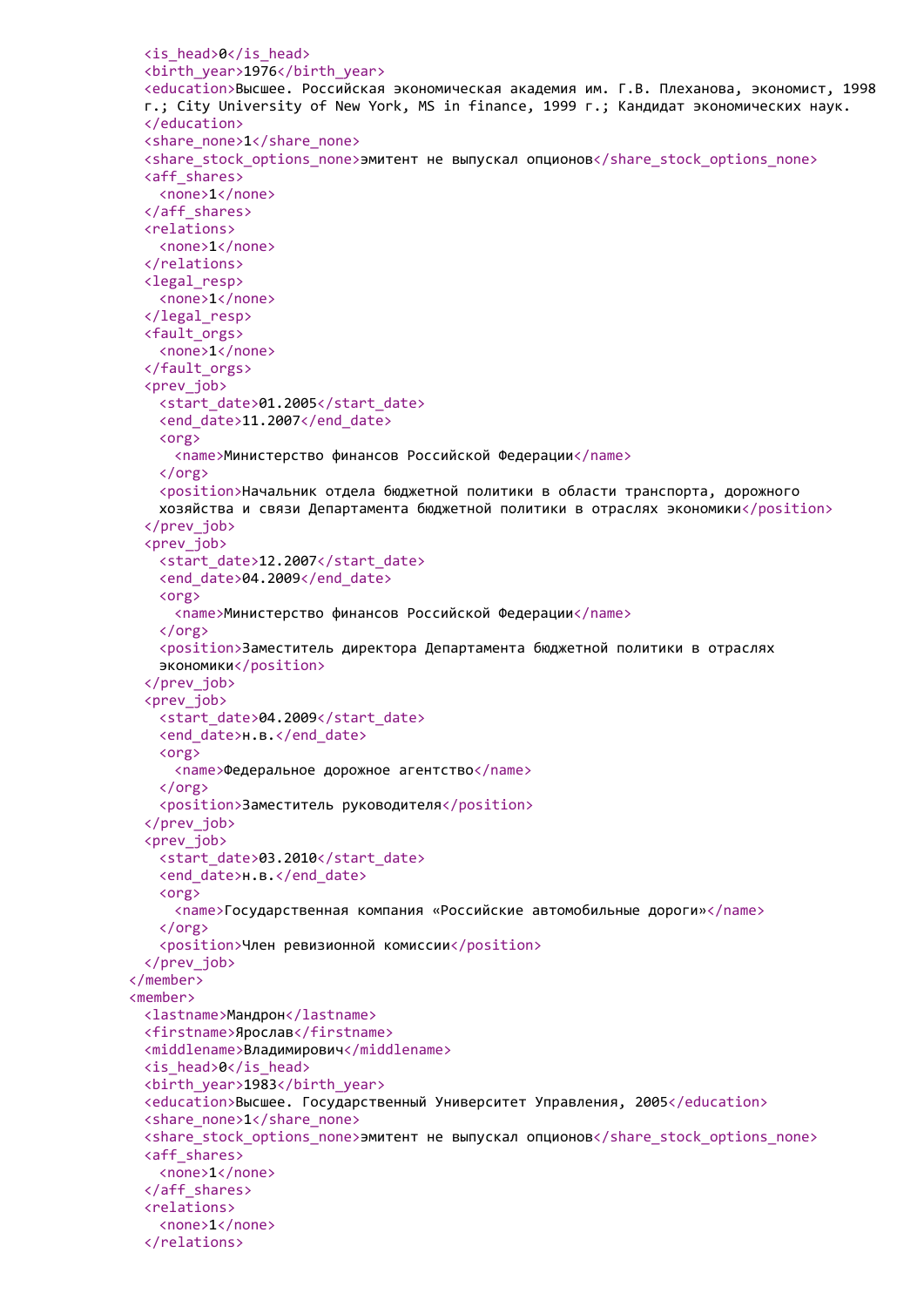```
<legal_resp>
   <none>1</none>
 </legal_resp>
 <fault_orgs>
   <none>1</none>
 </fault_orgs>
 <prev_job>
   <start_date>01.2005</start_date>
   <end_date>08.2007</end_date>
   <org>
     <name>Федеральное агентство по управлению федеральным имуществом</name>
   </org>
   <position>Специалист отдела транспорта и связи</position>
 </prev_job>
 <prev_job>
   <start_date>08.2007</start_date>
   <end date>н.в.</end date>
   <org>
     <name>Министерство экономического развития Российской Федерации</name>
   </org>
   <position>Советник, заместитель начальника отдела, начальник отдела реформирования
   транспорта и связи Департамента государственного регулирования тарифов,
   инфраструктурных реформ и энергоэффективности</position>
 </prev_job>
 <prev_job>
   <start_date>03.2010</start_date>
   <end date>н.в.</end date>
   <org>
     <name>Государственная компания «Российские автомобильные дороги»</name>
   </org>
   <position>Член ревизионной комиссии</position>
 </prev_job>
</member>
<member>
 <lastname>Галимов</lastname>
 <firstname>Николай</firstname>
 <middlename>Анасович</middlename>
 <is_head>0</is_head>
 <birth_year>1972</birth_year>
 <education>Высшее. Российская экономическая академия им. Г.В. Плеханова, 1994 г.;
 Академия труда и социальных отношений, 2000 г.</education>
 <share_none>1</share_none>
 <share stock options none>эмитент не выпускал опционов</share stock options none>
 <aff_shares>
   <none>1</none>
 </aff_shares>
 <relations>
   <none>1</none>
 </relations>
 <legal_resp>
   <none>1</none>
 </legal_resp>
 <fault_orgs>
   <none>1</none>
 </fault_orgs>
 <prev_iob>
   <start_date>10.2004</start_date>
   <end_date>02.2008</end_date>
   <org>
     <name>Министерство транспорта Российской Федерации</name>
   </org>
   <position>Заместитель директора департамента экономики и финансов</position>
 </prev_job>
 <prev_job>
   <start_date>02.2008</start_date>
   <end_date>06.2008</end_date>
   <org>
     <name>Министерство транспорта Российской Федерации</name>
   </org>
```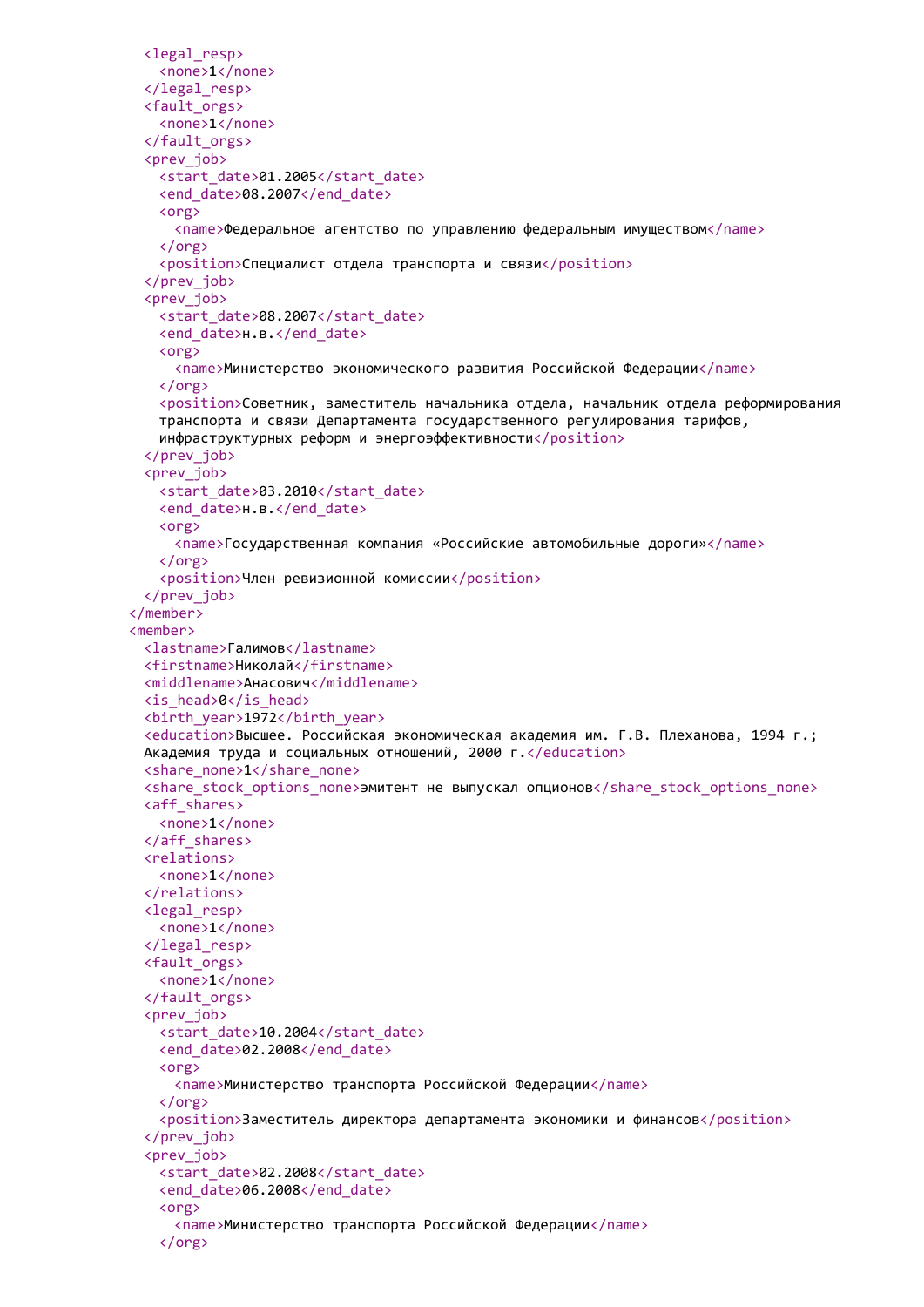```
<position>И.о. директора департамента программ развития</position>
 </prev_job>
 <prev_job>
   <start_date>06.2008</start_date>
   <end_date>н.в.</end_date>
   <org>
     <name>Министерство транспорта Российской Федерации</name>
   </org>
   <position>Заместитель директора департамента экономики и финансов</position>
 </prev_job>
 <prev_job>
   <start_date>03.2010</start_date>
   <end date>н.в.</end date>
   <org>
     <name>Государственная компания «Российские автомобильные дороги»</name>
   </org>
   <position>Член ревизионной комиссии</position>
 </prev_job>
</member>
<member>
 <lastname>Филиппова</lastname>
 <firstname>Ольга</firstname>
 <middlename>Юрьевна</middlename>
 <is_head>0</is_head>
 <birth_year>1983</birth_year>
 <education>Высшее. Всероссийская государственная налоговая академия Министерства РФ по
 налогам и сборам, 2005.</education>
 <share_none>1</share_none>
 <share stock options none>эмитент не выпускал опционов</share stock options none>
 <aff_shares>
   <none>1</none>
 </aff_shares>
 <relations>
   <none>1</none>
 </relations>
 <legal_resp>
   <none>1</none>
 </legal_resp>
 <fault_orgs>
   <none>1</none>
 </fault_orgs>
 <prev_job>
   <start_date>01.2005</start_date>
   <end date>06.2006</end date>
   <org>
     <name>Федеральное агентство по управлению государственным имуществом</name>
   \langle/org\rangle<position>Специалист 2 категории отдела имущества организаций транспорта и связи
   Управления имущества организаций коммерческого сектора</position>
 </prev_job>
 <prev_iob>
   <start_date>06.2006</start_date>
   <end_date>07.2006</end_date>
   <org>
     <name>Федеральное агентство по управлению государственным имуществом</name>
   \zeta/org\zeta<position>Специалист 1 категории отдела имущества организаций транспорта и связи
   Управления имущества организаций коммерческого сектора\langle/position\rangle</prev_job>
 <prev_iob>
   <start_date>08.2006</start_date>
   <end_date>08.2007</end_date>
   <org>
     <name>Федеральное агентство по управлению государственным имуществом</name>
   </org>
   <position>Специалист-эксперт отдела имущества организаций транспорта и связи
   Управления имущества организаций коммерческого сектора</position>
 </prev_job>
 <prev_job>
```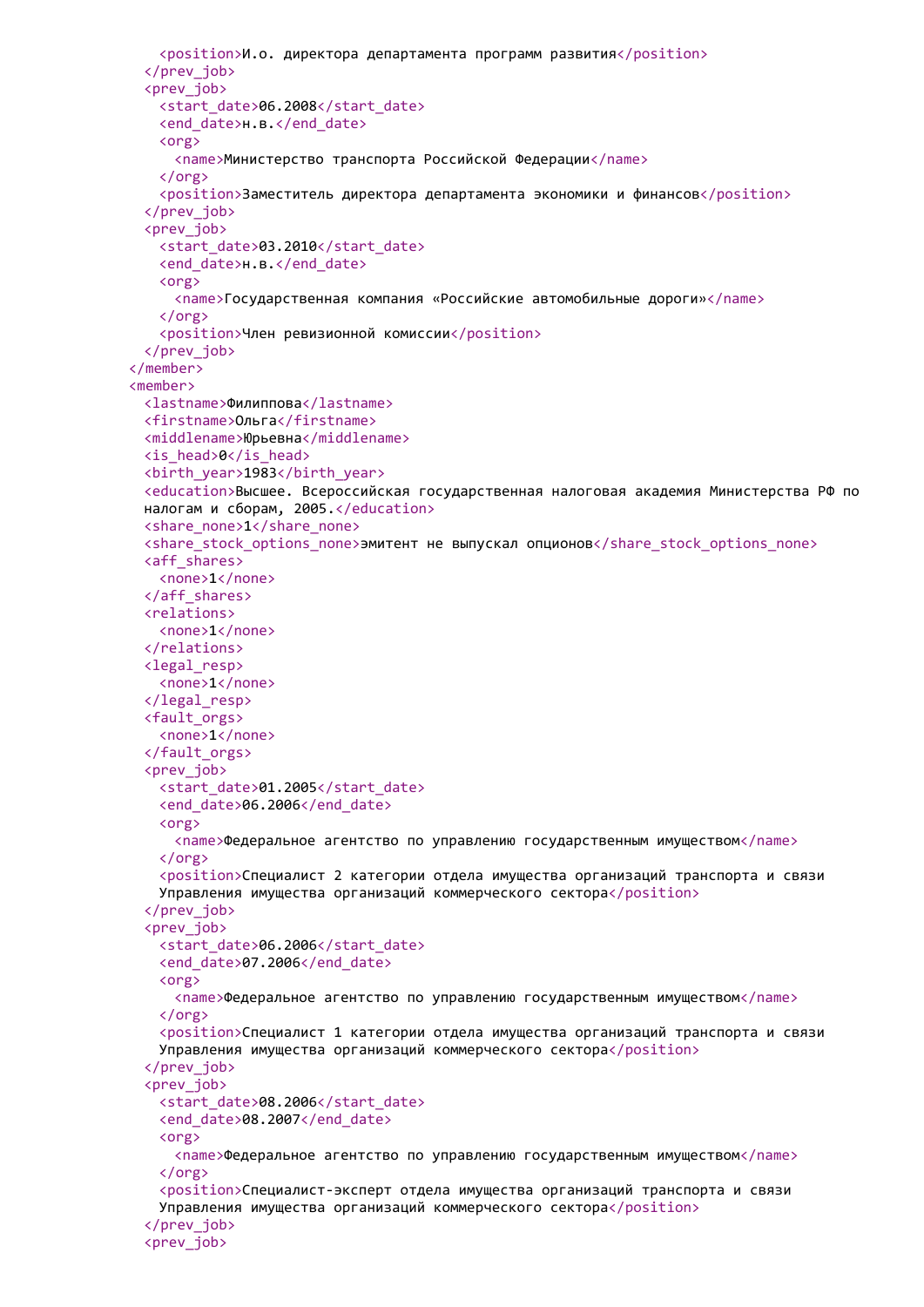```
<start_date>08.2007</start_date>
       <end_date>09.2008</end_date>
       <org>
         <name>Федеральное агентство по управлению государственным имуществом</name>
       </org>
       <position>Ведущий специалист-эксперт отдела имущества организаций транспорта и связи
       Управления имущества организаций коммерческого сектора</position>
     </prev_job>
     <prev_job>
       <start_date>09.2008</start_date>
       <end_date>н.в.</end_date>
       <org>
         <name>Федеральное агентство по управлению государственным имуществом</name>
       </org>
       <position>Консультант отдела наземного, водного транспорта и рыбного хозяйства
       Управления инфраструктурных отраслей и организаций военно-промышленного
       комплекса</position>
     </prev_job>
     <prev_job>
       <start_date>03.2010</start_date>
       <end date>н.в.</end date>
       <org>
         <name>Государственная компания «Российские автомобильные дороги»</name>
       </org>
       <position>Член ревизионной комиссии</position>
     </prev_job>
   </member>
 </members>
</controlling_unit>
<controlling_unit>
 <name>Отдел внутреннего контроля и аудита</name>
 <members>
   <member>
     <lastname>Фомичева</lastname>
     <firstname>Ирина</firstname>
     <middlename>Владимировна</middlename>
     <is_head>0</is_head>
     <birth_year>1954</birth_year>
     <education>Высшее</education>
     <share_none>1</share_none>
     <share stock options none>эмитент не выпускал опционов</share stock options none>
     <aff_shares>
       <none>1</none>
     </aff_shares>
     <relations>
       <none>1</none>
     </relations>
     <legal_resp>
       <none>1</none>
     </legal_resp>
     <fault_orgs>
       <none>1</none>
     </fault_orgs>
     <prev_iob>
       <start_date>05.2005</start_date>
       <end_date>06.2007</end_date>
       <org>
         <name>ООО «СУММА»</name>
       </org>
       <position>заместитель генерального директора;</position>
     </prev_job>
     <prev_iob>
       <start_date>06.2007</start_date>
       <end_date>03.2008</end_date>
       <org>
         <name>ООО «Воздвиженка Групп»</name>
       </org>
       <position>финансовый директор</position>
     </prev_job>
```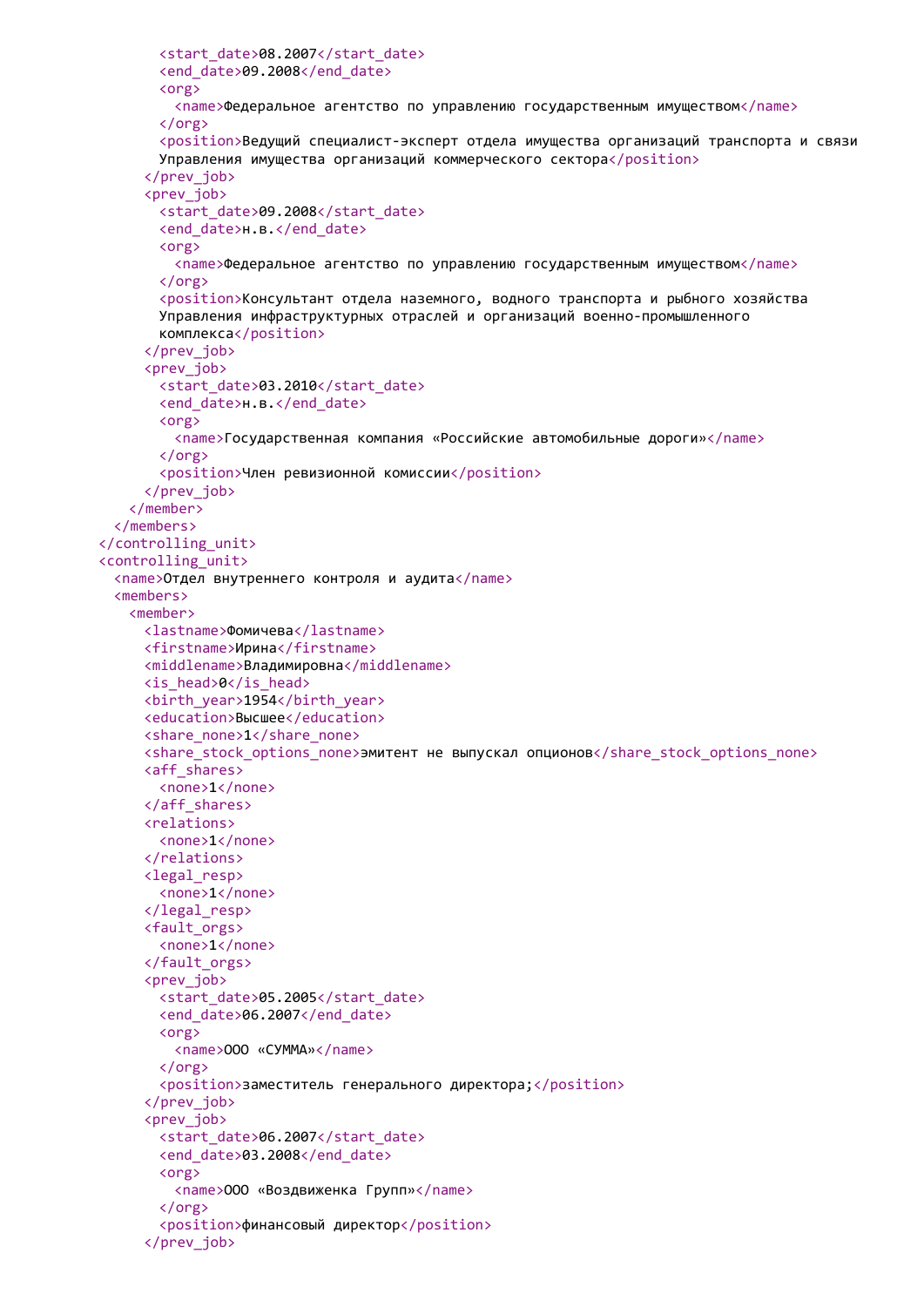```
<prev_job>
   <start_date>03.2008</start_date>
   <end_date>09.2010</end_date>
   <org>
     <name>ООО "Северо-Западная концессионная компания"</name>
   </org>
   <position>финансовый директор</position>
 </prev_job>
 <prev_job>
   <start_date>09.2010</start_date>
   <end_date>н.в.</end_date>
   <org>
     <name>Государственная компания «Российские автомобильные дороги»</name>
   </org>
   <position>начальник отдела внутреннего контроля и аудита</position>
 </prev_job>
</member>
<member>
 <lastname>Иевлева</lastname>
 <firstname>Ирина</firstname>
 <middlename>Владимировна</middlename>
 <is_head>0</is_head>
 <birth_year>1950</birth_year>
 <education>Высшее</education>
 <share_none>1</share_none>
 <share stock options none>эмитент не выпускал опционов</share stock options none>
 <aff_shares>
   <none>1</none>
 </aff_shares>
 <relations>
   <none>1</none>
 </relations>
 <legal_resp>
   <none>1</none>
 </legal_resp>
 <fault_orgs>
   <none>1</none>
 </fault_orgs>
 <prev_job>
   <start date>11.2004</start date>
   <end date>03.2011</end date>
   <org>
     <name>ХК «Сумма Капитал»</name>
   </org>
   <position>Заместитель директора департамента внутреннего аудита</position>
 </prev_job>
 <prev_job>
   <start_date>03.2011</start_date>
   <end date>н.в.</end date>
   <org>
     <name>Государственная компания "Российские автомобильные дороги"</name>
   \langle/org\rangle<position>Главный специалист отдела внутреннего контроля и аудита</position>
 </prev_job>
</member>
<member>
 <lastname>Козлитина</lastname>
 <firstname>Марина</firstname>
 <middlename>Александровна</middlename>
 <is_head>0</is_head>
 <birth_year>1957</birth_year>
 <education>Высшее</education>
 <share_none>1</share_none>
 <share stock options none>эмитент не выпускал опционов</share stock options none>
 <aff_shares>
   <none>1</none>
 </aff_shares>
 <relations>
   <none>1</none>
```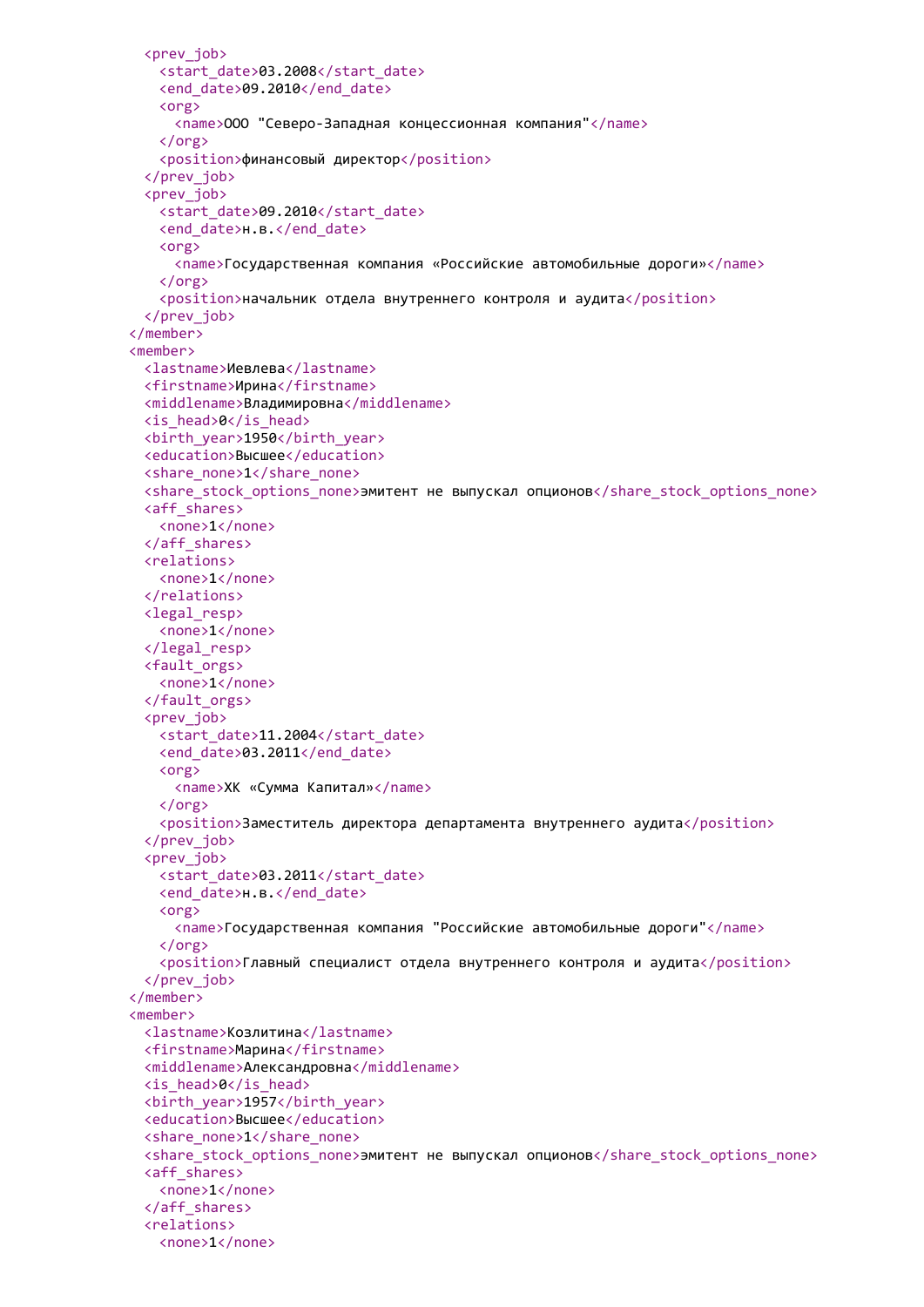```
</relations>
       <legal_resp>
         <none>1</none>
       </legal_resp>
       <fault_orgs>
         <none>1</none>
       </fault_orgs>
       <prev_job>
         <start_date>01.2008</start_date>
         <end_date>11.2009</end_date>
         <org>
           <name>ОАО Завод "Красная Пресня"</name>
         </org>
         <position>главный бухгалтер</position>
       </prev_job>
       <prev_job>
         <start_date>11.2009</start_date>
         <end date>03.2010</end date>
         <org>
           <name>Государственная компания "Российские автомобильные дороги"</name>
         </org>
         <position>начальник отдела - главный бухгалтер отдела бухгалтерского учета</position>
       </prev_job>
       <prev_job>
         <start_date>03.2010</start_date>
         <end date>08.2011</end date>
         <org>
           <name>Государственная компания "Российские автомобильные дороги"</name>
         </org>
         <position>главный бухгалтер бухгалтерии</position>
       </prev_job>
       <prev_job>
         <start_date>08.2011</start_date>
         <end date>н.в.</end date>
         <org>
           <name>Государственная компания "Российские автомобильные дороги"</name>
         </org>
         <position>главный специалист отдела внутреннего контроля и аудита</position>
       </prev_job>
     </member>
   </members>
  </controlling_unit>
</controlling_units>
<controlling_unit_wages>
  <scale>1</scale>
  <controlling_unit>
   <name>Ревизионная комиссия</name>
   <wages>
     <value>0</value>
   </wages>
   <salary>
     <value>0</value>
   </salary>
   <bonus>
     <value>0</value>
   </bonus>
   <commission>
     <value>0</value>
   </commission>
   <benefits>
     <value>0</value>
   </benefits>
   <compensations>
     <value>0</value>
   </compensations>
   <other_prop>
     <value>0</value>
   </other_prop>
   <other>
```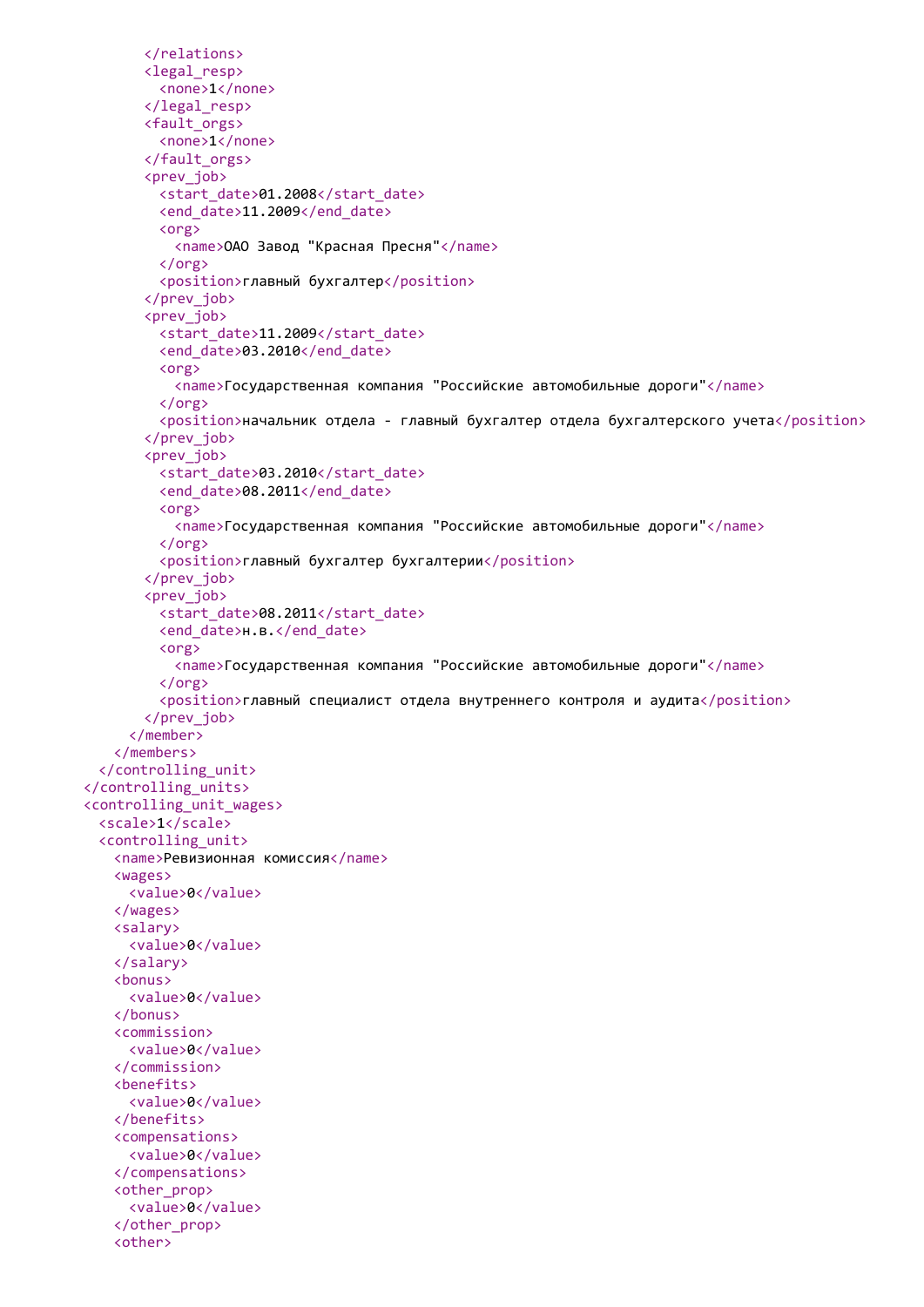```
<value>0</value>
   </other>
   <total>
     <value>0</value>
   </total>
   <cur_agr>Такие соглашения отсутствуют</cur_agr>
   <has_unpaid_amount>
     <none>1</none>
   </has_unpaid_amount>
  </controlling_unit>
  <controlling_unit>
   <name>Отдел внутреннего контроля и аудита</name>
   <wages>
     <value>0</value>
   </wages>
   <salary>
     <value>251.1</value>
   </salary>
   <bonus>
     <value>0</value>
   </bonus>
   <commission>
     <value>0</value>
   </commission>
   <benefits>
     <value>0</value>
   </benefits>
   <compensations>
     <value>0</value>
   </compensations>
   <other_prop>
     <value>0</value>
   </other_prop>
   <other>
     <value>0</value>
   </other>
   <total>
     <value>251.1</value>
   </total>
   <cur agr>Сотруднику службы внутреннего аудита вознаграждения и компенсации не
   устанавливались, а оплата его труда производится по занимаемым должностям в соответствии с
   трудовым договором.</cur_agr>
   <has_unpaid_amount>
     <none>1</none>
   </has_unpaid_amount>
  </controlling_unit>
</controlling_unit_wages>
<employees>
  <scale>1</scale>
  <employees_num>
   <value_q>239</value_q>
  </employees_num>
  <employees_higher_educ>
   <value_q>84</value_q>
  </employees_higher_educ>
  <labor_expenses>
   <value_q>75359012.37</value_q>
  </labor_expenses>
  <social_expenses>
   <value_q>14225806.03</value_q>
  </social_expenses>
  <total_expenses>
   <value_q>89584818.4</value_q>
  </total_expenses>
  <desc>В случае, если изменение численности сотрудников (работников) эмитента за раскрываемый
```
период является для эмитента существенным, указываются факторы, которые, по мнению эмитента, послужили причиной для таких изменений, а также последствия таких изменений для финансовохозяйственной деятельности эмитента. Изменение численности сотрудников Эмитента обусловлено необходимостью достижения плановых показателей Программы деятельности Государственной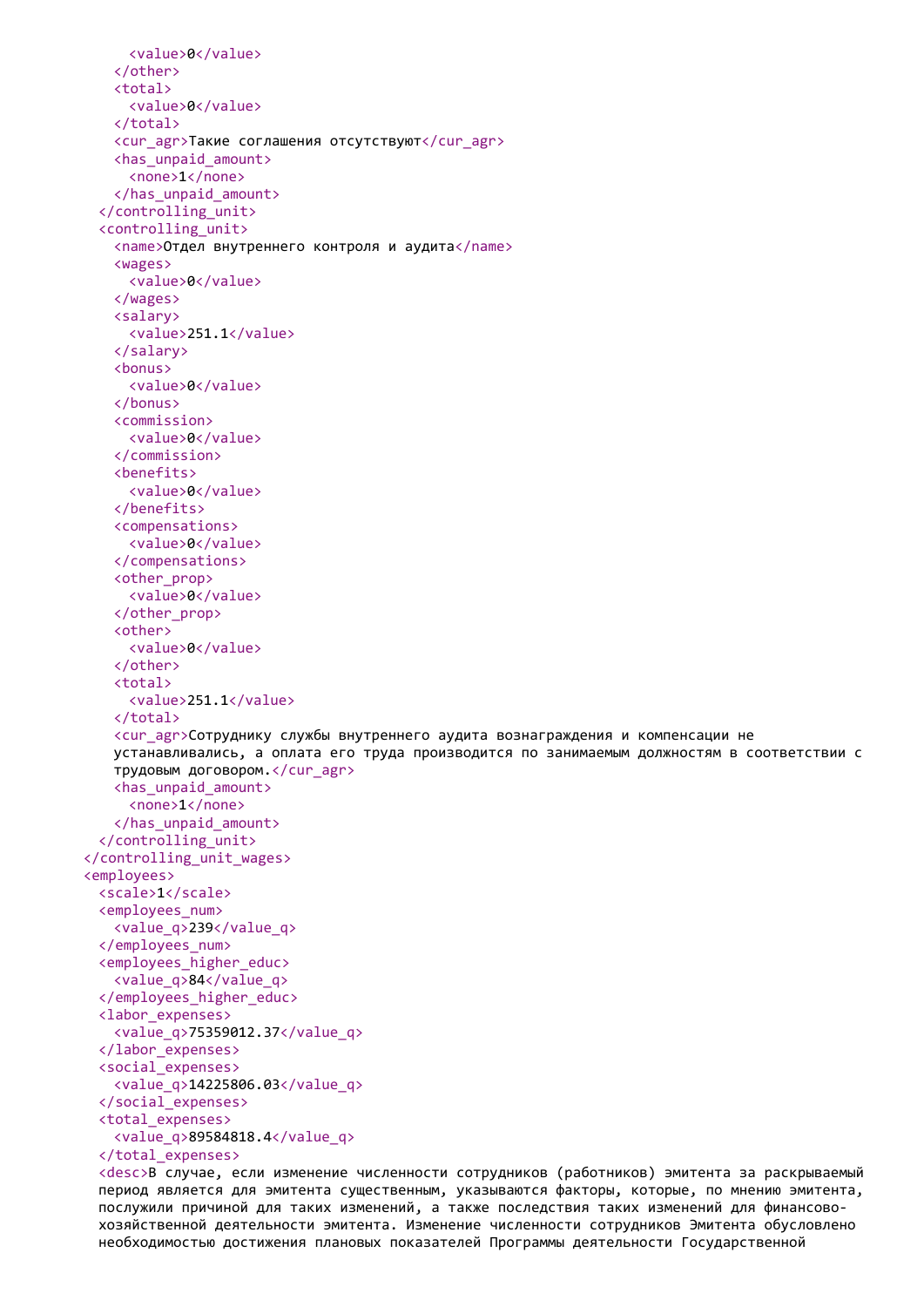```
компании на долгосрочный период в установленные сроки. Последствия изменений численности
  своих сотрудников Эмитент оценивает как положительные для финансово-хозяйственной
  деятельности Эмитента. В случае, если в состав сотрудников (работников) эмитента входят
  сотрудники, оказывающие существенное влияние на финансово-хозяйственную деятельность эмитента
  (ключевые сотрудники), дополнительно указываются сведения о таких ключевых сотрудниках
  эмитента: Существенное влияние на финансово-хозяйственную деятельность Эмитента оказывают
  члены Правления Эмитента и председатель Правления, сведения о которых представлены в п. 5.2
  ежеквартального отчета. В случае если сотрудниками (работниками) эмитента создан профсоюзный
 орган, указывается на это обстоятельство. Сотрудниками (работниками) эмитента профсоюзный
 орган не создан.</desc>
</employees>
<gov_share>
  <federal>
   <none>1</none>
  </federal>
  <regional>
   <none>1</none>
  </regional>
  <municipal>
   <none>1</none>
  </municipal>
  <golden_share>
   <none>1</none>
  </golden_share>
</gov_share>
<deals>
  <none>1</none>
</deals>
<accr>
  <q>
   <scale>1</scale>
   <buyers>
     <dy>3998861</dy>
     <dyy>48238.4</dyy>
    </buyers>
    <buyers_exp>
     <dy>2820012.73</dy>
    </buyers_exp>
    <notes>
     \langle dy \rangle 0 \langle dy \rangle<dyy>0</dyy>
    </notes>
    <notes_exp>
     <dy>0</dy>
    </notes_exp>
    <owners>
     <dy>0</dy>
     <dyy>0</dyy>
    </owners>
    <owners_exp>
     <dy>0</dy>
    </owners_exp>
    <av>
     <dy>10048973722</dy>
     <dyy>0</dyy>
    </av>
    <av_exp>
     <dy>1617861.38</dy>
    </av_exp>
    <sub>miss</sub></sub>
     <dy>26933781</dy>
     <dyy>0</dyy>
    </misc>
    <misc_exp>
     <dy>0</dy>
    </misc_exp>
    <total>
     <dy>10079906364</dy>
```
<dyy>48238.4</dyy>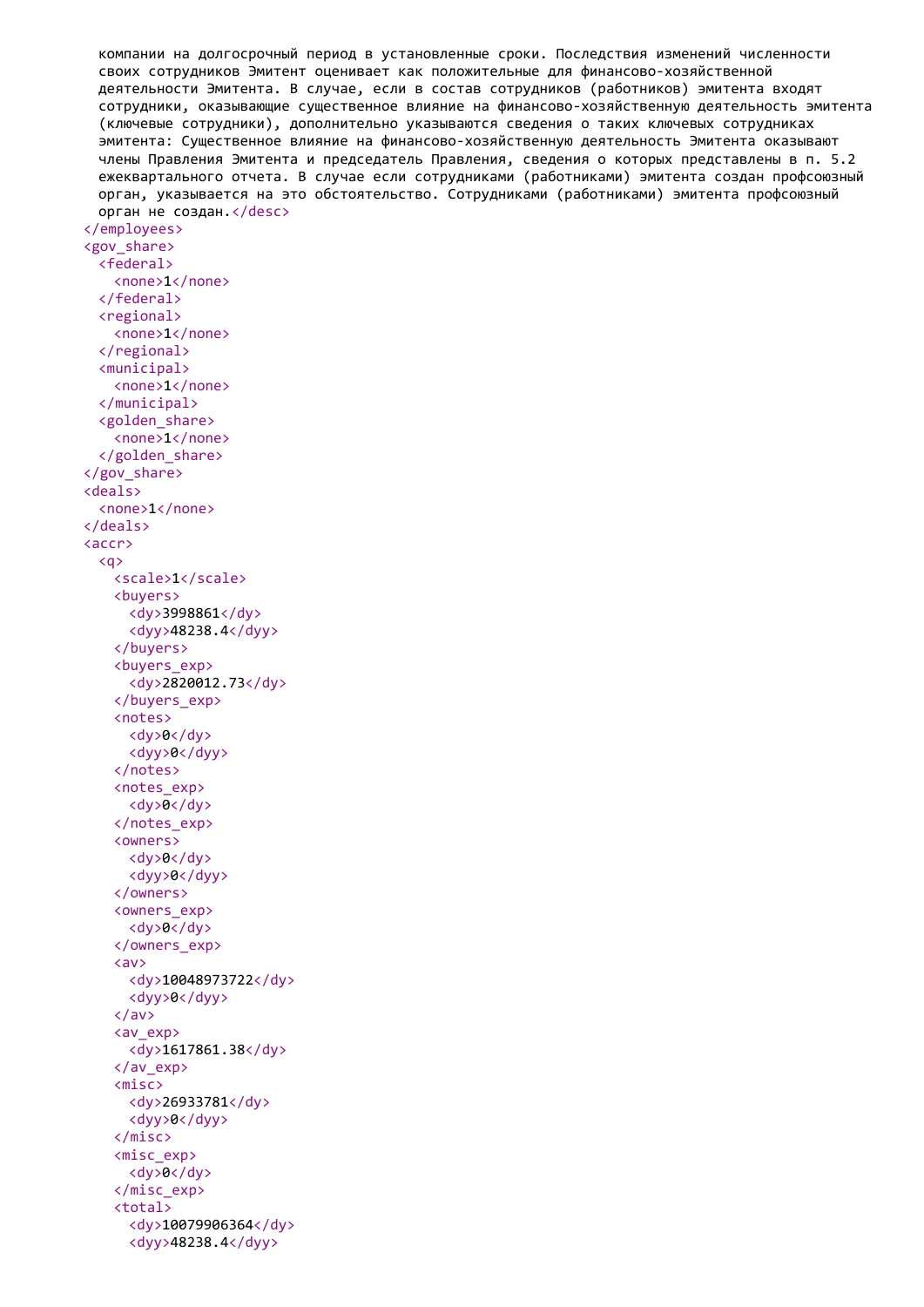```
</total>
<total_exp>
 <dy>4437874.09</dy>
</total_exp>
<creditors>
 <creditors>
   <entity_type>0</entity_type>
   <name>Открытое акционерное общество «Дорожно-строительная компания «АВТОБАН»</name>
   <short_name>ОАО «ДСК «АВТОБАН»</short_name>
   <legal_address>119454 г. Москва, ул. Удальцова, д.32, корп.1</legal_address>
   <amount>2637591721</amount>
   <comment>задолженность не является просроченной</comment>
   <is_aff_entity>0</is_aff_entity>
 </creditors>
 <creditors>
   <entity_type>0</entity_type>
   <name>Общество с ограниченной ответственностью «Трансстроймеханизация»</name>
   <short_name>ООО «Трансстроймеханизация»</short_name>
   <legal_address>117588, Москва, ул. Тарусская, д. 10</legal_address>
   <amount>2579070550</amount>
   <comment>задолженность не является просроченной</comment>
   <is_aff_entity>0</is_aff_entity>
 </creditors>
 <creditors>
   <entity_type>0</entity_type>
   <name>Общество с ограниченной ответственностью «КОРПОРАЦИЯ ИНЖТРАНССТРОЙ»</name>
   <short name>ООО «КОРПОРАЦИЯ ИНЖТРАНССТРОЙ»</short name>
   <legal_address>117588, Москва, ул. Тарусская, д. 10</legal_address>
   <amount>2502495487</amount>
   <comment>задолженность не является просроченной</comment>
   <is_aff_entity>0</is_aff_entity>
 </creditors>
 <creditors>
   <entity_type>0</entity_type>
   <name>Открытое акционерное общество "Мостотрест"</name>
   <short_name>ОАО "Мостотрест"</short_name>
   <legal_address>101990, г. Москва, ул. Мясницкая, д. 24/7, стр. 3</legal_address>
   <amount>528148988</amount>
   <comment>задолженность не является просроченной</comment>
   \langle is aff entity>0\langle is aff entity>
 </creditors>
 <creditors>
   <entity_type>0</entity_type>
   <name>Открытое акционерное общество «Донаэродорстрой»</name>
   <short name>ОАО «Донаэродорстрой»</short name>
   <legal_address>344010, г. Ростов-на-Дону ул. Красноармейская 176/46.</legal_address>
   <amount>332256521</amount>
   <comment>задолженность не является просроченной</comment>
   <is_aff_entity>0</is_aff_entity>
 </creditors>
 <creditors>
   <entity_type>0</entity_type>
   <name>Общество с ограниченной ответственностью "Мосстройтрансгаз"</name>
   <short_name>ООО "Мосстройтрансгаз"</short_name>
   \langlelegal address>142770, Московская обл., Ленинский р-н., пос. Газопровод, д. 1
   Б</legal_address>
   <amount>391300000</amount>
   <comment>задолженность не является просроченной</comment>
   <is_aff_entity>0</is_aff_entity>
 </creditors>
 <creditors>
   <entity_type>0</entity_type>
   <name>Открытое акционерное общество "Дорстрой"</name>
   <short name>ОАО "ДОРСТРОЙ"</short name>
   <legal_address>347800, Ростовская область, г.Каменск-Шахтинский, ул.Халтурина,
   д.20</legal_address>
   <amount>134123016</amount>
   <comment>задолженность не является просроченной</comment>
   <is_aff_entity>0</is_aff_entity>
```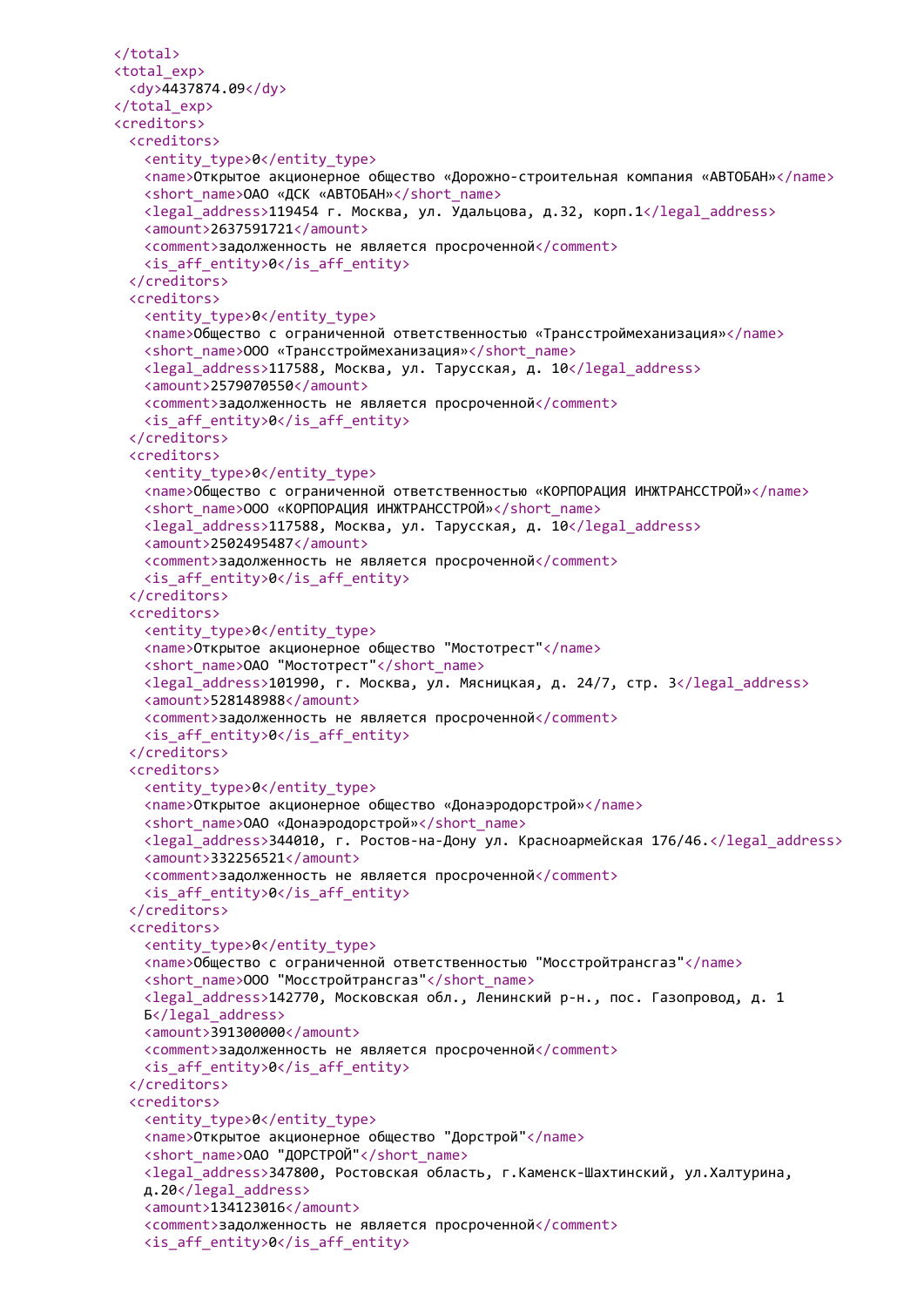```
</creditors>
     <creditors>
       <entity_type>0</entity_type>
       <name>Закрытое акционерное общество "Национальная индустриально-торговая палата"</name>
       <short_name>ЗАО "Национальная индустриально-торговая палата"</short_name>
       <legal_address>127434, г Москва, Дмитровское шоссе, д 3, корп 2</legal_address>
       <amount>123617268</amount>
       <comment>Просроченная задолженность в размере 35 821,23 руб.</comment>
       <is_aff_entity>0</is_aff_entity>
     </creditors>
   </creditors>
  \langle/q>
</accr>
<has_a_acnt_report_en>0</has_a_acnt_report_en>
<q_acnt_report>
  <vers_form>2</vers_form>
  <INHERIT_1>
   <date>2011-09-30</date>
   <scale>1000</scale>
   <version>3</version>
   <balance_04>
     <assets>
       <total>
         <cur_value>105221425</cur_value>
         <first_value>57456511</first_value>
         <prev_value>14023</prev_value>
       </total>
       <elem>
         <title>I. ВНЕОБОРОТНЫЕ AКТИВЫ</title>
       </elem>
       <elem>
         <title>Нематериальные активы</title>
         <code>1110</code>
         <cur_value>442</cur_value>
       </elem>
       <elem>
         <title>Результаты исследований и разработок</title>
         <code>1120</code>
       </elem>
       <elem>
         <title>Основные средства</title>
         <code>1130</code>
         <cur_value>32020</cur_value>
         <first_value>18829</first_value>
       </elem>
       <elem>
         <title>Доходные вложения в материальные ценности</title>
         <code>1140</code>
       </elem>
       <elem>
         <title>Финансовые вложения</title>
         <code>1150</code>
         <cur_value>10</cur_value>
       </elem>
       <elem>
         <title>Отложенные налоговые активы</title>
         <code>1160</code>
       </elem>
       <elem>
         <title>Прочие внеоборотные активы</title>
         <code>1170</code>
         <cur_value>29173386</cur_value>
         <first_value>9283235</first_value>
       </elem>
       <elem>
         <title>ИТОГО по разделу I</title>
         <code>1100</code>
         <cur_value>29205858</cur_value>
         <first_value>9302064</first_value>
```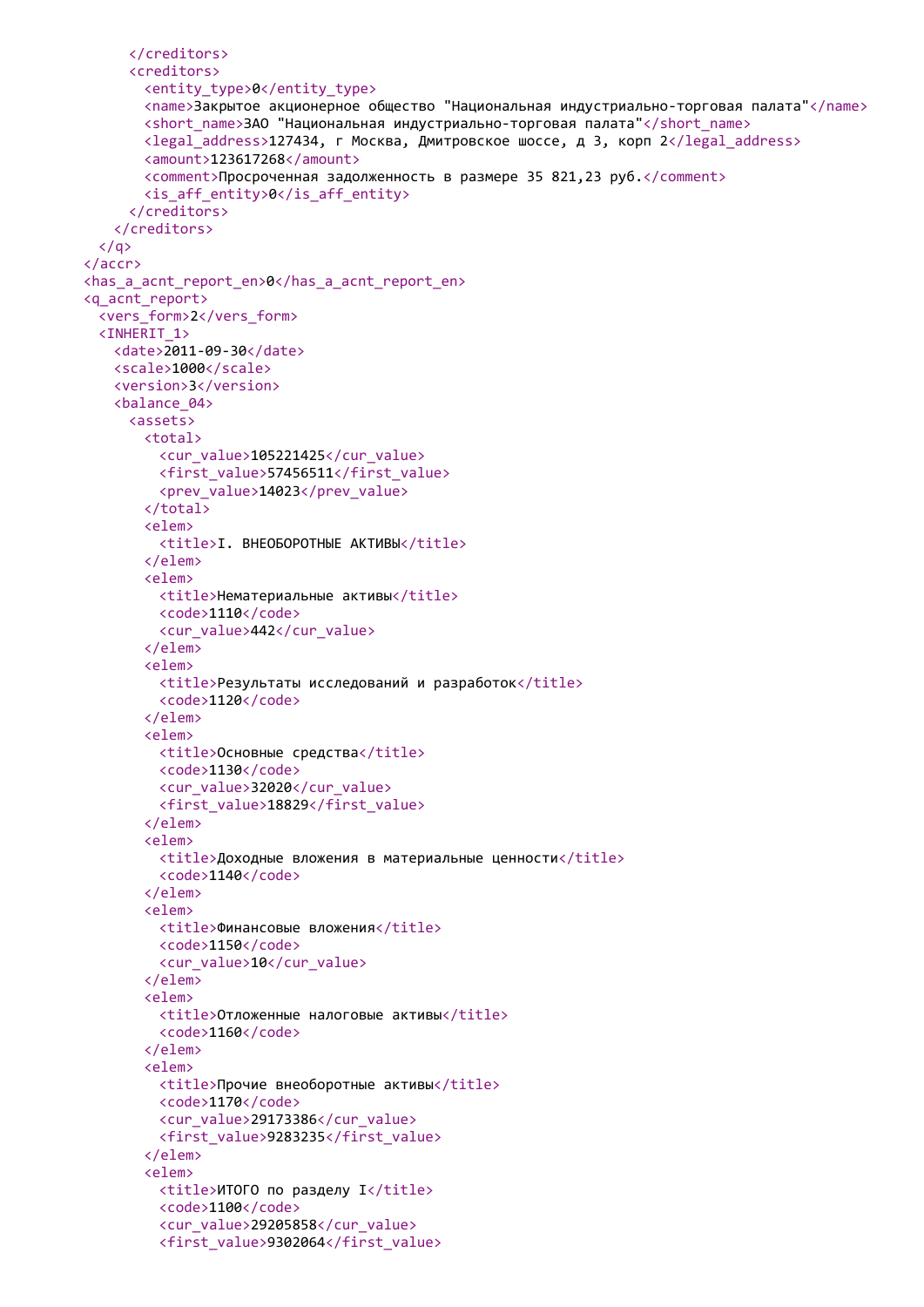```
</elem>
 <elem>
   <title>II. ОБОРОТНЫЕ АКТИВЫ</title>
 </elem>
 <elem>
   <title>Запасы</title>
   <code>1210</code>
   <cur_value>26484</cur_value>
   <first_value>2113</first_value>
 </elem>
 <elem>
   <title>Налог на добавленную стоимость по приобретенным ценностям</title>
   <code>1220</code>
 </elem>
 <elem>
   <title>Дебиторская задолженность</title>
   <code>1230</code>
   <cur_value>10079906</cur_value>
   <first_value>395490</first_value>
 </elem>
 <elem>
   <title>Финансовые вложения</title>
   <code>1240</code>
 </elem>
 <elem>
   <title>Денежные средства</title>
   <code>1250</code>
   <cur_value>65872640</cur_value>
   <first_value>47756844</first_value>
   <prev_value>14023</prev_value>
 </elem>
 <elem>
   <title>Прочие оборотные активы</title>
   <code>1260</code>
   <cur_value>36537</cur_value>
 </elem>
 <elem>
   <title>ИТОГО по разделу II</title>
   <code>1200</code>
   <cur_value>76015567</cur_value>
   <first_value>48154447</first_value>
   <prev_value>14023</prev_value>
 </elem>
</assets>
<loe>
 <total>
   <cur_value>105221425</cur_value>
   <first_value>57456511</first_value>
   <prev_value>14023</prev_value>
 </total>
 <elem>
   <title>III. ЦЕЛЕВОЕ ФИНАНСИРОВАНИЕ*</title>
 </elem>
 <elem>
   <title>Целевой капитал</title>
   <code>1310</code>
   <cur_value>73095499</cur_value>
   <first_value>46565236</first_value>
   <prev_value>11619</prev_value>
 </elem>
 <elem>
   <title>Собственные акции, выкупленные у акционеров</title>
   <code>1320</code>
 </elem>
 <elem>
   <title>Переоценка внеоборотных активов</title>
   <code>1340</code>
 </elem>
 <elem>
```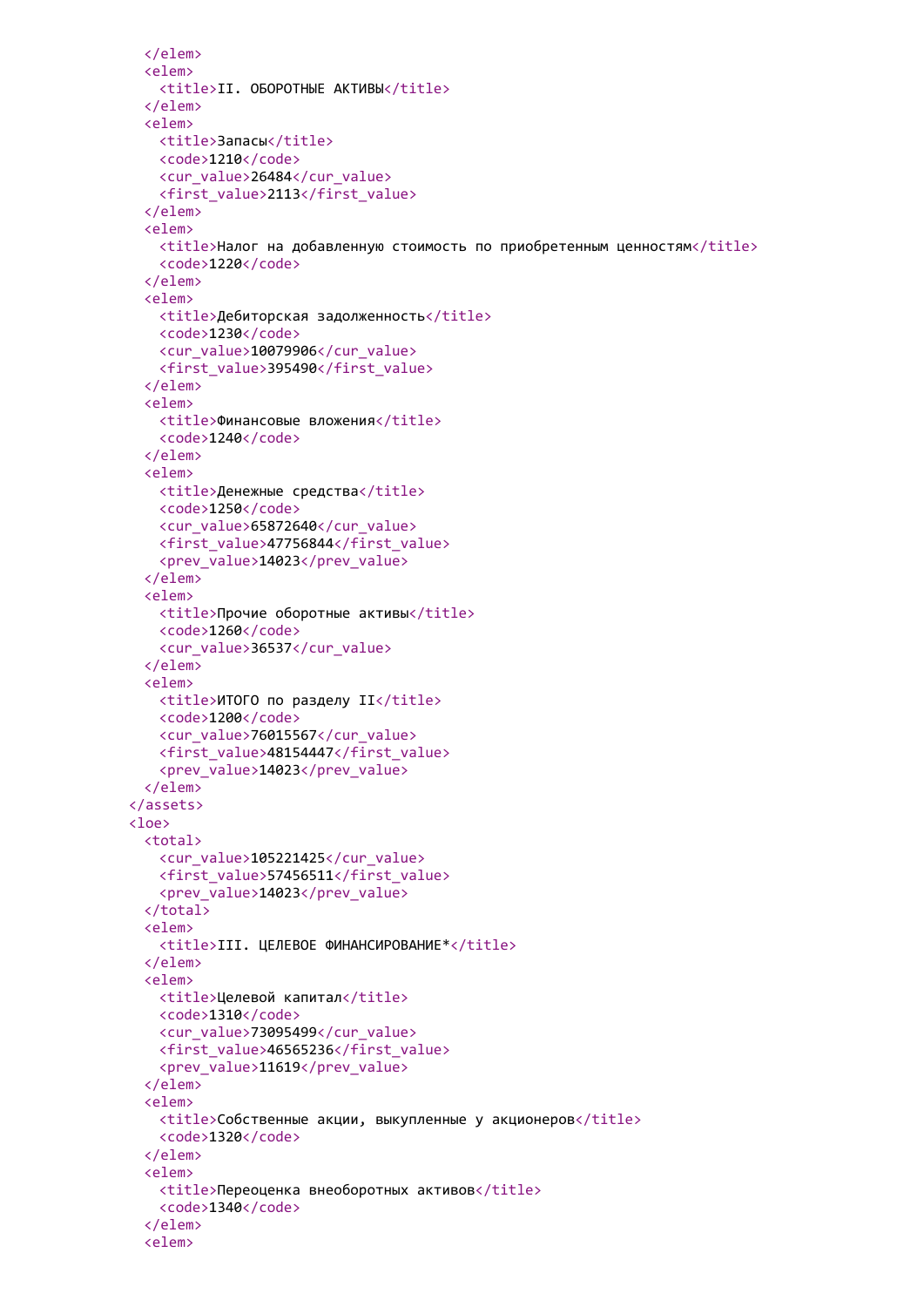```
<title>Фонд недвижимого и особо ценного движимого имущества</title>
 <code>1350</code>
 <cur_value>29270284</cur_value>
 <first_value>9304595</first_value>
</elem>
<elem>
 <title>Резервный капитал</title>
 <code>1360</code>
</elem>
<elem>
 <title>Нераспределенная прибыль (непокрытый убыток)</title>
 <code>1370</code>
 <cur_value>99470</cur_value>
 <first_value>6406</first_value>
</elem>
<elem>
 <title>ИТОГО по разделу III</title>
 <code>1300</code>
 <cur_value>102465253</cur_value>
 <first_value>55876237</first_value>
 <prev_value>11619</prev_value>
</elem>
<elem>
  <title>IV. ДОЛГОСРОЧНЫЕ ОБЯЗАТЕЛЬСТВА</title>
</elem>
<elem>
 <title>Заемные средства</title>
 <code>1410</code>
</elem>
<elem>
 <title>Отложенные налоговые обязательства</title>
 <code>1420</code>
</elem>
<elem>
 <title>Резервы под условные обязательства</title>
 <code>1430</code>
</elem>
<elem>
 <title>Прочие обязательства</title>
 <code>1450</code>
</elem>
<elem>
 <title>ИТОГО по разделу IV</title>
 <code>1400</code>
</elem>
<elem>
 <title>V. КРАТКОСРОЧНЫЕ ОБЯЗАТЕЛЬСТВА</title>
</elem>
<elem>
 <title>Заемные средства</title>
 <code>1510</code>
</elem>
<elem>
 <title>Кредиторская задолженность</title>
 <code>1520</code>
 <cur_value>2756172</cur_value>
 <first_value>1580274</first_value>
 <prev_value>2404</prev_value>
</elem>
<elem>
 <title>Доходы будущих периодов</title>
 <code>1530</code>
</elem>
<elem>
 <title>Резервы предстоящих расходов</title>
 <code>1540</code>
</elem>
<elem>
  <title>Прочие обязательства</title>
```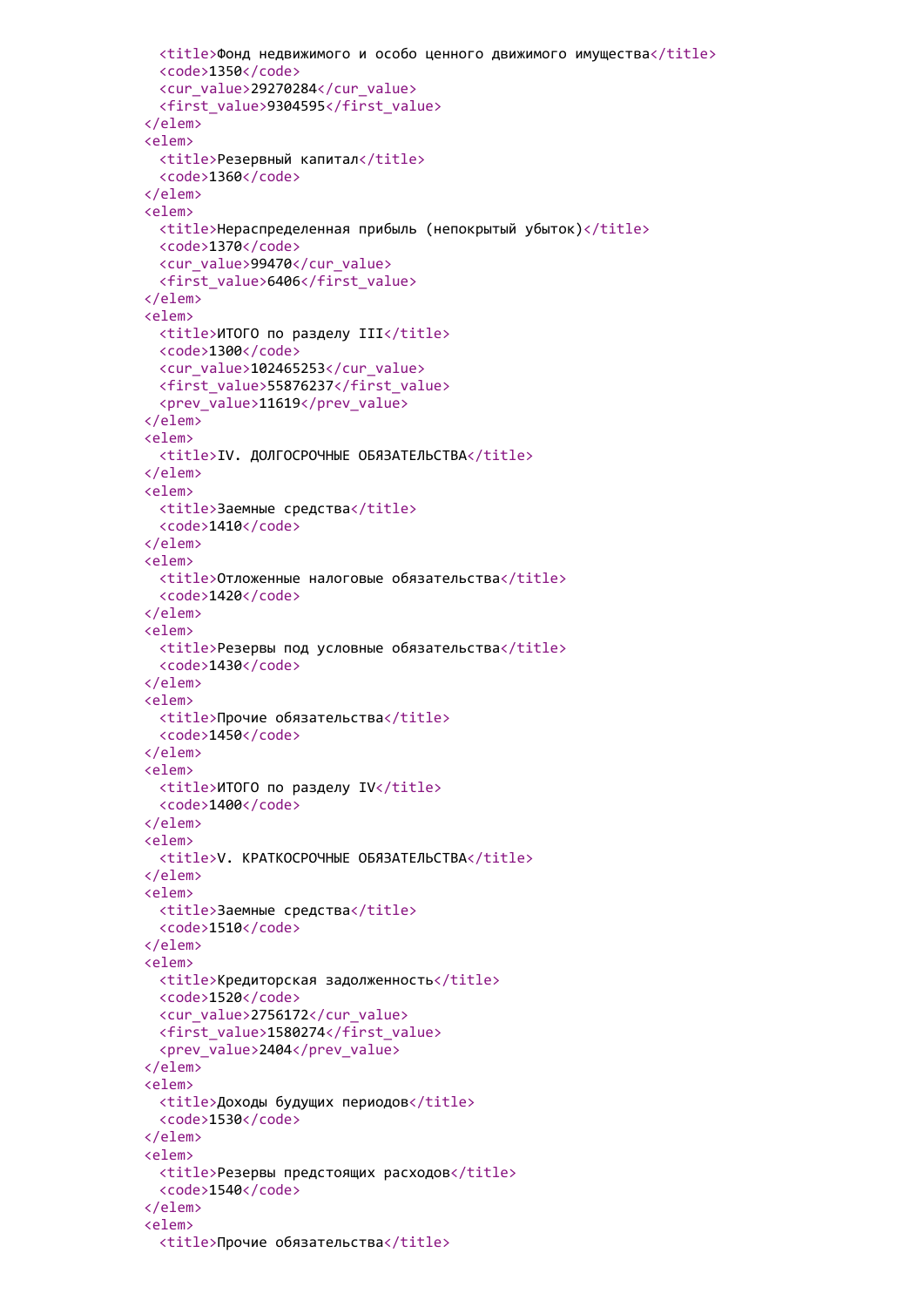```
<code>1550</code>
   </elem>
   <elem>
     <title>ИТОГО по разделу V</title>
     <code>1500</code>
     <cur_value>2756172</cur_value>
     <first_value>1580274</first_value>
     <prev_value>2404</prev_value>
   </elem>
 </loe>
 <desc>* Некоммерческая организация именует указанный раздел "Целевое финансирование".
 Вместо показателей "Уставный капитал", "Добавочный капитал", "Резервный капитал" и
 "Нераспределенная прибыль (непокрытый убыток)" некоммерческая организация включает
 показатели "Паевой фонд", "Целевой капитал", "Целевые средства", "Фонд недвижимого и особо
 ценного движимого имущества", "Резервный и иные целевые фонды" (в зависимости от формы
 некоммерческой организации и источников формирования имущества)</desc>
</balance_04>
<income_04>
 <main>
   <elem>
     <title>Выручка</title>
     <code>2110</code>
     <value>77402</value>
     <prev_value>8530</prev_value>
   </elem>
   <elem>
     <title>Себестоимость продаж</title>
     <code>2120</code>
   </elem>
   <elem>
     <title>Валовая прибыль (убыток)</title>
     <code>2100</code>
     <value>77402</value>
     <prev_value>8530</prev_value>
   </elem>
   <elem>
     <title>Коммерческие расходы</title>
     <code>2210</code>
   </elem>
   <elem>
     <title>Управленческие расходы</title>
     <code>2220</code>
   </elem>
   <elem>
     <title>Прибыль (убыток) от продаж</title>
     <code>2200</code>
     <value>77402</value>
     <prev_value>8530</prev_value>
   </elem>
   <elem>
     <title>Доходы от участия в других организациях</title>
     <code>2310</code>
   </elem>
   <elem>
     <title>Проценты к получению</title>
     <code>2320</code>
   </elem>
   <elem>
     <title>Проценты к уплате</title>
     <code>2330</code>
   </elem>
   <elem>
     <title>Прочие доходы</title>
     <code>2340</code>
     <value>35208</value>
   </elem>
   <elem>
     <title>Прочие расходы</title>
     <code>2350</code>
```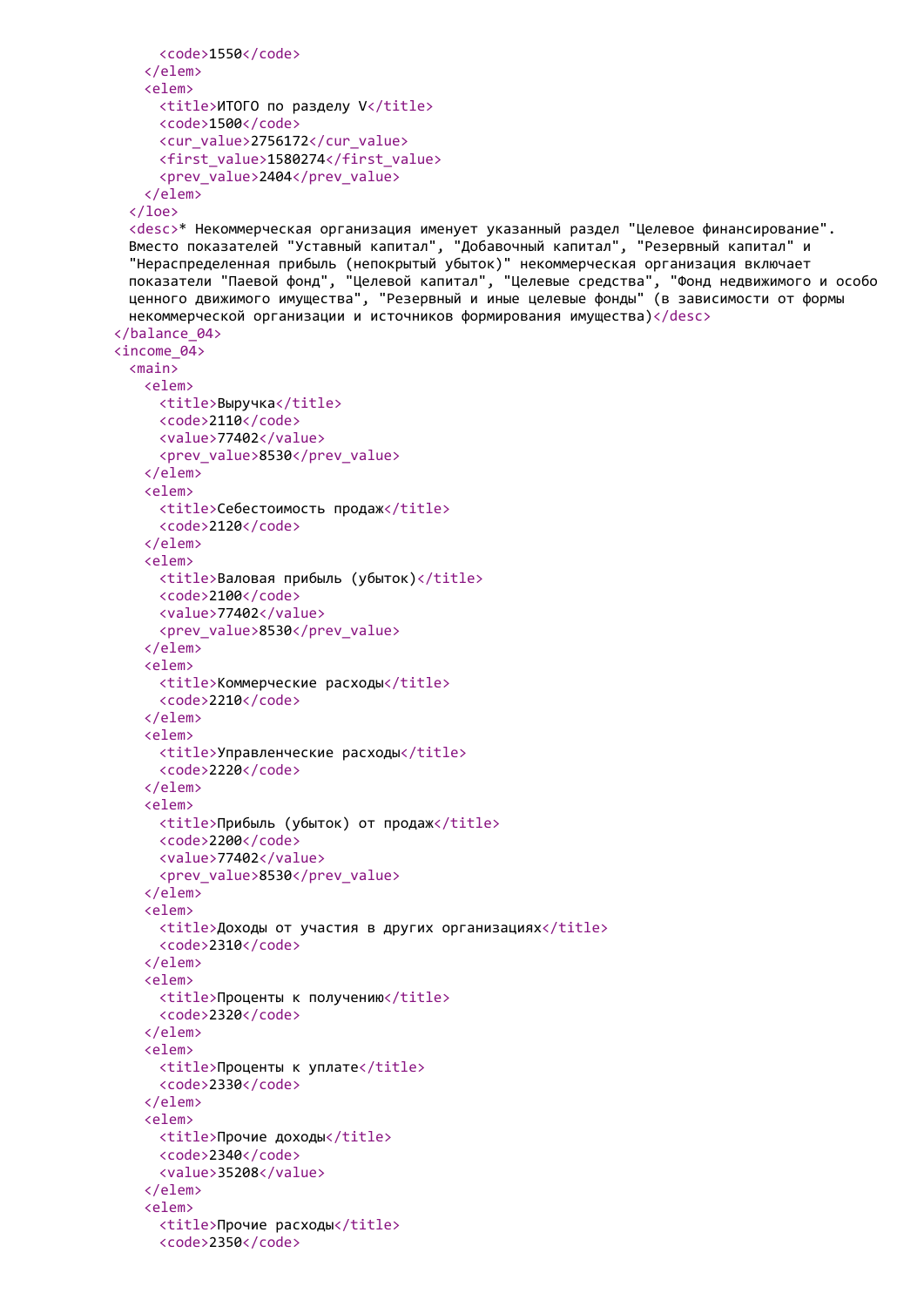```
<value>-1492</value>
     <prev_value>-5</prev_value>
   </elem>
   <elem>
     <title>Прибыль (убыток) до налогообложения</title>
     <code>2300</code>
     <value>111118</value>
     <prev_value>8525</prev_value>
   </elem>
   <elem>
     <title>Текущий налог на прибыль</title>
     <code>2410</code>
     <value>-18054</value>
   </elem>
   <elem>
     <title>в т.ч. постоянные налоговые обязательства (активы)</title>
     <code>2421</code>
   </elem>
   <elem>
     <title>Изменение отложенных налоговых обязательств</title>
     <code>2430</code>
   </elem>
   <elem>
     <title>Изменение отложенных налоговых активов</title>
     <code>2450</code>
   </elem>
   <elem>
     <title>Прочее</title>
     <code>2460</code>
   </elem>
   <elem>
     <title>Чистая прибыль (убыток)</title>
     <code>2400</code>
     <value>93064</value>
     <prev_value>8525</prev_value>
   </elem>
   <elem>
     <title>СПРАВОЧНО:</title>
   </elem>
   <elem>
     <title>Результат от переоценки внеоборотных активов, не включаемый в чистую прибыль
     (убыток) периода</title>
     <code>2510</code>
   </elem>
   <elem>
     <title>Результат от прочих операций, не включаемый в чистую прибыль (убыток)
     периода</title>
     <code>2520</code>
   </elem>
   <elem>
     <title>Совокупный финансовый результат периода*</title>
     <code>2500</code>
     <value>93064</value>
     <prev_value>8525</prev_value>
   </elem>
   <elem>
     <title>Базовая прибыль (убыток) на акцию</title>
     <code>2900</code>
   </elem>
   <elem>
     <title>Разводненная прибыль (убыток) на акцию</title>
     <code>2910</code>
   </elem>
 </main>
 <desc>* Совокупный результат периода определяется как сумма строк "Чистая прибыль
 (убыток)", "Результат от переоценки внеоборотных активов, не включаемый в чистую прибыль
 (убыток) периода" и "Результат от прочих операций, не включаемый в чистую прибыль (убыток)
 отчетного периода"</desc>
</income_04>
```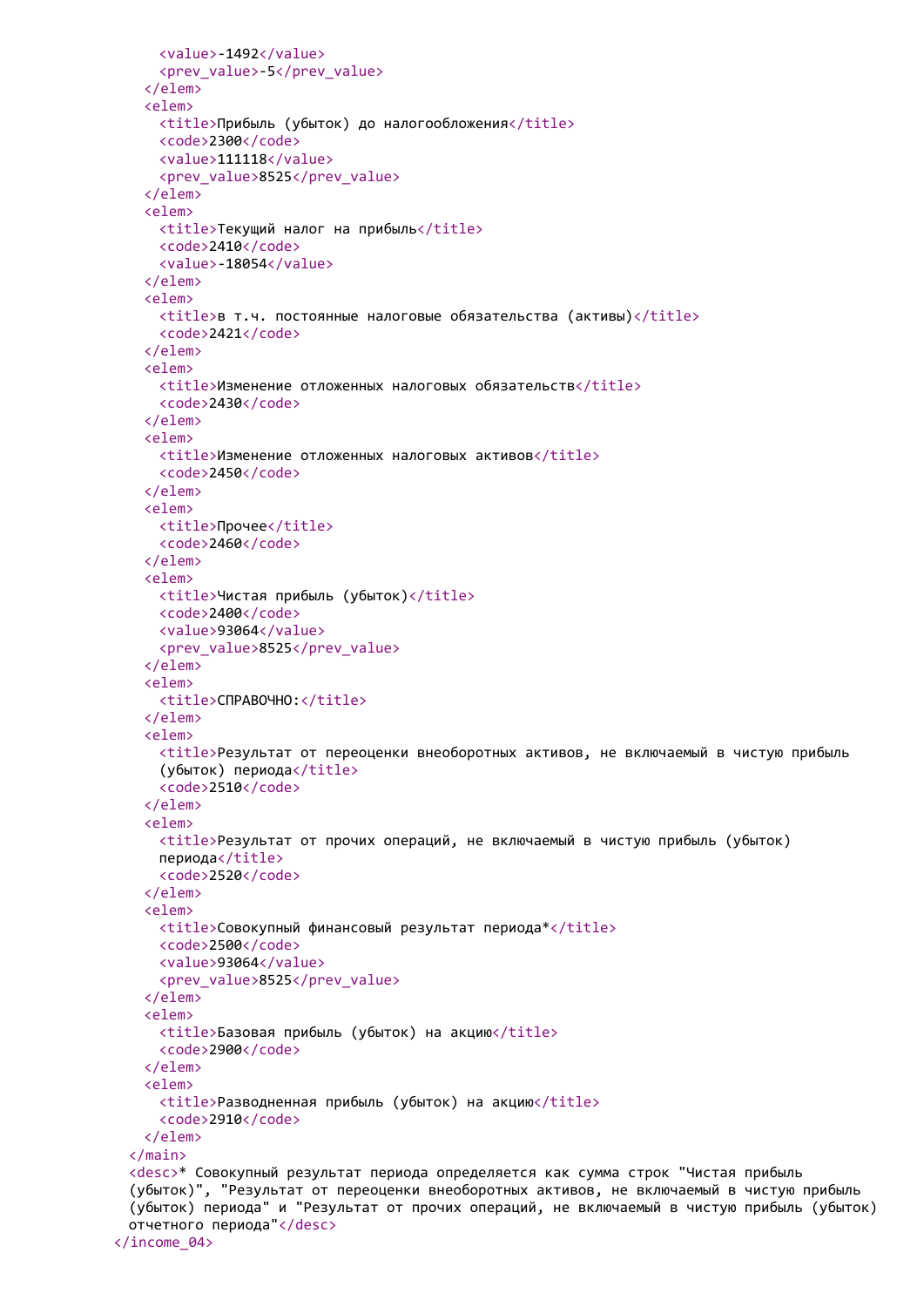```
<has_info_letter>0</has_info_letter>
   <has_audit_letter>0</has_audit_letter>
 </INHERIT_1>
</q_acnt_report>
<has_q_acnt_report_en>0</has_q_acnt_report_en>
<acnt_policy>
 <desc>В третьем квартале 2011 года изменения в Учетную политику на 2011 год не вносились.
 </desc>
</acnt_policy>
<export_state>
 <none>1</none>
</export_state>
<real_estate>
 <amount>0</amount>
 <depr>0</depr>
 <sig_changes>
   <none>1</none>
 \langle/sig changes>
 <sig_changes_2>
   <none>1</none>
 \langle/sig changes 2>
 <comment>01 мая 2010 года была осуществлена передача государственного имущества в
 доверительное управление. В соответствии со ст. 1018 ГК РФ, имущество, переданное в
 доверительное управление, обособляется от другого имущества учредителя управления, а также от
 имущества доверительного управляющего. Это имущество отражается у доверительного управляющего
 на отдельном балансе, и по нему ведется самостоятельный учет. 1) краткое описание объекта
 недвижимого имущества: Государственной компании «Российские автомобильные дороги» Федеральным
 дорожным агентством передана в доверительное управление автомобильная дорога общего
 пользования федерального значения М-1 «Беларусь» - от Москвы до границы с Республикой
 Беларусь (на Минск, Брест). Идентификационный номер автомобильной дороги 00 ОП ФЗ М-1-(Е 30,
 АН6, СНГ). Протяженность автомобильной дороги – 450 км. причина изменения (покупка, продажа,
 ввод в эксплуатацию, иные причины): передача государственного имущества в доверительное
 управление Эмитенту. сведения о привлечении оценщика для оценки данного объекта недвижимого
 имущества с указанием определенной таким оценщиком стоимости недвижимого имущества: оценщик
 не привлекался балансовая (остаточная) стоимость выбывшего недвижимого имущества: не
 применимо, поскольку имущество передано в доверительное управление. цена, по которой
 недвижимое имущество было приобретено или продано: не применимо, поскольку имущество передано
 в доверительное управление. 2) краткое описание объекта недвижимого имущества:
 Государственной компании «Российские автомобильные дороги» Федеральным дорожным агентством
 передана в доверительное управление автомобильная дорога общего пользования федерального
 значения М-4 «Дон» - от Москвы через Воронеж, Ростов-на-Дону, Краснодар до Новороссийска.
 Идентификационный номер автомобильной дороги 00 ОП ФЗ М-4-(Е 50, Е 97, Е 115, Е 592, СНГ).
 Протяженность автомобильной дороги – 1517 км. причина изменения (покупка, продажа, ввод в
 эксплуатацию, иные причины): передача государственного имущества в доверительное управление
 Эмитенту. сведения о привлечении оценщика для оценки данного объекта недвижимого имущества с
 указанием определенной таким оценщиком стоимости недвижимого имущества: оценщик не
 привлекался балансовая (остаточная) стоимость выбывшего недвижимого имущества: не применимо,
 поскольку имущество передано в доверительное управление. цена, по которой недвижимое
 имущество было приобретено или продано: не применимо, поскольку имущество передано в
 доверительное управление. До конца 2011 года планируется передача Эмитенту в доверительное
 управление федеральной автомобильной дороги М-3 «Украина».</comment>
</real_estate>
<trials>
 <none>1</none>
</trials>
<res_funds>
 \langle a \rangle<none>1</none>
 \langle/a>
</res_funds>
<smeeting>
 <name>В соответствии с п. 1 ст. 8 Федерального закона «О Государственной компании «Российские
 автомобильные дороги» и о внесении изменений в отдельные законодательные акты Российской
 Федерации» от 17.07.2009 № 145-ФЗ высшим органом управления Государственной компании является
 наблюдательный совет Государственной компании.</name>
```
<notif\_desc>В соответствии с Постановлением Правительства РФ от 03.09.2010 N 685 "Об утверждении Регламента Государственной компании "Российские автомобильные дороги" секретарь наблюдательного совета направляет членам наблюдательного совета извещение о проведении заседания наблюдательного совета в течение 1 рабочего дня со дня утверждения повестки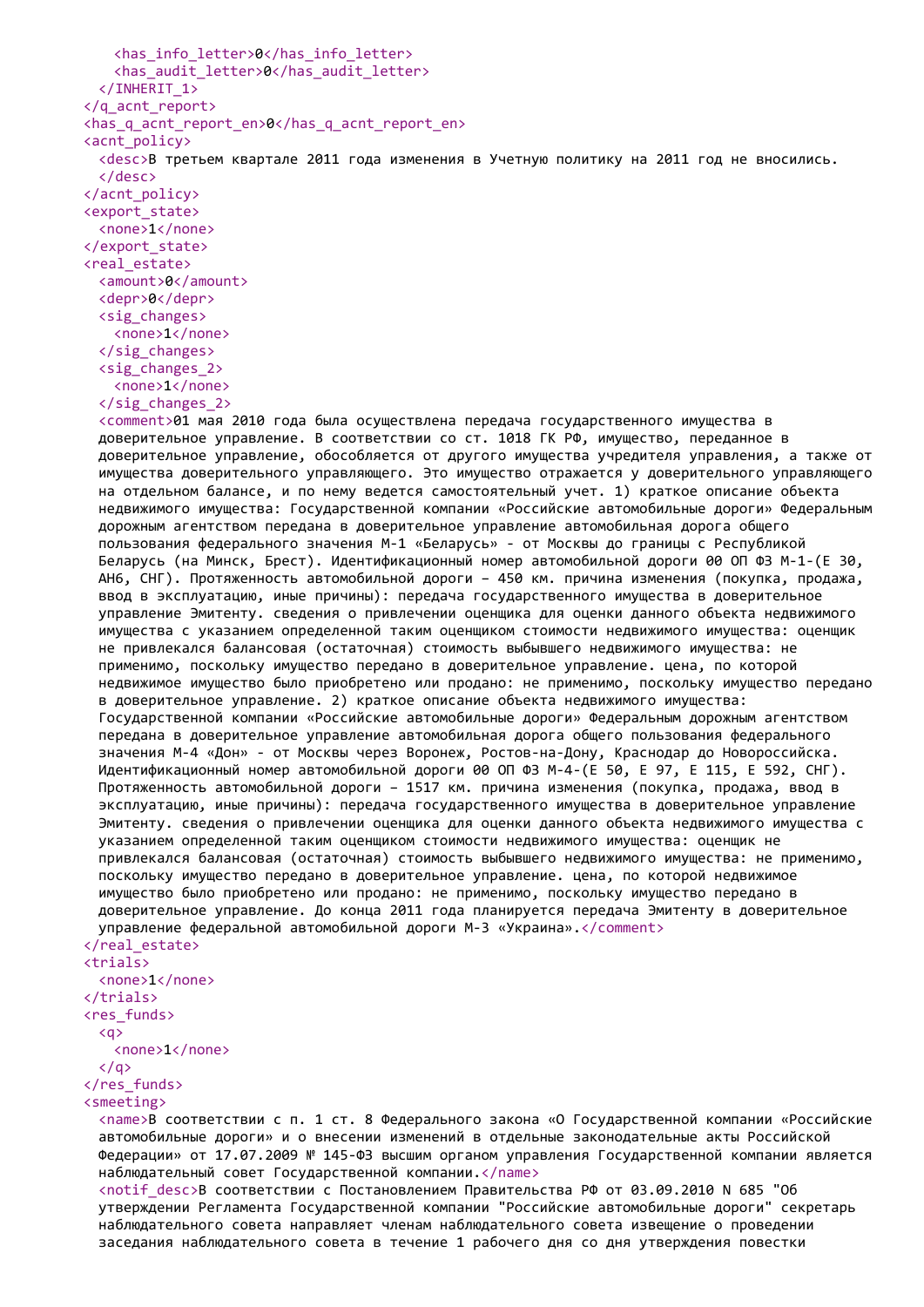заседания наблюдательного совета. Извещение о проведении заседания наблюдательного совета должно содержать фамилию, имя и отчество члена наблюдательного совета, а также сведения о дате, месте и времени проведения заседания наблюдательного совета. К извещению прилагается повестка заседания, а также материалы, необходимые для рассмотрения включенных в нее вопросов. Извещение о проведении заочного голосования направляется секретарем наблюдательного совета членам наблюдательного совета в течение 1 рабочего дня со дня утверждения повестки заочного голосования. Одновременно с извещением о проведении заочного голосования направляются опросные листы и материалы по вопросам повестки заочного голосования. В извещении о проведении заочного голосования указывается дата окончания срока представления заполненных опросных листов, определенная председателем наблюдательного совета, а также дата определения результатов заочного голосования.</notif\_desc>

<call\_desc>В соответствии с Постановлением Правительства РФ от 03.09.2010 N 685 "Об утверждении Регламента Государственной компании "Российские автомобильные дороги": Заседания наблюдательного совета проводятся не реже чем 1 раз в 3 месяца в соответствии с утверждаемым наблюдательным советом планом работы наблюдательного совета. Внеочередное заседание наблюдательного совета проводится по решению председателя наблюдательного совета, а также по требованию ревизионной комиссии Государственной компании или аудиторской организации (порядок направления (предъявления) таких требований, не определен Постановлением Правительства РФ от 03.09.2010 N 685 "Об утверждении Регламента Государственной компании "Российские автомобильные дороги"). Наблюдательный совет вправе принимать решения без созыва заседания наблюдательного совета путем проведения заочного голосования в порядке, установленном в утверждаемом наблюдательным советом положении о наблюдательном совете Государственной компании, а также в соответствии с настоящим Регламентом.</call\_desc>

<date desc>Заседания наблюдательного совета Государственной компании созываются его председателем или членом наблюдательного совета Государственной компании, уполномоченным председателем наблюдательного совета Государственной компании, не реже чем один раз в три месяца. Порядок и сроки подготовки, созыва и проведения заседаний наблюдательного совета Государственной компании устанавливаются Регламентом Государственной компании (п. 14 ст. 8 Федерального закона от 17.07.2009 N 145-ФЗ "О государственной компании "Российские автомобильные дороги" и о внесении изменений в отдельные законодательные акты Российской Федерации"). Наблюдательный совет Государственной компании вправе принимать решения без созыва заседания наблюдательного совета Государственной компании путем проведения заочного голосования в порядке, установленном наблюдательным советом Государственной компании (п. 20 ст. 8 Федерального закона от 17.07.2009 N 145-ФЗ "О государственной компании "Российские автомобильные дороги" и о внесении изменений в отдельные законодательные акты Российской Федерации"). В соответствии с Постановлением Правительства РФ от 03.09.2010 N 685 "Об утверждении Регламента Государственной компании "Российские автомобильные дороги" решение о проведения заочного голосования принимается председателем наблюдательного совета Компании. При принятии решения о проведении заочного голосования председатель наблюдательного совета утверждает повестку заочного голосования, включающую перечень вопросов, выносимых на заочное голосование, дату окончания срока представления заполненных опросных листов, дату определения результатов заочного голосования и дает указание секретарю наблюдательного совета подготовить извещение о проведении заочного голосования, опросные листы и материалы, необходимые для рассмотрения включенных в повестку заочного голосования вопросов.</date\_desc> <prop desc>В соответствии с Постановлением Правительства РФ от 03.09.2010 N 685 "Об утверждении Регламента Государственной компании "Российские автомобильные дороги" вопросы, выносимые на заседание наблюдательного совета, включаются в повестку заседания наблюдательного совета на основании решений наблюдательного совета, решений председателя наблюдательного совета, а также по письменным требованиям членов наблюдательного совета, председателя ревизионной комиссии Государственной компании или аудиторской организации

Государственной компании (порядок внесения таких предложений, не определен Постановлением Правительства РФ от 03.09.2010 N 685 "Об утверждении Регламента Государственной компании "Российские автомобильные дороги").</prop\_desc>

<prep desc>В соответствии с Постановлением Правительства РФ от 03.09.2010 N 685 "Об утверждении Регламента Государственной компании "Российские автомобильные дороги" секретарь наблюдательного совета направляет членам наблюдательного совета извещение о проведении заседания наблюдательного совета в течение 1 рабочего дня со дня утверждения повестки заседания наблюдательного совета. Извещение о проведении заседания наблюдательного совета должно содержать фамилию, имя и отчество члена наблюдательного совета, а также сведения о дате, месте и времени проведения заседания наблюдательного совета. К извещению прилагается повестка заседания, а также материалы, необходимые для рассмотрения включенных в нее вопросов.</prep\_desc>

 $\langle$ res desc>В соответствии с Постановлением Правительства РФ от 03.09.2010 N 685 "Об утверждении Регламента Государственной компании "Российские автомобильные дороги": Решения, принятые на заседании наблюдательного совета, оформляются протоколом заседания. Протокол заседания наблюдательного совета составляется секретарем наблюдательного совета, сшивается, заверяется печатью Государственной компании и подписывается председательствовавшим на заседании наблюдательного совета, а также секретарем наблюдательного совета, как правило, не позднее чем через 7 дней со дня проведения заседания. Копии протокола заседания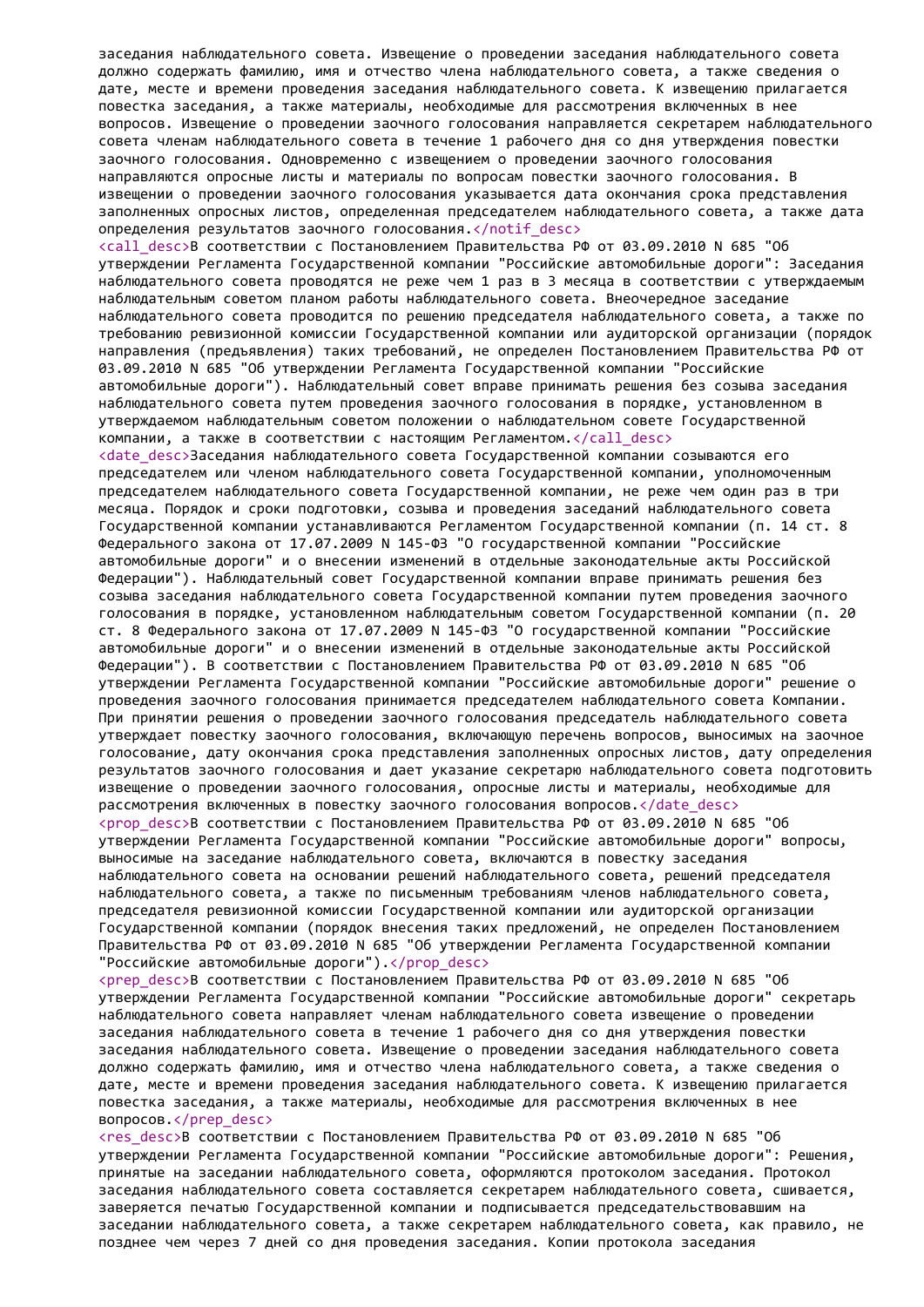```
наблюдательного совета направляются секретарем наблюдательного совета всем членам
 наблюдательного совета, председателю правления Государственной компании, правлению
 Государственной компании, научно-техническому совету Государственной компании и ревизионной
 комиссии Государственной компании в течение 2 рабочих дней со дня подписания протокола в
 установленном порядке.</res_desc>
</smeeting>
<shares>
 <share>
   <name>Общество с ограниченной ответственностью «Автодор-Платежные Системы»</name>
   <short name>ООО «Автодор – ПС»</short name>
   <legal_address>
     <zip_code>109012</zip_code>
     <country>Россия</country>
     <city>город Москва</city>
     <street>Новая площадь</street>
     <building>10</building>
     <appt>32</appt>
     <canonical_name>109012 Россия, город Москва, Новая площадь 10 оф. 32</canonical_name>
   </legal_address>
   <inn>7709874971</inn>
   <ogrn>1117746252227</ogrn>
   <issuer_share>100</issuer_share>
   <share>0</share>
 </share>
</shares>
<deals3>
 <q>
   <deal>
     <date>2011-07-15</date>
     <subject>Заключение договора на выполнение комплекса работ по реконструкции, содержанию и
     ремонту автомагистрали М-4 «Дон» - от Москвы через Воронеж, Ростов-на-Дону, Краснодар до
     Новороссийска на участке км 1197 – км 1240, Краснодарский край (разработка рабочей
     документации, землеустроительные дела, подготовка территории, реконструкция, содержание и
     ремонт)(далее – Договор)</subject>
     <content>Подрядчик обязуется выполнить в соответствии с условиями договора комплекс работ
     по реконструкции, содержанию и ремонту автомагистрали М-4 «Дон» - от Москвы через Воронеж,
     Ростов-на-Дону, Краснодар до Новороссийска на участке км 1197 – км 1240, Краснодарский
     край (разработка рабочей документации, землеустроительные дела, подготовка территории,
     реконструкция, содержание и ремонт) (далее – Объект), своевременно сдать эти работы
     заказчику, по завершении реконструкции выполнять работы по содержанию и ремонту Объекта, а
     заказчик обязуется принять и оплатить указанные работы.</content>
     <parts>Государственная компания «Российские автомобильные дороги» (Заказчик) и Открытое
     акционерное общество «Дорожно-строительная компания «АВТОБАН» (ОАО «ДСК «АВТОБАН»)
     (Подрядчик).</parts>
     <amount>16869112560</amount>
     <amount_currency_code>RUR</amount_currency_code>
     <percent_amount>21.5</percent_amount>
     <assets_value>78464127000</assets_value>
     <is_large_deal>1</is_large_deal>
     <is_int_deal>0</is_int_deal>
     <approval>
       <unit>Наблюдательный совет Государственной компании "Российские автомобильные дороги"
       </unit>
       <date>2011-07-15</date>
       <protocol>
         <date>2011-07-15</date>
         <no>№ 22</no>
       </protocol>
     </approval>
     <desc>Срок исполнения обязательств по сделке: По работам на реконструкцию Объекта: начало
     выполнения работ со дня подписания Договора; окончание выполнения работ – октябрь 2013 г.
     По работам на содержание Объекта: начало выполнения работ – с момента подписания акта
     приемочной комиссии (завершения реконструкции) о передаче Объекта в эксплуатацию;
     окончание выполнения работ – июль 2029 г. (либо дата, в которую обязательства сторон в
     соответствии с условиями Договора были полностью исполнены); По работам на ремонт Объекта:
```
год начала выполнения работ – 2019 г.; год окончания выполнения работ – 2019 г.; год начала выполнения работ – 2024 г.; год окончания выполнения работ – 2024 г.</desc>

```
</deal>
```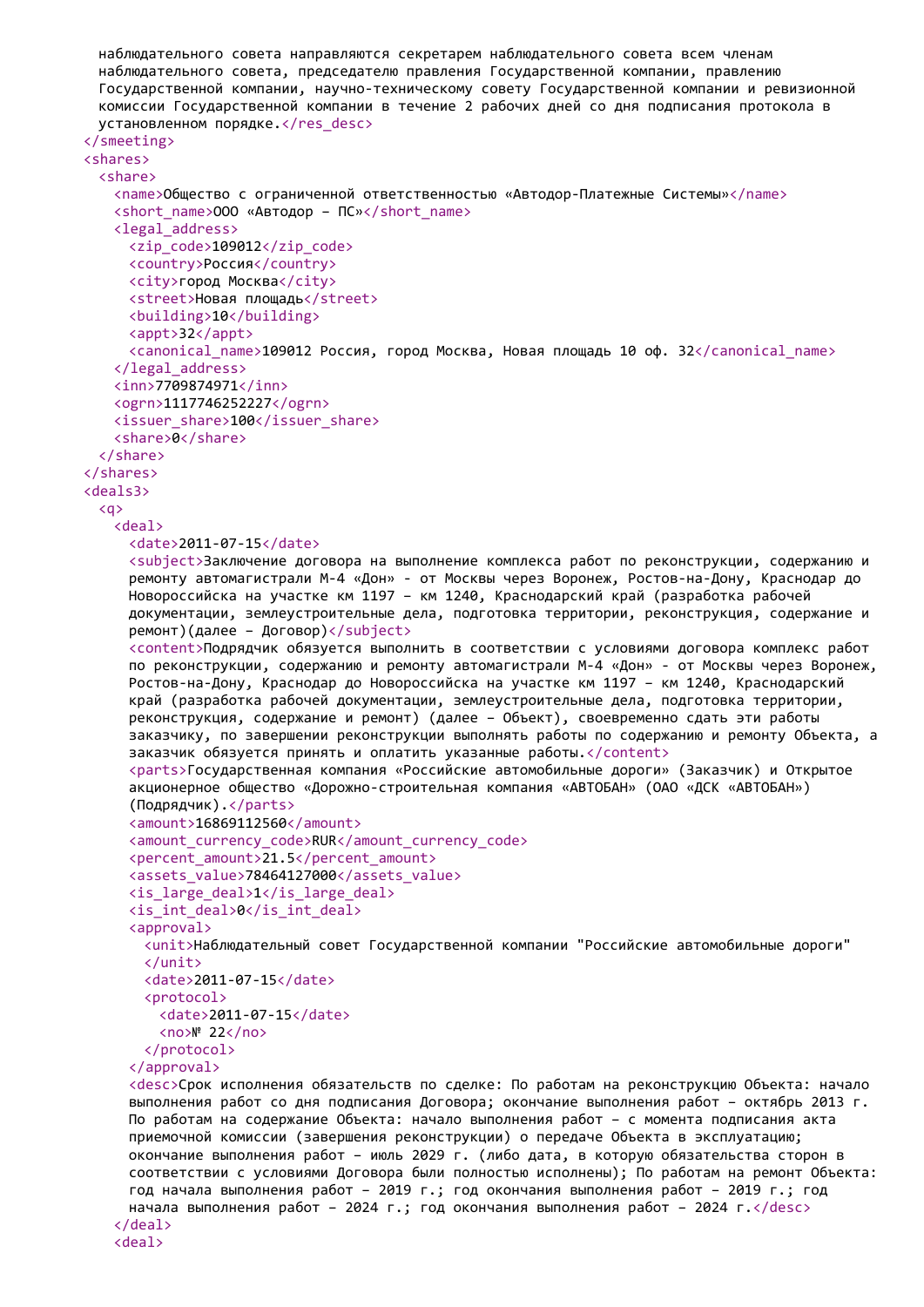```
<date>2011-09-22</date>
     <subject>Заключение договора на выполнение Подрядчиком комплекса работ по строительству,
     содержанию, капитальному ремонту и ремонту транспортных развязок на пересечении
     Подушкинского шоссе (км 1+500) и на пересечении Можайского шоссе с новым выходом на
     Московскую кольцевую автомобильную дорогу федеральной автомобильной дороги М-1 «Беларусь»
     - от Москвы до границы с Республикой Беларусь (на Минск, Брест), Московская область.
     (далее – Договор).</subject>
     <content>Подрядчик обязуется выполнить в соответствии с условиями Договора комплекс работ
     по строительству, содержанию, капитальному ремонту и ремонту транспортных развязок на
     пересечении Подушкинского шоссе (км 1+500) и на пересечении Можайского шоссе с новым
     выходом на Московскую кольцевую автомобильную дорогу федеральной автомобильной дороги М-1
     «Беларусь» - от Москвы до границы с Республикой Беларусь (на Минск, Брест), Московская
     область (далее – Объекты), своевременно сдать эти работы заказчику, а заказчик обязуется
     принять и оплатить указанные работы.</content>
     <parts>Государственная компания «Российские автомобильные дороги» (Заказчик) и Открытое
     акционерное общество «Дорожно-строительная компания «АВТОБАН» (ОАО «ДСК «АВТОБАН»)
     (Подрядчик).</parts>
     <amount>7995490852</amount>
     <amount_currency_code>RUR</amount_currency_code>
     <percent_amount>10.2</percent_amount>
     <assets_value>78464127000</assets_value>
     \langleis large deal>1\langleis large deal>
     <is_int_deal>0</is_int_deal>
     <approval>
       <unit>Наблюдательный совет Государственной компании "Российские автомобильные дороги"
       </unit>
       <date>2011-09-21</date>
       <protocol>
         <date>2011-09-21</date>
         <no>№ 24</no>
       </protocol>
     </approval>
     <desc>Срок исполнения обязательств по сделке: По работам на строительство Объектов: начало
     выполнения работ со дня заключения сделки (дата подписания договора); окончание выполнения
     работ – декабрь 2012 г. По работам на содержание Объектов: начало выполнения работ – с
     момента подписания акта приемочной комиссии (завершения строительства) о вводе Объектов в
     эксплуатацию; окончание выполнения работ – декабрь 2042 г. По работам на ремонт Объектов:
     год выполнения работ – 2018 г.; год выполнения работ – 2023 г.; год выполнения работ –
     2029 г.; год выполнения работ – 2034 г.; год выполнения работ – 2040 г.</desc>
   </deal>
  \langle/q>
</deals3>
<credit_ratings>
 <none>1</none>
</credit_ratings>
<term_issues>
 <none>1</none>
</term_issues>
<out_issues>
 <none>1</none>
</out_issues>
<def_issues>
 <none>1</none>
</def_issues>
<bond_provision>
  <none>1</none>
</bond_provision>
<bond_provision_1>
  <none>1</none>
</bond_provision_1>
<bond_provision_2>
  <none>1</none>
</bond_provision_2>
<register>
 <none>1</none>
  <has_depos_orgs>0</has_depos_orgs>
</register>
<capital_leg>
```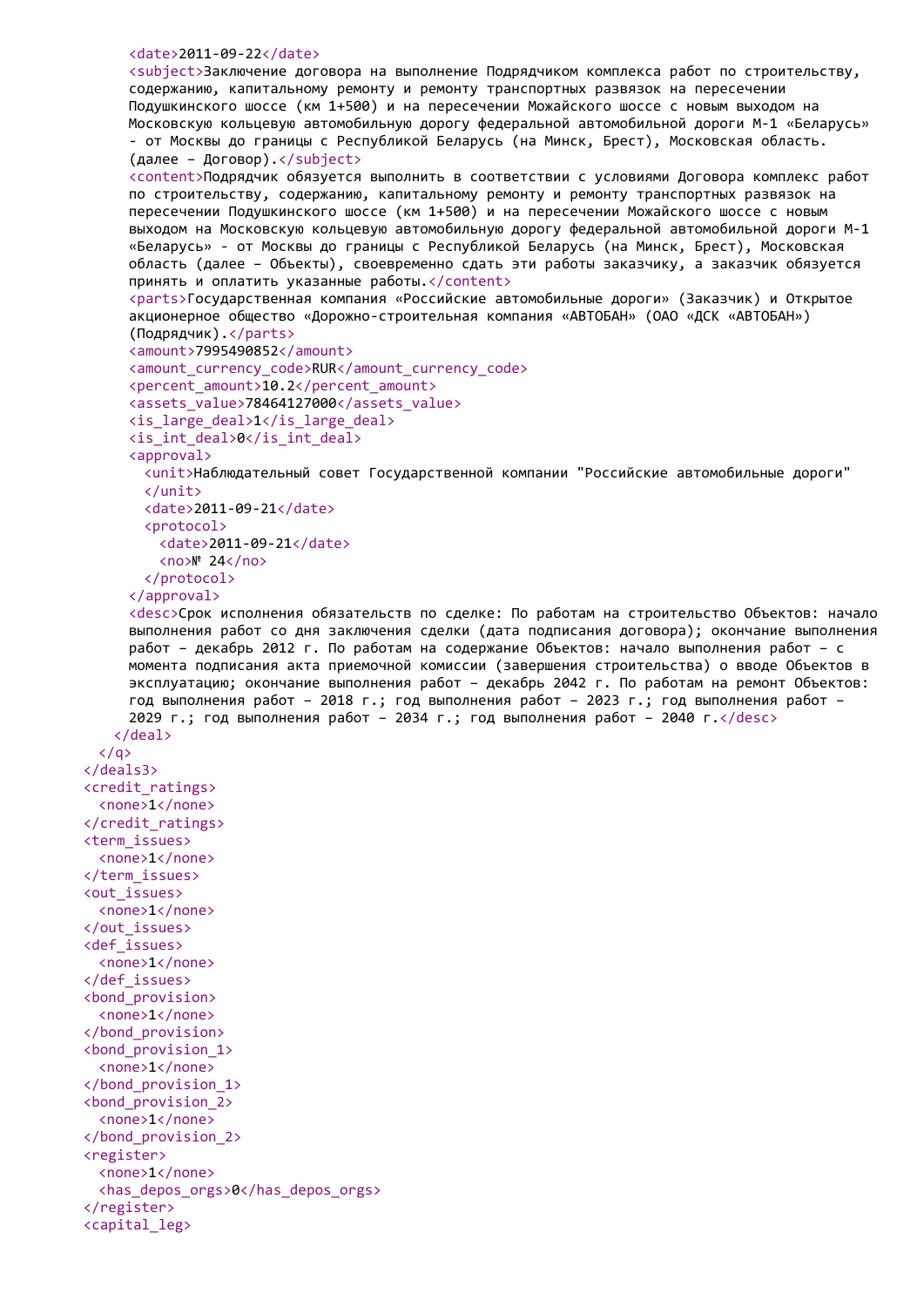<desc>Эмитент не является акционерным обществом. Названия и реквизиты законодательных актов Российской Федерации, действующих на дату утверждения ежеквартального отчета, которые регулируют вопросы импорта и экспорта капитала и могут повлиять на выплату процентов и других платежей, причитающихся нерезидентам - владельцам ценных бумаг эмитента. Налоговый кодекс Российской Федерации (часть первая) № 146-ФЗ от 31.07.1998 г.; Налоговый кодекс Российской Федерации (часть вторая) № 117-ФЗ от 5.08.2000 г.; Таможенный кодекс Российской Федерации № 61-ФЗ от 28.05.2003 г.; Федеральный закон № 395-1 от 2.12.1990 г. «О банках и банковской деятельности»; Закон РСФСР № 1488-1 от 26.06.1991 г. «Об инвестиционной деятельности в РСФСР»; Закон Российской Федерации № 5003-1 от 21.05.1993 г. «О таможенном тарифе»; Федеральный закон от 12.01.1996 № 7-ФЗ «О некоммерческих организациях»; Федеральный закон № 39-ФЗ от 22.04.1996 «О рынке ценных бумаг»; Федеральный закон № 39-ФЗ от 25.02.1999 г. «Об инвестиционной деятельности в Российской Федерации, осуществляемой в форме капитальных вложений»; Федеральный закон № 115-ФЗ от 07.08.2001 г. «О противодействии легализации (отмыванию) доходов, полученных преступным путем, и финансированию терроризма»; Федеральный закон № 86-ФЗ от 10.07.2002 г. «О Центральном банке Российской Федерации (Банке России)»; Федеральный закон № 173-ФЗ от 10.12.2003 «О валютном регулировании и валютном контроле»; Федерального закона от 17.07.2009 N 145-ФЗ "О государственной компании "Российские автомобильные дороги" и о внесении изменений в отдельные законодательные акты Российской Федерации"; Нормативные правовые акты Правительства Российской Федерации, федеральных органов исполнительной власти, органов исполнительной власти субъектов Российской Федерации, исполнительных органов местного самоуправления; Международные договоры Российской Федерации по вопросам избежания двойного налогообложения.</desc>

## </capital\_leg>

#### <capital\_tax>

<desc>Эмитент не размещал ценные бумаги до даты утверждения настоящего ежеквартального отчета. В данной связи сведения о налогообложении доходов по размещенным ценным бумагам не приводятся. Налогообложение доходов по размещаемым эмиссионным ценным бумагам Эмитента регулируется Налоговым кодексом Российской Федерации, а также иными нормативными правовыми актами Российской Федерации, принятыми в соответствии с Налоговым кодексом Российской Федерации. Информация, приведенная в данном пункте не является исчерпывающей. Эмитент рекомендует воспользоваться правом получать от налоговых органов по месту учета бесплатную информацию о действующих налогах и сборах, законодательстве о налогах и сборах и об иных актах, содержащих нормы законодательства о налогах и сборах, а также о правах и обязанностях налогоплательщиков, полномочиях налоговых органов и их должностных лиц и правом получать от налоговых органов и других уполномоченных государственных органов письменные разъяснения по вопросам применения законодательства о налогах и сборах. НАЛОГОВЫЕ СТАВКИ: Юридические лица Физические лица Вид дохода Резиденты Нерезиденты Резиденты Нерезиденты Купонный доход (доходы в виде процентов) 20% 20% 13% 30% Доход от реализации ценных бумаг 20% 20% 13% 30% 1. Налогообложение доходов юридических лиц по облигациям эмитента в виде процентов Налогообложение процентов, начисленных за время нахождения облигаций на балансе налогоплательщика, являющегося российской организацией, производится в порядке и на условиях, которые установлены главой 25 НК РФ по налоговой ставке 20%. Сумма налога определяется налогоплательщиком самостоятельно по итогам каждого отчетного (налогового) периода. По облигациям, срок погашения которых приходится более чем на один отчетный период, доход признается полученным и включается в состав доходов на конец соответствующего отчетного периода, исходя из срока нахождения облигации на балансе с даты приобретения до даты окончания отчетного периода. В случае погашения облигаций до истечения отчетного периода доход признается полученным и включается в состав доходов на дату погашения. Налог, подлежащий уплате по истечении налогового периода, уплачивается не позднее 28 марта года, следующего за истекшим налоговым периодом. Квартальные авансовые платежи уплачиваются не позднее 28 дней со дня окончания квартала, и засчитываются в счет уплаты налога по итогам налогового периода. Ежемесячные авансовые платежи уплачиваются в срок не позднее 28 числа каждого месяца этого отчетного периода, и засчитываются при уплате квартальных авансовых платежей. Налогоплательщики, исчисляющие ежемесячные авансовые платежи по фактически полученной прибыли, уплачивают авансовые платежи не позднее 28 числа месяца, следующего за месяцем, по итогам которого производится исчисление налога. Согласно абз. 1 пп. 3 п. 1 ст. 309 НК РФ процентный доход от облигаций, полученный иностранной организацией и не связанный с ее предпринимательской деятельностью в России, относится к доходам иностранной организации от источников в РФ и подлежит налогообложению у источника выплаты доходов по ставке 20%. При этом эмитент, выплачивающий процентный доход, признается налоговым агентом и обязан перечислить соответствующую сумму налога в течение трех дней после дня выплаты (перечисления) денежных средств иностранной организации. В отношении процентного дохода, полученных иностранными юридическим лицами, может применяться пониженная ставка, если между Россией и страной местонахождения получателя дохода заключено международное соглашение (договор) о предотвращении двойного налогообложения, а также при предоставлении до даты выплаты дохода налоговому агенту подтверждения налогового резидентства в такой стране. При представлении иностранной организацией, имеющей право на получение дохода, подтверждения налогового резидентства указанного в пункте 1 статьи 312 НК РФ, налоговому агенту, выплачивающему доход, в отношении которого международным договором Российской Федерации предусмотрен льготный режим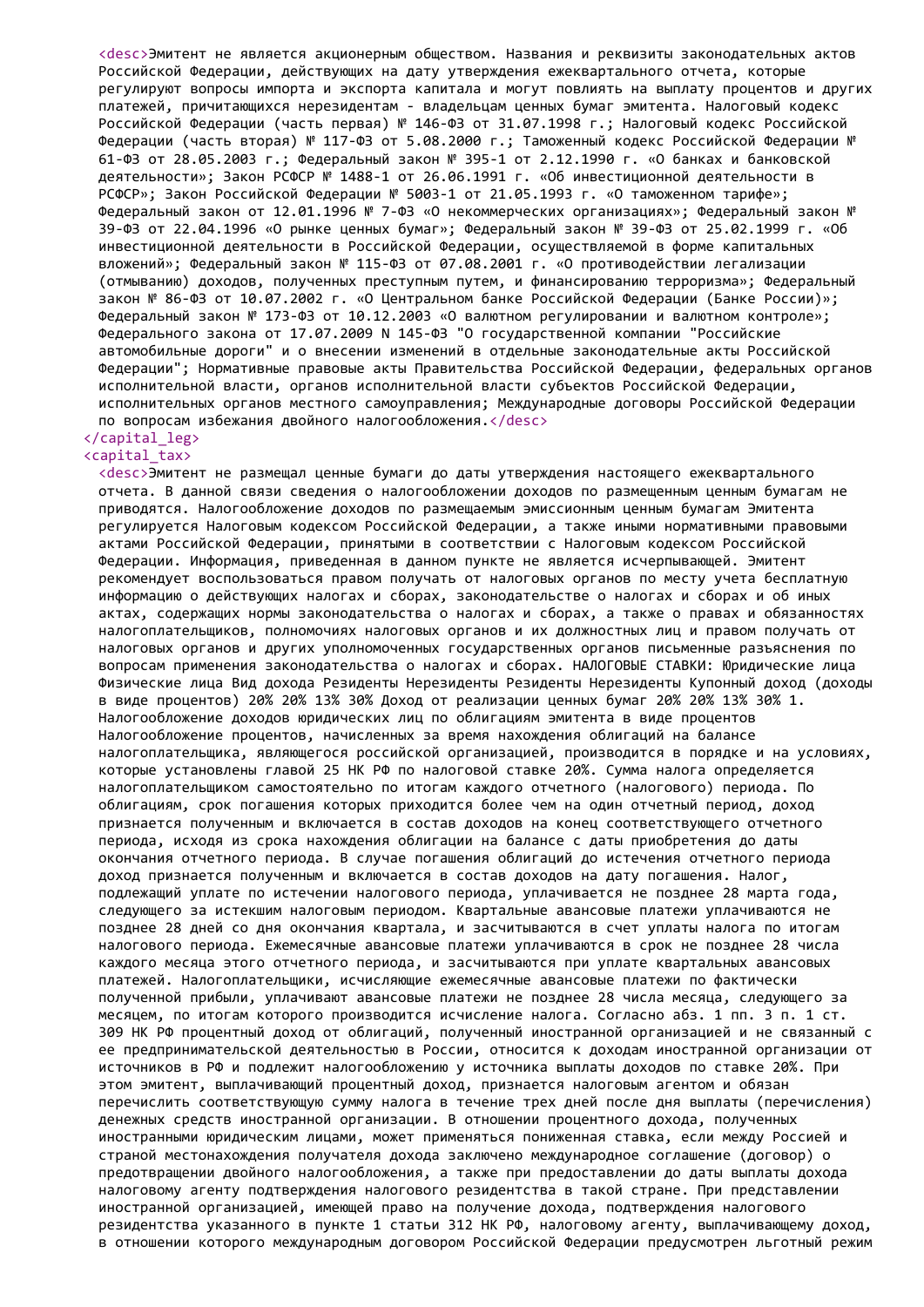налогообложения в Российской Федерации, в отношении такого дохода производится освобождение от удержания налога у источника выплаты или удержание налога у источника выплаты по пониженным ставкам. 2. Налогообложение доходов юридических лиц от реализации ценных бумаг эмитента a) Российские организации или постоянные представительства иностранных юридических лиц в Российской Федерации. Ставка налога – 20%. Согласно пункту 2 статьи 280 НК РФ доходы налогоплательщика от операций по реализации или иного выбытия ценных бумаг (в том числе погашения) определяются исходя из цены реализации или иного выбытия ценной бумаги, а также суммы накопленного процентного (купонного) дохода, уплаченной покупателем налогоплательщику, и суммы процентного (купонного) дохода, выплаченной налогоплательщику Эмитентом. При этом в доход налогоплательщика от реализации или иного выбытия ценных бумаг не включаются суммы процентного (купонного) дохода, ранее учтенные при налогообложении. Расходы при реализации (или ином выбытии) ценных бумаг определяются исходя из цены приобретения ценной бумаги (включая расходы на ее приобретение), затрат на ее реализацию, суммы накопленного процентного (купонного) дохода, уплаченной налогоплательщиком продавцу ценной бумаги. При этом в расход не включаются суммы накопленного процентного (купонного) дохода, ранее учтенные при налогообложении. В целях главы 25 НК РФ ценные бумаги признаются обращающимися на организованном рынке ценных бумаг только при одновременном соблюдении следующих условий: 1) если они допущены к обращению хотя бы одним организатором торговли, имеющим на это право в соответствии с национальным законодательством; 2) если информация об их ценах (котировках) публикуется в средствах массовой информации (в том числе электронных) либо может быть представлена организатором торговли или иным уполномоченным лицом любому заинтересованному лицу в течение трех лет после даты совершения операций с ценными бумагами; 3) если по ним в течение последних трех месяцев, предшествующих дате совершения налогоплательщиком сделки с этими ценными бумагами, рассчитывалась рыночная котировка, если это предусмотрено применимым законодательством. Под применимым законодательством понимается законодательство государства, на территории которого осуществляется обращение ценных бумаг (заключение налогоплательщиком гражданско-правовых сделок, влекущих переход права собственности на ценные бумаги). В случаях невозможности однозначно определить, на территории какого государства заключались сделки с ценными бумагами вне организованного рынка ценных бумаг, включая сделки, заключаемые посредством электронных торговых систем, налогоплательщик вправе самостоятельно в соответствии с принятой им для целей налогообложения учетной политикой выбирать такое государство в зависимости от места нахождения продавца либо покупателя ценных бумаг. Под рыночной котировкой ценной бумаги понимается средневзвешенная цена ценной бумаги по сделкам, совершенным в течение торгового дня через российского организатора торговли на рынке ценных бумаг, включая фондовую биржу, - для ценных бумаг, допущенных к торгам такого организатора торговли на рынке ценных бумаг, такой фондовой биржи, или цена закрытия по ценной бумаге, рассчитываемая иностранной фондовой биржей по сделкам, совершенным в течение торгового дня через такую биржу, - для ценных бумаг, допущенных к торгам такой фондовой биржи. Если по одной и той же ценной бумаге сделки совершались через двух и более организаторов торговли, то налогоплательщик вправе самостоятельно выбрать рыночную котировку, сложившуюся у одного из организаторов торговли. В случае, если средневзвешенная цена организатором торговли не рассчитывается, то за средневзвешенную цену принимается половина суммы максимальной и минимальной цен сделок, совершенных в течение торгового дня через этого организатора торговли. Под накопленным процентным (купонным) доходом понимается часть процентного (купонного) дохода, выплата которого предусмотрена условиями выпуска такой ценной бумаги, рассчитываемая пропорционально количеству дней, прошедших от даты выпуска ценной бумаги или даты выплаты предшествующего купонного дохода до даты совершения сделки (даты передачи ценной бумаги). Рыночной ценой ценных бумаг, обращающихся на организованном рынке ценных бумаг, для целей налогообложения признается фактическая цена реализации или иного выбытия ценных бумаг, если эта цена находится в интервале между минимальной и максимальной ценами сделок (интервал цен) с указанной ценной бумагой, зарегистрированной организатором торговли на рынке ценных бумаг на дату совершения соответствующей сделки. В случае совершения сделки через организатора торговли под датой совершения сделки следует понимать дату проведения торгов, на которых соответствующая сделка с ценной бумагой была заключена. В случае реализации ценной бумаги вне организованного рынка ценных бумаг датой совершения сделки считается дата определения всех существенных условий передачи ценной бумаги, то есть дата подписания договора. Если по одной и той же ценной бумаге сделки на указанную дату совершались через двух и более организаторов торговли на рынке ценных бумаг, то налогоплательщик вправе самостоятельно выбрать организатора торговли, значения интервала цен которого будут использованы налогоплательщиком для целей налогообложения. При отсутствии информации об интервале цен у организаторов торговли на рынке ценных бумаг на дату совершения сделки налогоплательщик принимает интервал цен при реализации этих ценных бумаг по данным организаторов торговли на рынке ценных бумаг на дату ближайших торгов, состоявшихся до дня совершения соответствующей сделки, если торги по этим ценным бумагам проводились у организатора торговли хотя бы один раз в течение последних трех месяцев. При соблюдении налогоплательщиком порядка, изложенного выше, фактическая цена реализации или иного выбытия ценных бумаг, находящаяся в соответствующем интервале цен, принимается для целей налогообложения в качестве рыночной цены. В случае реализации (приобретения) ценных бумаг, обращающихся на организованном рынке ценных бумаг, по цене ниже минимальной (выше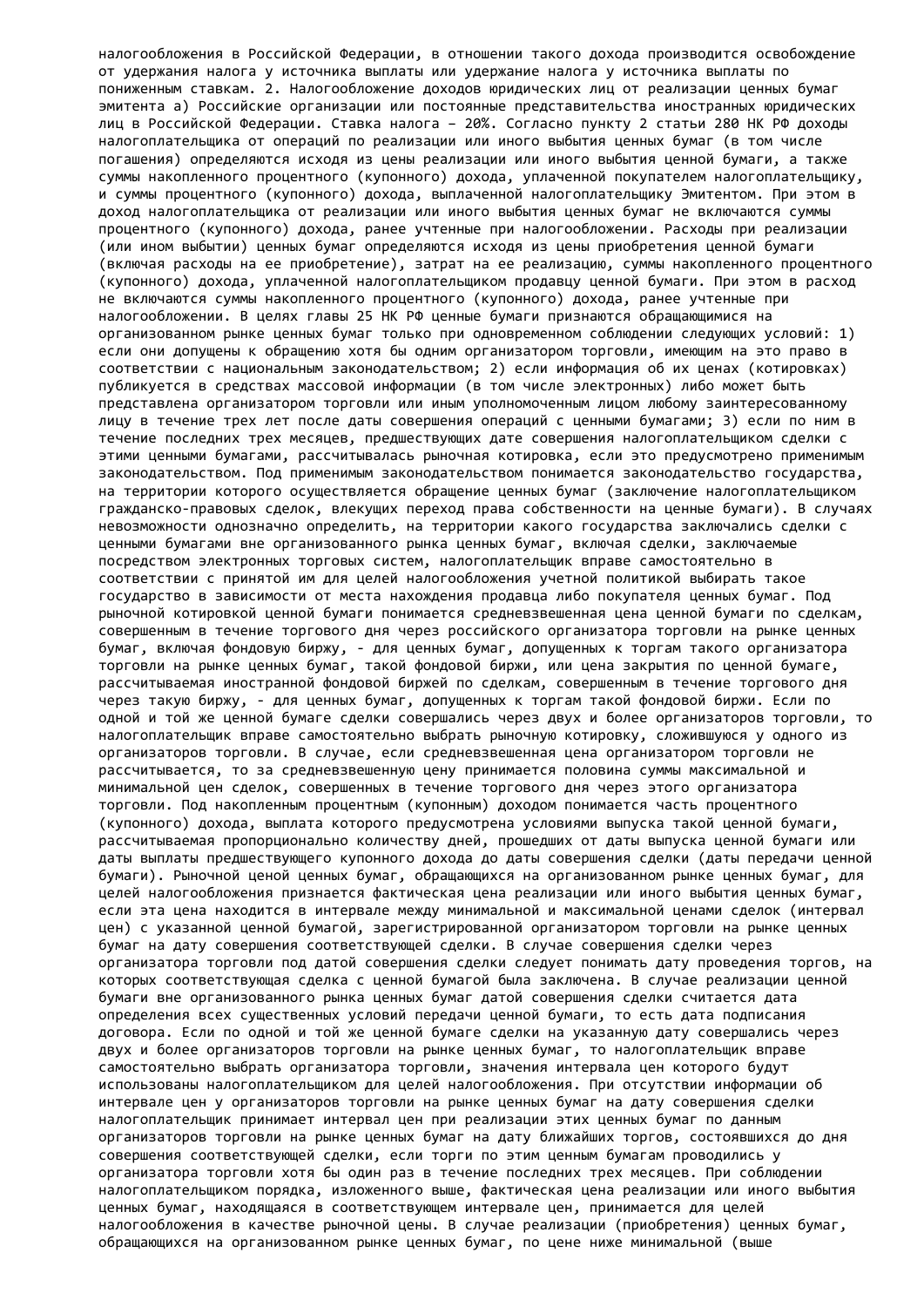максимальной) цены сделок на организованном рынке ценных бумаг при определении финансового результата принимается минимальная (максимальная) цена сделки на организованном рынке ценных бумаг. По ценным бумагам, не обращающимся на организованном рынке ценных бумаг, фактическая цена сделки принимается для целей налогообложения, если эта цена находится в интервале между минимальной и максимальной ценами, определенными исходя из расчетной цены ценной бумаги и предельного отклонения цен, если иное не установлено п. 6 ст. 280 НК РФ. В целях статьи 280 НК РФ предельное отклонение цен ценных бумаг, не обращающихся на организованном рынке ценных бумаг, устанавливается в размере 20 процентов в сторону повышения или понижения от расчетной цены ценной бумаги. В случае реализации (приобретения) ценных бумаг, не обращающихся на организованном рынке ценных бумаг, по цене ниже минимальной (выше максимальной) цены, определенной исходя из расчетной цены ценной бумаги и предельного отклонения цен, при определении финансового результата для целей налогообложения принимается минимальная (максимальная) цена, определенная исходя из расчетной цены ценной бумаги и предельного отклонения цен. Порядок определения расчетной цены ценных бумаг, не обращающихся на организованном рынке ценных бумаг, устанавливается федеральным органом исполнительной власти по рынку ценных бумаг по согласованию с Министерством финансов Российской Федерации. Налоговая база по операциям с ценными бумагами определяется налогоплательщиком отдельно, за исключением налоговой базы по операциям с ценными бумагами, определяемой профессиональными участниками рынка ценных бумаг. При этом налогоплательщики (за исключением профессиональных участников рынка ценных бумаг, осуществляющих дилерскую деятельность) определяют налоговую базу по операциям с ценными бумагами, обращающимися на организованном рынке ценных бумаг, отдельно от налоговой базы по операциям с ценными бумагами, не обращающимися на организованном рынке ценных бумаг. Профессиональные участники рынка ценных бумаг (включая банки), не осуществляющие дилерскую деятельность, в учетной политике для целей налогообложения должны определить порядок формирования налоговой базы по операциям с ценными бумагами, обращающимися на организованном рынке ценных бумаг, и налоговой базы по операциям с ценными бумагами, не обращающимися на организованном рынке ценных бумаг. При этом налогоплательщик самостоятельно выбирает виды ценных бумаг (обращающихся на организованном рынке ценных бумаг или не обращающихся на организованном рынке ценных бумаг), по операциям с которыми при формировании налоговой базы в доходы и расходы включаются иные доходы и расходы, определенные в соответствии с главой 25 НК РФ. При реализации или ином выбытии ценных бумаг налогоплательщик самостоятельно в соответствии с принятой в целях налогообложения учетной политикой выбирает один из следующих методов списания на расходы стоимости выбывших ценных бумаг: 1) по стоимости первых по времени приобретений (ФИФО); 2) по стоимости единицы. Налогоплательщики, получившие убыток (убытки) от операций с ценными бумагами в предыдущем налоговом периоде или в предыдущие налоговые периоды, вправе уменьшить налоговую базу, полученную по операциям с ценными бумагами в отчетном (налоговом) периоде (перенести указанные убытки на будущее) в порядке и на условиях, которые установлены статьей 283 НК РФ. При этом убытки от операций с ценными бумагами, не обращающимися на организованном рынке ценных бумаг, полученные в предыдущем налоговом периоде (предыдущих налоговых периодах), могут быть отнесены на уменьшение налоговой базы от операций с такими ценными бумагами, определенной в отчетном (налоговом) периоде. При этом убытки от операций с ценными бумагами, обращающимися на организованном рынке ценных бумаг, полученные в предыдущем налоговом периоде (предыдущих налоговых периодах), могут быть отнесены на уменьшение налоговой базы от операций по реализации данной категории ценных бумаг. В течение налогового периода перенос на будущее убытков, понесенных в соответствующем отчетном периоде от операций с ценными бумагами, обращающимися на организованном рынке ценных бумаг, и ценными бумагами, не обращающимися на организованном рынке ценных бумаг, осуществляется раздельно по указанным категориям ценных бумаг соответственно в пределах прибыли, полученной от операций с такими ценными бумагами. Доходы, полученные от операций с ценными бумагами, обращающимися на организованном рынке ценных бумаг, не могут быть уменьшены на расходы либо убытки от операций с ценными бумагами, не обращающимися на организованном рынке ценных бумаг. Доходы, полученные от операций с ценными бумагами, не обращающимися на организованном рынке ценных бумаг, не могут быть уменьшены на расходы либо убытки от операций с ценными бумагами, обращающимися на организованном рынке ценных бумаг. В порядке, установленном статьей 283 НК РФ, налогоплательщик вправе осуществлять перенос убытка на будущее в течение десяти лет, следующих за налоговым периодом, в котором получен этот убыток. Налогоплательщик вправе перенести на текущий налоговый период сумму полученного в предыдущем налоговом периоде убытка. В аналогичном порядке убыток, не перенесенный на ближайший следующий год, может быть перенесен целиком или частично на следующий год из последующих девяти лет с учетом положений абзаца второго пункта 2 статьи 283 НК РФ. Если налогоплательщик понес убытки более чем в одном налоговом периоде, перенос таких убытков на будущее производится в той очередности, в которой они понесены. Сумма налога определяется налогоплательщиком самостоятельно по итогам каждого отчетного (налогового) периода. Налог, подлежащий уплате по истечении налогового периода, уплачивается не позднее 28 марта года, следующего за истекшим налоговым периодом. Квартальные авансовые платежи уплачиваются не позднее 28 дней со дня окончания квартала, и засчитываются в счет уплаты налога по итогам налогового периода. Ежемесячные авансовые платежи уплачиваются в срок не позднее 28 числа каждого месяца этого отчетного периода, и засчитываются при уплате квартальных авансовых платежей. Налогоплательщики, исчисляющие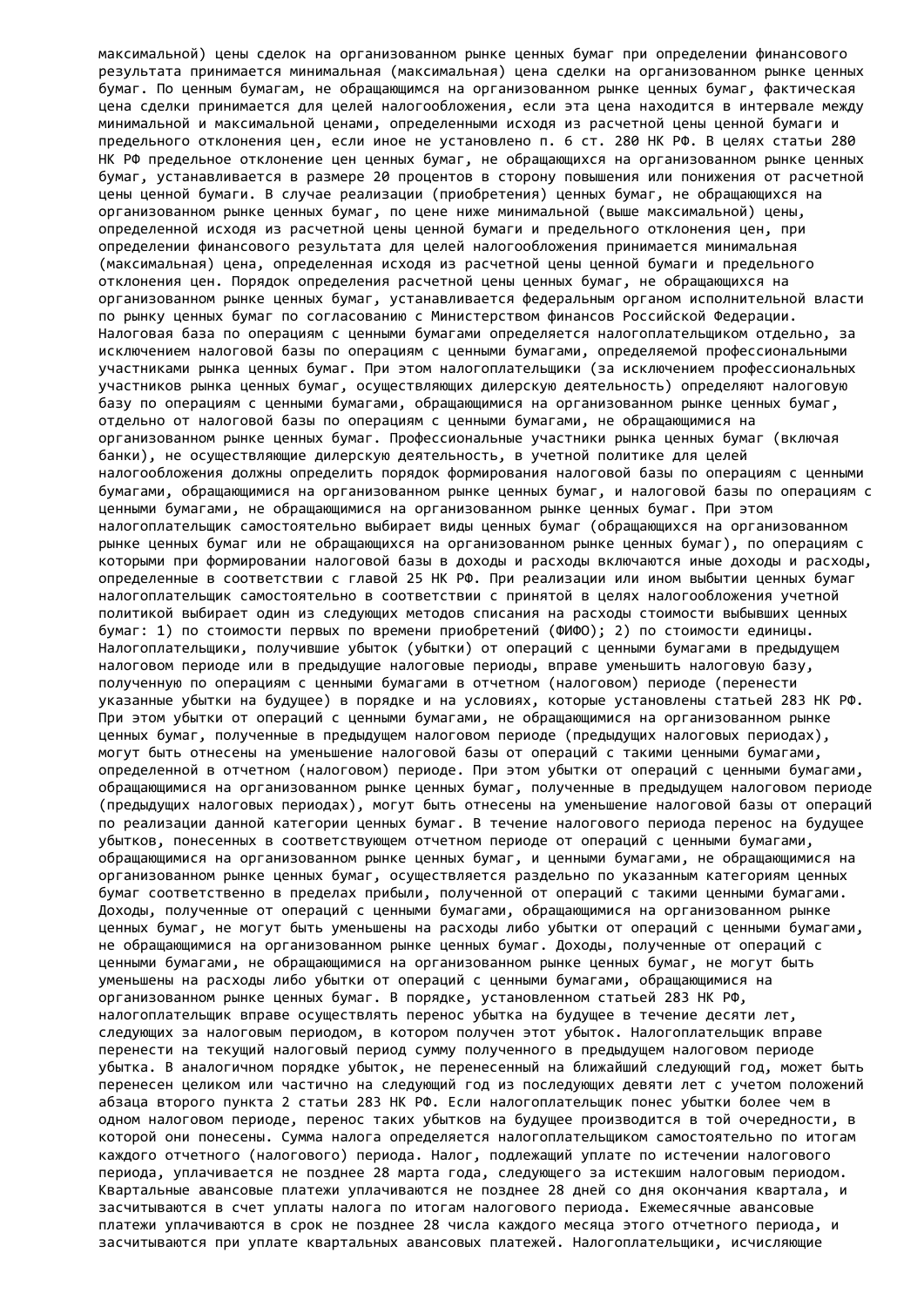ежемесячные авансовые платежи по фактически полученной прибыли, уплачивают авансовые платежи не позднее 28 числа месяца, следующего за месяцем, по итогам которого производится исчисление налога. b) Иностранные юридические лица, не имеющие постоянного представительства в Российской Федерации Российская организация или иностранная организация, осуществляющая деятельность в Российской Федерации через постоянное представительство (налоговые агенты), выплачивающие доход иностранной организации, удерживают сумму налога из доходов этой иностранной организации, при каждой выплате (перечислении) ей денежных средств или ином получении иностранной организацией доходов, если иное не предусмотрено НК РФ. Ставка налога составляет 20% с общей суммы дохода или 20 % с суммы доходов за вычетом расходов (пункт 1 статьи 310 НК РФ), если иное не предусмотрено НК РФ. Налоговый агент обязан перечислить соответствующую сумму налога в течение трех дней после дня выплаты (перечисления) денежных средств иностранной организации или иного получения доходов иностранной организацией. Согласно подпункту 5 пункта 1 статьи 309 НК РФ доходы от реализации акций (долей) российских организаций, более 50 процентов активов которых состоит из недвижимого имущества, находящегося на территории Российской Федерации, а также финансовых инструментов, производных от таких акций (долей) относятся к видам доходов, полученных иностранной организацией, которые не связаны с ее предпринимательской деятельностью в Российской Федерации и относятся к доходам иностранной организации от источников в Российской Федерации. Такие доходы подлежат обложению налогом, удерживаемым у источника выплаты доходов. При этом доходы от реализации на иностранных биржах (у иностранных организаторов торговли) ценных бумаг или производных от них финансовых инструментов, обращающихся на этих биржах, не признаются доходами от источников в Российской Федерации. В соответствие с п. 1 ст. 309 НК РФ доходы от реализации или иного выбытия облигаций иностранными юридическими лицами, не имеющими постоянного представительства в РФ, не подлежат обложению налогом, удерживаемым у источника выплаты доходов. Пунктом 4 статьи 309 НК РФ установлено, что при определении налоговой базы по доходам, указанным в подпункте 5 пункта 1 статьи 309 НК РФ, из суммы таких доходов могут вычитаться расходы в порядке, предусмотренном статьями 268, 280 НК РФ. Указанные расходы иностранной организации учитываются при определении налоговой базы, если к дате выплаты этих доходов в распоряжении налогового агента, удерживающего налог с таких доходов, имеются представленные этой иностранной организацией документально подтвержденные данные о таких расходах. При представлении иностранной организацией, имеющей право на получение дохода, подтверждения, указанного в пункте 1 статьи 312 НК РФ, налоговому агенту, выплачивающему доход, до даты выплаты дохода, в отношении которого международным договором Российской Федерации предусмотрен льготный режим налогообложения в Российской Федерации, в отношении такого дохода производится освобождение от удержания налога у источника выплаты или удержание налога у источника выплаты по пониженным ставкам. Возврат ранее удержанного налога осуществляется на основе заявления и подтверждающих документов, представляемых иностранным получателем дохода в налоговый орган по месту постановки на учет налогового агента в течение 3 лет с момента окончания налогового периода, в котором был выплачен доход (пункт 2 статьи 312 НК РФ). 3. Налогообложение доходов физических лиц, полученных по операциям с ценными бумагами, включая доходы в виде процентов по облигациям эмитента. Особенности определения налоговой базы при реализации ценных бумаг устанавливаются ст. 214.1. НК РФ. Налоговая ставка в отношении физических лиц, являющихся налоговыми резидентами Российской Федерации составляет 13%, в отношении физических лиц, не являющихся налоговыми резидентами Российской Федерации составляет30%. В отношении дохода, полученного физическими лиц, не являющимися налоговыми резидентами Российской Федерации, может применяться пониженная ставка, если между Россией и страной местонахождения получателя дохода заключено международное соглашение (договор) о предотвращении двойного налогообложения. Для освобождения от налогообложения, получения налоговых вычетов или иных налоговых привилегий налогоплательщик должен представить в налоговые органы официальное подтверждение того, что он является резидентом государства, с которым Российская Федерация заключила действующий в течение соответствующего налогового периода (или его части) договор (соглашение) об избежании двойного налогообложения. Такое подтверждение может быть представлено как до уплаты налога, так и в течение одного года после окончания того налогового периода, по результатам которого налогоплательщик претендует на получение освобождения от налогообложения, налоговых вычетов или привилегий. Финансовый результат для целей расчета НДФЛ определяется отдельно по операциям с ценными бумагами, обращающиеся на организованном рынке и ценными бумагами, не обращающиеся на организованном рынке ценных бумаг. Финансовый результат по сделке купли-продажи ценных бумаг определяется как разница между суммами, полученными от реализации ценных бумаг, и расходами на приобретение, реализацию и хранение ценных бумаг, фактически произведенными налогоплательщиком (включая расходы, возмещаемые профессиональному участнику рынка ценных бумаг). Доходы в виде процента (купона, дисконта), полученные в налоговом периоде по ценным бумагам, включаются в доходы по операциям с ценными бумагами. При этом в расходы включаются суммы купона, уплачиваемые в соответствии с договором купли-продажи ценных бумаг. Доход (убыток) по сделке купли - продажи ценных бумаг, обращающихся на организованном рынке ценных бумаг, уменьшается (увеличивается) на сумму процентов, уплаченных за пользование денежными средствами, привлеченными для совершения сделки купли - продажи ценных бумаг, в пределах сумм, рассчитанных исходя из действующей ставки рефинансирования Центрального банка России. По сделке с ценными бумагами, обращающимися на организованном рынке ценных бумаг, размер